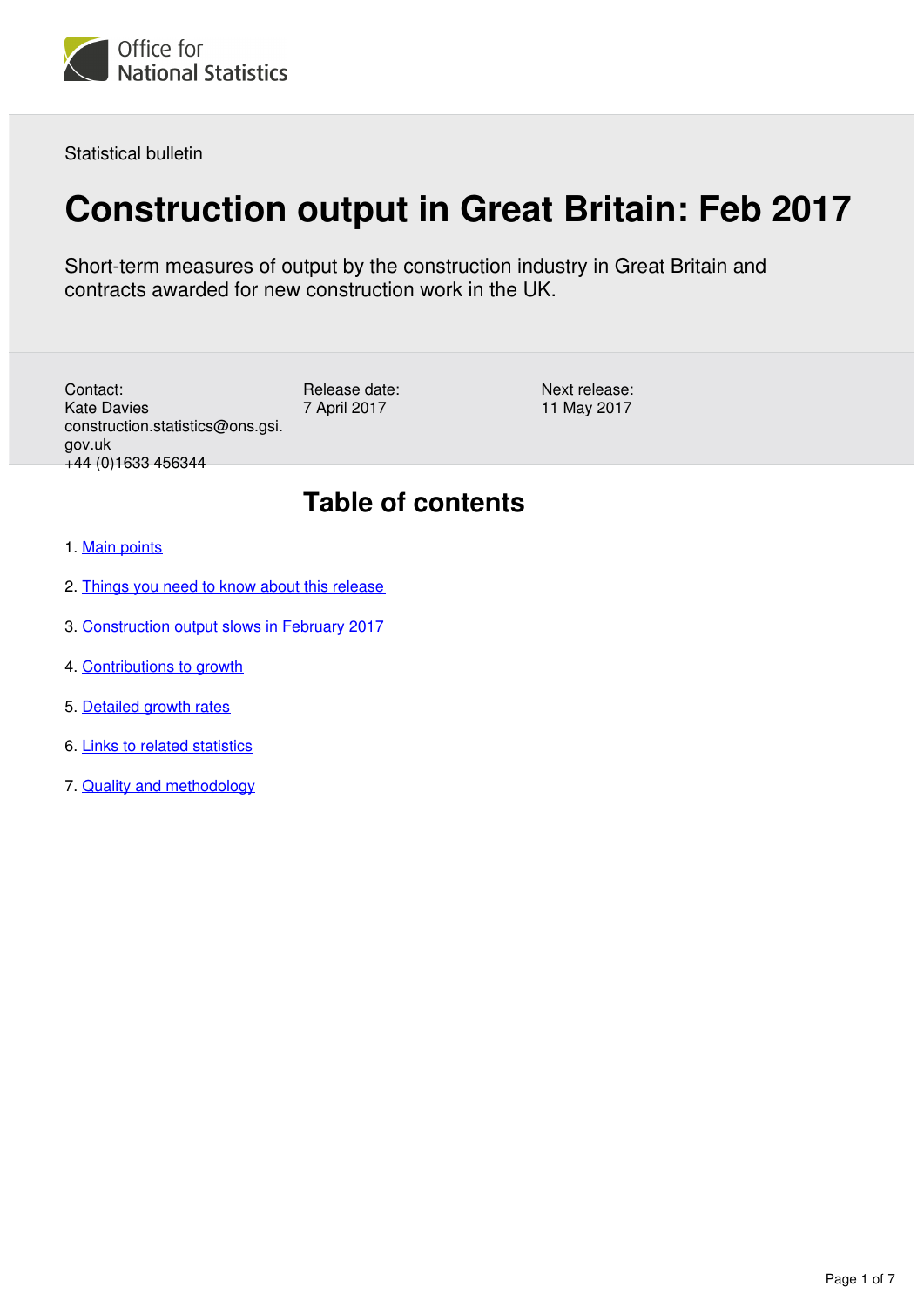# <span id="page-1-0"></span>**1 . Main points**

- Output in the construction industry grew for the fourth consecutive period on a 3 month on 3 month basis, increasing by 1.5%.
- Despite growing 3 month on 3 month, output fell by 1.7% in February 2017 in comparison to January 2017.
- On the back of strong growth in January 2017, infrastructure provided one of the main downward pressures on output in February, decreasing by 7.3%.
- New housing also contributed to the monthly decrease in overall output, falling month-on-month by 2.6% in February 2017.
- Repair and maintenance grew in February, increasing month-on-month by 1.2%; month on year by 0.8%; and 3 month on 3 month by 0.6%.

# <span id="page-1-1"></span>**2 . Things you need to know about this release**

The monthly business survey, Construction output, collects output by sector from businesses in the construction industry within Great Britain. Output is defined as the amount chargeable to customers for building and civil engineering work done in the relevant period excluding VAT and payments to sub-contractors.

The survey's results are used to produce seasonally adjusted monthly, quarterly and annual estimates of output in the construction industry at current price and at chained volume measures (removing the effect of inflation). The estimates are widely used by private and public sector institutions, particularly by the Bank of England and Her Majesty's Treasury to assist in informed decision and policy making. Construction output is a key economic indicator and is also therefore used in the compilation of the output measure of gross domestic product.

This February 2017 release contains revisions for January 2017 onwards. This means that we have incorporated additional data since this period.

Revisions can be made for a variety of reasons, the most common include:

- late responses to surveys and administrative sources, or changes to original returns
- forecasts being replaced by actual data
- revisions to seasonal adjustment factors, which are re-estimated every month and reviewed annually.

On 11 December 2014 the UK Statistics Authority announced its decision to suspend the designation of Construction Output and New Orders as National Statistics due to concerns about the quality of the [Construction](http://www.statisticsauthority.gov.uk/reports---correspondence/correspondence/index.html)  [Price and Cost Indices](http://www.statisticsauthority.gov.uk/reports---correspondence/correspondence/index.html) used to remove the effects of inflation from the statistics.

We took responsibility for the publication of the Construction Price and Cost indices from the Department of [Business Innovation and Skills \(BIS\)](https://www.gov.uk/government/organisations/department-for-business-energy-and-industrial-strategy) on 1 April 2015, introducing an interim solution for measuring output prices in June 2015 for all periods from January 2014 onwards. We are currently developing a long-term solution for the deflation of construction statistics.

Summary information can be found in the **Summary Quality and Methodology information**.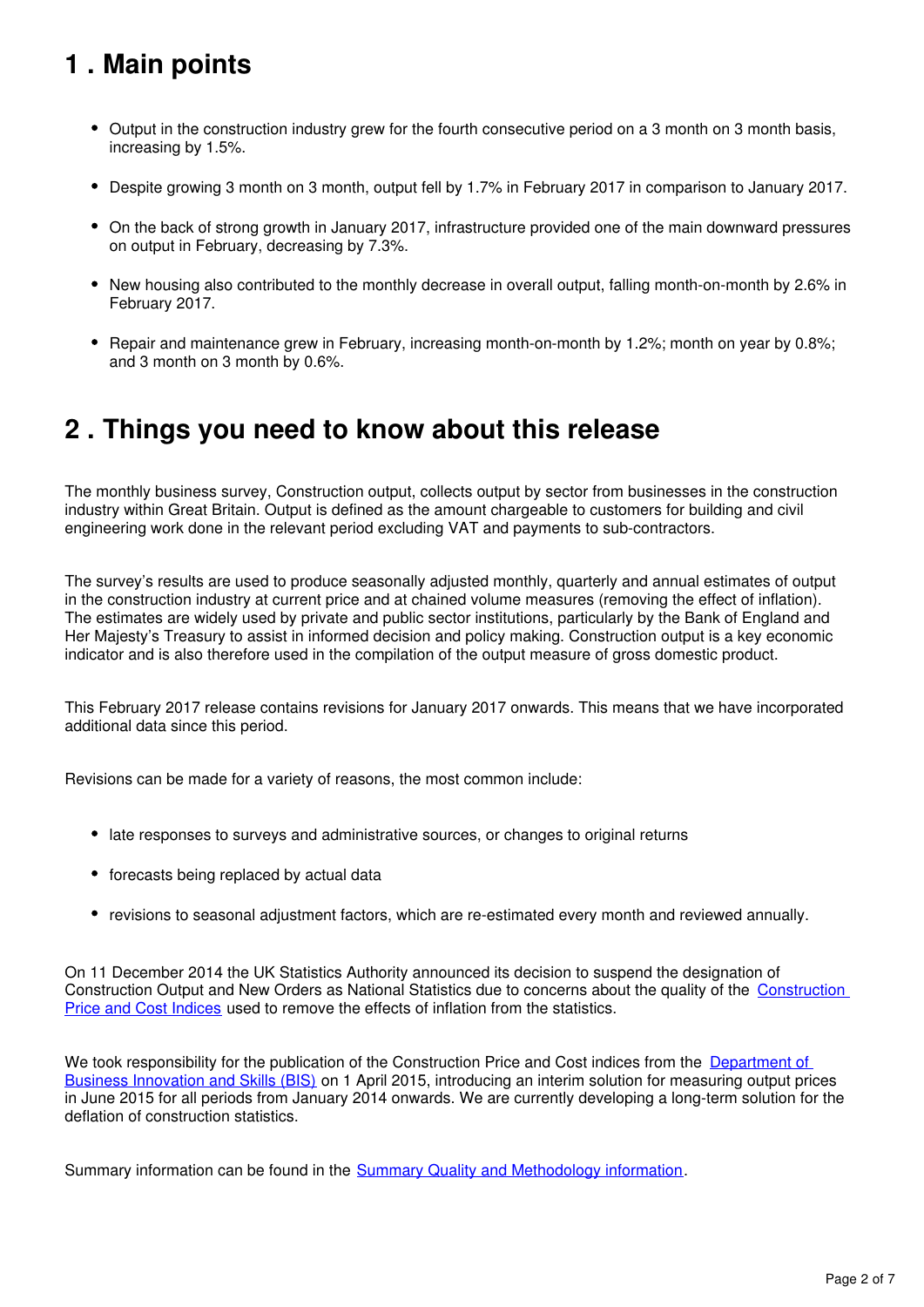# <span id="page-2-0"></span>**3 . Construction output slows in February 2017**

#### **Figure 1: Rolling 3 month and monthly all work, February 2017**

**Chained volume measure, seasonally adjusted, Great Britain**



**Source: Construction: Output and Employment – Office for National Statistics**

In February 2017 construction output fell, decreasing by 1.7%. The drop was driven by a fall in all new work, mainly as a result of a sizeable fall in infrastructure.

After growing in January by 0.7%, all new work fell by 3.3% in February 2017. The fall in all new work was predominantly driven by the first month-on-month drop in infrastructure since October 2016, decreasing by 7.3%. This reverse from Januarys growth was driven by a drop in new housing, which fell for the second consecutive month by 2.6%, alongside the fifth consecutive month of negative growth in private industrial other new work, which decreased by 4.7%.

The monthly time series shows how volatile construction output can be, therefore the rolling 3 month time series is also shown in Figure 1, providing a more comprehensive picture of the underlying trends within the construction industry. Despite construction output falling month-on-month, the rolling 3 month time series exhibits considerably stronger consistent growth. Construction output grew by 1.5% in the past 3 months, driven mainly by strong growth of 2.2% in infrastructure and 0.6% growth in repair and maintenance.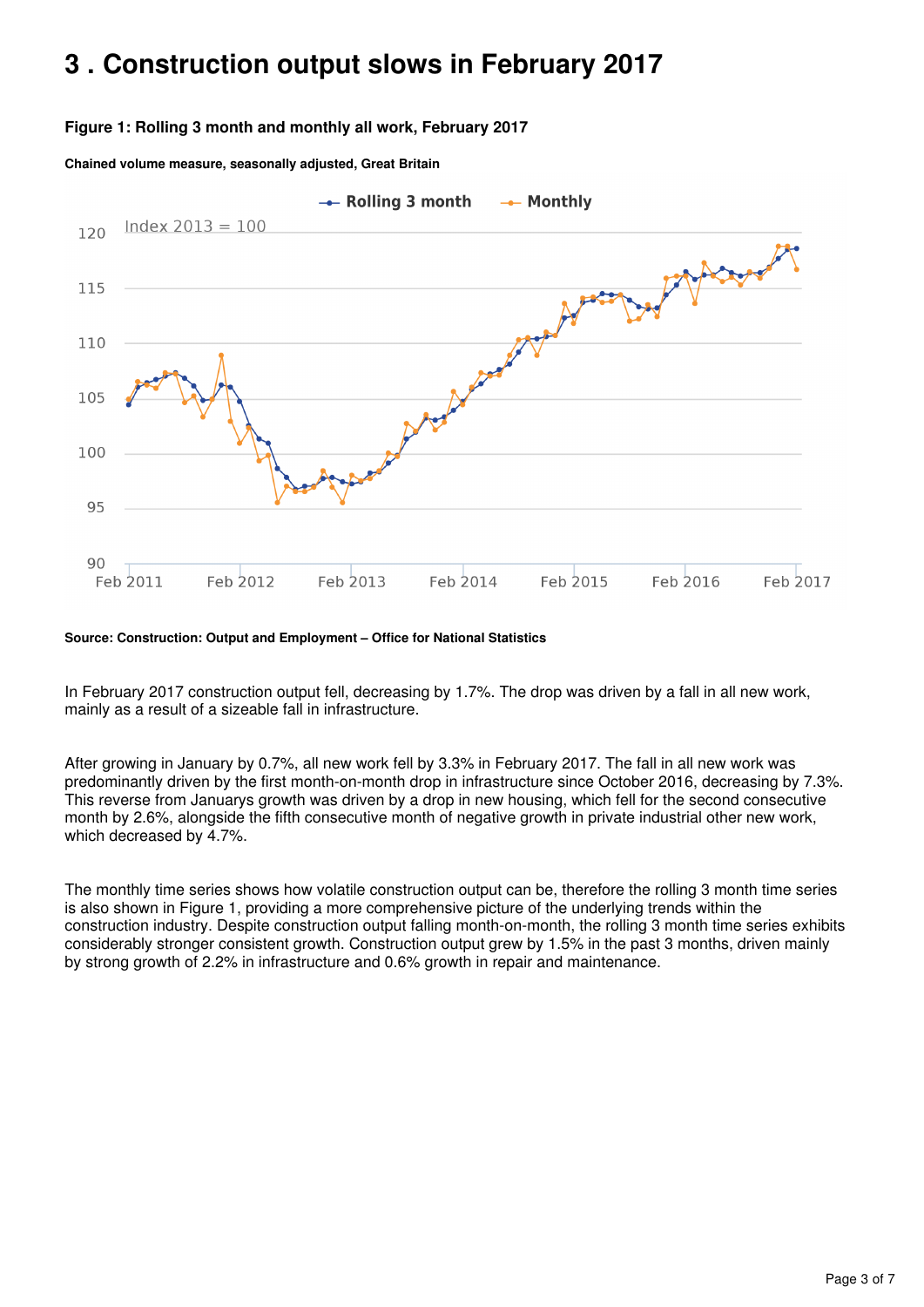# <span id="page-3-0"></span>**4 . Contributions to growth**

#### **Figure 2: Components of all work, February 2017**

**Chained volume measure, seasonally adjusted, Great Britain**



#### **Source: Construction: Output and Employment – Office for National Statistics**

Construction output can be broken down by different types of work, these are categorised into new work and repair and maintenance as shown in Figure 2. The graph shows that through to mid-2014, new work and repair and maintenance followed a similar pattern but since reaching a level peak in August 2014, repair and maintenance has slowly contracted. Over the same period, new work has continued to increase steadily, largely down to a rise in new housing work.

The large decline in all new work of 3.3% in February 2017 was driven by large falls in new housing and infrastructure. Repair and maintenance did exhibit growth, bouncing back from negative growth in January, increasing 1.2%. This growth was driven by rises across the board in all types of repair and maintenance, most notably in non-housing repair and maintenance which grew by 2% month-on-month. It is worth noting that all new work accounts for approximately two-thirds of all work, while repair and maintenance accounts for approximately one-third.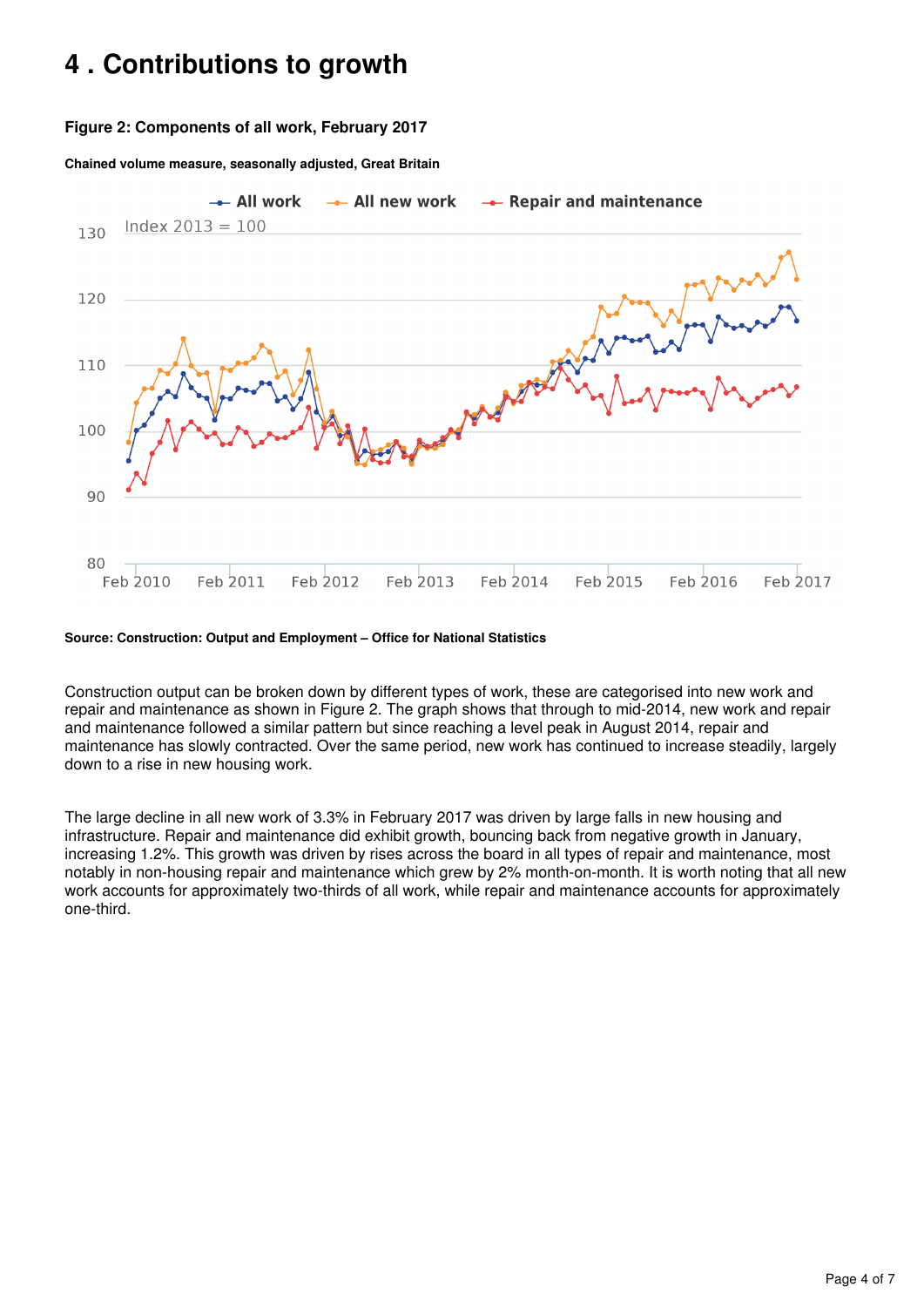#### **Figure 3: Difference in month-on-month seasonally adjusted volume from the main construction sectors**



**Great Britain, February 2017 compared with January 2017**

**Source: Construction: Output and Employment – Office for National Statistics**

Figure 3 shows the difference in month-on-month volume from the different sectors in terms of growth. Infrastructure proved to be the most notable downward pressure on growth, decreasing by £113 million. Elsewhere, private housing provided a notable drag on output, falling by £66 million. In contrast, the only upward pressure on output came from repair and maintenance, with both non-housing repair and maintenance and total housing repair and maintenance growing by £37 million and £12 million respectively.

# <span id="page-4-0"></span>**5 . Detailed growth rates**

Table 1 provides a detailed description of the growth rates of each work type, alongside the seasonally adjusted chained volume measure level of output.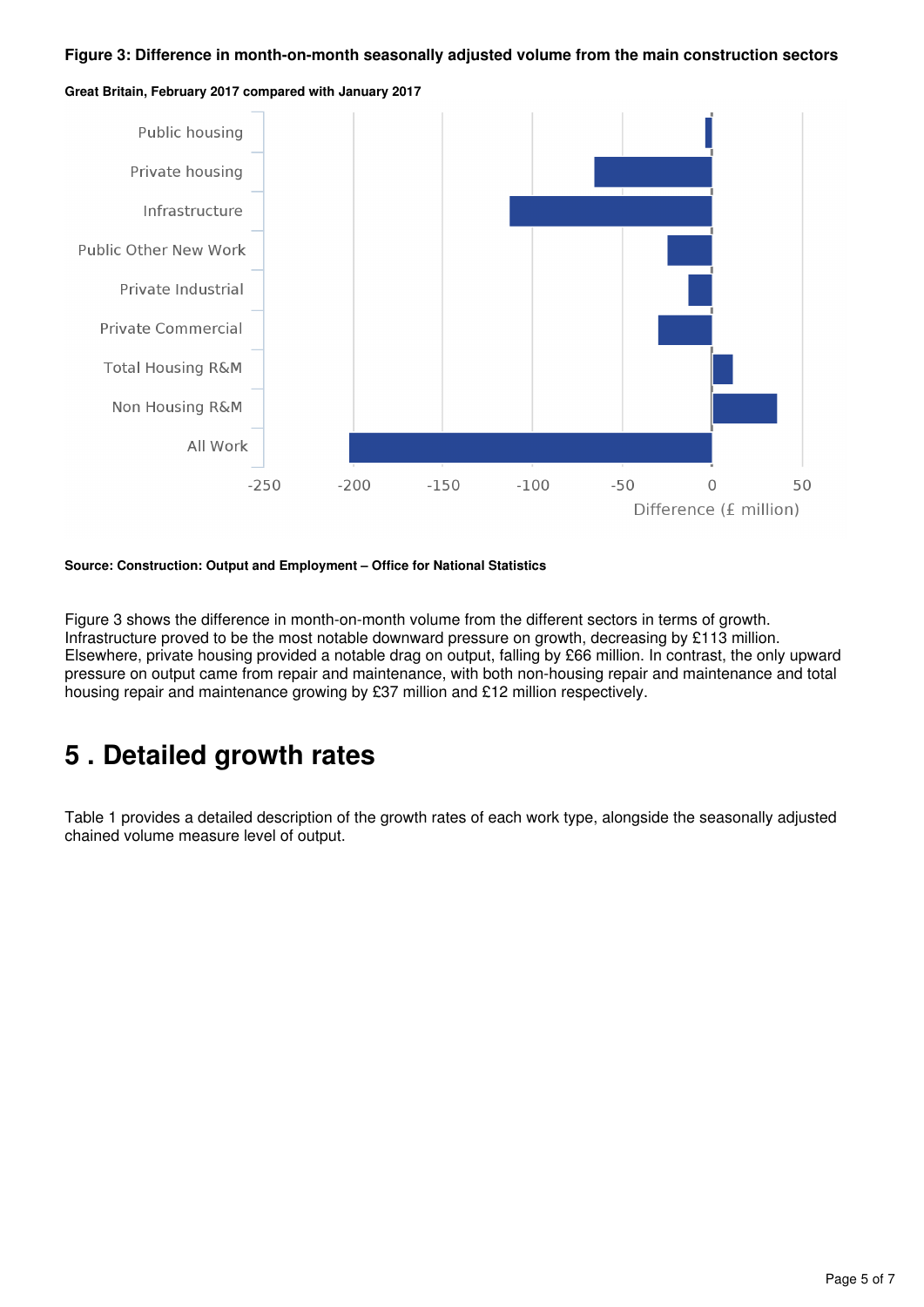#### **Table 1: Construction output main figures, February 2017**

Seasonally adjusted, value £ million and percentage change

Great Britain

|                                 | Value £ | Most recent 3 months | Most recent month on the | Most recent month on |
|---------------------------------|---------|----------------------|--------------------------|----------------------|
|                                 | million | on 3 months earlier  | same month a year ago    | the previous month   |
| Total all work                  | 11,520  | 1.5                  | 0.5                      | $-1.7$               |
| Total all new<br>work           | 7,465   | 2.0                  | 0.3                      | $-3.3$               |
| Total repair and<br>maintenance | 4,055   | 0.6                  | 0.8                      | 1.2                  |
| New housing                     |         |                      |                          |                      |
| Public                          | 366     | 3.1                  | 6.6                      | $-0.9$               |
| Private                         | 2,292   | 2.1                  | 1.3                      | $-2.8$               |
| Other new work                  |         |                      |                          |                      |
| Infrastructure                  | 1,450   | 2.2                  | $-7.0$                   | $-7.3$               |
| Excl<br>infrastructure          |         |                      |                          |                      |
| Public                          | 841     | 4.4                  | 3.9                      | $-2.9$               |
| Private<br>industrial           | 268     | $-12.0$              | $-8.0$                   | $-4.7$               |
| Private<br>commercial           | 2,249   | 2.5                  | 3.4                      | $-1.3$               |
| Repair and<br>maintenance       |         |                      |                          |                      |
| Public housing                  | 532     | $-0.1$               | $-13.8$                  | 0.7                  |
| Private housing                 | 1,615   | 4.0                  | 12.7                     | 0.5                  |
| Non-housing<br>R&M              | 1,908   | $-1.9$               | $-3.3$                   | 2.0                  |

Source: Construction: Output and Employment – Office for National Statistics

Table 1 shows both the growth rate for each work type in terms of 3 month on 3 month, month- on-year and month-on-month, as well as the value of work broken down by sector. Despite falling month-on-month on the back of an exceptionally strong end to 2016, the volume of total all work reached the fifth highest level on record at £11,520 million. In real terms, private housing repair and maintenance peaked at its highest ever level at £1,615 million, while non-housing repair and maintenance increased to its highest value since November 2016 at a value of £1,908 million.

On a 3 month basis, private industrial shrank considerably, decreasing by 12.0%. However, due to its relatively small value it had little effect on the overall level of output. In contrast, private commercial grew by 2.5% on a 3 month basis and due to its higher value had a greater effect on the overall level of growth.

With regards to month-on-year, infrastructure fell by 7.0% in comparison with the previous year. Elsewhere, public housing repair and maintenance and non-housing repair and maintenance also exhibited considerable downward pressure on growth, falling by 13.8% and 3.3% respectively. In contrast, private commercial work grew by 3.4%, along with private housing repair and maintenance which grew 12.7%.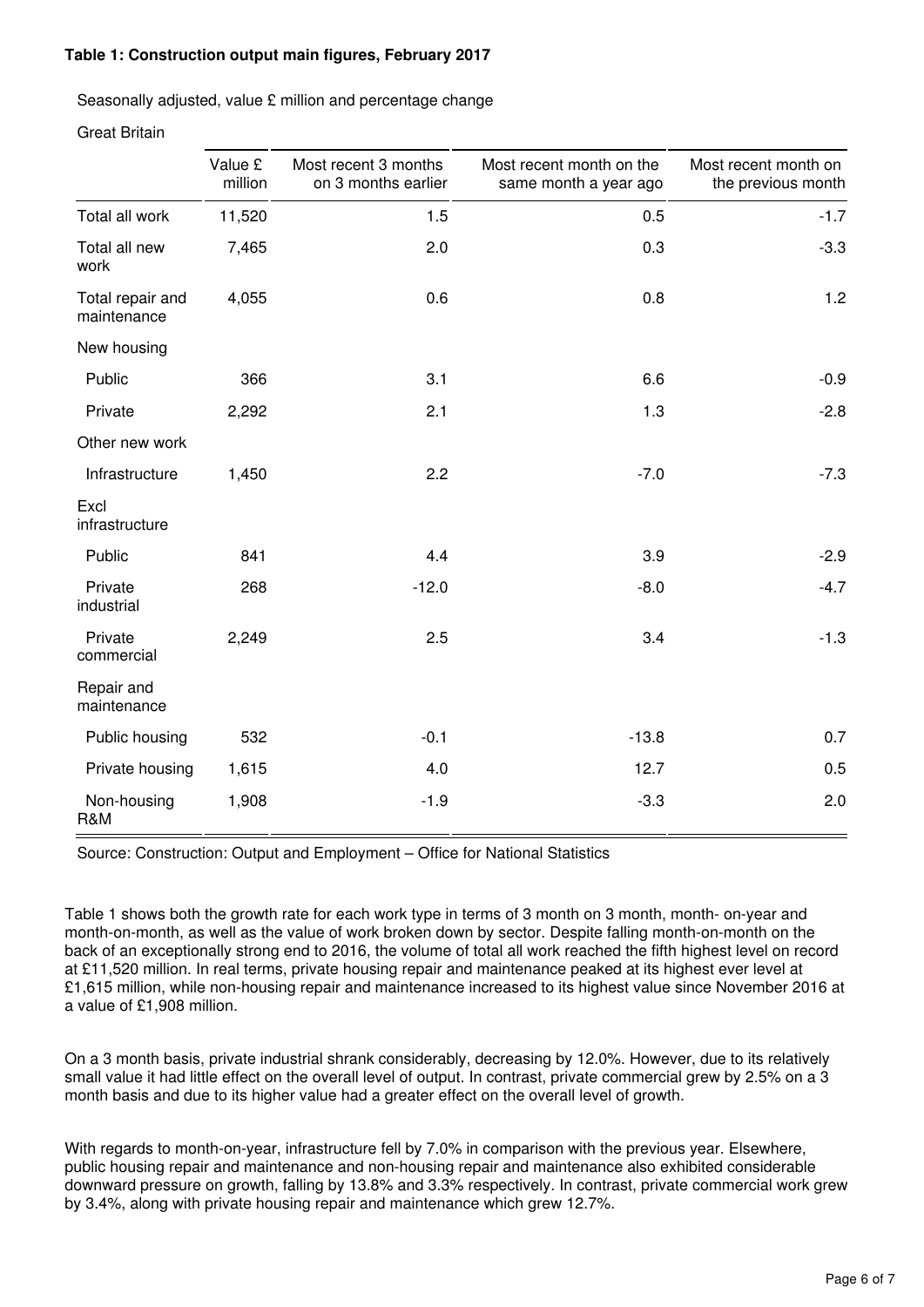# <span id="page-6-0"></span>**6 . Links to related statistics**

Output in the construction industry follows the [Eurostat Short Term Statistics \(STS\)](http://ec.europa.eu/eurostat/c/portal/layout?p_l_id=1916630&p_v_l_s_g_id=0) regulation for production in construction. Before any comparisons are made with the euro area or EU28, it is worth noting that the UK is the only member state to follow the A method for compiling production in construction statistics.

The latest release of [production in construction](http://ec.europa.eu/eurostat/documents/2995521/7921624/4-17032017-AP-EN.pdf/d54e6cb6-52ff-4c6f-97ed-d1e1b5f5d6ff) published by Eurostat on 17 March 2017 for January 2017 showed the seasonally adjusted production in the construction sector decreased by 2.3% in the Euro area (EA19) and decreased by 1.5% in the EU28 when compared with December 2016. It should be noted that an accurate comparison cannot be made as Eurostat data are calculated on a 2010 equals 100 basis, while Great Britain data are calculated on a 2013 equals 100 basis.

Outside of the EU, the US Census Bureau release [Value of construction put in place](https://www.census.gov/construction/c30/pdf/release.pdf) was published on 3 April 2017. They include the total dollar value of construction work done in the US.

#### **Other useful links**

- [Department for Communities and Local Government](https://www.gov.uk/government/organisations/department-for-communities-and-local-government) (Housing starts and completions)
- [Construction statistics in Northern Ireland](https://www.economy-ni.gov.uk/articles/construction-output-statistics)

# <span id="page-6-1"></span>**7 . Quality and methodology**

Our Monthly Construction Output survey measures output from the construction industry in Great Britain. It samples 8,000 businesses, with all businesses employing over 100 people or with an annual turnover of more than £60 million receiving a questionnaire by post every month.

The Construction **[Quality and Methodology Information](https://www.ons.gov.uk/businessindustryandtrade/constructionindustry/qmis/constructionoutputqmi)** document contains important information on:

- the strengths and limitations of the data
- the quality of the output: including the accuracy of the data and how it compares with related data
- uses and users
- how the output was created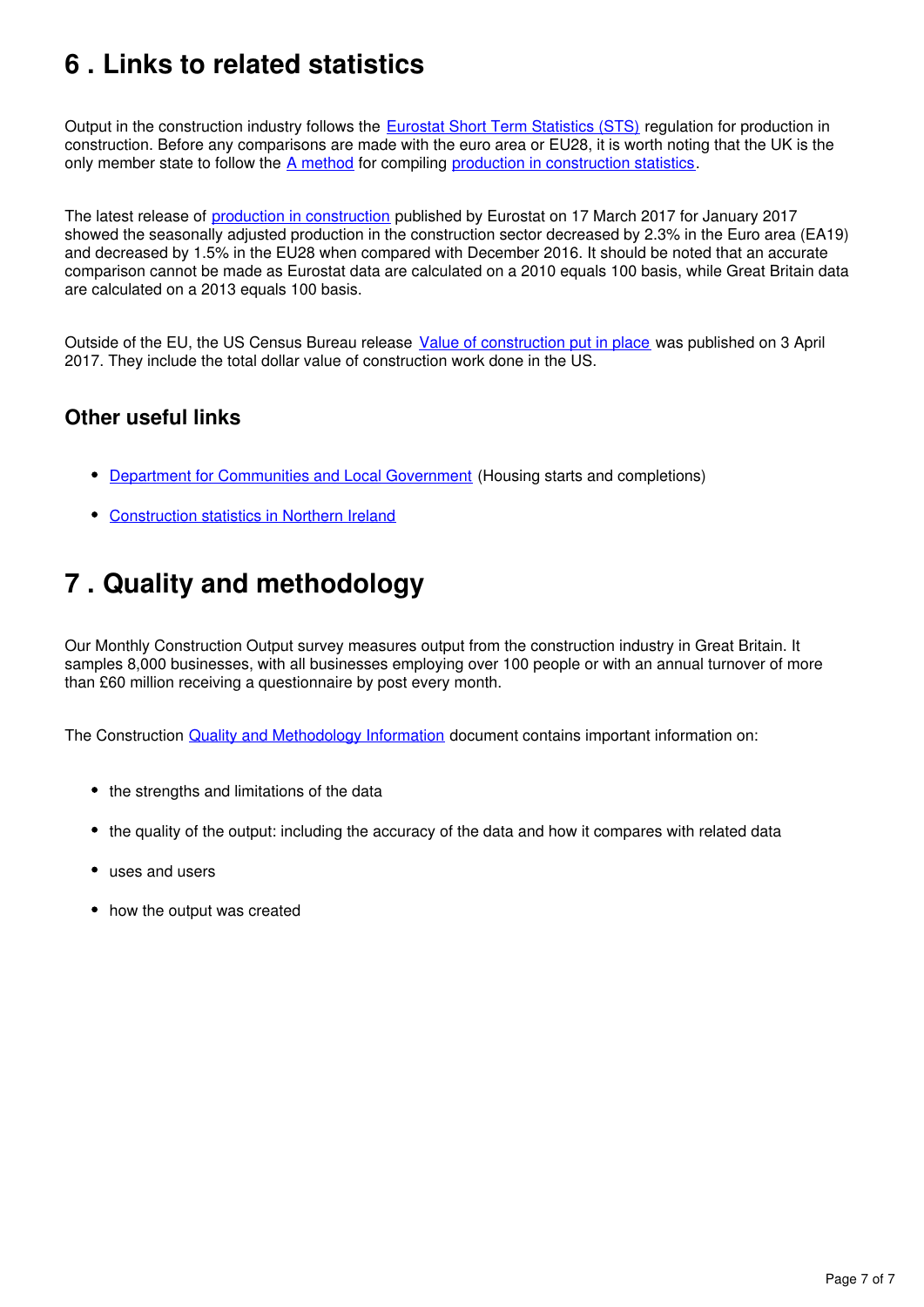#### **1 A.A.** CONSTRUCTION OUTPUT: VOLUME SEASONALLY ADJUSTED **INDEX NUMBERS BY SECTOR**

|      |                   | New Housing        |                         |                     |        | Other New Work                  |                            |                 |                   | Repair and Maintenance |                  |                       |                                   |             |
|------|-------------------|--------------------|-------------------------|---------------------|--------|---------------------------------|----------------------------|-----------------|-------------------|------------------------|------------------|-----------------------|-----------------------------------|-------------|
|      |                   |                    |                         |                     |        | <b>Excluding Infrastructure</b> |                            |                 |                   | Housing                |                  |                       | All                               |             |
|      | Public<br>housing | Private<br>housing | Total<br>new<br>housing | Infrastr-<br>ucture | Public | Private<br>industri-<br>al      | Private<br>commerci-<br>al | All<br>new work | Public<br>housing | Private<br>housing     | Total<br>housing | Non<br>housing<br>R&M | Repair<br>and<br>Maintena-<br>nce | All<br>Work |
|      | MV36              | <b>MV37</b>        | MVL7                    | MV38                | MV39   | MV3A                            | MV3B                       | MV3C            | MV3D              | MV3E                   | MV3F             | MV3G                  | MV3H                              | MV3I        |
| 1997 | 44.0              | 84.2               | 76.4                    | 77.3                | 50.3   | 208.4                           | 92.1                       | 83.5            | 115.3             | 113.7                  | 115.2            | 85.1                  | 98.5                              | 91.3        |
| 1998 | 35.6              | 85.0               | 75.5                    | 75.2                | 53.0   | 212.3                           | 99.8                       | 85.6            | 107.7             | 116.1                  | 113.5            | 86.0                  | 98.3                              | 92.6        |
| 1999 | 30.9              | 76.5               | 67.6                    | 73.1                | 59.7   | 219.1                           | 111.7                      | 88.2            | 103.3             | 114.6                  | 110.8            | 85.5                  | 96.8                              | 93.8        |
| 2000 | 38.8              | 85.5               | 76.4                    | 68.6                | 56.5   | 195.6                           | 112.6                      | 88.4            | 100.0             | 115.2                  | 109.7            | 90.0                  | 98.8                              | 94.6        |
| 2001 | 39.7              | 79.8               | 72.0                    | 73.4                | 57.0   | 199.7                           | 111.8                      | 88.3            | 94.6              | 120.2                  | 110.5            | 98.3                  | 103.7                             | 96.3        |
| 2002 | 44.9              | 86.9               | 78.8                    | 83.1                | 72.2   | 158.5                           | 115.5                      | 93.7            | 89.7              | 130.2                  | 114.2            | 104.7                 | 108.9                             | 101.8       |
| 2003 | 51.1              | 108.5              | 97.4                    | 78.3                | 90.5   | 167.3                           | 111.3                      | 99.4            | 101.4             | 127.2                  | 117.3            | 107.7                 | 111.9                             | 106.7       |
| 2004 | 61.4              | 131.9              | 118.2                   | 68.3                | 101.7  | 172.4                           | 122.7                      | 108.8           | 111.3             | 123.6                  | 119.0            | 102.9                 | 110.1                             | 112.4       |
| 2005 | 57.7              | 135.7              | 120.6                   | 65.5                | 91.5   | 168.9                           | 117.4                      | 105.6           | 110.5             | 112.6                  | 111.8            | 105.5                 | 108.3                             | 109.7       |
| 2006 | 68.1              | 136.1              | 122.9                   | 60.4                | 84.1   | 183.1                           | 127.4                      | 108.4           | 105.8             | 105.6                  | 105.6            | 105.8                 | 105.6                             | 110.5       |
| 2007 | 78.6              | 133.9              | 123.2                   | 59.6                | 82.6   | 178.8                           | 140.2                      | 112.2           | 100.3             | 102.9                  | 101.9            | 108.3                 | 105.1                             | 112.9       |
| 2008 | 71.0              | 103.9              | 97.5                    | 66.2                | 91.9   | 138.4                           | 141.9                      | 106.2           | 103.2             | 104.1                  | 103.7            | 111.9                 | 107.9                             | 109.9       |
| 2009 | 72.5              | 71.4               | 71.6                    | 75.8                | 111.2  | 97.1                            | 106.3                      | 89.9            | 100.4             | 91.0                   | 94.1             | 101.0                 | 97.6                              | 95.4        |
| 2010 | 109.7             | 85.9               | 90.5                    | 100.9               | 151.4  | 111.1                           | 108.2                      | 107.3           | 111.1             | 102.0                  | 104.9            | 90.3                  | 97.6                              | 103.6       |
| 2011 | 112.1             | 93.7               | 97.2                    | 109.4               | 140.0  | 100.6                           | 110.9                      | 109.9           | 102.1             | 102.8                  | 102.6            | 96.4                  | 99.5                              | 105.9       |
| 2012 | 93.8              | 91.4               | 91.9                    | 97.8                | 110.6  | 110.2                           | 100.0                      | 99.0            | 104.3             | 97.7                   | 99.8             | 96.0                  | 97.9                              | 98.6        |
| 2013 | 100.0             | 100.0              | 100.0                   | 100.0               | 100.0  | 100.0                           | 100.0                      | 100.0           | 100.0             | 100.0                  | 100.0            | 100.0                 | 100.0                             | 100.0       |
| 2014 | 130.7             | 123.6              | 125.0                   | 96.4                | 98.9   | 114.1                           | 106.1                      | 109.3           | 101.6             | 108.2                  | 106.1            | 106.6                 | 106.3                             | 108.1       |
| 2015 | 107.0             | 134.4              | 129.0                   | 132.9               | 97.0   | 125.1                           | 107.4                      | 118.6           | 102.1             | 110.4                  | 107.7            | 102.8                 | 105.3                             | 113.5       |
| 2016 | 100.2             | 152.0              | 142.0                   | 120.7               | 99.7   | 113.2                           | 116.6                      | 122.7           | 94.6              | 116.3                  | 109.3            | 102.1                 | 105.7                             | 116.2       |

Index 2013 = 100

Users of these data should note that there may be instances where the pe-

riod on period growths for the same component differ between tables. This is due to the growth rates being calculated at a higher precision than 1 dp within the production system. This accuracy is truncated when transferred

into the published tables.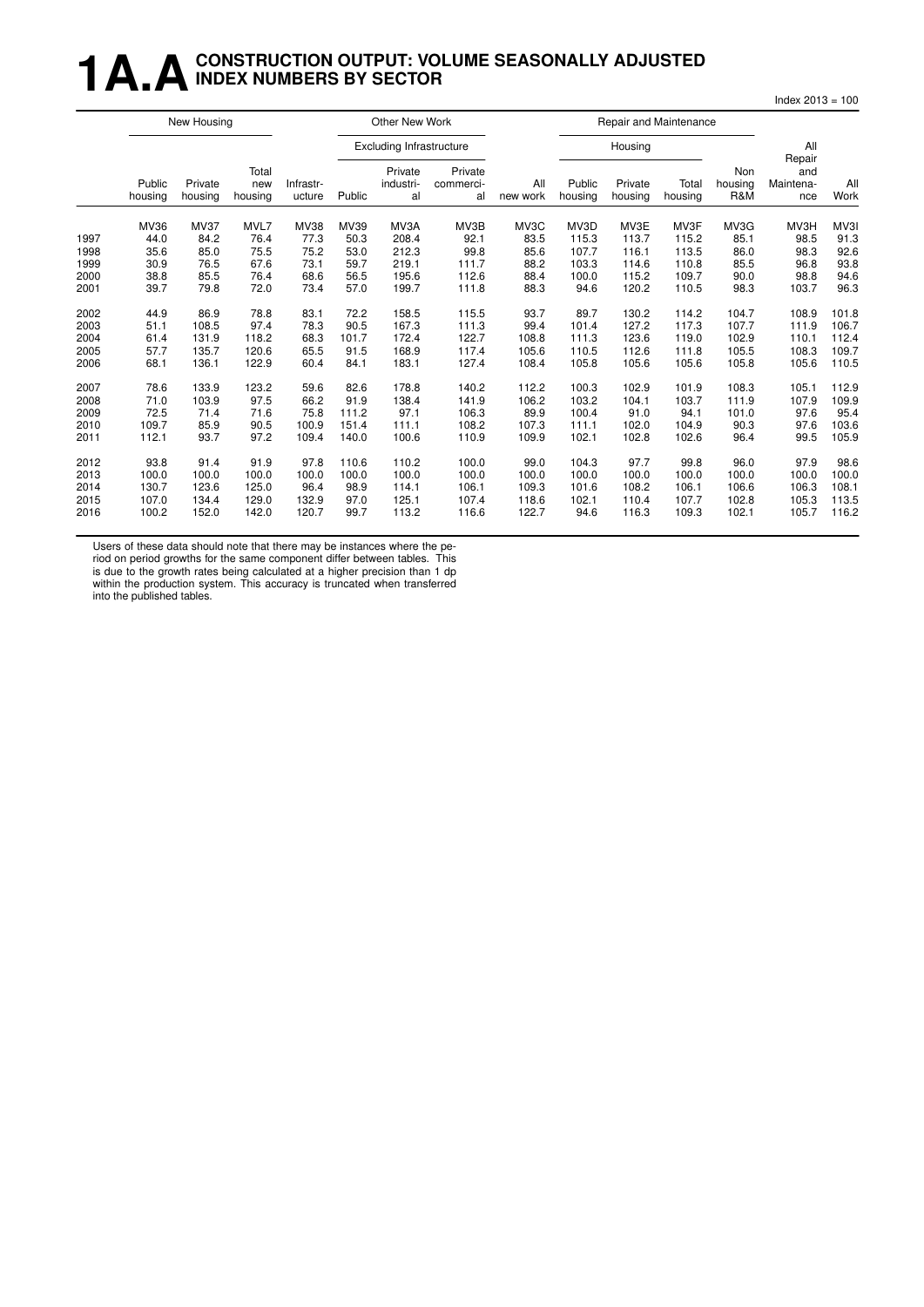## **1A.QCONSTRUCTION OUTPUT: VOLUME SEASONALLY ADJUSTED INDEX NUMBERS BY SECTOR**

Index 2013 = 100

|                                       |                                      | New Housing                                 |                                      |                                             |                                      | Other New Work                           |                                          |                                      |                                      | Repair and Maintenance                   |                                          |                                          |                                          |                                        |
|---------------------------------------|--------------------------------------|---------------------------------------------|--------------------------------------|---------------------------------------------|--------------------------------------|------------------------------------------|------------------------------------------|--------------------------------------|--------------------------------------|------------------------------------------|------------------------------------------|------------------------------------------|------------------------------------------|----------------------------------------|
|                                       |                                      |                                             |                                      |                                             |                                      | <b>Excluding Infrastructure</b>          |                                          |                                      |                                      | Housing                                  |                                          |                                          | All<br>Repair                            |                                        |
|                                       | Public<br>housing                    | Private<br>housing                          | Total<br>new<br>housing              | Infrastr-<br>ucture                         | Public                               | Private<br>industri-<br>al               | Private<br>commerci-<br>al               | All<br>new work                      | Public<br>housing                    | Private<br>housing                       | Total<br>housing                         | Non<br>housing<br>R&M                    | and<br>Maintena-<br>nce                  | All<br>Work                            |
| 2002 Q1<br>Q2<br>Q3<br>Q <sub>4</sub> | MV36<br>44.6<br>43.5<br>46.0<br>45.4 | <b>MV37</b><br>82.3<br>81.8<br>89.0<br>94.6 | MVL7<br>75.0<br>74.4<br>80.6<br>85.1 | <b>MV38</b><br>80.6<br>82.2<br>87.5<br>81.9 | MV39<br>65.0<br>69.9<br>75.3<br>78.4 | MV3A<br>161.8<br>151.9<br>160.8<br>159.6 | MV3B<br>114.5<br>114.6<br>116.4<br>116.4 | MV3C<br>91.0<br>91.5<br>96.0<br>96.4 | MV3D<br>91.0<br>89.0<br>87.8<br>91.1 | MV3E<br>120.7<br>128.4<br>132.3<br>139.4 | MV3F<br>109.2<br>112.8<br>114.5<br>120.1 | MV3G<br>104.8<br>103.3<br>104.1<br>106.7 | MV3H<br>106.7<br>107.6<br>108.8<br>112.7 | MV3I<br>99.2<br>99.8<br>103.3<br>105.0 |
| 2003 Q1                               | 47.4                                 | 99.2                                        | 89.1                                 | 81.6                                        | 81.3                                 | 161.3                                    | 110.2                                    | 95.9                                 | 89.7                                 | 118.8                                    | 107.4                                    | 106.6                                    | 106.9                                    | 102.6                                  |
| Q2                                    | 49.4                                 | 102.2                                       | 92.0                                 | 80.0                                        | 86.9                                 | 161.2                                    | 108.9                                    | 96.7                                 | 99.8                                 | 131.9                                    | 119.4                                    | 108.3                                    | 113.2                                    | 105.3                                  |
| Q3                                    | 52.0                                 | 111.1                                       | 99.6                                 | 76.5                                        | 93.3                                 | 167.7                                    | 110.4                                    | 99.7                                 | 109.9                                | 129.6                                    | 122.2                                    | 109.4                                    | 115.1                                    | 108.0                                  |
| Q4                                    | 55.8                                 | 121.6                                       | 108.8                                | 75.1                                        | 100.6                                | 179.2                                    | 115.7                                    | 105.2                                | 106.4                                | 128.5                                    | 120.1                                    | 106.5                                    | 112.6                                    | 110.9                                  |
| 2004 Q1                               | 61.1                                 | 129.2                                       | 116.0                                | 71.2                                        | 104.2                                | 181.3                                    | 121.6                                    | 109.0                                | 113.9                                | 130.6                                    | 124.3                                    | 108.6                                    | 115.6                                    | 114.6                                  |
| Q2                                    | 62.5                                 | 131.2                                       | 117.9                                | 70.1                                        | 103.4                                | 174.1                                    | 124.4                                    | 109.9                                | 110.3                                | 121.0                                    | 117.0                                    | 101.4                                    | 108.3                                    | 112.5                                  |
| Q3                                    | 61.9                                 | 133.2                                       | 119.4                                | 67.7                                        | 101.0                                | 169.7                                    | 123.9                                    | 109.2                                | 108.4                                | 124.0                                    | 118.1                                    | 99.4                                     | 107.7                                    | 111.8                                  |
| Q <sub>4</sub>                        | 60.2                                 | 133.8                                       | 119.6                                | 64.3                                        | 98.2                                 | 164.4                                    | 121.0                                    | 107.0                                | 112.4                                | 118.8                                    | 116.4                                    | 102.3                                    | 108.6                                    | 110.7                                  |
| 2005 Q1                               | 57.8                                 | 134.7                                       | 119.8                                | 65.7                                        | 96.4                                 | 161.6                                    | 119.0                                    | 106.3                                | 117.3                                | 116.1                                    | 116.5                                    | 108.4                                    | 112.0                                    | 111.4                                  |
| Q <sub>2</sub>                        | 56.7                                 | 138.2                                       | 122.4                                | 64.0                                        | 93.4                                 | 167.9                                    | 118.1                                    | 106.3                                | 116.7                                | 112.5                                    | 114.0                                    | 106.2                                    | 109.7                                    | 110.6                                  |
| Q3                                    | 55.5                                 | 136.0                                       | 120.4                                | 65.2                                        | 89.0                                 | 171.0                                    | 115.7                                    | 104.7                                | 104.9                                | 111.6                                    | 109.1                                    | 104.6                                    | 106.6                                    | 108.4                                  |
| Q <sub>4</sub>                        | 61.0                                 | 134.0                                       | 119.9                                | 67.2                                        | 87.2                                 | 175.0                                    | 116.7                                    | 105.2                                | 103.3                                | 110.0                                    | 107.5                                    | 102.9                                    | 104.9                                    | 108.2                                  |
| 2006 Q1                               | 64.0                                 | 133.4                                       | 119.9                                | 64.8                                        | 86.5                                 | 183.4                                    | 121.6                                    | 106.8                                | 103.7                                | 109.9                                    | 107.6                                    | 103.2                                    | 105.1                                    | 109.3                                  |
| Q2                                    | 67.2                                 | 135.2                                       | 122.0                                | 60.2                                        | 84.3                                 | 180.9                                    | 124.2                                    | 106.9                                | 102.8                                | 108.1                                    | 106.1                                    | 107.6                                    | 106.8                                    | 110.0                                  |
| Q3                                    | 70.0                                 | 137.3                                       | 124.3                                | 58.4                                        | 83.1                                 | 181.5                                    | 129.4                                    | 108.8                                | 109.5                                | 102.7                                    | 105.1                                    | 104.0                                    | 104.4                                    | 110.4                                  |
| Q4                                    | 71.0                                 | 138.6                                       | 125.5                                | 58.2                                        | 82.3                                 | 186.6                                    | 134.5                                    | 111.0                                | 107.2                                | 101.6                                    | 103.5                                    | 108.4                                    | 106.0                                    | 112.4                                  |
| 2007 Q1                               | 78.5                                 | 138.6                                       | 126.9                                | 57.4                                        | 82.0                                 | 189.3                                    | 137.0                                    | 112.2                                | 106.8                                | 104.0                                    | 104.9                                    | 110.4                                    | 107.7                                    | 113.8                                  |
| Q2                                    | 80.2                                 | 135.8                                       | 125.0                                | 58.5                                        | 82.2                                 | 187.8                                    | 139.9                                    | 112.8                                | 99.1                                 | 104.9                                    | 102.8                                    | 107.5                                    | 105.1                                    | 113.3                                  |
| Q3                                    | 78.5                                 | 132.9                                       | 122.3                                | 60.2                                        | 83.0                                 | 175.7                                    | 139.5                                    | 111.7                                | 95.6                                 | 100.0                                    | 98.4                                     | 106.4                                    | 102.4                                    | 111.6                                  |
| Q <sub>4</sub>                        | 77.3                                 | 128.4                                       | 118.5                                | 62.2                                        | 83.3                                 | 162.5                                    | 144.5                                    | 112.1                                | 99.7                                 | 102.8                                    | 101.6                                    | 108.9                                    | 105.3                                    | 112.9                                  |
| 2008 Q1                               | 74.1                                 | 122.1                                       | 112.7                                | 64.7                                        | 88.1                                 | 160.1                                    | 148.6                                    | 112.9                                | 100.0                                | 102.4                                    | 101.5                                    | 112.8                                    | 107.3                                    | 114.1                                  |
| Q <sub>2</sub>                        | 73.1                                 | 110.7                                       | 103.4                                | 67.2                                        | 90.3                                 | 142.9                                    | 143.4                                    | 108.5                                | 106.6                                | 105.3                                    | 105.7                                    | 117.4                                    | 111.7                                    | 112.9                                  |
| Q3                                    | 71.2                                 | 98.2                                        | 93.0                                 | 68.9                                        | 94.4                                 | 132.8                                    | 143.4                                    | 106.0                                | 104.4                                | 100.9                                    | 102.0                                    | 112.5                                    | 107.4                                    | 109.7                                  |
| Q <sub>4</sub>                        | 65.8                                 | 84.7                                        | 81.0                                 | 64.1                                        | 94.8                                 | 117.5                                    | 132.2                                    | 97.4                                 | 101.8                                | 107.7                                    | 105.6                                    | 104.8                                    | 105.2                                    | 103.1                                  |
| 2009 Q1                               | 61.6                                 | 74.6                                        | 72.1                                 | 65.5                                        | 96.0                                 | 101.3                                    | 119.8                                    | 90.4                                 | 94.8                                 | 93.4                                     | 93.8                                     | 101.4                                    | 97.7                                     | 95.8                                   |
| Q2                                    | 64.5                                 | 71.7                                        | 70.3                                 | 71.4                                        | 104.4                                | 94.4                                     | 112.5                                    | 89.6                                 | 98.9                                 | 89.9                                     | 92.8                                     | 98.9                                     | 95.9                                     | 94.6                                   |
| Q3                                    | 75.8                                 | 68.0                                        | 69.5                                 | 76.3                                        | 116.5                                | 93.1                                     | 100.7                                    | 88.2                                 | 106.0                                | 95.9                                     | 99.3                                     | 106.4                                    | 102.9                                    | 96.3                                   |
| Q4                                    | 88.2                                 | 71.3                                        | 74.6                                 | 90.2                                        | 127.9                                | 99.5                                     | 92.1                                     | 91.5                                 | 101.6                                | 84.7                                     | 90.4                                     | 97.3                                     | 93.9                                     | 95.1                                   |
| 2010 Q1                               | 101.3                                | 77.0                                        | 81.7                                 | 102.8                                       | 147.1                                | 105.9                                    | 104.5                                    | 103.0                                | 109.5                                | 93.2                                     | 98.5                                     | 86.0                                     | 92.2                                     | 98.9                                   |
| Q2                                    | 105.5                                | 84.7                                        | 88.8                                 | 107.6                                       | 154.2                                | 108.4                                    | 107.4                                    | 108.1                                | 114.8                                | 101.0                                    | 105.4                                    | 92.3                                     | 98.9                                     | 104.5                                  |
| Q3                                    | 117.2                                | 91.2                                        | 96.2                                 | 101.7                                       | 149.5                                | 126.8                                    | 113.6                                    | 111.4                                | 111.1                                | 107.8                                    | 108.8                                    | 90.5                                     | 99.7                                     | 106.9                                  |
| Q <sub>4</sub>                        | 114.7                                | 90.7                                        | 95.3                                 | 91.6                                        | 154.9                                | 103.1                                    | 107.5                                    | 106.8                                | 108.8                                | 106.0                                    | 106.9                                    | 92.4                                     | 99.7                                     | 104.0                                  |
| 2011 Q1                               | 119.6                                | 92.5                                        | 97.8                                 | 104.2                                       | 156.6                                | 99.3                                     | 106.2                                    | 109.7                                | 103.5                                | 102.4                                    | 102.7                                    | 95.0                                     | 98.9                                     | 105.5                                  |
| Q2                                    | 114.3                                | 93.3                                        | 97.4                                 | 114.6                                       | 143.3                                | 102.7                                    | 110.7                                    | 111.4                                | 104.2                                | 101.6                                    | 102.4                                    | 94.8                                     | 98.6                                     | 106.5                                  |
| Q3                                    | 109.5                                | 95.5                                        | 98.2                                 | 109.2                                       | 133.7                                | 99.8                                     | 112.6                                    | 109.8                                | 99.9                                 | 101.3                                    | 100.9                                    | 97.4                                     | 99.1                                     | 105.7                                  |
| Q4                                    | 104.9                                | 93.3                                        | 95.6                                 | 109.5                                       | 126.4                                | 100.4                                    | 114.0                                    | 108.5                                | 100.6                                | 106.0                                    | 104.3                                    | 98.3                                     | 101.3                                    | 105.7                                  |
| 2012 Q1                               | 100.8                                | 97.1                                        | 97.8                                 | 98.6                                        | 121.0                                | 107.9                                    | 104.0                                    | 103.5                                | 100.7                                | 102.8                                    | 102.1                                    | 97.2                                     | 99.7                                     | 102.0                                  |
| Q2                                    | 89.3                                 | 89.3                                        | 89.3                                 | 91.8                                        | 111.4                                | 108.1                                    | 103.6                                    | 98.1                                 | 103.9                                | 98.2                                     | 100.1                                    | 96.6                                     | 98.3                                     | 98.2                                   |
| Q3                                    | 93.3                                 | 87.8                                        | 88.9                                 | 99.1                                        | 107.3                                | 107.7                                    | 95.4                                     | 96.3                                 | 106.3                                | 96.4                                     | 99.6                                     | 94.5                                     | 97.1                                     | 96.6                                   |
| Q4                                    | 91.8                                 | 91.4                                        | 91.5                                 | 101.7                                       | 102.7                                | 116.9                                    | 96.9                                     | 97.9                                 | 106.1                                | 93.5                                     | 97.6                                     | 95.6                                     | 96.6                                     | 97.4                                   |
| 2013 Q1                               | 91.1                                 | 90.9                                        | 90.9                                 | 99.0                                        | 99.5                                 | 108.5                                    | 97.9                                     | 96.7                                 | 102.4                                | 96.6                                     | 98.4                                     | 96.6                                     | 97.5                                     | 97.0                                   |
| Q2                                    | 95.6                                 | 98.8                                        | 98.1                                 | 98.6                                        | 101.1                                | 98.6                                     | 97.5                                     | 98.5                                 | 99.8                                 | 98.8                                     | 99.1                                     | 99.1                                     | 99.1                                     | 98.7                                   |
| Q3                                    | 101.3                                | 102.2                                       | 102.0                                | 98.8                                        | 102.8                                | 97.6                                     | 103.6                                    | 101.8                                | 98.0                                 | 101.9                                    | 100.6                                    | 101.4                                    | 101.0                                    | 101.5                                  |
| Q4                                    | 112.1                                | 108.2                                       | 108.9                                | 103.6                                       | 96.6                                 | 95.3                                     | 101.0                                    | 103.1                                | 99.8                                 | 102.7                                    | 101.8                                    | 103.0                                    | 102.4                                    | 102.8                                  |
| 2014 Q1                               | 122.4                                | 115.9                                       | 117.1                                | 95.6                                        | 96.1                                 | 106.6                                    | 105.1                                    | 105.7                                | 101.5                                | 108.6                                    | 106.3                                    | 103.1                                    | 104.7                                    | 105.3                                  |
| Q2                                    | 130.2                                | 119.9                                       | 121.9                                | 91.9                                        | 98.6                                 | 118.0                                    | 105.7                                    | 107.5                                | 102.0                                | 107.3                                    | 105.6                                    | 107.6                                    | 106.6                                    | 107.1                                  |
| Q3                                    | 138.2                                | 128.6                                       | 130.4                                | 95.7                                        | 100.3                                | 118.0                                    | 105.9                                    | 111.2                                | 102.2                                | 109.9                                    | 107.4                                    | 108.4                                    | 107.9                                    | 109.9                                  |
| Q4                                    | 132.0                                | 130.1                                       | 130.4                                | 102.3                                       | 100.6                                | 113.9                                    | 107.6                                    | 112.8                                | 100.7                                | 107.0                                    | 105.0                                    | 107.1                                    | 106.0                                    | 110.2                                  |
| 2015 Q1                               | 121.7                                | 131.6                                       | 129.7                                | 131.6                                       | 95.8                                 | 123.2                                    | 106.6                                    | 118.0                                | 102.6                                | 106.2                                    | 105.0                                    | 105.9                                    | 105.5                                    | 113.2                                  |
| Q2                                    | 114.5                                | 135.2                                       | 131.2                                | 136.1                                       | 96.9                                 | 121.4                                    | 107.7                                    | 119.8                                | 102.4                                | 111.2                                    | 108.4                                    | 100.6                                    | 104.5                                    | 113.9                                  |
| Q3                                    | 96.8                                 | 132.0                                       | 125.2                                | 134.7                                       | 97.2                                 | 133.0                                    | 105.7                                    | 117.7                                | 103.0                                | 112.0                                    | 109.1                                    | 101.3                                    | 105.2                                    | 112.9                                  |
| Q4                                    | 94.9                                 | 138.6                                       | 130.1                                | 129.4                                       | 98.1                                 | 123.0                                    | 109.8                                    | 119.0                                | 100.4                                | 112.2                                    | 108.4                                    | 103.4                                    | 105.9                                    | 113.9                                  |
| 2016 Q1                               | 100.0                                | 149.5                                       | 139.9                                | 125.1                                       | 97.1                                 | 111.0                                    | 113.6                                    | 121.6                                | 100.6                                | 112.3                                    | 108.6                                    | 101.7                                    | 105.1                                    | 115.3                                  |
| Q2                                    | 97.2                                 | 150.4                                       | 140.1                                | 118.8                                       | 101.7                                | 119.3                                    | 116.8                                    | 122.4                                | 97.6                                 | 114.8                                    | 109.3                                    | 104.2                                    | 106.7                                    | 116.3                                  |
| Q3                                    | 100.7                                | 152.3                                       | 142.3                                | 118.7                                       | 100.9                                | 113.0                                    | 118.1                                    | 123.0                                | 89.6                                 | 116.9                                    | 108.1                                    | 101.1                                    | 104.6                                    | 115.9                                  |
| Q4                                    | 102.8                                | 156.0                                       | 145.7                                | 120.2                                       | 99.2                                 | 109.6                                    | 117.9                                    | 123.9                                | 90.7                                 | 121.0                                    | 111.3                                    | 101.5                                    | 106.4                                    | 117.2                                  |

Users of these data should note that there may be instances where the pe-

riod on period growths for the same component differ between tables. This

is due to the growth rates being calculated at a higher precision than 1 dp within the production system. This accuracy is truncated when transferred into the published tables.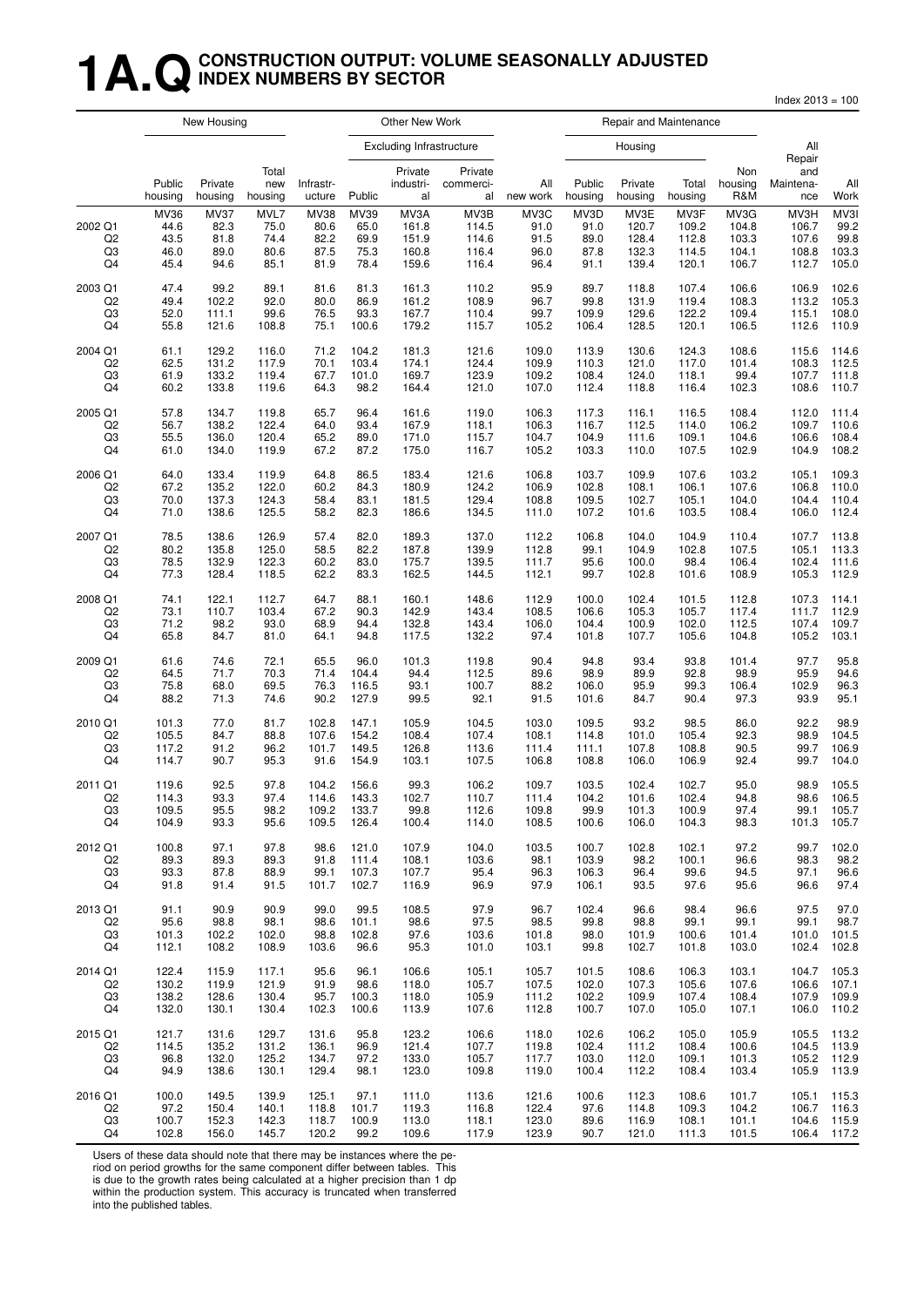#### **1 A.M** CONSTRUCTION OUTPUT: VOLUME SEASONALLY ADJUSTED **INDEX NUMERS BY SECTOR**

 $Index 2013 = 100$ 

New Housing **New York** Cher New Work **New York** Repair and Maintenance Excluding Infrastr ucture Housing All **Repair** Total Private Private Non and Public Private new Infrastr- industri- commerci- All Public Private Total housing Maintena- All housing housing housing ucture Public al al new work housing housing housing R&M ance Work MV36 MV37 MVL7 MV38 MV39 MV3A MV3B MV3C MV3D MV3E MV3F MV3G MV3H MV3I 2011 Feb 118.3 92.0 97.1 104.5 159.0 97.4 104.3 109.2 106.8 101.0 102.8 93.5 98.1 104.9 Mar 121.9 94.4 99.7 106.1 152.1 97.4 107.4 110.3 108.3 102.2 104.2 96.8 100.5 106.5 Apr 114.7 89.8 94.6 112.5 146.1 101.0 110.0 110.3 105.1 103.8 104.2 95.4 99.8 106.2 May 117.1 92.6 97.4 116.1 142.1 101.3 109.2 111.1 102.5 99.6 100.5 94.9 97.7 105.9 Jun 111.1 97.5 100.1 115.2 141.7 105.7 112.9 113.0 105.1 101.4 102.6 94.0 98.3 107.3 Jul 105.2 97.6 99.1 114.9 139.5 98.1 113.0 112.0 101.3 101.1 101.1 98.1 99.6 107.2 Aug 106.8 95.6 97.7 106.0 131.5 98.9 111.3 108.2 100.1 100.7 100.5 97.2 98.9 104.6 Sep 116.6 93.4 97.9 106.7 130.1 102.5 113.7 109.1 98.3 102.2 100.9 97.0 99.0 105.2 Oct 105.1 91.7 94.3 100.9 120.9 105.3 112.8 105.5 99.6 106.2 104.1 95.6 99.8 103.3 Nov 107.1 93.5 96.1 107.9 122.3 102.2 113.4 107.7 100.0 105.9 104.0 96.9 100.5 104.9 Dec 102.4 94.8 96.2 119.7 135.9 93.7 115.8 112.3 102.1 105.8 104.6 102.5 103.6 108.9 2012 Jan 111.1 95.9 98.9 105.3 126.9 103.6 105.9 106.4 99.7 100.6 100.3 94.5 97.4 102.9 Feb 98.0 95.6 96.1 96.7 119.6 107.3 100.2 101.2 101.4 103.6 102.9 98.1 100.5 100.9 Mar 93.4 99.8 98.5 94.0 116.6 112.8 106.0 103.0 101.1 104.2 103.2 99.1 101.1 102.3 Apr 96.3 89.3 90.7 94.4 116.1 111.6 104.2 100.1 102.0 99.2 100.1 96.0 98.1 99.3 May 89.5 90.4 90.3 89.9 114.1 108.2 106.0 99.1 107.1 102.1 103.7 97.9 100.8 99.8 Jun 82.0 88.0 86.9 91.1 103.9 104.4 100.6 95.1 102.8 93.3 96.4 95.9 96.1 95.5 Jul 96.7 87.2 89.0 91.1 107.3 110.3 95.4 94.9 106.4 103.2 104.2 96.4 100.3 97.0 Aug 90.9 85.1 86.2 105.1 107.8 104.4 96.3 96.9 105.5 95.2 98.5 92.8 95.7 96.5 Sep 92.3 91.2 91.4 101.1 106.8 108.4 94.5 97.2 107.1 90.9 96.1 94.3 95.2 96.5 Oct 90.0 91.1 90.9 102.1 105.7 115.1 96.2 97.9 106.7 92.0 96.7 93.8 95.3 96.9 Nov 90.5 92.8 92.4 103.8 103.7 116.5 95.9 98.4 107.4 93.7 98.1 98.7 98.4 98.4 Dec 95.0 90.3 91.2 99.2 98.8 119.0 98.5 97.4 104.2 94.9 97.9 94.3 96.1 96.9 2013 Jan 90.3 87.6 88.1 95.2 96.3 110.0 98.9 95.0 100.5 96.0 97.4 95.0 96.2 95.5 Feb 91.8 93.6 93.3 99.6 101.1 111.7 97.1 97.7 104.5 96.7 99.2 98.0 98.6 98.0 Mar 91.1 91.5 91.4 102.1 101.2 103.8 97.6 97.4 102.1 97.0 98.7 96.8 97.7 97.5 Apr 93.0 97.4 96.5 97.0 99.3 101.4 97.1 97.4 104.0 96.2 98.7 97.6 98.1 97.7 May 96.0 96.5 96.4 96.7 103.0 99.2 98.2 98.0 98.6 99.2 99.0 99.0 99.0 98.4 Jun 97.7 102.4 101.5 102.1 100.9 95.1 97.2 99.9 96.9 101.0 99.7 100.7 100.2 100.0 Jul 100.3 100.3 100.3 99.3 101.7 95.0 100.7 100.2 93.8 100.8 98.5 99.5 99.0 99.7 Aug 100.9 103.3 102.9 101.6 101.2 105.2 103.2 102.6 101.3 102.4 102.0 103.7 102.9 102.7 Sep 102.5 102.9 102.8 95.4 105.7 92.7 106.9 102.5 98.9 102.6 101.4 100.9 101.1 102.0 Oct 112.0 106.8 107.8 106.1 96.2 91.9 103.1 103.7 100.9 103.0 102.4 104.3 103.3 103.6 Nov 113.4 106.4 107.8 102.8 96.6 95.5 99.3 102.1 98.7 104.3 102.5 101.9 102.2 102.1 Dec 111.1 111.3 111.3 102.0 96.9 98.5 100.5 103.5 99.9 100.8 100.5 102.8 101.7 102.8 2014 Jan 118.2 119.9 119.6 97.2 97.2 100.2 102.8 105.9 105.9 107.2 106.8 103.4 105.1 105.6 Feb 122.5 111.7 113.8 96.8 94.4 106.9 103.6 104.2 99.3 110.0 106.5 102.6 104.5 104.4 Mar 126.3 116.0 118.0 92.8 96.6 112.6 108.8 106.9 99.2 108.7 105.7 103.4 104.5 106.0 Apr 119.3 118.4 118.6 91.9 102.0 114.8 107.2 107.3 103.2 109.6 107.5 107.3 107.4 107.3 May 134.0 119.9 122.6 94.4 96.2 119.6 105.4 107.8 100.5 106.9 104.9 106.5 105.7 107.0 Jun 137.3 121.3 124.4 89.5 97.7 119.7 104.4 107.3 102.1 105.5 104.4 109.0 106.7 107.1 Jul 135.9 128.2 129.7 95.0 98.6 115.9 106.1 110.5 102.0 108.1 106.1 106.7 106.4 108.9 Aug 139.9 128.2 130.5 94.2 102.0 118.9 104.7 110.7 102.9 113.3 109.9 109.2 109.5 110.3 Sep 138.6 129.4 131.2 98.0 100.2 119.2 107.0 112.2 101.6 108.3 106.1 109.4 107.8 110.5 Oct 134.4 128.5 129.6 98.4 101.0 114.5 104.0 110.8 99.4 108.0 105.2 106.8 106.0 108.9 Nov 130.1 132.4 131.9 103.2 100.9 110.1 107.8 113.4 103.1 106.8 105.6 108.4 107.0 111.0 Dec 131.4 129.3 129.7 105.2 100.0 117.1 111.0 114.3 99.7 106.1 104.0 106.0 105.0 110.7 2015 Jan 121.1 134.7 132.1 129.4 95.0 128.7 107.6 118.8 102.5 105.9 104.8 106.1 105.4 113.7 Feb 124.2 128.4 127.6 129.2 97.3 123.5 107.7 117.5 100.8 103.8 102.8 102.6 102.7 111.8 Mar 119.9 131.7 129.4 136.1 95.0 117.4 104.3 117.8 104.5 109.0 107.5 109.0 108.3 114.1 Apr 124.1 135.5 133.3 140.2 95.7 123.1 105.3 120.4 99.8 110.5 107.1 101.4 104.2 114.2 May 111.0 137.1 132.1 135.7 95.7 119.0 107.0 119.5 103.5 110.5 108.2 100.8 104.5 113.7 Jun 108.5 133.1 128.3 132.4 99.2 122.0 110.7 119.5 103.9 112.6 109.8 99.6 104.7 113.8 Jul 101.7 132.0 126.2 138.2 97.7 138.2 107.2 119.4 102.5 112.1 109.0 103.5 106.3 114.4 Aug 92.8 131.6 124.1 135.2 96.4 130.5 106.9 117.6 102.2 110.8 108.1 98.3 103.2 112.0 Sep 95.8 132.3 125.3 130.8 97.6 130.2 103.0 116.0 104.3 113.0 110.2 102.2 106.2 112.2 Oct 93.8 135.3 127.2 130.7 95.6 127.5 109.8 118.2 101.2 113.8 109.8 102.3 106.0 113.5 Nov 91.8 134.9 126.6 122.5 98.4 125.7 109.3 116.6 98.7 112.8 108.3 103.4 105.8 112.4 Dec 98.9 145.6 136.5 134.9 100.3 115.7 110.2 122.1 101.2 110.0 107.2 104.4 105.8 115.9 2016 Jan 103.3 146.3 138.0 126.5 99.4 117.8 114.5 122.2 100.5 113.5 109.3 103.3 106.3 116.1 Feb 95.8 151.7 140.8 127.0 98.8 101.3 115.4 122.6 101.1 111.2 108.0 103.7 105.8 116.1 Mar 101.0 150.6 141.0 121.8 93.1 113.9 110.8 120.0 100.3 112.4 108.5 98.1 103.3 113.6 Apr 92.3 152.6 141.0 120.2 103.3 123.4 116.2 123.2 100.4 114.7 110.1 105.8 108.0 117.3 May 97.5 149.5 139.4 120.4 102.3 119.4 116.8 122.6 96.8 113.9 108.4 103.2 105.8 116.1 Jun 101.8 149.0 139.8 115.8 99.3 114.9 117.4 121.4 95.5 115.7 109.2 103.5 106.4 115.6 Jul 100.3 151.5 141.6 120.1 102.7 113.1 116.8 122.9 92.3 115.5 108.0 101.8 104.9 116.0 Aug 99.5 152.1 141.9 116.3 100.9 110.4 118.4 122.4 86.9 116.1 106.7 101.1 103.9 115.3 Sep 102.2 153.2 143.3 119.8 99.0 115.7 119.1 123.7 89.5 119.2 109.6 100.4 105.0 116.5 Oct 99.4 152.8 142.5 118.0 96.0 114.3 117.5 122.2 89.6 116.7 108.0 103.8 105.9 115.9 Nov 101.4 155.4 144.9 121.2 100.9 108.3 115.5 123.3 88.5 123.2 112.0 100.5 106.3 116.8 Dec 107.5 159.7 149.6 121.4 100.6 106.3 120.7 126.3 93.8 123.2 113.8 100.1 106.9 118.8

2017 Jan 103.0 158.1 147.4 127.4 105.8 97.8 120.9 127.1 86.5 124.7 112.5 98.4 105.4 118.8 Feb 102.1 153.6 143.6 118.1 102.7 93.3 119.3 123.0 87.2 125.4 113.1 100.3 106.7 116.7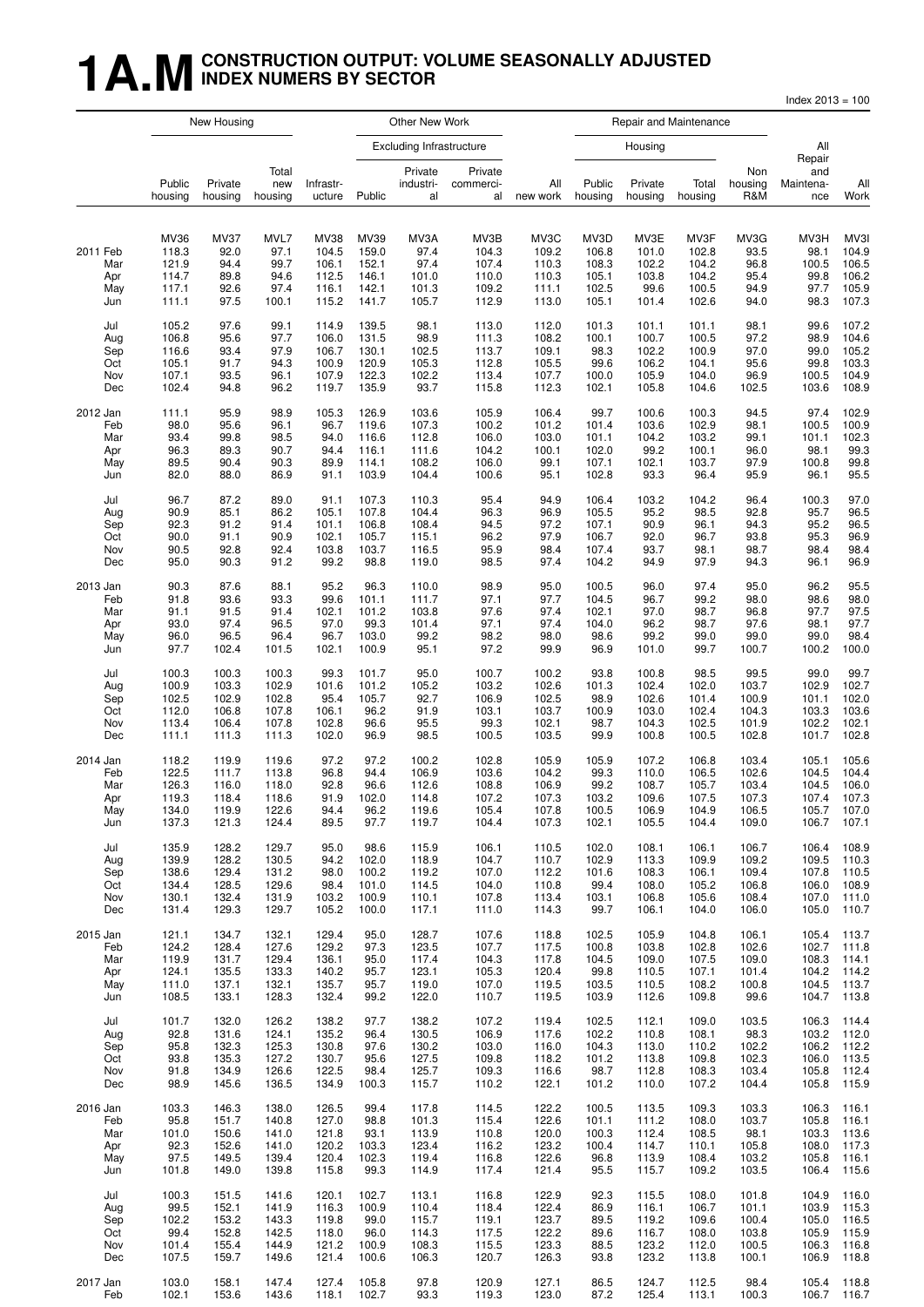due to the growth rates being calculated at a higher precision than 1 dp within the production system. This accuracy is truncated when transferred into the published tables.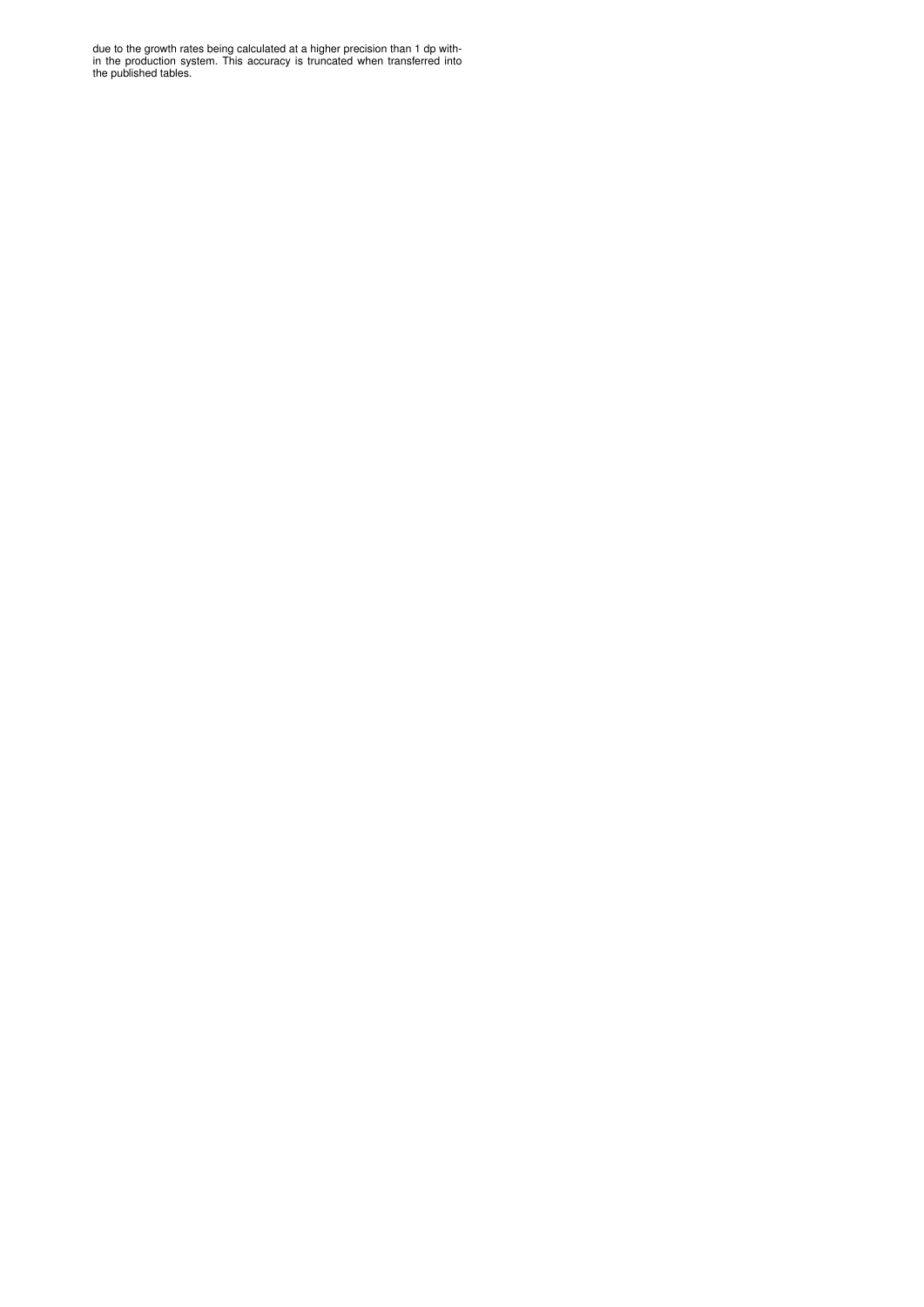## **1B.A** CONSTRUCTION OUTPUT: VOLUME NON-SEASONALLY ADJUSTED **INDEX NUMBERS BY SECTOR**

|      |                   | New Housing        |                         |                     |        | Other New Work                  |                            |                 |                   | Repair and Maintenance |                  |                       |                                   |             |
|------|-------------------|--------------------|-------------------------|---------------------|--------|---------------------------------|----------------------------|-----------------|-------------------|------------------------|------------------|-----------------------|-----------------------------------|-------------|
|      |                   |                    |                         |                     |        | <b>Excluding Infrastructure</b> |                            |                 |                   | Housing                |                  |                       | All                               |             |
|      | Public<br>housing | Private<br>housing | Total<br>new<br>housing | Infrastr-<br>ucture | Public | Private<br>industri-<br>al      | Private<br>commerci-<br>al | All<br>new work | Public<br>housing | Private<br>housing     | Total<br>housing | Non<br>housing<br>R&M | Repair<br>and<br>Maintena-<br>nce | All<br>Work |
|      | MV3J              | MV3K               | MVL8                    | MV3L                | MV3M   | MV3N                            | MV3O                       | MV3P            | MV3Q              | MV3R                   | MV3S             | MV3T                  | MV3U                              | MV3V        |
| 1997 | 42.5              | 84.8               | 76.6                    | 80.1                | 51.2   | 211.7                           | 93.7                       | 85.6            | 117.5             | 117.4                  | 117.4            | 84.6                  | 101.0                             | 91.5        |
| 1998 | 34.4              | 85.6               | 75.6                    | 77.8                | 53.9   | 215.5                           | 101.5                      | 87.8            | 109.7             | 119.8                  | 116.5            | 85.5                  | 101.0                             | 92.9        |
| 1999 | 29.9              | 77.3               | 68.1                    | 76.0                | 60.9   | 223.3                           | 114.1                      | 90.4            | 105.7             | 118.8                  | 114.6            | 85.4                  | 100.0                             | 94.1        |
| 2000 | 37.5              | 86.1               | 76.7                    | 71.1                | 57.6   | 198.9                           | 114.7                      | 90.6            | 102.1             | 119.0                  | 113.6            | 89.6                  | 101.6                             | 94.8        |
| 2001 | 38.4              | 80.4               | 72.3                    | 76.1                | 58.1   | 203.2                           | 113.8                      | 90.2            | 96.5              | 124.2                  | 115.3            | 97.8                  | 106.6                             | 96.5        |
| 2002 | 43.4              | 87.6               | 79.0                    | 86.1                | 73.4   | 161.0                           | 117.5                      | 95.5            | 91.5              | 134.4                  | 120.6            | 104.2                 | 112.4                             | 102.0       |
| 2003 | 49.5              | 109.4              | 97.8                    | 81.2                | 92.2   | 170.2                           | 113.3                      | 101.9           | 103.5             | 131.5                  | 122.5            | 107.3                 | 114.9                             | 106.9       |
| 2004 | 59.7              | 133.5              | 119.2                   | 71.1                | 104.0  | 175.9                           | 125.5                      | 112.0           | 114.0             | 128.2                  | 123.6            | 102.9                 | 113.2                             | 112.5       |
| 2005 | 56.2              | 137.6              | 121.8                   | 68.3                | 93.7   | 172.8                           | 120.2                      | 109.1           | 113.5             | 117.0                  | 115.8            | 105.7                 | 110.8                             | 109.8       |
| 2006 | 66.5              | 138.6              | 124.6                   | 63.3                | 86.4   | 188.1                           | 131.0                      | 112.1           | 109.0             | 110.2                  | 109.8            | 106.4                 | 108.1                             | 110.5       |
| 2007 | 77.0              | 136.8              | 125.2                   | 62.6                | 85.3   | 184.3                           | 144.7                      | 116.0           | 103.7             | 107.8                  | 106.5            | 109.3                 | 107.9                             | 112.9       |
| 2008 | 69.7              | 106.4              | 99.2                    | 69.7                | 95.0   | 142.8                           | 146.7                      | 109.5           | 106.9             | 109.2                  | 108.5            | 113.1                 | 110.8                             | 110.0       |
| 2009 | 71.1              | 73.0               | 72.7                    | 79.8                | 114.9  | 100.2                           | 109.8                      | 92.7            | 103.9             | 95.4                   | 98.1             | 102.0                 | 100.1                             | 95.5        |
| 2010 | 109.7             | 85.9               | 90.5                    | 100.9               | 151.4  | 111.1                           | 108.2                      | 107.3           | 111.1             | 102.0                  | 104.9            | 90.3                  | 97.6                              | 103.6       |
| 2011 | 112.1             | 93.7               | 97.2                    | 109.4               | 140.0  | 100.6                           | 110.9                      | 109.9           | 102.1             | 102.8                  | 102.6            | 96.4                  | 99.5                              | 105.9       |
| 2012 | 93.8              | 91.4               | 91.9                    | 97.8                | 110.6  | 110.2                           | 100.0                      | 99.0            | 104.3             | 97.7                   | 99.8             | 96.0                  | 97.9                              | 98.6        |
| 2013 | 100.0             | 100.0              | 100.0                   | 100.0               | 100.0  | 100.0                           | 100.0                      | 100.0           | 100.0             | 100.0                  | 100.0            | 100.0                 | 100.0                             | 100.0       |
| 2014 | 130.2             | 123.7              | 124.9                   | 96.3                | 98.3   | 115.1                           | 105.4                      | 109.0           | 101.7             | 108.5                  | 106.3            | 106.6                 | 106.4                             | 108.0       |
| 2015 | 107.5             | 134.4              | 129.2                   | 125.6               | 97.5   | 127.3                           | 107.1                      | 117.2           | 102.4             | 110.7                  | 108.1            | 103.0                 | 105.5                             | 112.7       |
| 2016 | 99.8              | 151.0              | 141.1                   | 115.8               | 100.6  | 116.4                           | 115.1                      | 121.3           | 95.0              | 116.7                  | 109.7            | 102.3                 | 106.0                             | 115.4       |

Index 2013 = 100

Users of these data should note that there may be instances where the pe-

riod on period growths for the same component differ between tables. This is due to the growth rates being calculated at a higher precision than 1 dp within the production system. This accuracy is truncated when transferred into the published tables.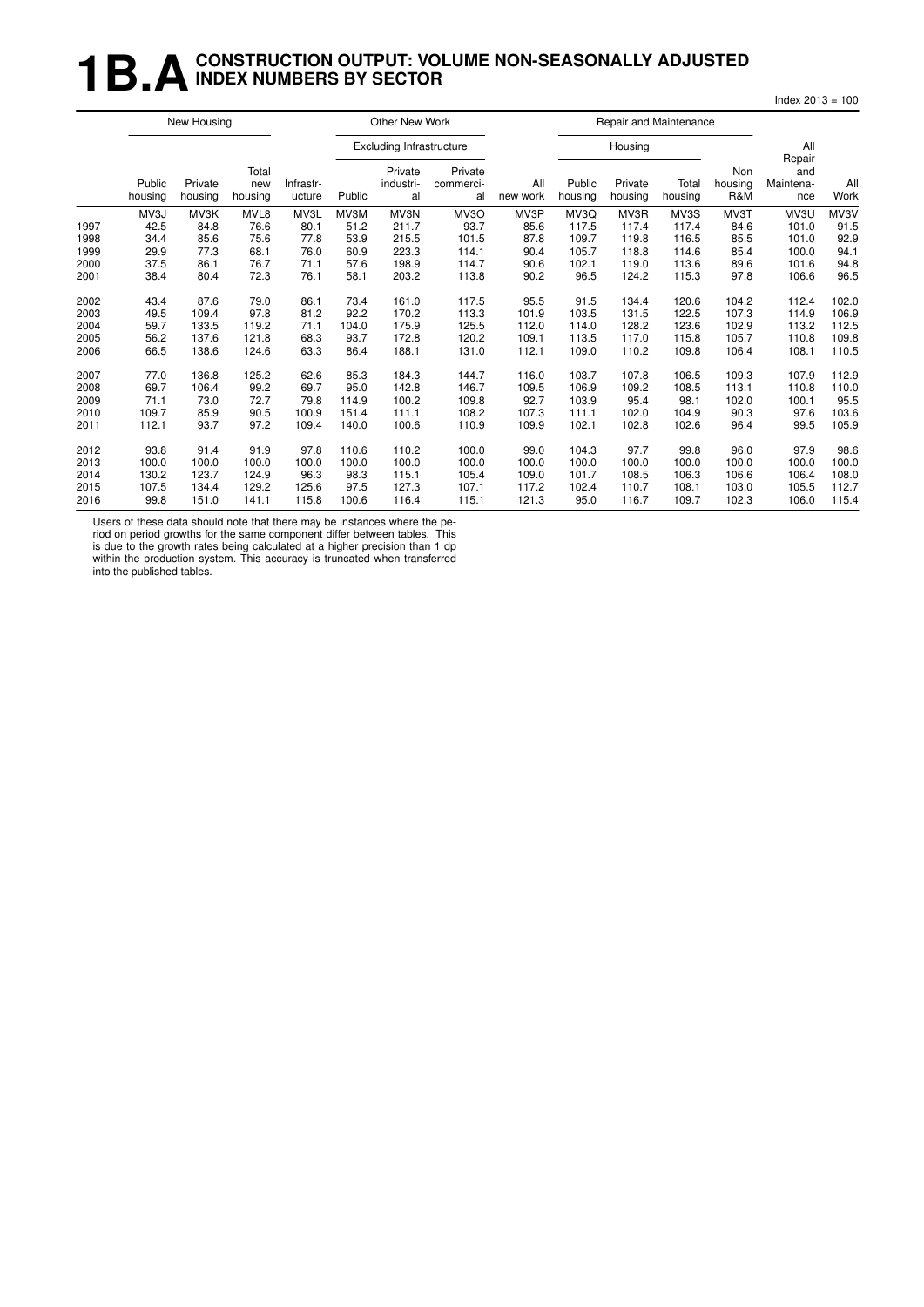## **1B.Q** CONSTRUCTION OUTPUT: VOLUME NON-SEASONALLY ADJUSTED **INDEX NUMBERS BY SECTOR**

Index 2013 = 100

|                           |                                      | New Housing                          |                                      |                                      |                                      | Other New Work                           |                                          |                                      |                                      | Repair and Maintenance                   |                                          |                                          |                                          |                                        |
|---------------------------|--------------------------------------|--------------------------------------|--------------------------------------|--------------------------------------|--------------------------------------|------------------------------------------|------------------------------------------|--------------------------------------|--------------------------------------|------------------------------------------|------------------------------------------|------------------------------------------|------------------------------------------|----------------------------------------|
|                           |                                      |                                      |                                      |                                      |                                      | <b>Excluding Infrastructure</b>          |                                          |                                      |                                      | Housing                                  |                                          |                                          | All<br>Repair                            |                                        |
|                           | Public<br>housing                    | Private<br>housing                   | Total<br>new<br>housing              | Infrastr-<br>ucture                  | Public                               | Private<br>industri-<br>al               | Private<br>commerci-<br>al               | All<br>new work                      | Public<br>housing                    | Private<br>housing                       | Total<br>housing                         | Non<br>housing<br>R&M                    | and<br>Maintena-<br>nce                  | All<br>Work                            |
| 2002 Q1<br>Q2<br>Q3<br>Q4 | MV3J<br>43.3<br>44.1<br>44.8<br>41.4 | MV3K<br>82.2<br>81.9<br>90.6<br>95.6 | MVL8<br>74.6<br>74.6<br>81.7<br>85.1 | MV3L<br>82.6<br>85.4<br>92.1<br>84.2 | MV3M<br>64.8<br>70.8<br>77.0<br>81.0 | MV3N<br>159.2<br>153.3<br>164.5<br>166.9 | MV3O<br>114.2<br>115.9<br>119.2<br>120.8 | MV3P<br>91.2<br>92.8<br>98.7<br>99.3 | MV3Q<br>96.5<br>89.3<br>89.5<br>90.8 | MV3R<br>123.0<br>132.2<br>138.6<br>144.0 | MV3S<br>114.5<br>118.4<br>122.8<br>126.9 | MV3T<br>103.8<br>100.3<br>105.9<br>107.1 | MV3U<br>109.1<br>109.3<br>114.3<br>117.0 | MV3V<br>98.1<br>99.2<br>104.8<br>106.1 |
| 2003 Q1                   | 47.1                                 | 99.3                                 | 89.2                                 | 83.7                                 | 81.4                                 | 160.8                                    | 110.4                                    | 97.0                                 | 95.6                                 | 121.1                                    | 112.9                                    | 105.6                                    | 109.3                                    | 101.7                                  |
| Q <sub>2</sub>            | 50.0                                 | 102.0                                | 91.9                                 | 83.1                                 | 87.9                                 | 161.6                                    | 109.9                                    | 98.5                                 | 100.8                                | 135.2                                    | 124.1                                    | 104.8                                    | 114.4                                    | 104.6                                  |
| Q3                        | 50.2                                 | 113.0                                | 100.8                                | 80.8                                 | 95.3                                 | 171.0                                    | 113.0                                    | 103.2                                | 111.9                                | 135.6                                    | 128.0                                    | 111.2                                    | 119.6                                    | 109.5                                  |
| Q <sub>4</sub>            | 50.6                                 | 123.4                                | 109.3                                | 77.1                                 | 104.2                                | 187.4                                    | 120.0                                    | 109.1                                | 105.8                                | 133.9                                    | 124.9                                    | 107.4                                    | 116.1                                    | 111.8                                  |
| 2004 Q1                   | 61.1                                 | 129.5                                | 116.2                                | 72.9                                 | 105.0                                | 183.0                                    | 122.5                                    | 111.1                                | 122.1                                | 133.1                                    | 129.6                                    | 107.6                                    | 118.6                                    | 114.0                                  |
| Q2                        | 63.4                                 | 132.5                                | 119.1                                | 73.5                                 | 105.5                                | 175.9                                    | 126.9                                    | 113.2                                | 112.3                                | 125.2                                    | 121.0                                    | 98.9                                     | 110.0                                    | 111.9                                  |
| Q3                        | 59.4                                 | 135.9                                | 121.1                                | 72.0                                 | 103.7                                | 172.8                                    | 127.3                                    | 113.2                                | 110.1                                | 129.8                                    | 123.5                                    | 101.5                                    | 112.5                                    | 112.9                                  |
| Q4                        | 54.8                                 | 135.8                                | 120.1                                | 66.1                                 | 101.6                                | 172.1                                    | 125.1                                    | 110.7                                | 111.4                                | 124.7                                    | 120.4                                    | 103.5                                    | 111.9                                    | 111.2                                  |
| 2005 Q1                   | 58.4                                 | 135.4                                | 120.5                                | 67.5                                 | 98.2                                 | 165.4                                    | 120.8                                    | 109.0                                | 126.4                                | 118.4                                    | 121.0                                    | 107.8                                    | 114.4                                    | 111.0                                  |
| Q <sub>2</sub>            | 57.3                                 | 140.0                                | 124.0                                | 67.3                                 | 95.2                                 | 170.0                                    | 120.4                                    | 109.7                                | 118.0                                | 116.5                                    | 117.0                                    | 103.6                                    | 110.3                                    | 109.9                                  |
| Q3                        | 53.2                                 | 139.2                                | 122.5                                | 69.7                                 | 91.4                                 | 173.6                                    | 119.4                                    | 109.1                                | 106.5                                | 116.7                                    | 113.4                                    | 107.2                                    | 110.3                                    | 109.6                                  |
| Q4                        | 55.9                                 | 135.7                                | 120.2                                | 68.8                                 | 89.9                                 | 182.3                                    | 120.3                                    | 108.7                                | 102.9                                | 116.3                                    | 112.0                                    | 104.3                                    | 108.1                                    | 108.5                                  |
| 2006 Q1                   | 64.9                                 | 134.5                                | 121.0                                | 66.8                                 | 88.7                                 | 189.5                                    | 124.2                                    | 109.9                                | 111.8                                | 111.9                                    | 111.9                                    | 102.8                                    | 107.3                                    | 108.9                                  |
| Q <sub>2</sub>            | 67.7                                 | 137.8                                | 124.2                                | 63.7                                 | 85.9                                 | 183.7                                    | 126.6                                    | 110.4                                | 103.8                                | 112.5                                    | 109.7                                    | 105.3                                    | 107.5                                    | 109.3                                  |
| Q3                        | 67.7                                 | 141.4                                | 127.1                                | 62.7                                 | 86.0                                 | 184.5                                    | 134.6                                    | 113.6                                | 112.4                                | 107.5                                    | 109.1                                    | 107.0                                    | 108.0                                    | 111.4                                  |
| Q <sub>4</sub>            | 65.7                                 | 140.7                                | 126.2                                | 59.9                                 | 85.2                                 | 194.9                                    | 138.8                                    | 114.4                                | 108.2                                | 108.8                                    | 108.6                                    | 110.5                                    | 109.6                                    | 112.6                                  |
| 2007 Q1                   | 79.1                                 | 140.4                                | 128.5                                | 59.4                                 | 84.3                                 | 196.4                                    | 140.6                                    | 115.6                                | 114.1                                | 105.8                                    | 108.5                                    | 110.5                                    | 109.5                                    | 113.2                                  |
| Q2                        | 80.2                                 | 139.4                                | 127.9                                | 62.4                                 | 83.9                                 | 191.4                                    | 143.4                                    | 116.5                                | 100.4                                | 110.1                                    | 107.0                                    | 105.7                                    | 106.3                                    | 112.6                                  |
| Q <sub>3</sub>            | 76.7                                 | 137.2                                | 125.4                                | 64.7                                 | 86.3                                 | 179.2                                    | 146.0                                    | 116.8                                | 99.3                                 | 104.5                                    | 102.8                                    | 109.8                                    | 106.3                                    | 112.8                                  |
| Q4                        | 72.0                                 | 130.4                                | 119.1                                | 63.8                                 | 86.6                                 | 170.4                                    | 149.0                                    | 115.2                                | 101.1                                | 110.8                                    | 107.7                                    | 111.2                                    | 109.5                                    | 113.0                                  |
| 2008 Q1                   | 74.1                                 | 124.1                                | 114.4                                | 67.1                                 | 90.6                                 | 166.3                                    | 152.7                                    | 116.0                                | 105.6                                | 103.9                                    | 104.5                                    | 113.3                                    | 108.9                                    | 113.2                                  |
| Q <sub>2</sub>            | 72.7                                 | 113.8                                | 105.9                                | 71.9                                 | 92.3                                 | 144.5                                    | 146.9                                    | 111.7                                | 108.8                                | 110.7                                    | 110.1                                    | 115.5                                    | 112.8                                    | 112.1                                  |
| Q3                        | 70.2                                 | 101.9                                | 95.7                                 | 74.0                                 | 98.1                                 | 136.0                                    | 151.3                                    | 110.8                                | 110.2                                | 105.8                                    | 107.2                                    | 116.4                                    | 111.8                                    | 111.2                                  |
| Q4                        | 61.7                                 | 85.6                                 | 81.0                                 | 65.8                                 | 99.0                                 | 124.5                                    | 136.0                                    | 99.5                                 | 103.0                                | 116.4                                    | 112.1                                    | 107.1                                    | 109.6                                    | 103.4                                  |
| 2009 Q1                   | 61.7                                 | 75.5                                 | 72.8                                 | 68.1                                 | 98.7                                 | 104.4                                    | 121.9                                    | 92.1                                 | 99.2                                 | 94.1                                     | 95.7                                     | 101.7                                    | 98.7                                     | 94.6                                   |
| Q <sub>2</sub>            | 64.7                                 | 73.9                                 | 72.1                                 | 76.9                                 | 107.0                                | 94.6                                     | 115.6                                    | 92.4                                 | 101.6                                | 94.5                                     | 96.8                                     | 97.4                                     | 97.1                                     | 94.2                                   |
| Q3                        | 74.8                                 | 70.6                                 | 71.4                                 | 81.7                                 | 120.2                                | 95.1                                     | 107.0                                    | 92.2                                 | 112.6                                | 100.5                                    | 104.4                                    | 109.7                                    | 107.0                                    | 97.9                                   |
| Q <sub>4</sub>            | 83.1                                 | 72.2                                 | 74.3                                 | 92.5                                 | 133.8                                | 106.6                                    | 94.8                                     | 93.9                                 | 102.1                                | 92.4                                     | 95.5                                     | 99.4                                     | 97.4                                     | 95.3                                   |
| 2010 Q1                   | 94.6                                 | 70.3                                 | 75.0                                 | 99.6                                 | 136.1                                | 102.7                                    | 97.7                                     | 96.6                                 | 114.8                                | 85.7                                     | 95.0                                     | 85.0                                     | 90.0                                     | 94.0                                   |
| Q2                        | 109.9                                | 88.2                                 | 92.4                                 | 109.2                                | 151.3                                | 111.2                                    | 106.1                                    | 108.9                                | 109.7                                | 99.9                                     | 103.0                                    | 89.6                                     | 96.3                                     | 104.0                                  |
| Q3                        | 118.2                                | 92.5                                 | 97.5                                 | 102.6                                | 161.1                                | 128.5                                    | 118.7                                    | 115.2                                | 110.9                                | 110.2                                    | 110.4                                    | 95.9                                     | 103.1                                    | 110.5                                  |
| Q4                        | 116.0                                | 92.6                                 | 97.1                                 | 92.3                                 | 157.3                                | 101.8                                    | 110.5                                    | 108.6                                | 108.8                                | 112.3                                    | 111.2                                    | 90.8                                     | 101.0                                    | 105.7                                  |
| 2011 Q1                   | 112.8                                | 84.5                                 | 90.0                                 | 101.1                                | 144.7                                | 97.9                                     | 99.6                                     | 103.0                                | 109.5                                | 95.2                                     | 99.8                                     | 93.9                                     | 96.8                                     | 100.6                                  |
| Q2                        | 118.8                                | 97.9                                 | 101.9                                | 116.5                                | 141.8                                | 104.8                                    | 109.5                                    | 112.7                                | 99.5                                 | 100.8                                    | 100.3                                    | 92.2                                     | 96.3                                     | 106.4                                  |
| Q3                        | 110.5                                | 97.4                                 | 99.9                                 | 110.6                                | 145.4                                | 99.1                                     | 118.0                                    | 113.8                                | 99.7                                 | 103.9                                    | 102.6                                    | 103.4                                    | 103.0                                    | 109.6                                  |
| Q4                        | 106.2                                | 95.0                                 | 97.1                                 | 109.3                                | 128.0                                | 100.3                                    | 116.5                                    | 109.9                                | 99.7                                 | 111.4                                    | 107.6                                    | 96.1                                     | 101.8                                    | 106.8                                  |
| 2012 Q1                   | 94.0                                 | 89.1                                 | 90.1                                 | 95.4                                 | 111.8                                | 106.3                                    | 98.2                                     | 97.4                                 | 106.8                                | 97.8                                     | 100.7                                    | 96.1                                     | 98.4                                     | 97.8                                   |
| Q2                        | 94.1                                 | 93.8                                 | 93.8                                 | 93.1                                 | 109.9                                | 109.8                                    | 102.7                                    | 99.4                                 | 99.0                                 | 96.5                                     | 97.3                                     | 93.9                                     | 95.6                                     | 97.9                                   |
| Q3                        | 94.0                                 | 89.0                                 | 90.0                                 | 100.1                                | 116.0                                | 108.6                                    | 99.3                                     | 99.3                                 | 105.6                                | 97.8                                     | 100.3                                    | 99.4                                     | 99.9                                     | 99.5                                   |
| Q4                        | 93.1                                 | 93.7                                 | 93.6                                 | 102.5                                | 104.8                                | 115.9                                    | 99.7                                     | 99.9                                 | 105.7                                | 98.9                                     | 101.1                                    | 94.5                                     | 97.8                                     | 99.1                                   |
| 2013 Q1                   | 84.1                                 | 83.0                                 | 83.2                                 | 96.0                                 | 91.5                                 | 105.7                                    | 92.2                                     | 90.8                                 | 107.0                                | 87.4                                     | 93.7                                     | 94.8                                     | 94.3                                     | 92.1                                   |
| Q2                        | 100.7                                | 103.2                                | 102.7                                | 99.7                                 | 99.4                                 | 99.6                                     | 96.3                                     | 99.5                                 | 95.4                                 | 99.3                                     | 98.0                                     | 96.0                                     | 97.0                                     | 98.6                                   |
| Q3                        | 101.9                                | 103.6                                | 103.3                                | 100.0                                | 111.2                                | 98.5                                     | 107.8                                    | 104.9                                | 98.3                                 | 104.9                                    | 102.8                                    | 107.1                                    | 104.9                                    | 104.9                                  |
| Q4                        | 113.3                                | 110.2                                | 110.8                                | 104.3                                | 97.9                                 | 96.2                                     | 103.7                                    | 104.9                                | 99.3                                 | 108.4                                    | 105.5                                    | 102.1                                    | 103.8                                    | 104.4                                  |
| 2014 Q1                   | 115.1                                | 105.6                                | 107.4                                | 92.4                                 | 87.5                                 | 104.0                                    | 98.7                                     | 98.8                                 | 106.2                                | 101.7                                    | 103.2                                    | 100.7                                    | 101.9                                    | 100.0                                  |
| Q2                        | 134.6                                | 125.6                                | 127.3                                | 93.2                                 | 96.2                                 | 120.4                                    | 103.7                                    | 108.6                                | 97.8                                 | 106.9                                    | 104.0                                    | 104.4                                    | 104.2                                    | 106.9                                  |
| Q3                        | 138.2                                | 130.8                                | 132.2                                | 96.9                                 | 107.9                                | 122.9                                    | 109.6                                    | 114.3                                | 102.8                                | 113.0                                    | 109.7                                    | 114.5                                    | 112.1                                    | 113.5                                  |
| Q4                        | 132.9                                | 132.8                                | 132.8                                | 102.6                                | 101.7                                | 113.2                                    | 109.8                                    | 114.4                                | 99.9                                 | 112.2                                    | 108.2                                    | 106.6                                    | 107.4                                    | 111.7                                  |
| 2015 Q1                   | 116.3                                | 120.6                                | 119.8                                | 119.6                                | 87.7                                 | 121.8                                    | 100.5                                    | 109.5                                | 108.2                                | 99.2                                     | 102.1                                    | 103.4                                    | 102.7                                    | 106.9                                  |
| Q <sub>2</sub>            | 120.1                                | 142.4                                | 138.1                                | 127.9                                | 96.4                                 | 125.2                                    | 106.2                                    | 119.9                                | 99.2                                 | 110.9                                    | 107.1                                    | 98.5                                     | 102.8                                    | 113.3                                  |
| Q3                        | 97.6                                 | 133.6                                | 126.6                                | 129.1                                | 106.8                                | 137.9                                    | 109.8                                    | 119.8                                | 103.4                                | 115.6                                    | 111.7                                    | 106.8                                    | 109.2                                    | 115.7                                  |
| Q4                        | 96.1                                 | 141.2                                | 132.4                                | 125.7                                | 99.0                                 | 124.2                                    | 111.7                                    | 119.8                                | 98.8                                 | 117.3                                    | 111.4                                    | 103.4                                    | 107.4                                    | 115.0                                  |
| 2016 Q1                   | 93.2                                 | 136.4                                | 128.1                                | 116.1                                | 90.2                                 | 108.5                                    | 106.6                                    | 112.9                                | 107.4                                | 106.3                                    | 106.6                                    | 98.8                                     | 102.7                                    | 109.0                                  |
| Q2                        | 102.1                                | 157.2                                | 146.5                                | 113.7                                | 101.8                                | 126.7                                    | 114.2                                    | 122.9                                | 94.7                                 | 115.7                                    | 109.0                                    | 102.1                                    | 105.5                                    | 116.2                                  |
| Q3                        | 100.7                                | 153.1                                | 142.9                                | 115.5                                | 111.2                                | 119.2                                    | 121.5                                    | 125.3                                | 89.6                                 | 119.6                                    | 110.0                                    | 106.8                                    | 108.4                                    | 118.8                                  |
| Q4                        | 103.3                                | 157.3                                | 146.8                                | 118.0                                | 99.4                                 | 111.1                                    | 118.1                                    | 124.0                                | 88.4                                 | 125.2                                    | 113.4                                    | 101.5                                    | 107.4                                    | 117.6                                  |

Users of these data should note that there may be instances where the period

on period growths for the same component differ between tables. This is due to the growth rates being calculated at a higher precision than 1 dp within the

production system. This accuracy is truncated when transferred into the published tables.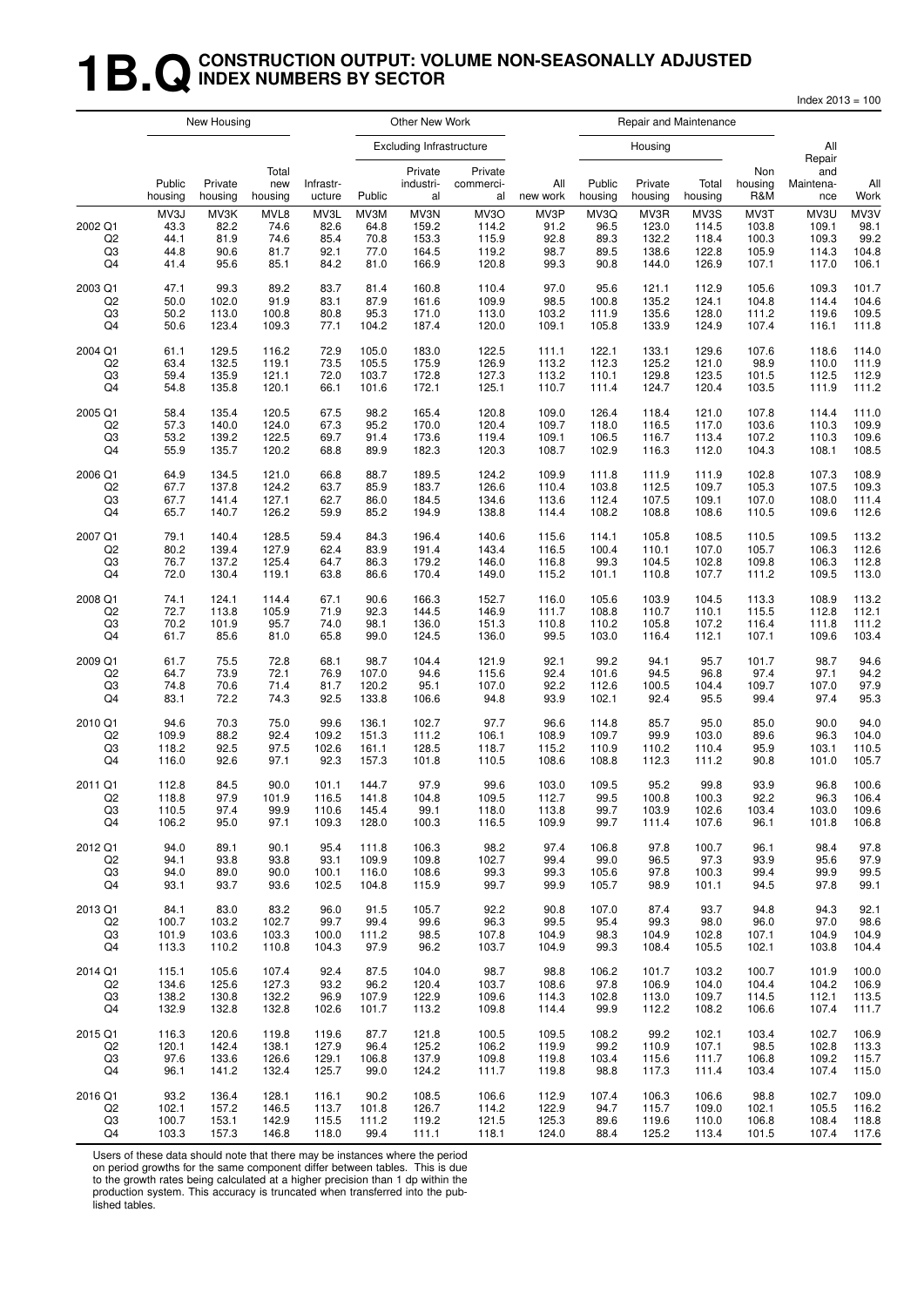## **1B.M** CONSTRUCTION OUTPUT: VOLUME NON-SEASONALLY ADJUSTED **INDEX NUMBERS BY SECTOR**

|                                      |                                                   |                                               |                                                |                                                  |                                                   |                                                 |                                                  |                                                  |                                                 |                                                |                                                |                                               | Index $2013 = 100$                            |                                                  |
|--------------------------------------|---------------------------------------------------|-----------------------------------------------|------------------------------------------------|--------------------------------------------------|---------------------------------------------------|-------------------------------------------------|--------------------------------------------------|--------------------------------------------------|-------------------------------------------------|------------------------------------------------|------------------------------------------------|-----------------------------------------------|-----------------------------------------------|--------------------------------------------------|
|                                      |                                                   | New Housing                                   |                                                |                                                  |                                                   | Other New Work                                  |                                                  |                                                  |                                                 | Repair and Maintenance                         |                                                |                                               |                                               |                                                  |
|                                      |                                                   |                                               |                                                |                                                  |                                                   | <b>Excluding Infrastructure</b>                 |                                                  |                                                  |                                                 | Housing                                        |                                                |                                               | All                                           |                                                  |
|                                      | Public<br>housing                                 | Private<br>housing                            | Total<br>new<br>housing                        | Infrastr-<br>ucture                              | Public                                            | Private<br>industri-<br>al                      | Private<br>commerci-<br>al                       | All<br>new work                                  | Public<br>housing                               | Private<br>housing                             | Total<br>housing                               | Non<br>housing<br>R&M                         | Repair<br>and<br>Maintena-<br>nce             | All<br>Work                                      |
| 2011 Feb<br>Mar<br>Apr<br>May<br>Jun | MV3J<br>110.0<br>127.4<br>113.5<br>118.7<br>124.1 | MV3K<br>81.9<br>96.9<br>89.2<br>94.9<br>109.5 | MVL8<br>87.3<br>102.8<br>93.9<br>99.5<br>112.4 | MV3L<br>97.4<br>118.8<br>111.0<br>117.6<br>120.8 | MV3M<br>141.3<br>165.5<br>139.3<br>141.0<br>145.2 | MV3N<br>96.0<br>109.0<br>94.0<br>108.2<br>112.4 | MV3O<br>95.8<br>113.5<br>104.2<br>107.7<br>116.5 | MV3P<br>99.7<br>118.1<br>106.7<br>111.7<br>119.8 | MV3Q<br>108.3<br>133.4<br>96.7<br>97.9<br>103.8 | MV3R<br>91.4<br>107.8<br>97.1<br>99.8<br>105.5 | MV3S<br>96.8<br>116.0<br>96.9<br>99.1<br>105.0 | MV3T<br>90.3<br>110.2<br>91.1<br>92.1<br>93.4 | MV3U<br>93.6<br>113.1<br>94.0<br>95.6<br>99.2 | MV3V<br>97.3<br>116.2<br>101.8<br>105.5<br>111.8 |
| Jul                                  | 104.8                                             | 99.1                                          | 100.2                                          | 114.3                                            | 147.2                                             | 96.7                                            | 115.6                                            | 114.0                                            | 99.6                                            | 103.9                                          | 102.5                                          | 100.7                                         | 101.6                                         | 109.2                                            |
| Aug                                  | 107.9                                             | 96.5                                          | 98.7                                           | 109.2                                            | 149.7                                             | 101.3                                           | 117.9                                            | 113.8                                            | 99.8                                            | 101.5                                          | 101.0                                          | 106.2                                         | 103.6                                         | 109.9                                            |
| Sep                                  | 118.9                                             | 96.5                                          | 100.8                                          | 108.2                                            | 139.4                                             | 99.4                                            | 120.4                                            | 113.5                                            | 99.6                                            | 106.4                                          | 104.2                                          | 103.2                                         | 103.7                                         | 109.8                                            |
| Oct                                  | 109.8                                             | 98.1                                          | 100.4                                          | 105.1                                            | 129.5                                             | 105.4                                           | 121.5                                            | 112.1                                            | 102.2                                           | 114.5                                          | 110.6                                          | 97.9                                          | 104.2                                         | 109.0                                            |
| Nov                                  | 112.3                                             | 98.1                                          | 100.9                                          | 112.5                                            | 130.0                                             | 107.3                                           | 123.5                                            | 114.5                                            | 105.8                                           | 117.1                                          | 113.5                                          | 98.9                                          | 106.2                                         | 111.3                                            |
| Dec                                  | 96.3                                              | 88.7                                          | 90.2                                           | 110.4                                            | 124.6                                             | 88.2                                            | 104.4                                            | 103.3                                            | 90.9                                            | 102.5                                          | 98.8                                           | 91.3                                          | 95.0                                          | 100.1                                            |
| 2012 Jan                             | 93.1                                              | 80.3                                          | 82.8                                           | 91.8                                             | 103.7                                             | 91.7                                            | 91.4                                             | 90.5                                             | 91.6                                            | 84.4                                           | 86.8                                           | 82.9                                          | 84.8                                          | 88.3                                             |
| Feb                                  | 89.9                                              | 86.1                                          | 86.8                                           | 90.8                                             | 107.1                                             | 109.5                                           | 92.9                                             | 93.3                                             | 106.5                                           | 101.5                                          | 103.1                                          | 95.3                                          | 99.2                                          | 95.6                                             |
| Mar                                  | 99.0                                              | 101.0                                         | 100.6                                          | 103.8                                            | 124.5                                             | 117.7                                           | 110.3                                            | 108.3                                            | 122.4                                           | 107.4                                          | 112.2                                          | 110.3                                         | 111.2                                         | 109.4                                            |
| Apr                                  | 95.3                                              | 89.3                                          | 90.4                                           | 93.3                                             | 110.5                                             | 106.7                                           | 99.2                                             | 97.2                                             | 94.0                                            | 91.9                                           | 92.6                                           | 91.6                                          | 92.1                                          | 95.3                                             |
| May                                  | 91.3                                              | 94.6                                          | 94.0                                           | 92.3                                             | 114.7                                             | 118.2                                           | 106.8                                            | 101.6                                            | 103.3                                           | 102.8                                          | 102.9                                          | 96.4                                          | 99.7                                          | 100.8                                            |
| Jun                                  | 95.8                                              | 97.5                                          | 97.1                                           | 93.7                                             | 104.6                                             | 104.5                                           | 101.9                                            | 99.3                                             | 99.7                                            | 94.9                                           | 96.4                                           | 93.6                                          | 95.0                                          | 97.6                                             |
| Jul                                  | 95.9                                              | 90.2                                          | 91.3                                           | 92.4                                             | 114.9                                             | 114.9                                           | 99.6                                             | 98.4                                             | 105.8                                           | 107.3                                          | 106.8                                          | 100.3                                         | 103.6                                         | 100.4                                            |
| Aug                                  | 91.6                                              | 85.9                                          | 87.0                                           | 108.5                                            | 122.3                                             | 103.1                                           | 102.2                                            | 101.6                                            | 105.3                                           | 95.1                                           | 98.4                                           | 101.3                                         | 99.9                                          | 100.9                                            |
| Sep                                  | 94.6                                              | 91.0                                          | 91.7                                           | 99.4                                             | 110.7                                             | 108.0                                           | 96.2                                             | 98.0                                             | 105.6                                           | 91.0                                           | 95.7                                           | 96.6                                          | 96.2                                          | 97.3                                             |
| Oct                                  | 94.6                                              | 100.8                                         | 99.6                                           | 109.5                                            | 115.7                                             | 118.0                                           | 107.9                                            | 107.2                                            | 112.4                                           | 103.5                                          | 106.3                                          | 99.6                                          | 103.0                                         | 105.6                                            |
| Nov                                  | 95.1                                              | 97.1                                          | 96.7                                           | 107.9                                            | 109.6                                             | 117.5                                           | 104.0                                            | 104.0                                            | 113.6                                           | 104.3                                          | 107.3                                          | 101.1                                         | 104.2                                         | 104.1                                            |
| Dec                                  | 89.6                                              | 83.1                                          | 84.4                                           | 90.1                                             | 89.0                                              | 112.1                                           | 87.2                                             | 88.4                                             | 91.1                                            | 88.8                                           | 89.5                                           | 82.7                                          | 86.1                                          | 87.5                                             |
| 2013 Jan                             | 72.2                                              | 74.5                                          | 74.0                                           | 84.3                                             | 79.6                                              | 99.7                                            | 87.6                                             | 82.3                                             | 93.8                                            | 81.7                                           | 85.6                                           | 85.0                                          | 85.3                                          | 83.4                                             |
| Feb                                  | 84.0                                              | 83.8                                          | 83.8                                           | 93.1                                             | 89.6                                              | 111.9                                           | 89.8                                             | 89.6                                             | 105.6                                           | 86.5                                           | 92.6                                           | 94.5                                          | 93.5                                          | 91.2                                             |
| Mar                                  | 96.2                                              | 90.6                                          | 91.7                                           | 110.5                                            | 105.4                                             | 105.5                                           | 99.2                                             | 100.3                                            | 121.7                                           | 94.2                                           | 103.0                                          | 104.9                                         | 104.0                                         | 101.7                                            |
| Apr                                  | 92.3                                              | 98.5                                          | 97.3                                           | 97.0                                             | 95.5                                              | 100.6                                           | 94.0                                             | 96.1                                             | 97.9                                            | 96.2                                           | 96.7                                           | 94.5                                          | 95.6                                          | 95.9                                             |
| May                                  | 97.6                                              | 100.4                                         | 99.9                                           | 99.0                                             | 103.1                                             | 100.1                                           | 98.6                                             | 99.7                                             | 95.3                                            | 100.2                                          | 98.6                                           | 97.1                                          | 97.8                                          | 99.0                                             |
| Jun                                  | 112.1                                             | 110.9                                         | 111.1                                          | 103.1                                            | 99.6                                              | 98.1                                            | 96.2                                             | 102.7                                            | 93.0                                            | 101.5                                          | 98.8                                           | 96.5                                          | 97.6                                          | 100.7                                            |
| Jul                                  | 99.5                                              | 104.9                                         | 103.8                                          | 101.9                                            | 110.2                                             | 98.2                                            | 106.5                                            | 104.9                                            | 94.9                                            | 107.9                                          | 103.7                                          | 105.1                                         | 104.4                                         | 104.7                                            |
| Aug                                  | 101.2                                             | 102.0                                         | 101.8                                          | 103.1                                            | 112.6                                             | 105.8                                           | 106.9                                            | 105.3                                            | 100.4                                           | 101.3                                          | 101.0                                          | 110.9                                         | 105.9                                         | 105.5                                            |
| Sep                                  | 104.9                                             | 103.9                                         | 104.1                                          | 95.0                                             | 110.9                                             | 91.5                                            | 110.1                                            | 104.4                                            | 99.7                                            | 105.5                                          | 103.6                                          | 105.3                                         | 104.5                                         | 104.5                                            |
| Oct                                  | 116.2                                             | 117.6                                         | 117.4                                          | 113.7                                            | 105.0                                             | 97.8                                            | 115.4                                            | 113.4                                            | 106.3                                           | 115.3                                          | 112.4                                          | 110.8                                         | 111.6                                         | 112.7                                            |
| Nov                                  | 117.0                                             | 109.1                                         | 110.7                                          | 105.2                                            | 100.2                                             | 95.1                                            | 105.0                                            | 105.6                                            | 103.0                                           | 113.5                                          | 110.2                                          | 103.1                                         | 106.6                                         | 106.0                                            |
| Dec                                  | 106.8                                             | 103.8                                         | 104.4                                          | 94.1                                             | 88.5                                              | 95.7                                            | 90.8                                             | 95.5                                             | 88.6                                            | 96.3                                           | 93.8                                           | 92.4                                          | 93.1                                          | 94.6                                             |
| 2014 Jan                             | 99.8                                              | 101.9                                         | 101.5                                          | 85.8                                             | 79.6                                              | 84.8                                            | 91.6                                             | 91.5                                             | 99.2                                            | 94.1                                           | 95.7                                           | 92.8                                          | 94.3                                          | 92.6                                             |
| Feb                                  | 113.9                                             | 99.7                                          | 102.4                                          | 90.4                                             | 83.2                                              | 109.0                                           | 95.7                                             | 95.6                                             | 100.6                                           | 100.1                                          | 100.2                                          | 98.6                                          | 99.4                                          | 97.1                                             |
| Mar                                  | 131.7                                             | 115.1                                         | 118.3                                          | 100.9                                            | 99.7                                              | 118.2                                           | 108.7                                            | 109.3                                            | 118.7                                           | 111.1                                          | 113.5                                          | 110.6                                         | 112.1                                         | 110.4                                            |
| Apr                                  | 118.3                                             | 119.8                                         | 119.5                                          | 92.3                                             | 97.3                                              | 116.3                                           | 103.3                                            | 105.8                                            | 97.7                                            | 106.2                                          | 103.4                                          | 104.1                                         | 103.8                                         | 105.0                                            |
| May                                  | 135.3                                             | 123.0                                         | 125.3                                          | 95.4                                             | 94.0                                              | 122.9                                           | 103.3                                            | 108.1                                            | 96.0                                            | 106.2                                          | 102.9                                          | 102.4                                         | 102.7                                         | 106.0                                            |
| Jun                                  | 150.3                                             | 133.9                                         | 137.1                                          | 92.0                                             | 97.2                                              | 122.1                                           | 104.5                                            | 111.8                                            | 99.7                                            | 108.2                                          | 105.5                                          | 106.8                                         | 106.2                                         | 109.6                                            |
| Jul                                  | 134.2                                             | 134.4                                         | 134.4                                          | 97.7                                             | 106.1                                             | 125.8                                           | 111.5                                            | 115.6                                            | 103.1                                           | 115.8                                          | 111.7                                          | 112.6                                         | 112.1                                         | 114.3                                            |
| Aug                                  | 139.5                                             | 124.7                                         | 127.5                                          | 94.1                                             | 111.2                                             | 119.0                                           | 105.9                                            | 111.4                                            | 100.7                                           | 110.2                                          | 107.2                                          | 114.5                                         | 110.8                                         | 111.2                                            |
| Sep                                  | 140.7                                             | 133.2                                         | 134.7                                          | 99.0                                             | 106.4                                             | 123.8                                           | 111.5                                            | 115.9                                            | 104.5                                           | 113.1                                          | 110.3                                          | 116.6                                         | 113.5                                         | 115.0                                            |
| Oct                                  | 138.2                                             | 141.9                                         | 141.2                                          | 105.1                                            | 109.5                                             | 113.3                                           | 116.1                                            | 120.5                                            | 104.5                                           | 120.2                                          | 115.2                                          | 113.8                                         | 114.5                                         | 118.2                                            |
| Nov                                  | 132.9                                             | 133.6                                         | 133.5                                          | 103.9                                            | 102.7                                             | 114.5                                           | 110.8                                            | 115.4                                            | 105.6                                           | 113.8                                          | 111.2                                          | 108.5                                         | 109.8                                         | 113.3                                            |
| Dec                                  | 127.6                                             | 122.8                                         | 123.8                                          | 98.7                                             | 92.9                                              | 111.9                                           | 102.4                                            | 107.3                                            | 89.5                                            | 102.5                                          | 98.3                                           | 97.6                                          | 98.0                                          | 103.7                                            |
| 2015 Jan                             | 105.2                                             | 112.9                                         | 111.4                                          | 105.1                                            | 77.2                                              | 109.5                                           | 94.8                                             | 100.2                                            | 94.5                                            | 90.6                                           | 91.9                                           | 93.6                                          | 92.7                                          | 97.4                                             |
| Feb                                  | 116.7                                             | 115.5                                         | 115.7                                          | 112.8                                            | 86.3                                              | 127.1                                           | 100.3                                            | 106.9                                            | 102.4                                           | 93.3                                           | 96.3                                           | 98.4                                          | 97.3                                          | 103.2                                            |
| Mar                                  | 126.9                                             | 133.5                                         | 132.2                                          | 140.7                                            | 99.7                                              | 128.9                                           | 106.5                                            | 121.4                                            | 127.8                                           | 113.6                                          | 118.1                                          | 118.2                                         | 118.2                                         | 120.2                                            |
| Apr                                  | 123.4                                             | 139.6                                         | 136.5                                          | 131.6                                            | 93.2                                              | 123.3                                           | 102.2                                            | 118.4                                            | 96.2                                            | 107.7                                          | 104.0                                          | 99.6                                          | 101.8                                         | 112.0                                            |
| May                                  | 112.9                                             | 138.6                                         | 133.6                                          | 125.7                                            | 94.3                                              | 122.6                                           | 103.5                                            | 116.9                                            | 97.7                                            | 107.3                                          | 104.2                                          | 95.7                                          | 99.9                                          | 110.3                                            |
| Jun                                  | 123.9                                             | 149.0                                         | 144.2                                          | 126.3                                            | 101.6                                             | 129.7                                           | 112.9                                            | 124.4                                            | 103.6                                           | 117.6                                          | 113.1                                          | 100.2                                         | 106.6                                         | 117.6                                            |
| Jul                                  | 101.3                                             | 138.5                                         | 131.3                                          | 135.0                                            | 107.7                                             | 142.0                                           | 112.4                                            | 123.5                                            | 103.0                                           | 120.3                                          | 114.7                                          | 108.5                                         | 111.6                                         | 118.9                                            |
| Aug                                  | 92.2                                              | 127.2                                         | 120.4                                          | 126.4                                            | 106.9                                             | 133.4                                           | 108.0                                            | 116.5                                            | 99.3                                            | 108.1                                          | 105.3                                          | 103.1                                         | 104.2                                         | 111.8                                            |
| Sep                                  | 99.3                                              | 135.2                                         | 128.2                                          | 126.0                                            | 105.7                                             | 138.2                                           | 109.1                                            | 119.3                                            | 107.9                                           | 118.5                                          | 115.1                                          | 108.7                                         | 111.9                                         | 116.4                                            |
| Oct                                  | 97.9                                              | 146.7                                         | 137.2                                          | 129.6                                            | 101.3                                             | 128.5                                           | 119.3                                            | 124.9                                            | 103.8                                           | 124.2                                          | 117.6                                          | 107.6                                         | 112.6                                         | 120.2                                            |
| Nov                                  | 95.0                                              | 138.2                                         | 129.8                                          | 121.2                                            | 102.2                                             | 130.2                                           | 114.2                                            | 119.5                                            | 102.2                                           | 121.8                                          | 115.5                                          | 106.0                                         | 110.7                                         | 116.1                                            |
| Dec                                  | 95.5                                              | 138.6                                         | 130.2                                          | 126.4                                            | 93.5                                              | 113.8                                           | 101.7                                            | 114.9                                            | 90.5                                            | 105.9                                          | 100.9                                          | 96.6                                          | 98.8                                          | 108.7                                            |
| 2016 Jan                             | 84.9                                              | 119.0                                         | 112.4                                          | 103.1                                            | 82.0                                              | 97.8                                            | 98.8                                             | 101.5                                            | 90.8                                            | 96.6                                           | 94.7                                           | 89.1                                          | 91.9                                          | 97.8                                             |
| Feb                                  | 87.5                                              | 136.5                                         | 127.0                                          | 114.0                                            | 88.9                                              | 106.2                                           | 107.5                                            | 112.2                                            | 106.7                                           | 108.4                                          | 107.8                                          | 99.7                                          | 103.8                                         | 108.9                                            |
| Mar                                  | 107.3                                             | 153.8                                         | 144.8                                          | 131.1                                            | 99.6                                              | 121.3                                           | 113.5                                            | 125.1                                            | 124.6                                           | 113.9                                          | 117.4                                          | 107.6                                         | 112.5                                         | 120.2                                            |
| Apr                                  | 90.8                                              | 154.1                                         | 141.8                                          | 112.4                                            | 100.3                                             | 125.6                                           | 109.7                                            | 119.5                                            | 95.4                                            | 114.7                                          | 108.5                                          | 102.3                                         | 105.4                                         | 114.1                                            |
| May                                  | 98.4                                              | 152.0                                         | 141.6                                          | 115.3                                            | 102.8                                             | 132.2                                           | 114.5                                            | 122.2                                            | 92.8                                            | 112.1                                          | 105.9                                          | 99.6                                          | 102.7                                         | 114.7                                            |
| Jun                                  | 117.0                                             | 165.5                                         | 156.1                                          | 113.3                                            | 102.4                                             | 122.3                                           | 118.5                                            | 126.9                                            | 95.7                                            | 120.4                                          | 112.5                                          | 104.3                                         | 108.4                                         | 119.8                                            |
| Jul                                  | 98.9                                              | 152.8                                         | 142.3                                          | 114.8                                            | 110.7                                             | 116.8                                           | 117.1                                            | 123.4                                            | 90.0                                            | 118.7                                          | 109.5                                          | 103.0                                         | 106.2                                         | 116.8                                            |
| Aug                                  | 98.4                                              | 150.8                                         | 140.7                                          | 115.1                                            | 116.1                                             | 117.6                                           | 123.1                                            | 125.6                                            | 86.7                                            | 115.8                                          | 106.4                                          | 110.0                                         | 108.2                                         | 118.9                                            |
| Sep                                  | 104.8                                             | 155.7                                         | 145.8                                          | 116.6                                            | 106.7                                             | 123.1                                           | 124.4                                            | 126.9                                            | 92.0                                            | 124.3                                          | 114.0                                          | 107.3                                         | 110.6                                         | 120.6                                            |
| Oct                                  | 102.2                                             | 161.1                                         | 149.7                                          | 117.0                                            | 98.9                                              | 118.2                                           | 123.8                                            | 126.7                                            | 90.6                                            | 124.7                                          | 113.7                                          | 107.6                                         | 110.7                                         | 120.5                                            |
| Nov                                  | 103.3                                             | 160.8                                         | 149.7                                          | 124.9                                            | 106.9                                             | 116.9                                           | 120.8                                            | 128.4                                            | 92.0                                            | 134.6                                          | 120.9                                          | 105.4                                         | 113.2                                         | 122.5                                            |
| Dec                                  | 104.4                                             | 149.9                                         | 141.1                                          | 112.0                                            | 92.6                                              | 98.3                                            | 109.6                                            | 116.9                                            | 82.6                                            | 116.3                                          | 105.5                                          | 91.4                                          | 98.4                                          | 109.8                                            |
| 2017 Jan                             | 85.6                                              | 132.6                                         | 123.4                                          | 104.6                                            | 88.4                                              | 84.2                                            | 106.9                                            | 107.9                                            | 78.9                                            | 109.7                                          | 99.8                                           | 86.3                                          | 93.0                                          | 102.2                                            |
| Feb                                  | 93.5                                              | 134.7                                         | 126.7                                          | 104.0                                            | 90.9                                              | 91.6                                            | 110.5                                            | 110.6                                            | 88.0                                            | 114.4                                          | 105.9                                          | 96.1                                          | 101.0                                         | 106.9                                            |

Users of these data should note that there may be instances where the peri-

od on period growths for the same component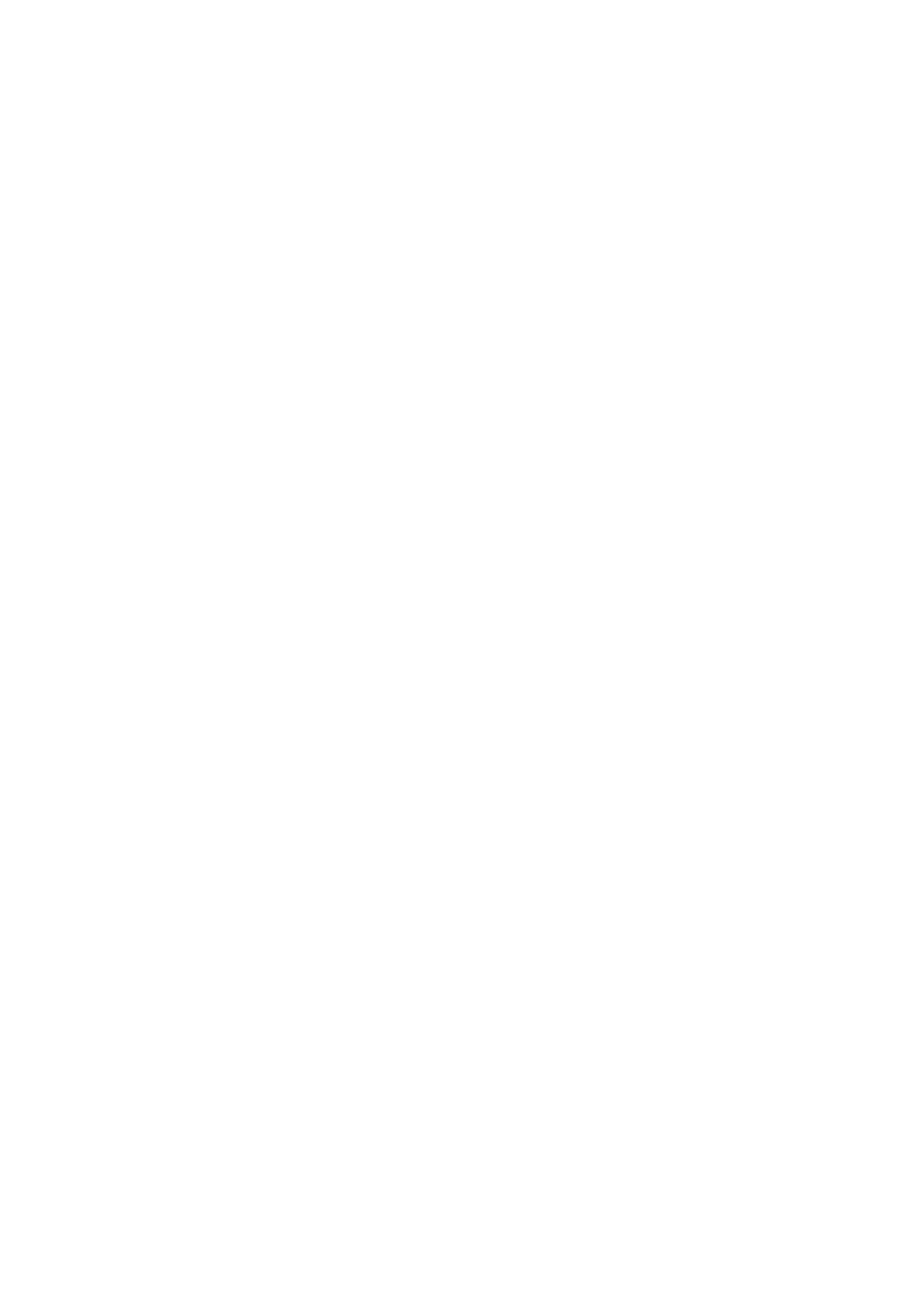## **2A.ACONSTRUCTION OUTPUT: VOLUME SEASONALLY ADJUSTED BY SECTOR**

|      | New Housing       |                    |                         |                     |         | <b>Other New Work</b>           |                            |                 |                   |                    | Repair and Maintenance |                       |                                   |                   |
|------|-------------------|--------------------|-------------------------|---------------------|---------|---------------------------------|----------------------------|-----------------|-------------------|--------------------|------------------------|-----------------------|-----------------------------------|-------------------|
|      |                   |                    |                         |                     |         | <b>Excluding Infrastructure</b> |                            |                 |                   | Housing            |                        |                       | All                               |                   |
|      | Public<br>housing | Private<br>housing | Total<br>new<br>housing | Infrastr-<br>ucture | Public  | Private<br>industri-<br>al      | Private<br>commerci-<br>al | All<br>new work | Public<br>housing | Private<br>housing | Total<br>housing       | Non<br>housing<br>R&M | Repair<br>and<br>Maintena-<br>nce | All<br>Work       |
|      | MV3W              | MV3X               | MVL9                    | MV3Y                | MV3Z    | <b>MV42</b>                     | MV43                       | <b>MV44</b>     | MV45              | MV46               | <b>MV47</b>            | <b>MV48</b>           | MV49                              | MV <sub>4</sub> A |
| 1997 | 1832              | 14 934             | 16719                   | 11 900              | 5 1 0 3 | 7 4 0 5                         | 21 667                     | 62 3 67         | 8 6 0 4           | 18 000             | 26 762                 | 20 30 2               | 46 389                            | 108 110           |
| 1998 | 1 4 8 4           | 15 0 84            | 16513                   | 11 571              | 5 3 7 8 | 7 5 4 4                         | 23 4 82                    | 64 008          | 8 0 3 7           | 18 377             | 26 364                 | 20 5 25               | 46 274                            | 109 715           |
| 1999 | 1 287             | 13569              | 14 805                  | 11 248              | 6 0 5 3 | 7 7 8 4                         | 26 291                     | 65 925          | 7709              | 18 149             | 25 742                 | 20 411                | 45 584                            | 111 095           |
| 2000 | 1614              | 15 15 9            | 16 721                  | 10 554              | 5 7 3 4 | 6947                            | 26 492                     | 66 045          | 7461              | 18 232             | 25 4 9 2               | 21 4 8 4              | 46 522                            | 112070            |
| 2001 | 1 6 5 2           | 14 150             | 15 756                  | 11 302              | 5788    | 7 0 9 8                         | 26 301                     | 65 984          | 7 0 5 6           | 19 0 32            | 25 664                 | 23 451                | 48 817                            | 114 061           |
| 2002 | 1870              | 15 4 21            | 17 242                  | 12780               | 7 3 2 4 | 5631                            | 27 170                     | 70 042          | 6695              | 20 610             | 26 5 27                | 24 999                | 51 283                            | 120 602           |
| 2003 | 2 1 2 8           | 19 251             | 21 314                  | 12047               | 9 1 9 0 | 5946                            | 26 182                     | 74 256          | 7569              | 20 135             | 27 244                 | 25 697                | 52 696                            | 126 402           |
| 2004 | 2 5 5 6           | 23 391             | 25 867                  | 10513               | 10 319  | 6 1 2 4                         | 28 875                     | 81 288          | 8 3 0 4           | 19561              | 27 637                 | 24 5 62               | 51 808                            | 133 118           |
| 2005 | 2 4 0 4           | 24 0 74            | 26 392                  | 10 084              | 9 2 8 6 | 6 0 0 2                         | 27 621                     | 78 938          | 8 2 5 2           | 17817              | 25 970                 | 25 190                | 50 976                            | 129 877           |
| 2006 | 2833              | 24 148             | 26 903                  | 9 2 9 6             | 8529    | 6508                            | 29 979                     | 80 992          | 7897              | 16 710             | 24 532                 | 25 250                | 49 704                            | 130 882           |
| 2007 | 3 2 7 2           | 23 7 54            | 26 959                  | 9 1 6 8             | 8 3 8 6 | 6 3 5 2                         | 32 997                     | 83 845          | 7482              | 16 29 2            | 23 682                 | 25 840                | 49 502                            | 133 707           |
| 2008 | 2957              | 18 4 33            | 21 345                  | 10 190              | 9 3 28  | 4916                            | 33 386                     | 79 375          | 7 7 0 1           | 16 474             | 24 093                 | 26 699                | 50 781                            | 130 210           |
| 2009 | 3017              | 12 667             | 15 671                  | 11 673              | 11 289  | 3 4 5 0                         | 25 011                     | 67 215          | 7490              | 14 402             | 21 857                 | 24 104                | 45 953                            | 113 028           |
| 2010 | 4 7 2 0           | 15 377             | 20 097                  | 14 8 65             | 14 8 86 | 3825                            | 24 48 6                    | 78 159          | 8 1 3 6           | 15 766             | 23 901                 | 20 605                | 44 507                            | 122 666           |
| 2011 | 4823              | 16768              | 21 592                  | 16 107              | 13761   | 3 4 6 4                         | 25 082                     | 80 005          | 7476              | 15 892             | 23 368                 | 21 991                | 45 359                            | 125 365           |
| 2012 | 4 0 3 7           | 16 363             | 20 400                  | 14 403              | 10873   | 3794                            | 22 614                     | 72 084          | 7639              | 15 107             | 22 746                 | 21 902                | 44 648                            | 116 732           |
| 2013 | 4 3 0 3           | 17902              | 22 206                  | 14728               | 9830    | 3 4 4 5                         | 22 621                     | 72 829          | 7 3 2 5           | 15 45 6            | 22 782                 | 22818                 | 45 600                            | 118 429           |
| 2014 | 5 6 23            | 22 127             | 27 750                  | 14 196              | 9722    | 3 9 3 1                         | 23 995                     | 79 594          | 7 4 4 1           | 16 724             | 24 165                 | 24 3 1 3              | 48 478                            | 128 072           |
| 2015 | 4 603             | 24 053             | 28 656                  | 19580               | 9535    | 4310                            | 24 305                     | 86 386          | 7479              | 17 064             | 24 5 43                | 23 457                | 48 000                            | 134 385           |
| 2016 | 4 3 1 0           | 27 218             | 31 528                  | 17777               | 9800    | 3 9 0 1                         | 26 376                     | 89 382          | 6930              | 17972              | 24 902                 | 23 299                | 48 201                            | 137 583           |

Users of these data should note that there may be instances where the pe-

riod on period growths for the same component differ between tables. This is due to the growth rates being calculated at a higher precision than 1 dp within the production system. This accuracy is truncated when transferred into the published tables.

£ million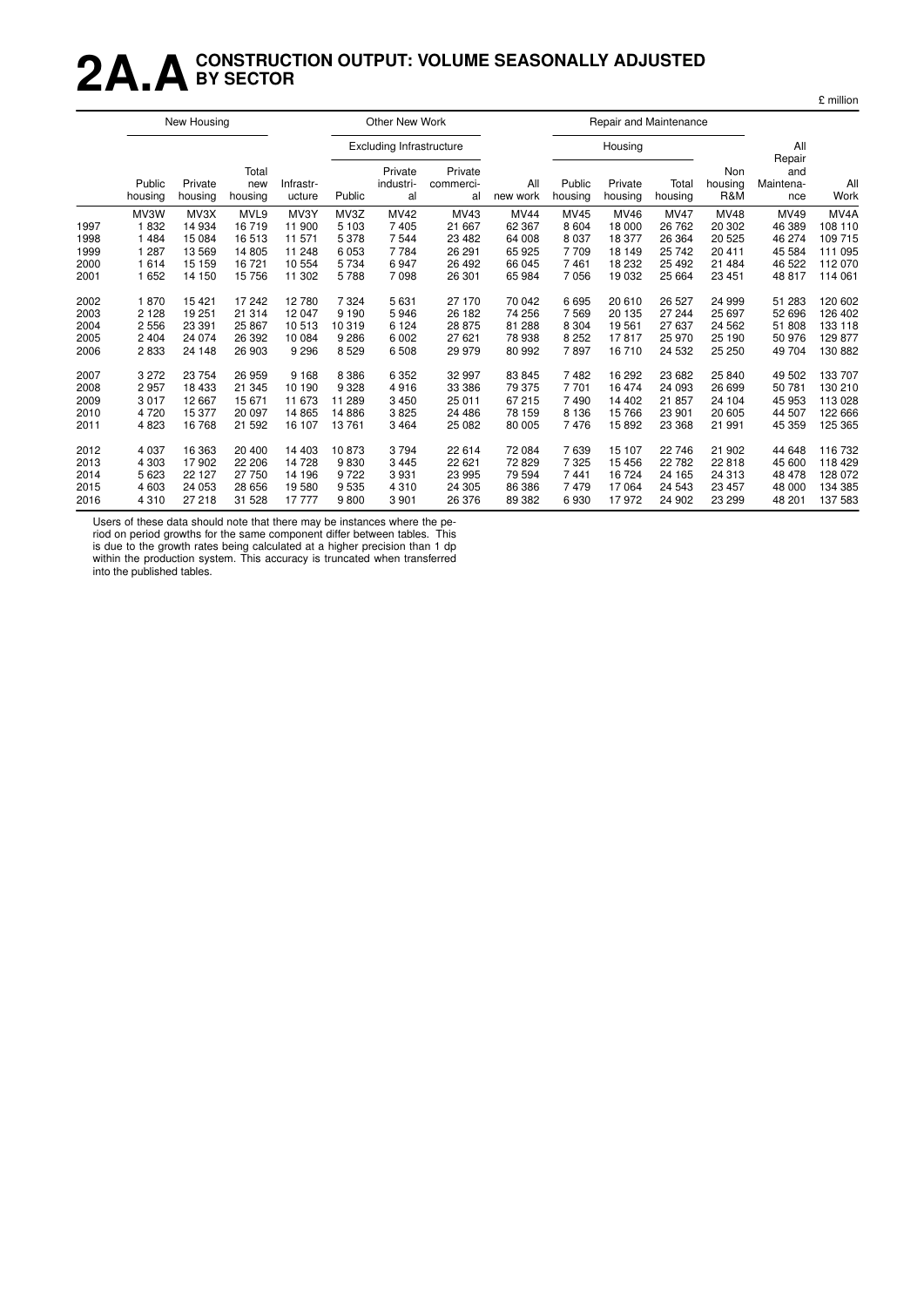## **2A.QCONSTRUCTION OUTPUT: VOLUME SEASONALLY ADJUSTED BY SECTOR**

£ million

|                           |                                  | New Housing                             |                                                  |                                                  |                                             | Other New Work                                |                                      |                                                    |                                                       | Repair and Maintenance                     |                                             |                                                         |                                              |                                              |
|---------------------------|----------------------------------|-----------------------------------------|--------------------------------------------------|--------------------------------------------------|---------------------------------------------|-----------------------------------------------|--------------------------------------|----------------------------------------------------|-------------------------------------------------------|--------------------------------------------|---------------------------------------------|---------------------------------------------------------|----------------------------------------------|----------------------------------------------|
|                           |                                  |                                         |                                                  |                                                  |                                             | <b>Excluding Infrastructure</b>               |                                      |                                                    |                                                       | Housing                                    |                                             |                                                         | All<br>Repair                                |                                              |
|                           | Public<br>housing                | Private<br>housing                      | Total<br>new<br>housing                          | Infrastr-<br>ucture                              | Public                                      | Private<br>industri-<br>al                    | Private<br>commerci-<br>al           | All<br>new work                                    | Public<br>housing                                     | Private<br>housing                         | Total<br>housing                            | Non<br>housing<br>R&M                                   | and<br>Maintena-<br>nce                      | All<br>Work                                  |
| 2002 Q1<br>Q2<br>Q3<br>Q4 | MV3W<br>464<br>454<br>479<br>473 | MV3X<br>3650<br>3630<br>3946<br>4 1 9 6 | MVL9<br>4 1 1 4<br>4 0 8 4<br>4 4 2 5<br>4 6 6 9 | MV3Y<br>3 1 0 0<br>3 1 6 4<br>3 3 6 5<br>3 1 5 0 | MV3Z<br>1 650<br>1 7 7 4<br>1911<br>1 9 9 0 | MV42<br>1 4 3 7<br>1 3 4 9<br>1 4 2 9<br>1416 | MV43<br>6734<br>6743<br>6845<br>6848 | <b>MV44</b><br>16 995<br>17 094<br>17942<br>18 010 | <b>MV45</b><br>1 6 9 7<br>1 6 6 1<br>1 637<br>1 6 9 9 | MV46<br>4778<br>5 0 8 3<br>5 2 3 4<br>5515 | <b>MV47</b><br>6343<br>6553<br>6653<br>6977 | <b>MV48</b><br>6 2 5 2<br>6 1 6 6<br>6 2 1 4<br>6 3 6 8 | MV49<br>12 5 60<br>12 658<br>12802<br>13 262 | MV4A<br>29 366<br>29 558<br>30 598<br>31 079 |
| 2003 Q1                   | 493                              | 4 3 9 8                                 | 4891                                             | 3 1 3 9                                          | 2 0 6 5                                     | 1 4 3 3                                       | 6480                                 | 17916                                              | 1673                                                  | 4 701                                      | 6 2 3 7                                     | 6 3 5 8                                                 | 12 5 8 0                                     | 30 383                                       |
| Q2                        | 514                              | 4 5 3 4                                 | 5 0 4 8                                          | 3079                                             | 2 2 0 5                                     | 1 4 3 2                                       | 6405                                 | 18 060                                             | 1861                                                  | 5 2 2 0                                    | 6933                                        | 6461                                                    | 13 3 25                                      | 31 188                                       |
| Q3                        | 541                              | 4926                                    | 5 4 6 7                                          | 2940                                             | 2 3 6 7                                     | 1 4 8 9                                       | 6492                                 | 18 622                                             | 2 0 5 0                                               | 5 1 2 8                                    | 7097                                        | 6 5 25                                                  | 13 544                                       | 31 985                                       |
| Q4                        | 580                              | 5 3 9 3                                 | 5973                                             | 2889                                             | 2 5 5 2                                     | 1 5 9 2                                       | 6804                                 | 19658                                              | 1985                                                  | 5 0 8 7                                    | 6977                                        | 6 3 5 3                                                 | 13 247                                       | 32 845                                       |
| 2004 Q1                   | 635                              | 5728                                    | 6 3 6 3                                          | 2739                                             | 2643                                        | 1610                                          | 7 1 5 4                              | 20 372                                             | 2 1 2 6                                               | 5 1 6 6                                    | 7 2 2 0                                     | 6482                                                    | 13 607                                       | 33 924                                       |
| Q <sub>2</sub>            | 651                              | 5819                                    | 6470                                             | 2697                                             | 2622                                        | 1 546                                         | 7319                                 | 20 532                                             | 2 0 5 8                                               | 4788                                       | 6797                                        | 6 0 4 8                                                 | 12749                                        | 33 323                                       |
| Q3                        | 643                              | 5 9 0 8                                 | 6 5 5 1                                          | 2604                                             | 2 5 6 4                                     | 1 507                                         | 7286                                 | 20 396                                             | 2 0 2 3                                               | 4 9 0 6                                    | 6857                                        | 5929                                                    | 12674                                        | 33 107                                       |
| Q4                        | 627                              | 5936                                    | 6 5 6 3                                          | 2474                                             | 2 4 9 0                                     | 1461                                          | 7115                                 | 19 988                                             | 2 0 9 7                                               | 4 702                                      | 6762                                        | 6 1 0 3                                                 | 12778                                        | 32 764                                       |
| 2005 Q1                   | 602                              | 5973                                    | 6575                                             | 2526                                             | 2 4 4 6                                     | 1 4 3 6                                       | 7 0 0 0                              | 19855                                              | 2 1 8 9                                               | 4593                                       | 6768                                        | 6468                                                    | 13 180                                       | 32 991                                       |
| Q <sub>2</sub>            | 590                              | 6 1 2 8                                 | 6718                                             | 2464                                             | 2 3 7 0                                     | 1 4 9 2                                       | 6949                                 | 19861                                              | 2 177                                                 | 4 4 5 4                                    | 6624                                        | 6 3 3 8                                                 | 12 907                                       | 32 752                                       |
| Q3                        | 577                              | 6 0 3 0                                 | 6607                                             | 2510                                             | 2 2 5 7                                     | 1 5 2 0                                       | 6807                                 | 19 5 63                                            | 1957                                                  | 4 4 1 8                                    | 6 3 3 6                                     | 6 2 4 4                                                 | 12 544                                       | 32 106                                       |
| Q4                        | 635                              | 5944                                    | 6579                                             | 2584                                             | 2 2 1 3                                     | 1 5 5 4                                       | 6866                                 | 19 659                                             | 1929                                                  | 4 3 5 2                                    | 6 2 4 2                                     | 6 140                                                   | 12 3 46                                      | 32 028                                       |
| 2006 Q1                   | 666                              | 5916                                    | 6 5 8 2                                          | 2494                                             | 2 1 9 5                                     | 1 630                                         | 7 1 5 1                              | 19 947                                             | 1935                                                  | 4 3 4 7                                    | 6249                                        | 6 1 5 5                                                 | 12 3 68                                      | 32 350                                       |
| Q2                        | 699                              | 5997                                    | 6696                                             | 2314                                             | 2 1 3 9                                     | 1 607                                         | 7 3 0 6                              | 19 980                                             | 1918                                                  | 4 277                                      | 6 1 6 5                                     | 6422                                                    | 12 574                                       | 32 572                                       |
| Q3                        | 728                              | 6 0 8 9                                 | 6817                                             | 2 2 4 7                                          | 2 107                                       | 1612                                          | 7613                                 | 20 333                                             | 2 0 4 3                                               | 4 0 6 6                                    | 6 1 0 4                                     | 6 2 0 5                                                 | 12 2 84                                      | 32 679                                       |
| Q4                        | 739                              | 6 1 4 6                                 | 6885                                             | 2 2 4 0                                          | 2 0 8 8                                     | 1659                                          | 7910                                 | 20 732                                             | 2 0 0 1                                               | 4 0 20                                     | 6014                                        | 6468                                                    | 12 479                                       | 33 280                                       |
| 2007 Q1                   | 816                              | 6 1 4 5                                 | 6961                                             | 2 2 0 9                                          | 2 0 7 9                                     | 1680                                          | 8 0 6 0                              | 20 954                                             | 1993                                                  | 4 1 1 6                                    | 6096                                        | 6 5 8 4                                                 | 12676                                        | 33 695                                       |
| Q <sub>2</sub>            | 834                              | 6 0 21                                  | 6855                                             | 2 2 5 0                                          | 2 0 8 5                                     | 1668                                          | 8 2 3 1                              | 21 067                                             | 1848                                                  | 4 1 5 3                                    | 5972                                        | 6412                                                    | 12 375                                       | 33 539                                       |
| Q3                        | 817                              | 5893                                    | 6710                                             | 2315                                             | 2 1 0 6                                     | 1 5 6 1                                       | 8 2 0 3                              | 20 873                                             | 1782                                                  | 3956                                       | 5712                                        | 6 3 4 7                                                 | 12 0 56                                      | 33 042                                       |
| Q4                        | 805                              | 5696                                    | 6 5 0 1                                          | 2 3 9 4                                          | 2 1 1 5                                     | 1 4 4 3                                       | 8502                                 | 20 950                                             | 1859                                                  | 4 0 6 7                                    | 5902                                        | 6497                                                    | 12 3 94                                      | 33 431                                       |
| 2008 Q1                   | 771                              | 5412                                    | 6 183                                            | 2489                                             | 2 2 3 4                                     | 1 4 2 1                                       | 8741                                 | 21 088                                             | 1866                                                  | 4 0 5 4                                    | 5898                                        | 6729                                                    | 12 6 25                                      | 33 787                                       |
| Q2                        | 760                              | 4 9 0 9                                 | 5 6 6 9                                          | 2585                                             | 2 2 9 3                                     | 1 270                                         | 8432                                 | 20 277                                             | 1990                                                  | 4 1 6 7                                    | 6 1 3 8                                     | 7 0 0 3                                                 | 13 140                                       | 33 418                                       |
| Q3                        | 741                              | 4 3 5 5                                 | 5 0 9 6                                          | 2650                                             | 2 3 9 4                                     | 1 1 8 0                                       | 8437                                 | 19813                                              | 1947                                                  | 3992                                       | 5924                                        | 6713                                                    | 12 639                                       | 32 468                                       |
| Q4                        | 685                              | 3757                                    | 4 4 4 2                                          | 2467                                             | 2 4 0 7                                     | 1 0 4 5                                       | 7775                                 | 18 197                                             | 1898                                                  | 4 2 6 1                                    | 6 1 3 3                                     | 6 2 5 5                                                 | 12 377                                       | 30 537                                       |
| 2009 Q1                   | 640                              | 3 3 0 8                                 | 3948                                             | 2519                                             | 2 4 3 7                                     | 899                                           | 7048                                 | 16898                                              | 1 7 7 1                                               | 3696                                       | 5450                                        | 6 0 5 0                                                 | 11 4 9 5                                     | 28 362                                       |
| Q2                        | 670                              | 3 1 7 8                                 | 3848                                             | 2747                                             | 2649                                        | 839                                           | 6620                                 | 16 737                                             | 1846                                                  | 3556                                       | 5 3 9 3                                     | 5 9 0 1                                                 | 11 291                                       | 28 006                                       |
| Q3                        | 788                              | 3017                                    | 3805                                             | 2936                                             | 2957                                        | 827                                           | 5923                                 | 16 479                                             | 1979                                                  | 3796                                       | 5766                                        | 6 3 4 7                                                 | 12 112                                       | 28 504                                       |
| Q4                        | 918                              | 3 1 6 4                                 | 4 0 8 2                                          | 3471                                             | 3 2 4 6                                     | 884                                           | 5419                                 | 17 102                                             | 1895                                                  | 3 3 5 3                                    | 5 2 4 8                                     | 5806                                                    | 11 054                                       | 28 156                                       |
| 2010 Q1                   | 1 0 9 0                          | 3 4 4 6                                 | 4536                                             | 3784                                             | 3614                                        | 912                                           | 5910                                 | 18756                                              | 2 0 0 6                                               | 3603                                       | 5608                                        | 4 9 0 6                                                 | 10515                                        | 29 271                                       |
| Q2                        | 1 1 3 5                          | 3792                                    | 4928                                             | 3961                                             | 3790                                        | 934                                           | 6072                                 | 19 685                                             | 2 1 0 3                                               | 3 902                                      | 6 0 0 5                                     | 5 2 6 5                                                 | 11 269                                       | 30 954                                       |
| Q3                        | 1 2 6 1                          | 4 0 8 0                                 | 5 3 4 1                                          | 3745                                             | 3675                                        | 1 0 9 2                                       | 6423                                 | 20 276                                             | 2 0 3 5                                               | 4 1 6 4                                    | 6 1 9 9                                     | 5 1 6 1                                                 | 11 361                                       | 31 637                                       |
| Q4                        | 1 2 3 4                          | 4 0 5 8                                 | 5 2 9 2                                          | 3 3 7 4                                          | 3807                                        | 888                                           | 6080                                 | 19 442                                             | 1993                                                  | 4 0 9 6                                    | 6089                                        | 5 2 7 3                                                 | 11 362                                       | 30 804                                       |
| 2011 Q1                   | 1 2 8 7                          | 4 1 4 0                                 | 5 4 2 7                                          | 3835                                             | 3849                                        | 855                                           | 6006                                 | 19 972                                             | 1896                                                  | 3955                                       | 5852                                        | 5419                                                    | 11 270                                       | 31 24 2                                      |
| Q2                        | 1 2 2 9                          | 4 1 7 6                                 | 5406                                             | 4 2 1 9                                          | 3 5 2 2                                     | 884                                           | 6259                                 | 20 290                                             | 1 909                                                 | 3926                                       | 5835                                        | 5 4 0 5                                                 | 11 240                                       | 31 530                                       |
| Q3                        | 11/8                             | 4 276                                   | 5 454                                            | 4 0 2 0                                          | 3 285                                       | 860                                           | 6370                                 | 19 989                                             | 1830                                                  | 3914                                       | 5 / 44                                      | 5 558                                                   | 11 303                                       | 31 292                                       |
| Q4                        | 1 1 2 8                          | 4 1 7 6                                 | 5 3 0 5                                          | 4 0 3 2                                          | 3 1 0 6                                     | 865                                           | 6447                                 | 19754                                              | 1842                                                  | 4 0 9 6                                    | 5938                                        | 5 609                                                   | 11 546                                       | 31 301                                       |
| 2012 Q1                   | 1 0 8 5                          | 4 3 4 6                                 | 5 4 3 1                                          | 3632                                             | 2974                                        | 929                                           | 5884                                 | 18 850                                             | 1845                                                  | 3971                                       | 5816                                        | 5 5 4 7                                                 | 11 363                                       | 30 213                                       |
| Q2                        | 961                              | 3 9 9 5                                 | 4 9 5 5                                          | 3 3 8 0                                          | 2 7 3 7                                     | 931                                           | 5858                                 | 17861                                              | 1 904                                                 | 3796                                       | 5699                                        | 5511                                                    | 11 210                                       | 29 071                                       |
| Q3                        | 1 0 0 4                          | 3 9 3 1                                 | 4 9 34                                           | 3648                                             | 2637                                        | 928                                           | 5 3 9 5                              | 17541                                              | 1947                                                  | 3726                                       | 5673                                        | 5 3 9 2                                                 | 11 065                                       | 28 606                                       |
| Q4                        | 988                              | 4 0 9 1                                 | 5 0 7 9                                          | 3744                                             | 2 5 2 5                                     | 1 0 0 7                                       | 5477                                 | 17832                                              | 1943                                                  | 3614                                       | 5556                                        | 5453                                                    | 11 010                                       | 28 841                                       |
| 2013 Q1                   | 980                              | 4 0 6 8                                 | 5 0 4 7                                          | 3644                                             | 2 4 4 6                                     | 934                                           | 5536                                 | 17607                                              | 1874                                                  | 3731                                       | 5605                                        | 5 5 0 9                                                 | 11 114                                       | 28 722                                       |
| Q <sub>2</sub>            | 1 0 2 8                          | 4 4 2 0                                 | 5 4 4 8                                          | 3631                                             | 2 4 8 4                                     | 849                                           | 5514                                 | 17926                                              | 1828                                                  | 3819                                       | 5647                                        | 5651                                                    | 11 298                                       | 29 224                                       |
| Q3                        | 1 0 8 9                          | 4573                                    | 5 6 6 2                                          | 3637                                             | 2 5 2 7                                     | 841                                           | 5860                                 | 18 527                                             | 1795                                                  | 3938                                       | 5732                                        | 5782                                                    | 11 515                                       | 30 042                                       |
| Q4                        | 1 2 0 6                          | 4 8 4 1                                 | 6048                                             | 3816                                             | 2 3 7 3                                     | 821                                           | 5711                                 | 18769                                              | 1828                                                  | 3 9 6 9                                    | 5797                                        | 5876                                                    | 11 673                                       | 30 441                                       |
| 2014 Q1                   | 1316                             | 5 1 8 6                                 | 6 5 0 2                                          | 3520                                             | 2 3 6 1                                     | 918                                           | 5942                                 | 19 242                                             | 1858                                                  | 4 1 9 8                                    | 6056                                        | 5881                                                    | 11937                                        | 31 179                                       |
| Q <sub>2</sub>            | 1 4 0 1                          | 5 3 6 5                                 | 6765                                             | 3 3 8 5                                          | 2 4 2 4                                     | 1017                                          | 5977                                 | 19 5 68                                            | 1867                                                  | 4 1 4 8                                    | 6015                                        | 6 1 3 9                                                 | 12 154                                       | 31 721                                       |
| Q3                        | 1486                             | 5 7 5 5                                 | 7 242                                            | 3525                                             | 2 4 6 4                                     | 1016                                          | 5991                                 | 20 238                                             | 1871                                                  | 4 2 4 5                                    | 6116                                        | 6 1 8 5                                                 | 12 302                                       | 32 540                                       |
| Q4                        | 1420                             | 5822                                    | 7 241                                            | 3765                                             | 2 4 7 3                                     | 981                                           | 6086                                 | 20 546                                             | 1845                                                  | 4 1 3 3                                    | 5978                                        | 6 1 0 8                                                 | 12 0 8 5                                     | 32 632                                       |
| 2015 Q1                   | 1310                             | 5891                                    | 7 200                                            | 4845                                             | 2 3 5 4                                     | 1 0 6 1                                       | 6027                                 | 21 487                                             | 1879                                                  | 4 104                                      | 5983                                        | 6 0 4 1                                                 | 12 0 24                                      | 33 512                                       |
| Q2                        | 1 2 3 2                          | 6 0 5 2                                 | 7 2 8 4                                          | 5011                                             | 2 3 8 1                                     | 1 0 4 5                                       | 6091                                 | 21 813                                             | 1875                                                  | 4 2 9 7                                    | 6 1 7 2                                     | 5738                                                    | 11910                                        | 33 723                                       |
| Q3                        | 1 0 4 1                          | 5 9 0 7                                 | 6948                                             | 4961                                             | 2 3 8 9                                     | 1 1 4 5                                       | 5980                                 | 21 4 23                                            | 1886                                                  | 4 3 2 7                                    | 6213                                        | 5 7 7 9                                                 | 11 992                                       | 33 415                                       |
| Q4                        | 1 0 2 1                          | 6 203                                   | 7 2 2 3                                          | 4763                                             | 2411                                        | 1 0 5 9                                       | 6 207                                | 21 663                                             | 1838                                                  | 4 3 3 7                                    | 6 1 7 5                                     | 5898                                                    | 12073                                        | 33 736                                       |
| 2016 Q1                   | 1076                             | 6692                                    | 7768                                             | 4606                                             | 2 3 8 6                                     | 956                                           | 6423                                 | 22 141                                             | 1843                                                  | 4 3 4 1                                    | 6 1 8 4                                     | 5800                                                    | 11984                                        | 34 124                                       |
| Q2                        | 1 0 4 6                          | 6730                                    | 7776                                             | 4 3 7 4                                          | 2498                                        | 1 0 2 7                                       | 6606                                 | 22 281                                             | 1787                                                  | 4 4 3 6                                    | 6 2 2 3                                     | 5942                                                    | 12 164                                       | 34 4 45                                      |
| Q3                        | 1 0 8 3                          | 6814                                    | 7897                                             | 4 3 7 1                                          | 2478                                        | 973                                           | 6679                                 | 22 399                                             | 1 641                                                 | 4518                                       | 6 1 5 9                                     | 5769                                                    | 11928                                        | 34 327                                       |
| Q4                        | 1 1 0 6                          | 6980                                    | 8 0 8 6                                          | 4426                                             | 2 4 3 7                                     | 944                                           | 6668                                 | 22 561                                             | 1 660                                                 | 4677                                       | 6 3 3 7                                     | 5788                                                    | 12 1 25                                      | 34 686                                       |

Users of these data should note that there may be instances where the pe-

riod on period growths for the same component differ between tables. This

is due to the growth rates being calculated at a higher precision than 1 dp within the production system. This accuracy is truncated when transferred into the published tables.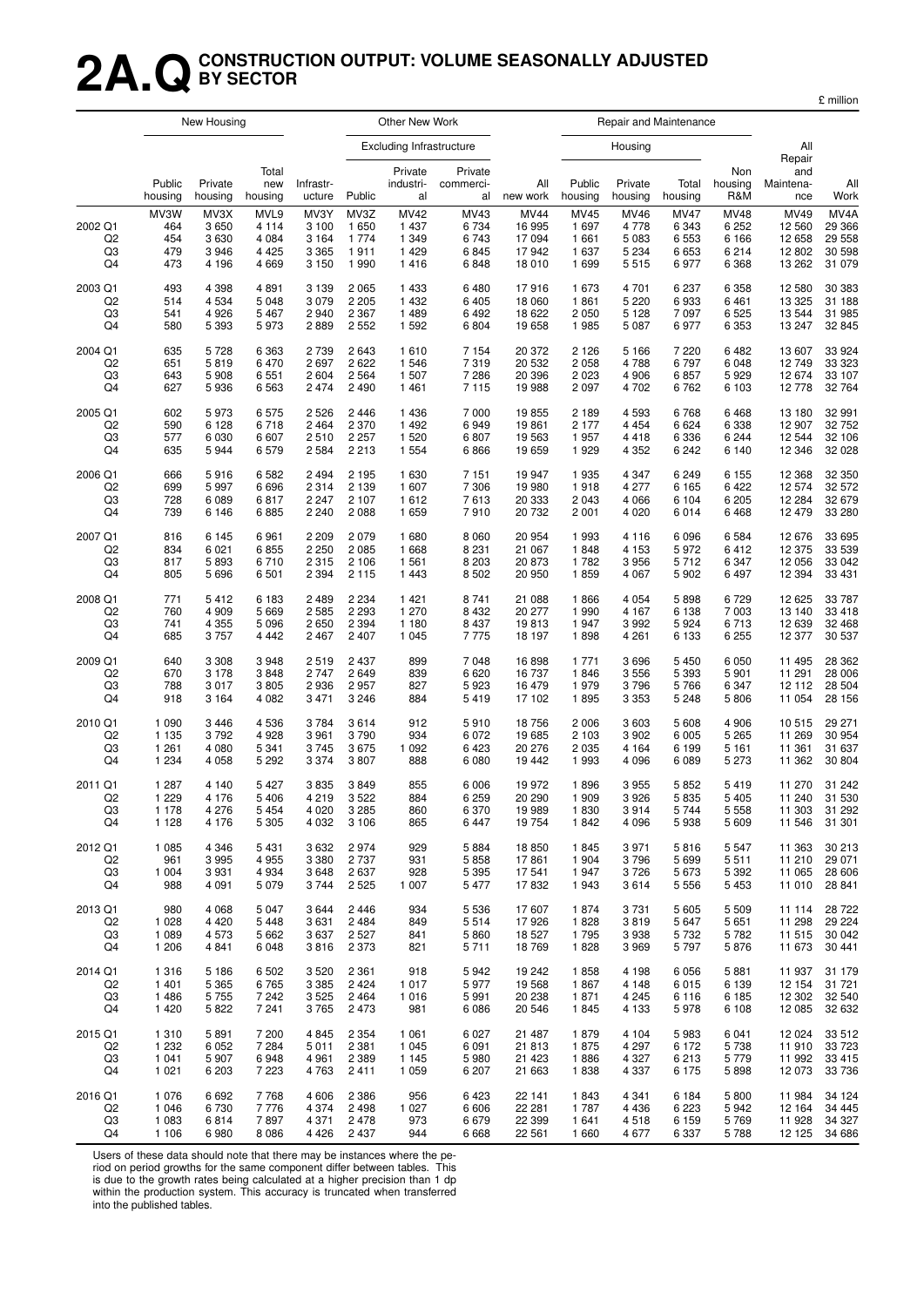## **2A.MCONSTRUCTION OUTPUT: VOLUME SEASONALLY ADJUSTED BY SECTOR**

£ million

|                               |                                  | New Housing                                    |                                      |                                                  |                                                | Other New Work                          |                                               |                                             |                                  |                                                | Repair and Maintenance                         |                                                |                                      |                                              |
|-------------------------------|----------------------------------|------------------------------------------------|--------------------------------------|--------------------------------------------------|------------------------------------------------|-----------------------------------------|-----------------------------------------------|---------------------------------------------|----------------------------------|------------------------------------------------|------------------------------------------------|------------------------------------------------|--------------------------------------|----------------------------------------------|
|                               |                                  |                                                |                                      |                                                  |                                                | <b>Excluding Infrastructure</b>         |                                               |                                             |                                  | Housing                                        |                                                |                                                | All                                  |                                              |
|                               | Public<br>housing                | Private<br>housing                             | Total<br>new<br>housing              | Infrastr-<br>ucture                              | Public                                         | Private<br>industri-<br>al              | Private<br>commerci-<br>al                    | All<br>new work                             | Public<br>housing                | Private<br>housing                             | Total<br>housing                               | Non<br>housing<br>R&M                          | Repair<br>and<br>Maintena-<br>nce    | Al<br>Work                                   |
| 2011 Feb<br>Mar<br>Apr<br>May | MV3W<br>424<br>437<br>411<br>420 | MV3X<br>1 373<br>1 4 0 8<br>1 3 4 0<br>1 3 8 2 | MVL9<br>1797<br>1845<br>1751<br>1802 | MV3Y<br>1 2 8 3<br>1 3 0 2<br>1 3 8 1<br>1 4 2 5 | MV3Z<br>1 302<br>1 2 4 6<br>1 1 9 7<br>1 1 6 4 | <b>MV42</b><br>280<br>279<br>290<br>291 | MV43<br>1966<br>2 0 2 4<br>2 0 7 4<br>2 0 5 8 | <b>MV44</b><br>6627<br>6697<br>6692<br>6740 | MV45<br>652<br>661<br>641<br>626 | MV46<br>1 300<br>1 3 1 6<br>1 3 3 7<br>1 2 8 3 | <b>MV47</b><br>1952<br>1977<br>1978<br>1 9 0 9 | <b>MV48</b><br>1 7 7 7<br>1840<br>1814<br>1805 | MV49<br>3730<br>3817<br>3792<br>3714 | MV4A<br>10 357<br>10 515<br>10 483<br>10 454 |
| Jun                           | 398                              | 1 4 5 5                                        | 1853                                 | 1414                                             | 1 1 6 1                                        | 303                                     | 2 1 2 7                                       | 6859                                        | 642                              | 1 3 0 6                                        | 1948                                           | 1786                                           | 3 7 3 4                              | 10 593                                       |
| Jul                           | 377                              | 1 4 5 7                                        | 1834                                 | 1410                                             | 1 1 4 3                                        | 281                                     | 2 1 2 9                                       | 6798                                        | 618                              | 1 302                                          | 1920                                           | 1865                                           | 3785                                 | 10 582                                       |
| Aug                           | 383                              | 1 4 2 6                                        | 1809                                 | 1 300                                            | 1 0 7 7                                        | 284                                     | 2 0 9 8                                       | 6568                                        | 611                              | 1 2 9 7                                        | 1908                                           | 1849                                           | 3756                                 | 10 324                                       |
| Sep                           | 418                              | 1 3 9 3                                        | 1811                                 | 1 3 1 0                                          | 1 0 6 5                                        | 294                                     | 2 1 4 3                                       | 6623                                        | 600                              | 1 3 1 6                                        | 1916                                           | 1845                                           | 3761                                 | 10 385                                       |
| Oct                           | 377                              | 1 3 6 8                                        | 1745                                 | 1 2 3 8                                          | 991                                            | 302                                     | 2 1 2 6                                       | 6 4 0 2                                     | 608                              | 1 3 6 8                                        | 1976                                           | 1817                                           | 3793                                 | 10 195                                       |
| Nov                           | 384                              | 1 3 9 5                                        | 1779                                 | 1 3 2 4                                          | 1 0 0 2                                        | 293                                     | 2 1 3 8                                       | 6536                                        | 610                              | 1 3 6 5                                        | 1975                                           | 1843                                           | 3818                                 | 10 354                                       |
| Dec                           | 367                              | 1414                                           | 1781                                 | 1 4 6 9                                          | 1 1 1 3                                        | 269                                     | 2 1 8 3                                       | 6816                                        | 623                              | 1 3 6 3                                        | 1987                                           | 1949                                           | 3 9 3 5                              | 10 751                                       |
| 2012 Jan                      | 398                              | 1 4 3 1                                        | 1829                                 | 1 2 9 2                                          | 1 0 3 9                                        | 297                                     | 1997                                          | 6455                                        | 609                              | 1 2 9 6                                        | 1 9 0 5                                        | 1798                                           | 3702                                 | 10 158                                       |
| Feb                           | 352                              | 1 4 2 6                                        | 1778                                 | 1 1 8 6                                          | 980                                            | 308                                     | 1889                                          | 6 1 4 1                                     | 619                              | 1 3 3 4                                        | 1953                                           | 1865                                           | 3818                                 | 9 9 5 9                                      |
| Mar                           | 335                              | 1488                                           | 1823                                 | 1 1 5 3                                          | 955                                            | 324                                     | 1998                                          | 6 2 5 4                                     | 617                              | 1 3 4 2                                        | 1959                                           | 1884                                           | 3843                                 | 10 097                                       |
| Apr                           | 345                              | 1 3 3 3                                        | 1678                                 | 1 1 5 8                                          | 951                                            | 320                                     | 1965                                          | 6 0 7 2                                     | 622                              | 1 278                                          | 1 901                                          | 1825                                           | 3726                                 | 9 7 9 8                                      |
| May                           | 321                              | 1 3 4 9                                        | 1670                                 | 1 1 0 3                                          | 934                                            | 311                                     | 1998                                          | 6016                                        | 654                              | 1 3 1 5                                        | 1969                                           | 1862                                           | 3831                                 | 9847                                         |
| Jun                           | 294                              | 1 3 1 3                                        | 1607                                 | 1 1 1 8                                          | 851                                            | 300                                     | 1896                                          | 5 7 7 3                                     | 627                              | 1 202                                          | 1829                                           | 1824                                           | 3654                                 | 9 4 2 6                                      |
| Jul                           | 347                              | 1 300                                          | 1647                                 | 1 1 1 8                                          | 879                                            | 317                                     | 1798                                          | 5758                                        | 650                              | 1 3 2 9                                        | 1978                                           | 1832                                           | 3810                                 | 9 5 6 9                                      |
| Aug                           | 326                              | 1 270                                          | 1596                                 | 1 2 9 0                                          | 883                                            | 300                                     | 1815                                          | 5883                                        | 644                              | 1 2 2 6                                        | 1870                                           | 1765                                           | 3635                                 | 9519                                         |
| Sep                           | 331                              | 1 3 6 0                                        | 1691                                 | 1 2 4 1                                          | 875                                            | 311                                     | 1782                                          | 5 900                                       | 654                              | 1 1 7 1                                        | 1825                                           | 1794                                           | 3619                                 | 9519                                         |
| Oct                           | 323                              | 1 3 5 9                                        | 1682                                 | 1 2 5 3                                          | 866                                            | 330                                     | 1813                                          | 5944                                        | 651                              | 1 1 8 5                                        | 1836                                           | 1783                                           | 3 6 20                               | 9 5 6 3                                      |
| Nov                           | 324                              | 1 3 8 5                                        | 1709                                 | 1 2 7 4                                          | 850                                            | 335                                     | 1807                                          | 5975                                        | 656                              | 1 207                                          | 1863                                           | 1877                                           | 3740                                 | 9715                                         |
| Dec                           | 341                              | 1 3 4 7                                        | 1688                                 | 1 2 1 7                                          | 809                                            | 342                                     | 1857                                          | 5913                                        | 636                              | 1 2 2 2                                        | 1858                                           | 1792                                           | 3650                                 | 9 5 63                                       |
| 2013 Jan                      | 324                              | 1 307                                          | 1630                                 | 1 1 6 9                                          | 788                                            | 316                                     | 1864                                          | 5767                                        | 614                              | 1 2 3 6                                        | 1850                                           | 1806                                           | 3655                                 | 9 4 23                                       |
| Feb                           | 329                              | 1 3 9 6                                        | 1726                                 | 1 2 2 2                                          | 828                                            | 321                                     | 1831                                          | 5928                                        | 638                              | 1 2 4 5                                        | 1883                                           | 1863                                           | 3746                                 | 9674                                         |
| Mar                           | 327                              | 1 3 6 5                                        | 1691                                 | 1 2 5 3                                          | 829                                            | 298                                     | 1841                                          | 5912                                        | 623                              | 1 250                                          | 1873                                           | 1840                                           | 3713                                 | 9 6 25                                       |
| Apr                           | 333                              | 1 4 5 3                                        | 1787                                 | 1 1 9 1                                          | 813                                            | 291                                     | 1831                                          | 5913                                        | 635                              | 1 2 4 0                                        | 1874                                           | 1855                                           | 3729                                 | 9642                                         |
| May                           | 344                              | 1 4 4 0                                        | 1784                                 | 1 1 8 7                                          | 844                                            | 285                                     | 1850                                          | 5949                                        | 602                              | 1 278                                          | 1879                                           | 1882                                           | 3762                                 | 9711                                         |
| Jun                           | 350                              | 1 5 2 7                                        | 1878                                 | 1 2 5 4                                          | 827                                            | 273                                     | 1832                                          | 6 0 64                                      | 592                              | 1 302                                          | 1893                                           | 1914                                           | 3807                                 | 9871                                         |
| Jul                           | 360                              | 1496                                           | 1856                                 | 1 2 1 9                                          | 833                                            | 273                                     | 1899                                          | 6 0 8 0                                     | 573                              | 1 2 9 8                                        | 1871                                           | 1891                                           | 3762                                 | 9842                                         |
| Aug                           | 362                              | 1 541                                          | 1903                                 | 1 2 4 7                                          | 829                                            | 302                                     | 1946                                          | 6 2 2 7                                     | 618                              | 1 3 1 9                                        | 1937                                           | 1972                                           | 3 9 0 9                              | 10 136                                       |
| Sep                           | 368                              | 1 5 3 5                                        | 1903                                 | 1 1 7 1                                          | 866                                            | 266                                     | 2016                                          | 6 2 2 1                                     | 604                              | 1 3 2 1                                        | 1925                                           | 1919                                           | 3843                                 | 10 064                                       |
| Oct                           | 402                              | 1 5 9 3                                        | 1995                                 | 1 3 0 2                                          | 788                                            | 264                                     | 1944                                          | 6 2 9 3                                     | 616                              | 1 3 2 7                                        | 1943                                           | 1983                                           | 3 9 2 7                              | 10 219                                       |
| Nov                           | 407                              | 1588                                           | 1994                                 | 1 2 6 1                                          | 791                                            | 274                                     | 1872                                          | 6 1 9 4                                     | 603                              | 1 3 4 3                                        | 1946                                           | 1937                                           | 3883                                 | 10 076                                       |
| Dec                           | 398                              | 1 660                                          | 2059                                 | 1 2 5 2                                          | 793                                            | 283                                     | 1895                                          | 6 2 8 2                                     | 610                              | 1 2 9 9                                        | 1908                                           | 1955                                           | 3863                                 | 10 146                                       |
| 2014 Jan                      | 424                              | 1789                                           | 2 2 1 3                              | 1 1 9 2                                          | 797                                            | 288                                     | 1938                                          | 6428                                        | 646                              | 1 3 8 1                                        | 2027                                           | 1966                                           | 3993                                 | 10 422                                       |
| Feb                           | 439                              | 1666                                           | 2 1 0 6                              | 1 1 8 8                                          | 773                                            | 307                                     | 1953                                          | 6 3 2 6                                     | 606                              | 1416                                           | 2023                                           | 1 950                                          | 3973                                 | 10 299                                       |
| Mar                           | 453                              | 1730                                           | 2 1 8 3                              | 1 1 3 9                                          | 791                                            | 323                                     | 2 0 5 1                                       | 6488                                        | 606                              | 1 400                                          | 2006                                           | 1965                                           | 3971                                 | 10 459                                       |
| Apr                           | 428                              | 1767                                           | 2 1 9 4                              | 1 1 2 8                                          | 835                                            | 330                                     | 2 0 2 2                                       | 6510                                        | 630                              | 1411                                           | 2 0 4 1                                        | 2 0 4 1                                        | 4 0 8 2                              | 10 592                                       |
| May                           | 481                              | 1788                                           | 2 2 6 9                              | 1 1 5 8                                          | 788                                            | 343                                     | 1986                                          | 6 5 4 4                                     | 614                              | 1 378                                          | 1991                                           | 2 0 2 4                                        | 4 0 1 6                              | 10 560                                       |
| Jun                           | 492                              | 1810                                           | 2 3 0 2                              | 1 0 9 9                                          | 800                                            | 344                                     | 1969                                          | 6514                                        | 623                              | 1 359                                          | 1982                                           | 2 0 7 3                                        | 4 0 5 6                              | 10 569                                       |
| Jul                           | 487                              | 1913                                           | 2400                                 | 1 1 6 6                                          | 808                                            | 333                                     | 2 0 0 0                                       | 6706                                        | 623                              | 1 3 9 2                                        | 2015                                           | 2 0 2 9                                        | 4 0 4 4                              | 10 750                                       |
| Aug                           | 502                              | 1912                                           | 2414                                 | 1 1 5 6                                          | 836                                            | 341                                     | 1973                                          | 6721                                        | 628                              | 1 4 5 9                                        | 2 0 8 7                                        | 2076                                           | 4 1 6 3                              | 10 884                                       |
| Sep                           | 497                              | 1930                                           | 2 4 2 7                              | 1 203                                            | 821                                            | 342                                     | 2018                                          | 6811                                        | 620                              | 1 3 9 5                                        | 2015                                           | 2 0 8 0                                        | 4 0 9 5                              | 10 906                                       |
| Oct                           | 482                              | 1917                                           | 2 3 9 9                              | 1 207                                            | 827                                            | 329                                     | 1961                                          | 6723                                        | 607                              | 1 3 9 1                                        | 1997                                           | 2 0 3 1                                        | 4 0 28                               | 10 752                                       |
| Nov                           | 467                              | 1975                                           | 2441                                 | 1 2 6 7                                          | 827                                            | 316                                     | 2 0 3 3                                       | 6884                                        | 629                              | 1 376                                          | 2 0 0 5                                        | 2 0 6 2                                        | 4 0 6 7                              | 10 951                                       |
| Dec                           | 471                              | 1930                                           | 2401                                 | 1 2 9 1                                          | 819                                            | 336                                     | 2 0 9 2                                       | 6939                                        | 609                              | 1 3 6 6                                        | 1975                                           | 2015                                           | 3 9 9 0                              | 10 929                                       |
| 2015 Jan                      | 434                              | 2010                                           | 2445                                 | 1588                                             | 778                                            | 370                                     | 2 0 2 9                                       | 7210                                        | 626                              | 1 3 6 4                                        | 1989                                           | 2018                                           | 4 0 0 7                              | 11 216                                       |
| Feb                           | 445                              | 1915                                           | 2 3 6 0                              | 1586                                             | 797                                            | 355                                     | 2 0 3 1                                       | 7 1 2 9                                     | 615                              | 1 3 3 7                                        | 1952                                           | 1951                                           | 3 9 0 3                              | 11 032                                       |
| Mar                           | 430                              | 1965                                           | 2 3 9 5                              | 1 671                                            | 779                                            | 337                                     | 1967                                          | 7 1 4 9                                     | 638                              | 1 4 0 4                                        | 2042                                           | 2 0 7 3                                        | 4 1 1 5                              | 11 263                                       |
| Apr                           | 445                              | 2 0 2 1                                        | 2466                                 | 1720                                             | 784                                            | 353                                     | 1986                                          | 7310                                        | 609                              | 1 4 2 3                                        | 2032                                           | 1928                                           | 3 9 6 0                              | 11 270                                       |
| May                           | 398                              | 2 0 4 6                                        | 2444                                 | 1666                                             | 784                                            | 342                                     | 2018                                          | 7 2 5 3                                     | 632                              | 1 4 2 3                                        | 2055                                           | 1917                                           | 3972                                 | 11 225                                       |
| Jun                           | 389                              | 1985                                           | 2 3 7 4                              | 1625                                             | 813                                            | 350                                     | 2 0 8 8                                       | 7 250                                       | 634                              | 1 4 5 1                                        | 2085                                           | 1893                                           | 3978                                 | 11 228                                       |
| Jul                           | 365                              | 1970                                           | 2 3 3 5                              | 1696                                             | 800                                            | 397                                     | 2 0 2 1                                       | 7 2 4 8                                     | 626                              | 1444                                           | 2070                                           | 1968                                           | 4 0 38                               | 11 286                                       |
| Aug                           | 333                              | 1963                                           | 2 2 9 6                              | 1660                                             | 789                                            | 375                                     | 2016                                          | 7 1 3 5                                     | 624                              | 1 4 2 7                                        | 2 0 5 1                                        | 1868                                           | 3920                                 | 11 055                                       |
| Sep                           | 343                              | 1974                                           | 2318                                 | 1 606                                            | 800                                            | 374                                     | 1943                                          | 7 0 4 0                                     | 637                              | 1 4 5 5                                        | 2092                                           | 1943                                           | 4 0 3 5                              | 11 074                                       |
| Oct                           | 337                              | 2018                                           | 2 3 5 4                              | 1 604                                            | 783                                            | 366                                     | 2 0 6 9                                       | 7 1 7 6                                     | 618                              | 1466                                           | 2084                                           | 1946                                           | 4 0 3 0                              | 11 206                                       |
| Nov                           | 329                              | 2013                                           | 2 3 4 2                              | 1 504                                            | 806                                            | 361                                     | 2 0 6 1                                       | 7 0 7 4                                     | 603                              | 1 4 5 3                                        | 2056                                           | 1966                                           | 4 0 2 2                              | 11 096                                       |
| Dec                           | 355                              | 2 1 7 2                                        | 2526                                 | 1655                                             | 822                                            | 332                                     | 2 0 7 7                                       | 7413                                        | 618                              | 1417                                           | 2 0 3 5                                        | 1986                                           | 4 0 21                               | 11 434                                       |
| 2016 Jan                      | 370                              | 2 1 8 3                                        | 2 5 5 3                              | 1 5 5 3                                          | 814                                            | 338                                     | 2 1 5 8                                       | 7417                                        | 613                              | 1462                                           | 2075                                           | 1963                                           | 4 0 38                               | 11 455                                       |
| Feb                           | 344                              | 2 2 6 3                                        | 2606                                 | 1 5 5 8                                          | 809                                            | 291                                     | 2 1 7 6                                       | 7 4 4 0                                     | 617                              | 1 4 3 2                                        | 2049                                           | 1972                                           | 4 0 21                               | 11 462                                       |
| Mar                           | 362                              | 2 2 4 7                                        | 2609                                 | 1 4 9 5                                          | 763                                            | 327                                     | 2 0 9 0                                       | 7 2 8 4                                     | 612                              | 1 4 4 7                                        | 2059                                           | 1864                                           | 3 9 2 4                              | 11 207                                       |
| Apr                           | 331                              | 2 2 7 7                                        | 2608                                 | 1 4 7 5                                          | 847                                            | 354                                     | 2 1 9 0                                       | 7474                                        | 613                              | 1 477                                          | 2090                                           | 2012                                           | 4 102                                | 11 576                                       |
| May                           | 349                              | 2 2 3 1                                        | 2580                                 | 1 477                                            | 838                                            | 343                                     | 2 2 0 3                                       | 7 4 4 1                                     | 591                              | 1 4 6 7                                        | 2058                                           | 1962                                           | 4 0 20                               | 11 461                                       |
| Jun                           | 365                              | 2 2 2 3                                        | 2588                                 | 1 4 2 1                                          | 813                                            | 330                                     | 2 2 1 3                                       | 7 3 6 6                                     | 583                              | 1491                                           | 2074                                           | 1968                                           | 4 0 4 2                              | 11 408                                       |
| Jul                           | 360                              | 2 2 6 0                                        | 2619                                 | 1474                                             | 841                                            | 325                                     | 2 2 0 2                                       | 7461                                        | 563                              | 1488                                           | 2 0 5 1                                        | 1937                                           | 3988                                 | 11 449                                       |
| Aug                           | 357                              | 2 2 6 9                                        | 2625                                 | 1 4 2 8                                          | 826                                            | 317                                     | 2 2 3 2                                       | 7429                                        | 530                              | 1 4 9 5                                        | 2026                                           | 1923                                           | 3949                                 | 11 378                                       |
| Sep                           | 367                              | 2 2 8 6                                        | 2652                                 | 1470                                             | 811                                            | 332                                     | 2 2 4 4                                       | 7 5 0 9                                     | 547                              | 1 5 3 5                                        | 2082                                           | 1 9 0 9                                        | 3991                                 | 11 500                                       |
| Oct                           | 357                              | 2 2 8 0                                        | 2636                                 | 1448                                             | 786                                            | 328                                     | 2 2 1 5                                       | 7414                                        | 547                              | 1 503                                          | 2050                                           | 1973                                           | 4 0 23                               | 11 437                                       |
| Nov                           | 364                              | 2 3 1 8                                        | 2682                                 | 1487                                             | 827                                            | 311                                     | 2 1 7 8                                       | 7485                                        | 540                              | 1587                                           | 2 1 2 7                                        | 1912                                           | 4 0 3 9                              | 11 523                                       |
| Dec                           | 386                              | 2 3 8 2                                        | 2768                                 | 1 4 9 0                                          | 824                                            | 305                                     | 2 2 7 6                                       | 7663                                        | 573                              | 1 587                                          | 2 1 6 0                                        | 1 903                                          | 4 0 6 3                              | 11 726                                       |
| 2017 Jan                      | 370                              | 2 3 5 8                                        | 2728                                 | 1 5 6 3                                          | 866                                            | 281                                     | 2 2 7 9                                       | 7717                                        | 528                              | 1 607                                          | 2 1 3 5                                        | 1871                                           | 4 0 0 6                              | 11 723                                       |
| Feb                           | 366                              | 2 2 9 2                                        | 2658                                 | 1 4 5 0                                          | 841                                            | 268                                     | 2 2 4 9                                       | 7465                                        | 532                              | 1615                                           | 2 1 4 7                                        | 1 908                                          | 4 0 5 5                              | 11 520                                       |

Users of these data should note that there may be instances where the peri-

od on period growths for the same component differ between tables. This is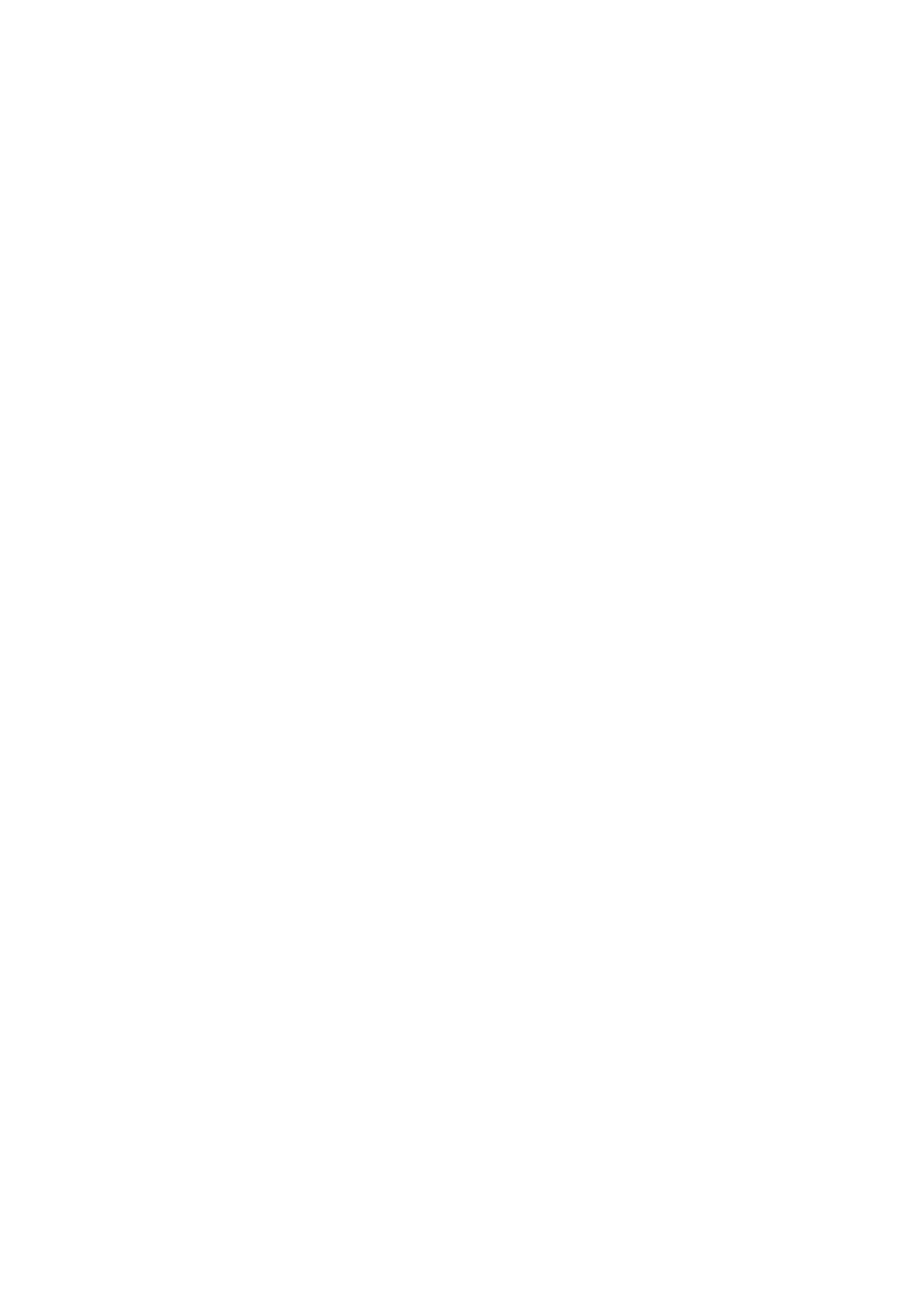## **2B.ACONSTRUCTION OUTPUT: VOLUME NON-SEASONALLY ADJUSTED BY SECTOR**

|                                                      |                                                                                    | New Housing                                                                            |                                                                                  |                                                                                       |                                                                            | Other New Work                                                     |                                                                                         |                                                                                          |                                                                                  |                                                                                         | Repair and Maintenance                                                      |                                                                            |                                                                                         |                                                                                                |
|------------------------------------------------------|------------------------------------------------------------------------------------|----------------------------------------------------------------------------------------|----------------------------------------------------------------------------------|---------------------------------------------------------------------------------------|----------------------------------------------------------------------------|--------------------------------------------------------------------|-----------------------------------------------------------------------------------------|------------------------------------------------------------------------------------------|----------------------------------------------------------------------------------|-----------------------------------------------------------------------------------------|-----------------------------------------------------------------------------|----------------------------------------------------------------------------|-----------------------------------------------------------------------------------------|------------------------------------------------------------------------------------------------|
|                                                      |                                                                                    |                                                                                        |                                                                                  |                                                                                       |                                                                            | <b>Excluding Infrastructure</b>                                    |                                                                                         |                                                                                          |                                                                                  | Housing                                                                                 |                                                                             |                                                                            | All                                                                                     |                                                                                                |
|                                                      | Public<br>housing                                                                  | Private<br>housing                                                                     | Total<br>new<br>housing                                                          | Infrastr-<br>ucture                                                                   | Public                                                                     | Private<br>industri-<br>al                                         | Private<br>commerci-<br>al                                                              | All<br>new work                                                                          | Public<br>housing                                                                | Private<br>housing                                                                      | Total<br>housing                                                            | Non<br>housing<br>R&M                                                      | Repair<br>and<br>Maintena-<br>nce                                                       | All<br>Work                                                                                    |
| 1997<br>1998<br>1999<br>2000<br>2001<br>2002<br>2003 | MV <sub>4</sub> B<br>1830<br>1 4 8 0<br>1 2 8 8<br>1614<br>1651<br>1868<br>2 1 3 0 | MV <sub>4</sub> C<br>15 176<br>15316<br>13840<br>15 4 23<br>14 3 9 7<br>15677<br>19590 | <b>MVLR</b><br>17 006<br>16 796<br>15 1 28<br>17037<br>16 048<br>17545<br>21 720 | MV <sub>4</sub> D<br>11798<br>11 4 64<br>11 193<br>10476<br>11 211<br>12675<br>11 955 | MV4E<br>5 0 28<br>5 2 9 4<br>5987<br>5 6 5 7<br>5708<br>7 2 1 5<br>9 0 6 5 | MV4F<br>7 2 9 3<br>7424<br>7693<br>6851<br>6998<br>5 5 4 5<br>5863 | MV <sub>4</sub> G<br>21 188<br>22 951<br>25 811<br>25 941<br>25 746<br>26 583<br>25 640 | MV <sub>4</sub> H<br>62 312<br>63 928<br>65 812<br>65 962<br>65 711<br>69 5 64<br>74 244 | MV <sub>4</sub><br>8610<br>8 0 3 9<br>7743<br>7476<br>7 0 6 8<br>6704<br>7 5 8 4 | MV <sub>4</sub> J<br>18 140<br>18 509<br>18 360<br>18 399<br>19 199<br>20 781<br>20 319 | MV4K<br>26 750<br>26 548<br>26 104<br>25 875<br>26 26 6<br>27 485<br>27 903 | MV4L<br>19 307<br>19508<br>19484<br>20 455<br>22 3 25<br>23 788<br>24 4 73 | MV <sub>4</sub> M<br>46 056<br>46 056<br>45 587<br>46 330<br>48 592<br>51 273<br>52 376 | MV <sub>4</sub> N<br>108 369<br>109 984<br>111 400<br>112 292<br>114 303<br>120 836<br>126 620 |
| 2004<br>2005<br>2006<br>2007<br>2008                 | 2 5 6 7<br>2418<br>2862<br>3314<br>2998                                            | 23892<br>24 630<br>24 811<br>24 4 96<br>19 040                                         | 26 460<br>27 048<br>27 673<br>27810<br>22 038                                    | 10 475<br>10 064<br>9317<br>9 2 2 1<br>10 266                                         | 10 219<br>9 2 0 8<br>8 4 9 7<br>8 3 8 4<br>9 3 4 0                         | 6 0 61<br>5953<br>6481<br>6 3 5 0<br>4 9 2 0                       | 28 381<br>27 197<br>29 643<br>32 743<br>33 183                                          | 81 595<br>79 471<br>81 612<br>84 508<br>79 746                                           | 8 3 4 9<br>8 3 1 1<br>7988<br>7 5 9 7<br>7831                                    | 19812<br>18 079<br>17 030<br>16 661<br>16875                                            | 28 161<br>26 390<br>25 018<br>24 259<br>24 707                              | 23 4 74<br>24 118<br>24 278<br>24 935<br>25 805                            | 51 635<br>50 508<br>49 29 6<br>49 194<br>50 512                                         | 133 230<br>129 979<br>130 907<br>133 701<br>130 258                                            |
| 2009<br>2010<br>2011                                 | 3 0 5 9<br>4720<br>4823                                                            | 13074<br>15 377<br>16768                                                               | 16 134<br>20 097<br>21 592                                                       | 11 753<br>14 8 65<br>16 107                                                           | 11 297<br>14 8 86<br>13761                                                 | 3 4 5 1<br>3825<br>3 4 6 4                                         | 24 845<br>24 486<br>25 082                                                              | 67 480<br>78 159<br>80 005                                                               | 7610<br>8 1 3 6<br>7476                                                          | 14 741<br>15766<br>15892                                                                | 22 351<br>23 901<br>23 3 68                                                 | 23 283<br>20 605<br>21 991                                                 | 45 634<br>44 507<br>45 359                                                              | 113 113<br>122 666<br>125 365                                                                  |
| 2012<br>2013<br>2014<br>2015<br>2016                 | 4 0 3 7<br>4 3 0 3<br>5 603<br>4 6 27<br>4 2 9 6                                   | 16 363<br>17902<br>22 140<br>24 069<br>27 033                                          | 20 400<br>22 206<br>27 743<br>28 696<br>31 329                                   | 14 403<br>14728<br>14 178<br>18 4 94<br>17055                                         | 10873<br>9830<br>9665<br>9582<br>9894                                      | 3794<br>3 4 4 5<br>3965<br>4 3 8 4<br>4 0 0 8                      | 22 614<br>22 621<br>23 853<br>24 221<br>26 041                                          | 72 084<br>72 829<br>79 404<br>85 377<br>88 326                                           | 7639<br>7 3 2 5<br>7 4 4 7<br>7502<br>6958                                       | 15 107<br>15 45 6<br>16 764<br>17 116<br>18 039                                         | 22 746<br>22 782<br>24 210<br>24 618<br>24 997                              | 21 902<br>22818<br>24 3 19<br>23 506<br>23 337                             | 44 648<br>45 600<br>48 529<br>48 124<br>48 334                                          | 116 732<br>118 429<br>127933<br>133 501<br>136 660                                             |

£ million

Users of these data should note that there may be instances where the pe-

riod on period growths for the same component differ between tables. This is due to the growth rates being calculated at a higher precision than 1 dp within the production system. This accuracy is truncated when transferred into the published tables.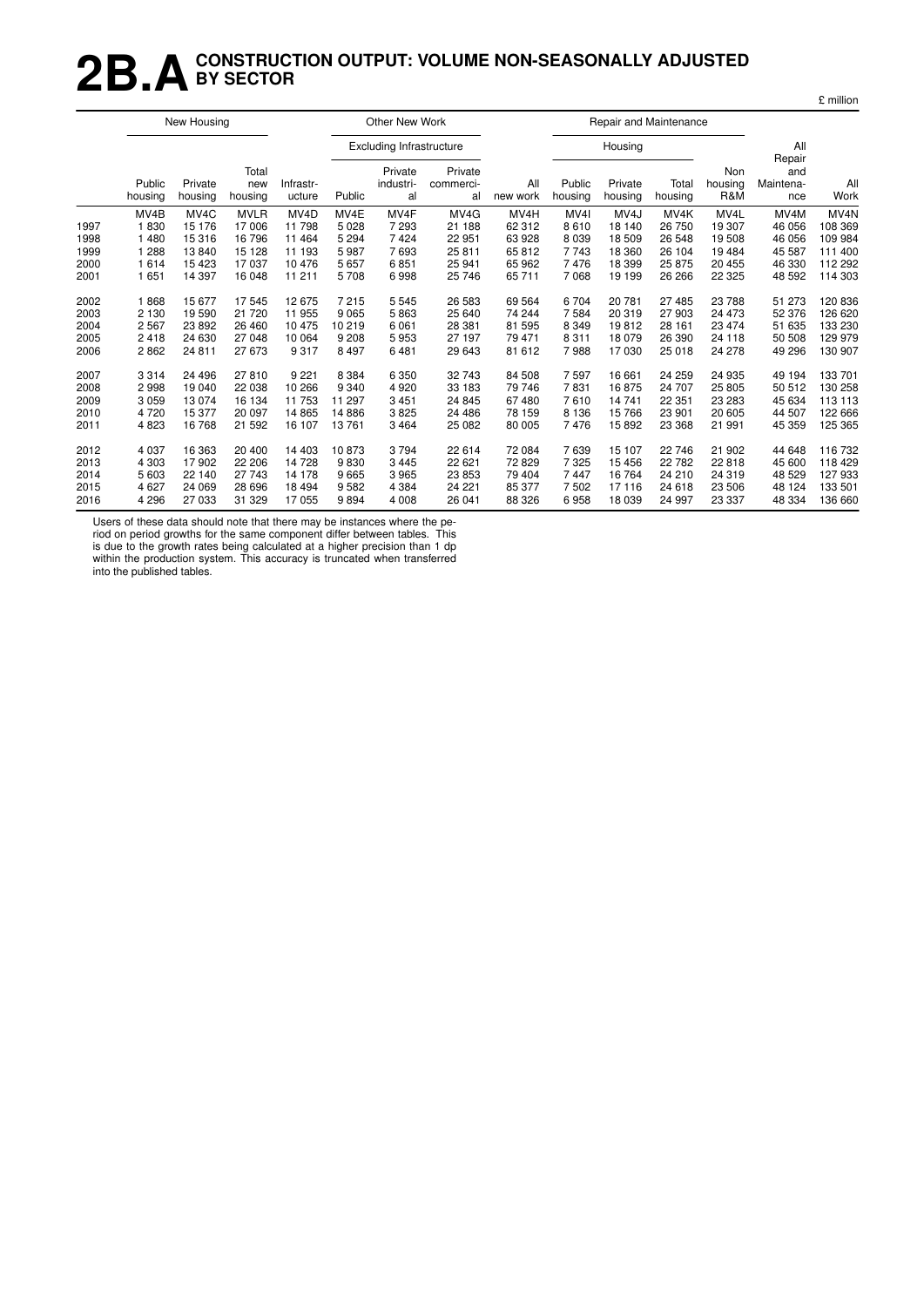## **2B.QCONSTRUCTION OUTPUT: VOLUME NON-SEASONALLY ADJUSTED BY SECTOR**

£ million

|                           |                                  | New Housing                                   |                                                   |                                                             |                                         | Other New Work                                |                                            |                                             |                                                        | Repair and Maintenance                                     |                                         |                                            |                                                  |                                                           |
|---------------------------|----------------------------------|-----------------------------------------------|---------------------------------------------------|-------------------------------------------------------------|-----------------------------------------|-----------------------------------------------|--------------------------------------------|---------------------------------------------|--------------------------------------------------------|------------------------------------------------------------|-----------------------------------------|--------------------------------------------|--------------------------------------------------|-----------------------------------------------------------|
|                           |                                  |                                               |                                                   |                                                             |                                         | <b>Excluding Infrastructure</b>               |                                            |                                             |                                                        | Housing                                                    |                                         |                                            | All<br>Repair                                    |                                                           |
|                           | Public<br>housing                | Private<br>housing                            | Total<br>new<br>housing                           | Infrastr-<br>ucture                                         | Public                                  | Private<br>industri-<br>al                    | Private<br>commerci-<br>al                 | All<br>new work                             | Public<br>housing                                      | Private<br>housing                                         | Total<br>housing                        | Non<br>housing<br>R&M                      | and<br>Maintena-<br>nce                          | All<br>Work                                               |
| 2002 Q1<br>Q2<br>Q3<br>Q4 | MV4B<br>466<br>474<br>482<br>446 | MV4C<br>3677<br>3 6 6 6<br>4 0 5 4<br>4 2 7 9 | <b>MVLR</b><br>4 1 4 4<br>4 1 4 0<br>4536<br>4725 | MV <sub>4</sub> D<br>3 0 4 0<br>3 1 4 3<br>3 3 9 2<br>3 100 | MV4E<br>1 5 9 2<br>1740<br>1891<br>1992 | MV4F<br>1 3 7 1<br>1 3 2 0<br>1417<br>1 4 3 7 | MV4G<br>6 4 5 7<br>6 5 5 4<br>6743<br>6830 | MV4H<br>16 604<br>16897<br>17980<br>18 0 84 | MV <sub>4</sub><br>1767<br>1 6 3 5<br>1 639<br>1 6 6 2 | MV <sub>4</sub> J<br>4752<br>5 1 0 9<br>5 3 5 5<br>5 5 6 5 | MV4K<br>6519<br>6745<br>6994<br>7 2 2 7 | MV4L<br>5919<br>5720<br>6 0 4 1<br>6 1 0 8 | MV4M<br>12 4 38<br>12 4 65<br>13 0 35<br>13 3 35 | MV <sub>4</sub> N<br>29 042<br>29 362<br>31 015<br>31 418 |
| 2003 Q1                   | 507                              | 4 4 4 5                                       | 4952                                              | 3 0 8 1                                                     | 2 0 0 1                                 | 1 3 8 5                                       | 6 2 4 3                                    | 17 661                                      | 1751                                                   | 4681                                                       | 6432                                    | 6 0 26                                     | 12 4 5 8                                         | 30 119                                                    |
| Q2                        | 538                              | 4566                                          | 5 1 0 4                                           | 3 0 6 0                                                     | 2 1 6 1                                 | 1 3 9 2                                       | 6218                                       | 17934                                       | 1846                                                   | 5 2 2 5                                                    | 7 0 7 0                                 | 5976                                       | 13 047                                           | 30 981                                                    |
| Q3                        | 540                              | 5 0 5 8                                       | 5598                                              | 2975                                                        | 2 3 4 3                                 | 1473                                          | 6 3 9 3                                    | 18782                                       | 2 0 5 0                                                | 5 2 3 8                                                    | 7 2 8 8                                 | 6 3 4 4                                    | 13 632                                           | 32 414                                                    |
| Q4                        | 545                              | 5 5 21                                        | 6066                                              | 2840                                                        | 2 5 6 0                                 | 1614                                          | 6788                                       | 19867                                       | 1937                                                   | 5 1 7 5                                                    | 7 1 1 2                                 | 6 1 2 7                                    | 13 239                                           | 33 106                                                    |
| 2004 Q1                   | 657                              | 5796                                          | 6453                                              | 2686                                                        | 2 5 8 0                                 | 1576                                          | 6929                                       | 20 224                                      | 2 2 3 6                                                | 5 1 4 3                                                    | 7 3 7 9                                 | 6 1 3 7                                    | 13516                                            | 33 740                                                    |
| Q2                        | 682                              | 5932                                          | 6614                                              | 2 707                                                       | 2 5 9 3                                 | 1515                                          | 7 1 7 8                                    | 20 607                                      | 2 0 5 7                                                | 4836                                                       | 6893                                    | 5 6 4 4                                    | 12 537                                           | 33 144                                                    |
| Q3                        | 639                              | 6 0 8 4                                       | 6723                                              | 2650                                                        | 2 5 4 9                                 | 1488                                          | 7 1 9 9                                    | 20 609                                      | 2017                                                   | 5015                                                       | 7 0 31                                  | 5790                                       | 12822                                            | 33 431                                                    |
| Q4                        | 589                              | 6 0 8 0                                       | 6669                                              | 2 4 3 2                                                     | 2 4 9 7                                 | 1482                                          | 7074                                       | 20 154                                      | 2 0 3 9                                                | 4818                                                       | 6857                                    | 5 9 0 3                                    | 12760                                            | 32 915                                                    |
| 2005 Q1                   | 628                              | 6 0 6 0                                       | 6688                                              | 2 4 8 6                                                     | 2412                                    | 1 4 2 4                                       | 6832                                       | 19842                                       | 2 3 1 5                                                | 4574                                                       | 6889                                    | 6 147                                      | 13 0 36                                          | 32 878                                                    |
| Q <sub>2</sub>            | 617                              | 6 2 6 6                                       | 6883                                              | 2478                                                        | 2 3 3 9                                 | 1464                                          | 6809                                       | 19 974                                      | 2 1 6 2                                                | 4 5 0 2                                                    | 6663                                    | 5 9 0 9                                    | 12 573                                           | 32 547                                                    |
| Q3                        | 572                              | 6 2 3 1                                       | 6803                                              | 2 5 6 6                                                     | 2 2 4 7                                 | 1495                                          | 6752                                       | 19863                                       | 1950                                                   | 4511                                                       | 6461                                    | 6 1 1 3                                    | 12 574                                           | 32 437                                                    |
| Q4                        | 601                              | 6 0 7 4                                       | 6675                                              | 2 5 3 4                                                     | 2 2 1 0                                 | 1570                                          | 6803                                       | 19791                                       | 1884                                                   | 4 4 9 2                                                    | 6 3 7 6                                 | 5949                                       | 12 3 25                                          | 32 116                                                    |
| 2006 Q1                   | 698                              | 6018                                          | 6716                                              | 2 4 6 0                                                     | 2 1 7 9                                 | 1632                                          | 7 0 24                                     | 20 010                                      | 2 0 4 7                                                | 4 3 2 4                                                    | 6 3 7 1                                 | 5865                                       | 12 2 36                                          | 32 246                                                    |
| Q2                        | 728                              | 6 1 6 8                                       | 6897                                              | 2 3 4 4                                                     | 2 1 1 1                                 | 1582                                          | 7 1 5 9                                    | 20 092                                      | 1 902                                                  | 4 3 4 6                                                    | 6 2 4 8                                 | 6 0 0 6                                    | 12 2 54                                          | 32 346                                                    |
| Q3                        | 728                              | 6 3 2 7                                       | 7055                                              | 2 3 0 9                                                     | 2 1 1 2                                 | 1589                                          | 7610                                       | 20 676                                      | 2 0 5 8                                                | 4 1 5 3                                                    | 6211                                    | 6 10 6                                     | 12317                                            | 32 993                                                    |
| Q4                        | 707                              | 6 2 9 9                                       | 7006                                              | 2 2 0 5                                                     | 2 0 9 5                                 | 1678                                          | 7851                                       | 20 834                                      | 1981                                                   | 4 206                                                      | 6 187                                   | 6 3 0 2                                    | 12489                                            | 33 323                                                    |
| 2007 Q1                   | 851                              | 6 2 8 5                                       | 7 1 3 6                                           | 2 1 8 9                                                     | 2072                                    | 1691                                          | 7953                                       | 21 041                                      | 2 0 8 9                                                | 4 0 8 8                                                    | 6 177                                   | 6 3 0 1                                    | 12478                                            | 33 520                                                    |
| Q2                        | 863                              | 6 2 3 8                                       | 7 101                                             | 2 2 9 8                                                     | 2 0 6 3                                 | 1648                                          | 8 1 0 7                                    | 21 217                                      | 1839                                                   | 4 2 5 3                                                    | 6 0 9 2                                 | 6 0 28                                     | 12 1 20                                          | 33 337                                                    |
| Q3                        | 825                              | 6 1 3 8                                       | 6963                                              | 2 3 8 4                                                     | 2 1 2 1                                 | 1 5 4 3                                       | 8 2 5 8                                    | 21 268                                      | 1818                                                   | 4 0 38                                                     | 5856                                    | 6 2 6 2                                    | 12 118                                           | 33 386                                                    |
| Q4                        | 775                              | 5835                                          | 6610                                              | 2 3 5 0                                                     | 2 1 2 8                                 | 1467                                          | 8 4 2 5                                    | 20 981                                      | 1851                                                   | 4 2 8 2                                                    | 6 1 3 3                                 | 6 3 4 4                                    | 12 477                                           | 33 458                                                    |
| 2008 Q1                   | 797                              | 5 5 5 3                                       | 6 3 5 0                                           | 2 4 7 1                                                     | 2 2 2 6                                 | 1 4 3 2                                       | 8 6 3 3                                    | 21 113                                      | 1934                                                   | 4 0 16                                                     | 5 9 5 0                                 | 6464                                       | 12413                                            | 33 526                                                    |
| Q <sub>2</sub>            | 782                              | 5 0 9 5                                       | 5878                                              | 2648                                                        | 2 2 6 9                                 | 1 2 4 4                                       | 8 3 0 6                                    | 20 344                                      | 1992                                                   | 4 2 7 6                                                    | 6 2 6 8                                 | 6 5 9 0                                    | 12858                                            | 33 202                                                    |
| Q3                        | 755                              | 4559                                          | 5314                                              | 2725                                                        | 2411                                    | 1 1 7 1                                       | 8 5 5 4                                    | 20 175                                      | 2019                                                   | 4 0 8 7                                                    | 6 10 6                                  | 6641                                       | 12746                                            | 32 921                                                    |
| Q4                        | 664                              | 3833                                          | 4 4 9 7                                           | 2 4 2 2                                                     | 2 4 3 4                                 | 1 0 7 2                                       | 7690                                       | 18 114                                      | 1887                                                   | 4 4 9 6                                                    | 6 3 8 4                                 | 6 1 1 1                                    | 12 4 94                                          | 30 609                                                    |
| 2009 Q1                   | 664                              | 3 3 7 7                                       | 4 0 4 1                                           | 2 5 0 7                                                     | 2 4 2 5                                 | 899                                           | 6895                                       | 16 767                                      | 1817                                                   | 3635                                                       | 5452                                    | 5801                                       | 11 253                                           | 28 0 20                                                   |
| Q2                        | 696                              | 3 3 0 8                                       | 4 0 0 4                                           | 2831                                                        | 2628                                    | 815                                           | 6539                                       | 16818                                       | 1861                                                   | 3653                                                       | 5514                                    | 5 5 5 7                                    | 11 071                                           | 27888                                                     |
| Q3                        | 805                              | 3 1 5 8                                       | 3963                                              | 3 0 0 9                                                     | 2954                                    | 819                                           | 6 0 4 9                                    | 16 795                                      | 2 0 6 2                                                | 3884                                                       | 5946                                    | 6 2 5 5                                    | 12 201                                           | 28 996                                                    |
| Q4                        | 894                              | 3 2 3 1                                       | 4 1 2 5                                           | 3 4 0 6                                                     | 3 2 8 9                                 | 918                                           | 5 3 6 2                                    | 17 100                                      | 1869                                                   | 3570                                                       | 5 4 3 9                                 | 5670                                       | 11 109                                           | 28 209                                                    |
| 2010 Q1                   | 1018                             | 3 1 4 6                                       | 4 1 6 4                                           | 3666                                                        | 3 3 4 3                                 | 884                                           | 5 5 27                                     | 17 585                                      | 2 1 0 3                                                | 3310                                                       | 5413                                    | 4 8 4 7                                    | 10 260                                           | 27 845                                                    |
| Q2                        | 1 1 8 2                          | 3946                                          | 5 1 2 9                                           | 4 0 21                                                      | 3718                                    | 958                                           | 5998                                       | 19823                                       | 2010                                                   | 3859                                                       | 5868                                    | 5 1 1 2                                    | 10 980                                           | 30 803                                                    |
| Q3                        | 1 2 7 2                          | 4 1 4 0                                       | 5412                                              | 3779                                                        | 3959                                    | 1 1 0 7                                       | 6713                                       | 20 970                                      | 2 0 3 2                                                | 4 2 5 6                                                    | 6 2 8 8                                 | 5 4 7 0                                    | 11 758                                           | 32 728                                                    |
| Q4                        | 1 2 4 8                          | 4 1 4 4                                       | 5 3 9 2                                           | 3 3 9 9                                                     | 3866                                    | 876                                           | 6 2 4 8                                    | 19782                                       | 1992                                                   | 4 3 4 0                                                    | 6 3 3 2                                 | 5 1 7 7                                    | 11 509                                           | 31 290                                                    |
| 2011 Q1                   | 1 2 1 4                          | 3780                                          | 4 9 9 4                                           | 3722                                                        | 3 5 5 5                                 | 843                                           | 5 6 3 2                                    | 18747                                       | 2 0 0 5                                                | 3679                                                       | 5683                                    | 5 3 5 8                                    | 11 041                                           | 29 788                                                    |
| Q2                        | 1 2 7 8                          | 4 3 8 0                                       | 5658                                              | 4 2 8 8                                                     | 3 4 8 5                                 | 903                                           | 6 1 9 1                                    | 20 525                                      | 1821                                                   | 3894                                                       | 5715                                    | 5 2 5 8                                    | 10973                                            | 31 498                                                    |
| Q3                        | 1 189                            | 4 357                                         | 5 547                                             | 4 071                                                       | 3574                                    | 854                                           | 6 672                                      | 20 717                                      | 1825                                                   | 4 0 1 6                                                    | 5 842                                   | 5896                                       | 11 738                                           | 32 455                                                    |
| Q4                        | 1 1 4 2                          | 4 2 5 1                                       | 5 3 9 3                                           | 4 0 2 6                                                     | 3 1 4 7                                 | 864                                           | 6587                                       | 20 016                                      | 1825                                                   | 4 3 0 3                                                    | 6 1 2 8                                 | 5479                                       | 11 607                                           | 31 623                                                    |
| 2012 Q1                   | 1011                             | 3989                                          | 5 0 0 0                                           | 3514                                                        | 2746                                    | 915                                           | 5 5 5 2                                    | 17728                                       | 1956                                                   | 3778                                                       | 5 7 3 4                                 | 5484                                       | 11 219                                           | 28 946                                                    |
| Q <sub>2</sub>            | 1013                             | 4 1 9 7                                       | 5210                                              | 3 4 2 8                                                     | 2 7 0 2                                 | 946                                           | 5806                                       | 18 091                                      | 1813                                                   | 3730                                                       | 5 5 4 3                                 | 5 3 5 5                                    | 10898                                            | 28 989                                                    |
| Q3                        | 1012                             | 3 9 8 5                                       | 4996                                              | 3685                                                        | 2850                                    | 936                                           | 5617                                       | 18 0 84                                     | 1934                                                   | 3779                                                       | 5713                                    | 5672                                       | 11 385                                           | 29 4 69                                                   |
| Q4                        | 1 0 0 2                          | 4 1 9 2                                       | 5 1 9 4                                           | 3776                                                        | 2 5 7 5                                 | 998                                           | 5639                                       | 18 18 1                                     | 1936                                                   | 3820                                                       | 5 7 5 5                                 | 5 3 9 1                                    | 11 147                                           | 29 3 28                                                   |
| 2013 Q1                   | 905                              | 3713                                          | 4618                                              | 3 5 3 3                                                     | 2 2 4 9                                 | 910                                           | 5214                                       | 16 524                                      | 1960                                                   | 3 3 7 9                                                    | 5 3 3 9                                 | 5408                                       | 10747                                            | 27 271                                                    |
| Q <sub>2</sub>            | 1 0 8 3                          | 4 6 21                                        | 5704                                              | 3672                                                        | 2 4 4 2                                 | 858                                           | 5443                                       | 18 119                                      | 1 7 4 7                                                | 3837                                                       | 5 5 8 4                                 | 5478                                       | 11 062                                           | 29 181                                                    |
| Q3                        | 1 0 9 6                          | 4 6 3 7                                       | 5733                                              | 3683                                                        | 2 7 3 3                                 | 848                                           | 6098                                       | 19 094                                      | 1800                                                   | 4 0 5 3                                                    | 5853                                    | 6 1 0 9                                    | 11 962                                           | 31 056                                                    |
| Q4                        | 1 2 1 9                          | 4 9 3 2                                       | 6 1 5 1                                           | 3841                                                        | 2 4 0 6                                 | 829                                           | 5866                                       | 19 092                                      | 1818                                                   | 4 188                                                      | 6 0 0 6                                 | 5823                                       | 11829                                            | 30 921                                                    |
| 2014 Q1                   | 1 2 3 9                          | 4 7 2 5                                       | 5964                                              | 3 4 0 1                                                     | 2 1 5 1                                 | 895                                           | 5 5 8 1                                    | 17991                                       | 1944                                                   | 3931                                                       | 5875                                    | 5744                                       | 11 619                                           | 29 610                                                    |
| Q2                        | 1448                             | 5 6 20                                        | 7069                                              | 3 4 3 2                                                     | 2 3 6 3                                 | 1 0 3 7                                       | 5865                                       | 19 766                                      | 1791                                                   | 4 1 3 0                                                    | 5921                                    | 5958                                       | 11879                                            | 31 645                                                    |
| Q3                        | 1486                             | 5852                                          | 7 3 3 9                                           | 3569                                                        | 2651                                    | 1 0 5 8                                       | 6 200                                      | 20817                                       | 1882                                                   | 4 3 6 8                                                    | 6 2 5 0                                 | 6 5 34                                     | 12 784                                           | 33 601                                                    |
| Q4                        | 1 4 3 0                          | 5943                                          | 7372                                              | 3777                                                        | 2 4 9 9                                 | 975                                           | 6 207                                      | 20 830                                      | 1829                                                   | 4 3 3 5                                                    | 6 1 6 4                                 | 6 0 8 4                                    | 12 248                                           | 33 078                                                    |
| 2015 Q1                   | 1 2 5 1                          | 5 3 9 8                                       | 6648                                              | 4 4 0 2                                                     | 2 1 5 6                                 | 1 0 4 9                                       | 5685                                       | 19 941                                      | 1982                                                   | 3832                                                       | 5814                                    | 5898                                       | 11712                                            | 31 653                                                    |
| Q <sub>2</sub>            | 1 2 9 2                          | 6 3 7 4                                       | 7666                                              | 4 709                                                       | 2 3 6 8                                 | 1 0 7 8                                       | 6 0 0 7                                    | 21 828                                      | 1816                                                   | 4 2 8 4                                                    | 6 100                                   | 5618                                       | 11718                                            | 33 546                                                    |
| Q3                        | 1 0 5 0                          | 5979                                          | 7029                                              | 4 7 5 4                                                     | 2 6 2 4                                 | 1 1 8 7                                       | 6 2 1 0                                    | 21 804                                      | 1893                                                   | 4 4 6 8                                                    | 6 3 6 1                                 | 6 0 9 1                                    | 12 452                                           | 34 256                                                    |
| Q4                        | 1 0 3 4                          | 6318                                          | 7 3 5 2                                           | 4 6 3 0                                                     | 2 4 3 4                                 | 1 0 6 9                                       | 6319                                       | 21 804                                      | 1810                                                   | 4 5 3 3                                                    | 6 3 4 3                                 | 5899                                       | 12 242                                           | 34 046                                                    |
| 2016 Q1                   | 1 0 0 3                          | 6 10 6                                        | 7 109                                             | 4 2 7 3                                                     | 2 2 1 6                                 | 934                                           | 6028                                       | 20 561                                      | 1966                                                   | 4 107                                                      | 6073                                    | 5636                                       | 11709                                            | 32 270                                                    |
| Q2                        | 1 0 9 8                          | 7 0 3 5                                       | 8 1 3 3                                           | 4 1 8 5                                                     | 2 5 0 3                                 | 1 0 9 1                                       | 6460                                       | 22 372                                      | 1733                                                   | 4 4 7 2                                                    | 6 20 6                                  | 5822                                       | 12027                                            | 34 399                                                    |
| Q3                        | 1 0 8 3                          | 6852                                          | 7935                                              | 4 2 5 3                                                     | 2 7 3 2                                 | 1 0 2 6                                       | 6873                                       | 22 818                                      | 1 640                                                  | 4 6 22                                                     | 6 2 6 2                                 | 6 0 9 1                                    | 12 3 5 3                                         | 35 172                                                    |
| Q4                        | 1 1 1 1                          | 7 0 4 0                                       | 8 1 5 1                                           | 4 3 4 4                                                     | 2 4 4 4                                 | 957                                           | 6679                                       | 22 574                                      | 1619                                                   | 4838                                                       | 6457                                    | 5788                                       | 12 245                                           | 34 819                                                    |

Users of these data should note that there may be instances where the pe-

riod on period growths for the same component differ between tables. This

is due to the growth rates being calculated at a higher precision than 1 dp within the production system. This accuracy is truncated when transferred into the published tables.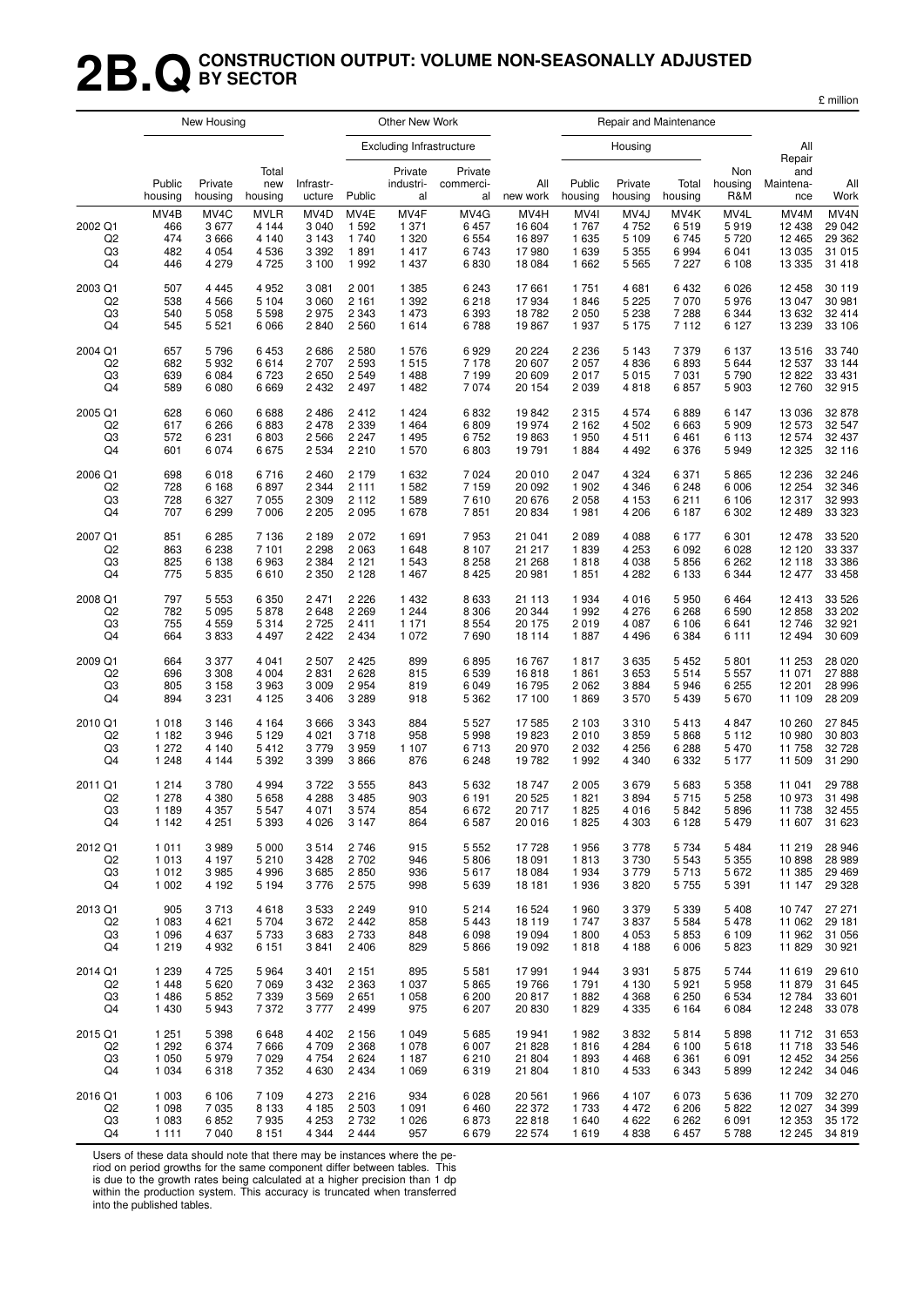## **2B.MCONSTRUCTION OUTPUT: VOLUME NON-SEASONALLY ADJUSTED BY SECTOR**

£ million

|                                      |                                         | New Housing                                              |                                                            |                                                             |                                                             | Other New Work                          |                                                       |                                                 |                                                    |                                                                        | Repair and Maintenance                          |                                                             |                                                 |                                                                     |
|--------------------------------------|-----------------------------------------|----------------------------------------------------------|------------------------------------------------------------|-------------------------------------------------------------|-------------------------------------------------------------|-----------------------------------------|-------------------------------------------------------|-------------------------------------------------|----------------------------------------------------|------------------------------------------------------------------------|-------------------------------------------------|-------------------------------------------------------------|-------------------------------------------------|---------------------------------------------------------------------|
|                                      |                                         |                                                          |                                                            |                                                             |                                                             | <b>Excluding Infrastructure</b>         |                                                       |                                                 |                                                    | Housing                                                                |                                                 |                                                             | All<br>Repair                                   |                                                                     |
|                                      | Public<br>housing                       | Private<br>housing                                       | Total<br>new<br>housing                                    | Infrastr-<br>ucture                                         | Public                                                      | Private<br>industri-<br>al              | Private<br>commerci-<br>al                            | All<br>new work                                 | Public<br>housing                                  | Private<br>housing                                                     | Total<br>housing                                | Non<br>housing<br>R&M                                       | and<br>Maintena-<br>nce                         | All<br>Work                                                         |
| 2011 Feb<br>Mar<br>Apr<br>May<br>Jun | MV4B<br>394<br>457<br>407<br>426<br>445 | MV4C<br>1 2 2 2<br>1 4 4 5<br>1 3 3 0<br>1416<br>1 6 3 4 | <b>MVLR</b><br>1616<br>1 902<br>1 7 3 7<br>1841<br>2 0 7 9 | MV4D<br>1 1 9 5<br>1 4 5 9<br>1 3 6 2<br>1 4 4 3<br>1 4 8 3 | MV4E<br>1 1 5 7<br>1 3 5 5<br>1 1 4 1<br>1 1 5 5<br>1 1 8 9 | MV4F<br>276<br>313<br>270<br>311<br>323 | MV4G<br>1805<br>2 1 4 0<br>1964<br>2 0 3 1<br>2 1 9 6 | MV4H<br>6 0 5 0<br>7169<br>6474<br>6781<br>7270 | MV <sub>4</sub><br>661<br>814<br>590<br>597<br>634 | MV <sub>4</sub> J<br>1 1 7 7<br>1 3 8 9<br>1 250<br>1 2 8 5<br>1 3 5 9 | MV4K<br>1838<br>2 2 0 3<br>1840<br>1882<br>1993 | MV4L<br>1 7 1 7<br>2 0 9 6<br>1 7 3 2<br>1 7 5 1<br>1 7 7 5 | MV4M<br>3555<br>4 2 9 9<br>3573<br>3633<br>3768 | MV <sub>4</sub> N<br>9 6 0 5<br>11 468<br>10 047<br>10414<br>11 038 |
| Jul                                  | 376                                     | 1479                                                     | 1855                                                       | 1 4 0 3                                                     | 1 205                                                       | 278                                     | 2 1 8 0                                               | 6920                                            | 608                                                | 1 3 3 8                                                                | 1946                                            | 1914                                                        | 3860                                            | 10781                                                               |
| Aug                                  | 387                                     | 1 4 3 9                                                  | 1826                                                       | 1 340                                                       | 1 2 2 6                                                     | 291                                     | 2 2 2 3                                               | 6907                                            | 609                                                | 1 307                                                                  | 1917                                            | 2019                                                        | 3936                                            | 10842                                                               |
| Sep                                  | 426                                     | 1 4 3 9                                                  | 1866                                                       | 1 3 2 8                                                     | 1 1 4 2                                                     | 285                                     | 2 2 6 9                                               | 6890                                            | 608                                                | 1 371                                                                  | 1979                                            | 1963                                                        | 3942                                            | 10832                                                               |
| Oct                                  | 394                                     | 1 4 6 4                                                  | 1858                                                       | 1 2 9 0                                                     | 1 0 6 1                                                     | 303                                     | 2 2 9 0                                               | 6801                                            | 624                                                | 1 4 7 5                                                                | 2099                                            | 1862                                                        | 3961                                            | 10762                                                               |
| Nov                                  | 403                                     | 1 4 6 4                                                  | 1866                                                       | 1 3 8 1                                                     | 1 0 6 5                                                     | 308                                     | 2 3 2 8                                               | 6949                                            | 646                                                | 1 508                                                                  | 2 1 5 4                                         | 1881                                                        | 4 0 3 5                                         | 10 984                                                              |
| Dec                                  | 345                                     | 1 3 2 3                                                  | 1 6 6 9                                                    | 1 3 5 5                                                     | 1 0 2 1                                                     | 253                                     | 1969                                                  | 6 2 6 7                                         | 555                                                | 1 3 2 0                                                                | 1875                                            | 1 7 3 7                                                     | 3611                                            | 9878                                                                |
| 2012 Jan                             | 334                                     | 1 1 9 8                                                  | 1 5 3 2                                                    | 1 1 2 7                                                     | 850                                                         | 263                                     | 1722                                                  | 5494                                            | 559                                                | 1 0 8 8                                                                | 1 647                                           | 1 576                                                       | 3 2 2 3                                         | 8717                                                                |
| Feb                                  | 322                                     | 1 2 8 4                                                  | 1 606                                                      | 1 1 1 4                                                     | 877                                                         | 314                                     | 1751                                                  | 5 6 6 3                                         | 650                                                | 1 307                                                                  | 1957                                            | 1811                                                        | 3768                                            | 9 4 31                                                              |
| Mar                                  | 355                                     | 1 507                                                    | 1861                                                       | 1 2 7 4                                                     | 1 0 2 0                                                     | 338                                     | 2079                                                  | 6571                                            | 747                                                | 1 3 8 3                                                                | 2 1 3 0                                         | 2 0 9 7                                                     | 4 2 2 7                                         | 10798                                                               |
| Apr                                  | 342                                     | 1 3 3 2                                                  | 1674                                                       | 1 1 4 5                                                     | 905                                                         | 306                                     | 1871                                                  | 5 9 0 1                                         | 574                                                | 1 1 8 4                                                                | 1758                                            | 1742                                                        | 3500                                            | 9 4 0 0                                                             |
| May                                  | 327                                     | 1411                                                     | 1739                                                       | 1 1 3 3                                                     | 940                                                         | 339                                     | 2013                                                  | 6 1 6 4                                         | 630                                                | 1 3 2 4                                                                | 1954                                            | 1834                                                        | 3788                                            | 9952                                                                |
| Jun                                  | 343                                     | 1 4 5 4                                                  | 1797                                                       | 1 150                                                       | 857                                                         | 300                                     | 1922                                                  | 6026                                            | 609                                                | 1 2 2 2                                                                | 1831                                            | 1780                                                        | 3611                                            | 9637                                                                |
| Jul                                  | 344                                     | 1 3 4 6                                                  | 1690                                                       | 1 1 3 4                                                     | 941                                                         | 330                                     | 1877                                                  | 5971                                            | 646                                                | 1 3 8 2                                                                | 2 0 2 8                                         | 1 907                                                       | 3935                                            | 9 9 0 7                                                             |
| Aug                                  | 328                                     | 1 2 8 1                                                  | 1610                                                       | 1 3 3 2                                                     | 1 0 0 2                                                     | 296                                     | 1926                                                  | 6 1 6 6                                         | 643                                                | 1 2 2 5                                                                | 1868                                            | 1927                                                        | 3795                                            | 9961                                                                |
| Sep                                  | 339                                     | 1 3 5 8                                                  | 1697                                                       | 1 2 2 0                                                     | 906                                                         | 310                                     | 1813                                                  | 5947                                            | 645                                                | 1 172                                                                  | 1817                                            | 1837                                                        | 3654                                            | 9601                                                                |
| Oct                                  | 339                                     | 1 503                                                    | 1842                                                       | 1 3 4 4                                                     | 948                                                         | 339                                     | 2035                                                  | 6508                                            | 686                                                | 1 3 3 3                                                                | 2019                                            | 1894                                                        | 3913                                            | 10 422                                                              |
| Nov                                  | 341                                     | 1449                                                     | 1790                                                       | 1 3 2 5                                                     | 898                                                         | 337                                     | 1961                                                  | 6311                                            | 693                                                | 1 3 4 4                                                                | 2 0 3 7                                         | 1923                                                        | 3960                                            | 10 271                                                              |
| Dec                                  | 321                                     | 1 2 4 0                                                  | 1 5 6 1                                                    | 1 1 0 6                                                     | 729                                                         | 322                                     | 1 6 4 4                                               | 5 3 6 2                                         | 556                                                | 1 1 4 4                                                                | 1700                                            | 1 573                                                       | 3 2 7 3                                         | 8 6 3 5                                                             |
| 2013 Jan                             | 259                                     | 1 1 1 1                                                  | 1 370                                                      | 1 0 3 4                                                     | 652                                                         | 286                                     | 1651                                                  | 4994                                            | 573                                                | 1 0 5 2                                                                | 1 6 2 5                                         | 1616                                                        | 3 2 4 1                                         | 8 2 3 5                                                             |
| Feb                                  | 301                                     | 1 250                                                    | 1 5 5 1                                                    | 1 1 4 2                                                     | 734                                                         | 321                                     | 1692                                                  | 5 4 4 1                                         | 644                                                | 1 1 1 4                                                                | 1758                                            | 1 7 9 7                                                     | 3555                                            | 8996                                                                |
| Mar                                  | 345                                     | 1 3 5 2                                                  | 1697                                                       | 1 3 5 6                                                     | 863                                                         | 303                                     | 1870                                                  | 6090                                            | 743                                                | 1 2 1 3                                                                | 1956                                            | 1995                                                        | 3951                                            | 10 040                                                              |
| Apr                                  | 331                                     | 1469                                                     | 1800                                                       | 1 1 9 1                                                     | 783                                                         | 289                                     | 1 7 7 3                                               | 5835                                            | 597                                                | 1 2 3 9                                                                | 1836                                            | 1798                                                        | 3634                                            | 9 4 6 9                                                             |
| May                                  | 350                                     | 1 4 9 8                                                  | 1848                                                       | 1 2 1 5                                                     | 844                                                         | 287                                     | 1858                                                  | 6053                                            | 582                                                | 1 2 9 0                                                                | 1872                                            | 1846                                                        | 3718                                            | 9771                                                                |
| Jun                                  | 402                                     | 1 6 5 4                                                  | 2 0 5 6                                                    | 1 2 6 5                                                     | 816                                                         | 282                                     | 1813                                                  | 6 2 3 1                                         | 568                                                | 1 3 0 8                                                                | 1876                                            | 1834                                                        | 3710                                            | 9 9 4 1                                                             |
| Jul                                  | 357                                     | 1 5 6 5                                                  | 1922                                                       | 1 2 5 1                                                     | 902                                                         | 282                                     | 2 0 0 7                                               | 6 3 6 5                                         | 579                                                | 1 3 9 0                                                                | 1969                                            | 1998                                                        | 3 9 6 7                                         | 10 332                                                              |
| Aug                                  | 363                                     | 1 5 2 2                                                  | 1884                                                       | 1 2 6 5                                                     | 922                                                         | 304                                     | 2015                                                  | 6 3 9 1                                         | 613                                                | 1 3 0 5                                                                | 1917                                            | 2 1 0 8                                                     | 4 0 26                                          | 10416                                                               |
| Sep                                  | 376                                     | 1 5 5 1                                                  | 1927                                                       | 1 1 6 6                                                     | 908                                                         | 263                                     | 2075                                                  | 6339                                            | 609                                                | 1 3 5 8                                                                | 1967                                            | 2 0 0 2                                                     | 3969                                            | 10 308                                                              |
| Oct                                  | 417                                     | 1755                                                     | 2 1 7 2                                                    | 1 3 9 5                                                     | 860                                                         | 281                                     | 2 1 7 5                                               | 6882                                            | 649                                                | 1 4 8 5                                                                | 2 1 3 4                                         | 2 107                                                       | 4 2 4 0                                         | 11 123                                                              |
| Nov                                  | 419                                     | 1 6 2 8                                                  | 2 0 4 8                                                    | 1 2 9 1                                                     | 821                                                         | 273                                     | 1979                                                  | 6411                                            | 629                                                | 1 4 6 3                                                                | 2 0 9 1                                         | 1 960                                                       | 4 0 5 1                                         | 10 462                                                              |
| Dec                                  | 383                                     | 1 5 4 8                                                  | 1931                                                       | 1 1 5 5                                                     | 725                                                         | 275                                     | 1712                                                  | 5798                                            | 541                                                | 1 240                                                                  | 1781                                            | 1 7 5 7                                                     | 3538                                            | 9 3 3 6                                                             |
| 2014 Jan                             | 358                                     | 1 5 2 0                                                  | 1878                                                       | 1 0 5 3                                                     | 652                                                         | 243                                     | 1727                                                  | 5 5 5 4                                         | 605                                                | 1 2 1 2                                                                | 1817                                            | 1765                                                        | 3582                                            | 9 1 3 6                                                             |
| Feb                                  | 408                                     | 1 4 8 7                                                  | 1895                                                       | 1 1 0 9                                                     | 681                                                         | 313                                     | 1804                                                  | 5803                                            | 614                                                | 1 2 8 9                                                                | 1 903                                           | 1875                                                        | 3778                                            | 9581                                                                |
| Mar                                  | 472                                     | 1718                                                     | 2 1 9 0                                                    | 1 2 3 8                                                     | 817                                                         | 339                                     | 2050                                                  | 6634                                            | 725                                                | 1 4 3 0                                                                | 2 1 5 5                                         | 2 1 0 4                                                     | 4 2 5 9                                         | 10893                                                               |
| Apr                                  | 424                                     | 1788                                                     | 2 2 1 2                                                    | 1 1 3 2                                                     | 797                                                         | 334                                     | 1947                                                  | 6422                                            | 596                                                | 1 3 6 7                                                                | 1964                                            | 1979                                                        | 3943                                            | 10 365                                                              |
| May                                  | 485                                     | 1834                                                     | 2 3 2 0                                                    | 1 1 7 1                                                     | 770                                                         | 353                                     | 1948                                                  | 6561                                            | 586                                                | 1 3 6 8                                                                | 1954                                            | 1948                                                        | 3 9 0 1                                         | 10 463                                                              |
| Jun                                  | 539                                     | 1998                                                     | 2 5 3 7                                                    | 1 1 2 9                                                     | 796                                                         | 350                                     | 1970                                                  | 6783                                            | 609                                                | 1 3 9 4                                                                | 2 0 0 3                                         | 2 0 3 1                                                     | 4 0 34                                          | 10817                                                               |
| Jul                                  | 481                                     | 2 0 0 5                                                  | 2 4 8 7                                                    | 1 1 9 9                                                     | 869                                                         | 361                                     | 2 1 0 2                                               | 7018                                            | 629                                                | 1491                                                                   | 2 1 2 1                                         | 2 1 4 1                                                     | 4 2 6 2                                         | 11 279                                                              |
| Aug                                  | 500                                     | 1860                                                     | 2 3 6 0                                                    | 1 1 5 5                                                     | 911                                                         | 342                                     | 1996                                                  | 6764                                            | 615                                                | 1 4 2 0                                                                | 2 0 3 4                                         | 2 177                                                       | 4 2 1 1                                         | 10 975                                                              |
| Sep                                  | 505                                     | 1988                                                     | 2 4 9 2                                                    | 1 2 1 5                                                     | 871                                                         | 355                                     | 2 1 0 2                                               | 7036                                            | 638                                                | 1 4 5 7                                                                | 2095                                            | 2 2 1 7                                                     | 4 3 1 1                                         | 11 347                                                              |
| Oct                                  | 496                                     | 2 1 1 6                                                  | 2612                                                       | 1 2 9 0                                                     | 897                                                         | 325                                     | 2 1 8 9                                               | 7313                                            | 638                                                | 1 5 4 9                                                                | 2 1 8 7                                         | 2 1 6 4                                                     | 4 3 5 1                                         | 11 664                                                              |
| Nov                                  | 477                                     | 1993                                                     | 2 4 7 0                                                    | 1 2 7 5                                                     | 842                                                         | 329                                     | 2088                                                  | 7 0 0 3                                         | 645                                                | 1466                                                                   | 2 1 1 1                                         | 2 0 6 3                                                     | 4 174                                           | 11 177                                                              |
| Dec                                  | 458                                     | 1833                                                     | 2 2 9 0                                                    | 1211                                                        | 761                                                         | 321                                     | 1930                                                  | 6513                                            | 546                                                | 1 3 2 1                                                                | 1867                                            | 1857                                                        | 3723                                            | 10 237                                                              |
| 2015 Jan                             | 377                                     | 1 6 8 4                                                  | 2 0 6 1                                                    | 1 2 9 0                                                     | 633                                                         | 314                                     | 1786                                                  | 6084                                            | 577                                                | 1 1 6 7                                                                | 1 744                                           | 1780                                                        | 3 5 24                                          | 9608                                                                |
| Feb                                  | 419                                     | 1 7 2 3                                                  | 2 1 4 1                                                    | 1 3 8 4                                                     | 707                                                         | 365                                     | 1891                                                  | 6488                                            | 625                                                | 1 202                                                                  | 1828                                            | 1871                                                        | 3698                                            | 10 187                                                              |
| Mar                                  | 455                                     | 1991                                                     | 2446                                                       | 1 7 2 7                                                     | 817                                                         | 370                                     | 2 0 0 8                                               | 7 3 6 8                                         | 780                                                | 1 4 6 3                                                                | 2 2 4 3                                         | 2 2 4 7                                                     | 4 4 9 0                                         | 11858                                                               |
| Apr                                  | 442                                     | 2 0 8 3                                                  | 2 5 2 5                                                    | 1615                                                        | 763                                                         | 354                                     | 1927                                                  | 7185                                            | 587                                                | 1 3 8 7                                                                | 1975                                            | 1894                                                        | 3869                                            | 11 053                                                              |
| May                                  | 405                                     | 2 0 6 8                                                  | 2 4 7 3                                                    | 1 5 4 3                                                     | 772                                                         | 352                                     | 1952                                                  | 7092                                            | 597                                                | 1 3 8 2                                                                | 1978                                            | 1819                                                        | 3798                                            | 10890                                                               |
| Jun                                  | 444                                     | 2 2 2 3                                                  | 2668                                                       | 1 550                                                       | 833                                                         | 372                                     | 2 1 2 8                                               | 7551                                            | 632                                                | 1515                                                                   | 2 1 4 7                                         | 1 9 0 5                                                     | 4 0 5 2                                         | 11 603                                                              |
| Jul                                  | 363                                     | 2 0 6 6                                                  | 2 4 2 9                                                    | 1 657                                                       | 882                                                         | 407                                     | 2118                                                  | 7493                                            | 629                                                | 1 5 4 9                                                                | 2 1 7 8                                         | 2 0 6 3                                                     | 4 241                                           | 11 733                                                              |
| Aug                                  | 331                                     | 1897                                                     | 2 2 2 8                                                    | 1 5 5 1                                                     | 876                                                         | 383                                     | 2 0 3 5                                               | 7073                                            | 606                                                | 1 3 9 3                                                                | 1998                                            | 1961                                                        | 3 9 6 0                                         | 11 033                                                              |
| Sep                                  | 356                                     | 2016                                                     | 2 3 7 2                                                    | 1 546                                                       | 866                                                         | 397                                     | 2057                                                  | 7 2 3 8                                         | 659                                                | 1 5 2 6                                                                | 2 1 8 5                                         | 2 0 6 7                                                     | 4 2 5 1                                         | 11 489                                                              |
| Oct                                  | 351                                     | 2 1 8 9                                                  | 2 5 4 0                                                    | 1 5 9 1                                                     | 830                                                         | 369                                     | 2 2 4 9                                               | 7579                                            | 634                                                | 1 600                                                                  | 2 2 3 3                                         | 2 0 4 6                                                     | 4 2 7 9                                         | 11858                                                               |
| Nov                                  | 341                                     | 2 0 6 2                                                  | 2 4 0 3                                                    | 1 4 8 7                                                     | 837                                                         | 374                                     | 2 1 5 3                                               | 7 2 5 4                                         | 624                                                | 1 5 6 9                                                                | 2 1 9 3                                         | 2016                                                        | 4 208                                           | 11 462                                                              |
| Dec                                  | 342                                     | 2 0 6 7                                                  | 2410                                                       | 1 5 5 2                                                     | 766                                                         | 327                                     | 1917                                                  | 6972                                            | 552                                                | 1 3 6 4                                                                | 1917                                            | 1838                                                        | 3754                                            | 10726                                                               |
| 2016 Jan                             | 305                                     | 1776                                                     | 2 0 8 0                                                    | 1 2 6 6                                                     | 671                                                         | 281                                     | 1863                                                  | 6 1 6 1                                         | 554                                                | 1 2 4 4                                                                | 1798                                            | 1 6 9 4                                                     | 3 4 9 2                                         | 9653                                                                |
| Feb                                  | 314                                     | 2 0 3 6                                                  | 2 3 5 0                                                    | 1 3 9 9                                                     | 728                                                         | 305                                     | 2026                                                  | 6808                                            | 651                                                | 1 3 9 6                                                                | 2 0 4 7                                         | 1896                                                        | 3943                                            | 10751                                                               |
| Mar                                  | 385                                     | 2 2 9 5                                                  | 2680                                                       | 1 609                                                       | 816                                                         | 348                                     | 2 1 4 0                                               | 7592                                            | 761                                                | 1 4 6 7                                                                | 2 2 2 8                                         | 2 0 4 6                                                     | 4 2 7 4                                         | 11 866                                                              |
| Apr                                  | 326                                     | 2 2 9 8                                                  | 2624                                                       | 1 3 8 0                                                     | 821                                                         | 361                                     | 2068                                                  | 7 2 5 3                                         | 583                                                | 1 477                                                                  | 2060                                            | 1945                                                        | 4 0 0 5                                         | 11 258                                                              |
| May                                  | 353                                     | 2 2 6 8                                                  | 2621                                                       | 1415                                                        | 842                                                         | 379                                     | 2 1 5 9                                               | 7416                                            | 567                                                | 1 4 4 4                                                                | 2010                                            | 1894                                                        | 3 9 0 4                                         | 11 321                                                              |
| Jun                                  | 419                                     | 2 4 6 9                                                  | 2889                                                       | 1 3 9 0                                                     | 839                                                         | 351                                     | 2 2 3 4                                               | 7703                                            | 584                                                | 1 5 5 1                                                                | 2 1 3 5                                         | 1983                                                        | 4 1 1 8                                         | 11 821                                                              |
| Jul                                  | 355                                     | 2 2 7 9                                                  | 2 6 3 4                                                    | 1 4 0 8                                                     | 906                                                         | 335                                     | 2 2 0 8                                               | 7492                                            | 549                                                | 1 5 2 9                                                                | 2 0 7 9                                         | 1958                                                        | 4 0 3 7                                         | 11 529                                                              |
| Aug                                  | 353                                     | 2 2 5 0                                                  | 2 6 0 3                                                    | 1413                                                        | 951                                                         | 337                                     | 2 3 2 0                                               | 7624                                            | 529                                                | 1 4 9 1                                                                | 2 0 2 0                                         | 2 0 9 2                                                     | 4 1 1 2                                         | 11 736                                                              |
| Sep                                  | 376                                     | 2 3 2 3                                                  | 2698                                                       | 1 4 3 1                                                     | 874                                                         | 353                                     | 2 3 4 5                                               | 7702                                            | 562                                                | 1 602                                                                  | 2 1 6 3                                         | 2 0 4 1                                                     | 4 204                                           | 11 907                                                              |
| Oct                                  | 367                                     | 2 4 0 4                                                  | 2 7 7 1                                                    | 1 4 3 6                                                     | 810                                                         | 339                                     | 2 3 3 4                                               | 7689                                            | 553                                                | 1 606                                                                  | 2 1 5 9                                         | 2 0 4 6                                                     | 4 205                                           | 11 895                                                              |
| Nov                                  | 370                                     | 2 3 9 9                                                  | 2769                                                       | 1 5 3 3                                                     | 876                                                         | 336                                     | 2 2 7 8                                               | 7792                                            | 561                                                | 1 7 3 4                                                                | 2 2 9 5                                         | 2 0 0 5                                                     | 4 3 0 0                                         | 12 092                                                              |
| Dec                                  | 374                                     | 2 2 3 6                                                  | 2611                                                       | 1 375                                                       | 758                                                         | 282                                     | 2067                                                  | 7093                                            | 504                                                | 1498                                                                   | 2002                                            | 1738                                                        | 3740                                            | 10833                                                               |
| 2017 Jan                             | 307                                     | 1978                                                     | 2 2 8 4                                                    | 1 2 8 4                                                     | 724                                                         | 242                                     | 2014                                                  | 6548                                            | 482                                                | 1413                                                                   | 1895                                            | 1 640                                                       | 3 5 3 5                                         | 10 084                                                              |
| Feb                                  | 335                                     | 2010                                                     | 2 3 4 5                                                    | 1 276                                                       | 744                                                         | 263                                     | 2082                                                  | 6711                                            | 537                                                | 1474                                                                   | 2011                                            | 1828                                                        | 3839                                            | 10 550                                                              |

Users of these data should note that there may be instances where the peri-

od on period growths for the same component differ between tables. This is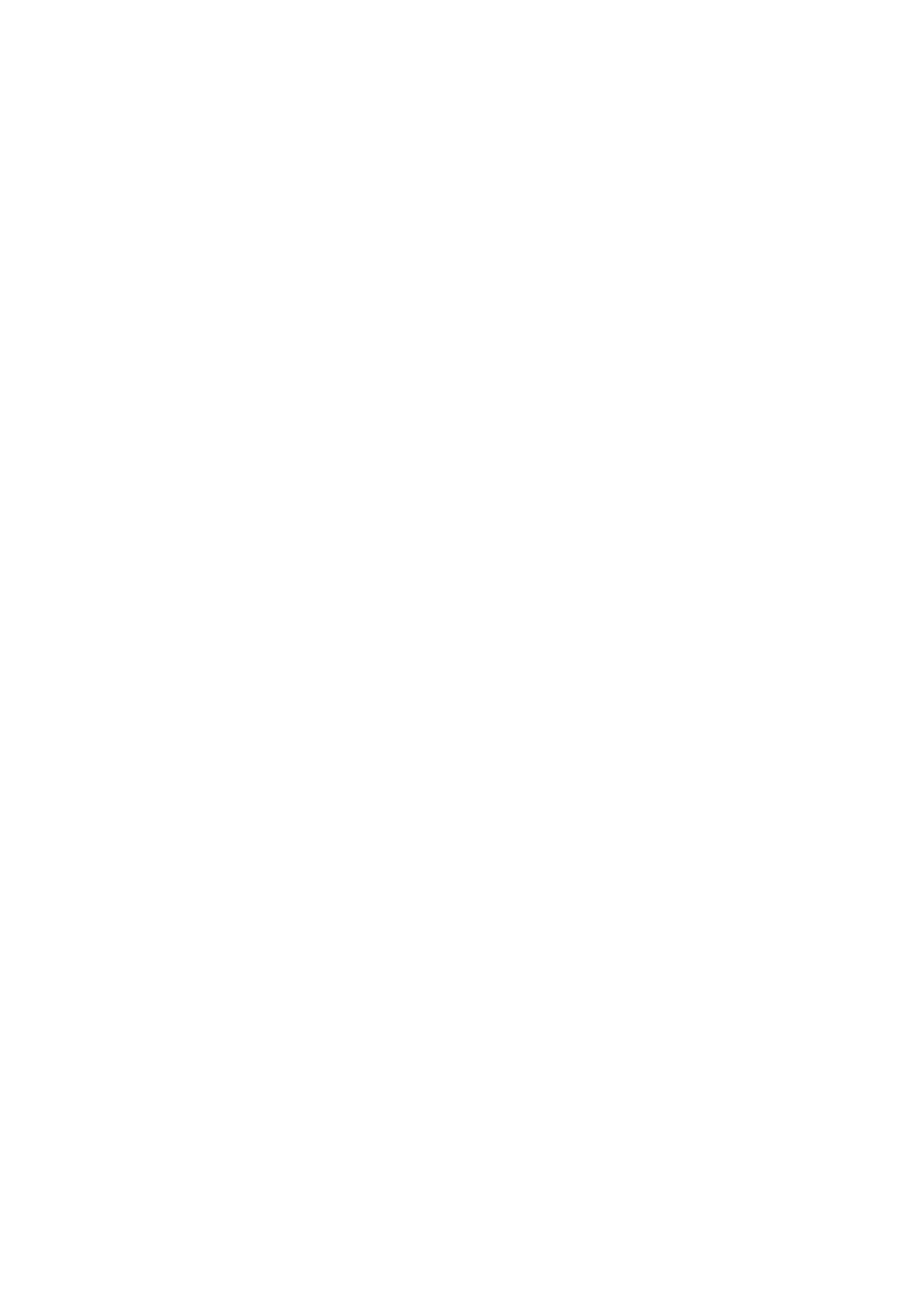# 3A A CONSTRUCTION OUTPUT: VOLUME SEASONALLY ADJUSTED

Index  $2013 = 100$ 

|      |                   | New Housing        |                  |                     |         | Other New Work                  |                            |                 |                   | Repair and Maintenance |                  |                       |                                   |             |
|------|-------------------|--------------------|------------------|---------------------|---------|---------------------------------|----------------------------|-----------------|-------------------|------------------------|------------------|-----------------------|-----------------------------------|-------------|
|      |                   |                    |                  |                     |         | <b>Excluding Infrastructure</b> |                            |                 |                   | Housing                |                  |                       | All                               |             |
|      | Public<br>housing | Private<br>housing | Total<br>housing | Infrastr-<br>ucture | Public  | Private<br>industri-<br>al      | Private<br>commerci-<br>al | All<br>new work | Public<br>housing | Private<br>housing     | Total<br>housing | Non<br>housing<br>R&M | Repair<br>and<br>Maintena-<br>nce | All<br>Work |
|      | MV5H              | MV <sub>5</sub> I  | MVM3             | MV <sub>5</sub> J   | MV5K    | MV5L                            | MV5M                       | MV5N            | MV <sub>50</sub>  | MV <sub>5</sub> P      | MV5Q             | MV <sub>5</sub> R     | MV5S                              | MV5T        |
| 1998 | $-19.0$           | 1.0                | $-1.2$           | $-2.8$              | 5.4     | 1.9                             | 8.4                        | 2.6             | $-6.6$            | 2.1                    | $-1.5$           | 1.1                   | $-0.2$                            | 1.5         |
| 1999 | $-13.3$           | $-10.0$            | $-10.3$          | $-2.8$              | 12.6    | 3.2                             | 12.0                       | 3.0             | $-4.1$            | $-1.2$                 | $-2.4$           | $-0.6$                | $-1.5$                            | 1.3         |
| 2000 | 25.5              | 11.7               | 12.9             | $-6.2$              | $-5.3$  | $-10.7$                         | 0.8                        | 0.2             | $-3.2$            | 0.5                    | $-1.0$           | 5.3                   | 2.1                               | 0.9         |
| 2001 | 2.3               | $-6.7$             | $-5.8$           | 7.1                 | 0.9     | 2.2                             | $-0.7$                     | $-0.1$          | $-5.4$            | 4.4                    | 0.7              | 9.2                   | 4.9                               | 1.8         |
| 2002 | 13.2              | 9.0                | 9.4              | 13.1                | 26.5    | $-20.7$                         | 3.3                        | 6.1             | $-5.1$            | 8.3                    | 3.4              | 6.6                   | 5.1                               | 5.7         |
| 2003 | 13.8              | 24.8               | 23.6             | $-5.7$              | 25.5    | 5.6                             | $-3.6$                     | 6.0             | 13.1              | $-2.3$                 | 2.7              | 2.8                   | 2.8                               | 4.8         |
| 2004 | 20.1              | 21.5               | 21.4             | $-12.7$             | 12.3    | 3.0                             | 10.3                       | 9.5             | 9.7               | $-2.9$                 | 1.4              | $-4.4$                | $-1.7$                            | 5.3         |
| 2005 | $-5.9$            | 2.9                | 2.0              | $-4.1$              | $-10.0$ | $-2.0$                          | $-4.3$                     | $-2.9$          | $-0.6$            | $-8.9$                 | $-6.0$           | 2.6                   | $-1.6$                            | $-2.4$      |
| 2006 | 17.9              | 0.3                | 1.9              | $-7.8$              | $-8.1$  | 8.4                             | 8.5                        | 2.6             | $-4.3$            | $-6.2$                 | $-5.5$           | 0.2                   | $-2.5$                            | 0.8         |
| 2007 | 15.5              | $-1.6$             | 0.2              | $-1.4$              | $-1.7$  | $-2.4$                          | 10.1                       | 3.5             | $-5.3$            | $-2.5$                 | $-3.5$           | 2.3                   | $-0.4$                            | 2.2         |
| 2008 | $-9.6$            | $-22.4$            | $-20.8$          | 11.2                | 11.2    | $-22.6$                         | 1.2                        | $-5.3$          | 2.9               | 1.1                    | 1.7              | 3.3                   | 2.6                               | $-2.6$      |
| 2009 | 2.0               | $-31.3$            | $-26.6$          | 14.5                | 21.0    | $-29.8$                         | $-25.1$                    | $-15.3$         | $-2.7$            | $-12.6$                | $-9.3$           | $-9.7$                | $-9.5$                            | $-13.2$     |
| 2010 | 56.5              | 21.4               | 28.2             | 27.3                | 31.9    | 10.9                            | $-2.1$                     | 16.3            | 8.6               | 9.5                    | 9.4              | $-14.5$               | $-3.1$                            | 8.5         |
| 2011 | 2.2               | 9.0                | 7.4              | 8.4                 | $-7.6$  | $-9.5$                          | 2.4                        | 2.4             | $-8.1$            | 0.8                    | $-2.2$           | 6.7                   | 1.9                               | 2.2         |
| 2012 | $-16.3$           | $-2.4$             | $-5.5$           | $-10.6$             | $-21.0$ | 9.5                             | $-9.8$                     | $-9.9$          | 2.2               | $-4.9$                 | $-2.7$           | $-0.4$                | $-1.6$                            | $-6.9$      |
| 2013 | 6.6               | 9.4                | 8.9              | 2.3                 | $-9.6$  | $-9.2$                          | $\overline{\phantom{a}}$   | 1.0             | $-4.1$            | 2.3                    | 0.2              | 4.2                   | 2.1                               | 1.5         |
| 2014 | 30.7              | 23.6               | 25.0             | $-3.6$              | $-1.1$  | 14.1                            | 6.1                        | 9.3             | 1.6               | 8.2                    | 6.1              | 6.6                   | 6.3                               | 8.1         |
| 2015 | $-18.1$           | 8.7                | 3.3              | 37.9                | $-1.9$  | 9.6                             | 1.3                        | 8.5             | 0.5               | 2.0                    | 1.6              | $-3.5$                | $-1.0$                            | 4.9         |
| 2016 | $-6.4$            | 13.2               | 10.0             | $-9.2$              | 2.8     | $-9.5$                          | 8.5                        | 3.5             | $-7.3$            | 5.3                    | 1.5              | $-0.7$                | 0.4                               | 2.4         |

Users of these data should note that there may be instances where the period on period growths for the same component differ between tables. This

is due to the growth rates being calculated at a higher precision than 1 dp within the production system. This accuracy is truncated when transferred<br>into the published tables.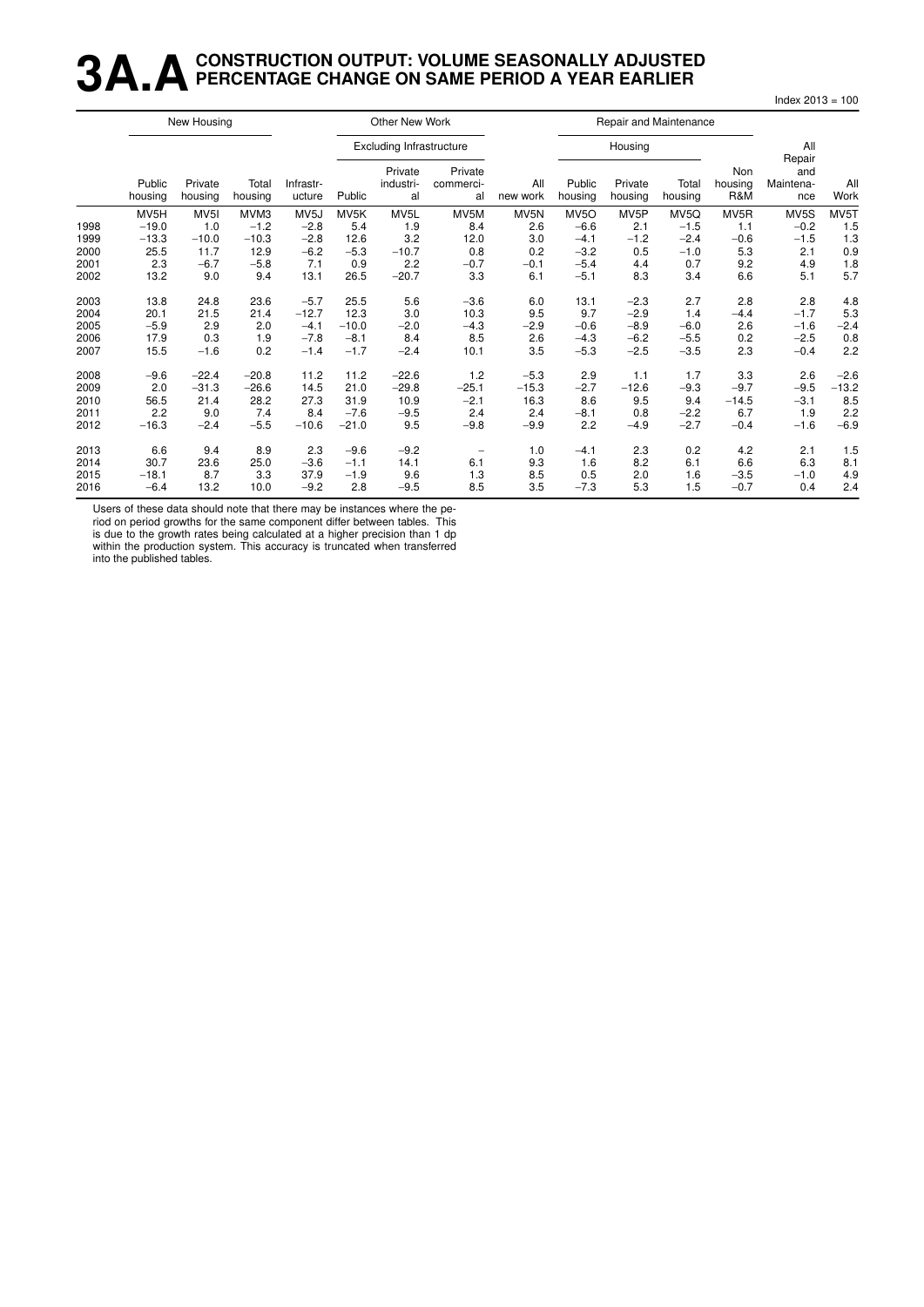#### **3A.QCONSTRUCTION OUTPUT: VOLUME SEASONALLY ADJUSTED PERCENTAGE CHANGE ON PREVIOUS QUARTER**

New Housing **New York Club Account Contains Container** Other New Work **Repair and Maintenance** Excluding Infrastr ucture Housing All Repair Total Private Private Non and Public Private new Infrastr- industri- commerci- All Public Private Total housing Maintena- All housing housing housing ucture Public al al new work housing housing housing R&M nce Work MV54 MV55 MVM7 MV56 MV57 MV58 MV59 MV5A MV5B MV5C MV5D MV5E MV5F MV5G 2002 Q1 3.4 0.5 0.9 11.0 4.5 −12.6 −0.7 1.2 −3.8 1.4 −0.5 1.9 0.8 1.0 Q2 −2.3 −0.5 −0.7 2.1 7.5 −6.1 0.1 0.6 −2.2 6.4 3.3 −1.4 0.8 0.7 Q3 5.5 8.7 8.3 6.4 7.7 5.9 1.5 5.0 −1.4 3.0 1.5 0.8 1.1 3.5 Q4 −1.2 6.3 5.5 −6.4 4.1 −0.9 − 0.4 3.8 5.4 4.9 2.5 3.6 1.6 2003 Q1 4.3 4.8 4.8 −0.4 3.8 1.2 −5.4 −0.5 −1.6 −14.8 −10.6 −0.1 −5.1 −2.2 Q2 4.1 3.1 3.2 −1.9 6.8 −0.1 −1.2 0.8 11.3 11.0 11.2 1.6 5.9 2.7 Q3 5.3 8.6 8.3 −4.5 7.4 4.0 1.4 3.1 10.1 −1.8 2.4 1.0 1.6 2.6 Q4 7.3 9.5 9.3 −1.7 7.8 6.9 4.8 5.6 −3.2 −0.8 −1.7 −2.6 −2.2 2.7 2004 Q1 9.3 6.2 6.5 −5.2 3.6 1.2 5.1 3.6 7.1 1.6 3.5 2.0 2.7 3.3 Q2 2.6 1.6 1.7 −1.5 −0.8 −4.0 2.3 0.8 −3.2 −7.3 −5.9 −6.7 −6.3 −1.8 Q3 −1.2 1.5 1.3 −3.4 −2.2 −2.5 −0.5 −0.7 −1.7 2.5 0.9 −2.0 −0.6 −0.6 Q4 −2.6 0.5 0.2 −5.0 −2.9 −3.1 −2.3 −2.0 3.6 −4.2 −1.4 2.9 0.8 −1.0 2005 Q1 −4.0 0.6 0.2 2.1 −1.8 −1.7 −1.6 −0.7 4.4 −2.3 0.1 6.0 3.1 0.7 Q2 −1.9 2.6 2.2 −2.5 −3.1 3.9 −0.7 − −0.6 −3.0 −2.1 −2.0 −2.1 −0.7 Q3 −2.1 −1.6 −1.6 1.9 −4.8 1.9 −2.1 −1.5 −10.1 −0.8 −4.3 −1.5 −2.8 −2.0 Q4 9.9 −1.4 −0.4 3.0 −2.0 2.2 0.9 0.5 −1.5 −1.5 −1.5 −1.7 −1.6 −0.2 2006 Q1 5.0 −0.5 0.1 −3.5 −0.8 4.8 4.2 1.5 0.3 −0.1 0.1 0.3 0.2 1.0 Q2 4.9 1.4 1.7 −7.2 −2.5 −1.4 2.2 0.2 −0.8 −1.6 −1.4 4.3 1.7 0.7 Q3 4.1 1.5 1.8 −2.9 −1.5 0.3 4.2 1.8 6.5 −4.9 −1.0 −3.4 −2.3 0.3 Q4 1.5 0.9 1.0 −0.3 −0.9 2.9 3.9 2.0 −2.0 −1.1 −1.5 4.2 1.6 1.8 2007 Q1 10.5 − 1.1 −1.4 −0.4 1.3 1.9 1.1 −0.4 2.4 1.4 1.8 1.6 1.2 Q2 2.1 −2.0 −1.5 1.8 0.2 −0.7 2.1 0.5 −7.3 0.9 −2.0 −2.6 −2.4 −0.5 Q3 −2.0 −2.1 −2.1 2.9 1.0 −6.4 −0.3 −0.9 −3.6 −4.7 −4.4 −1.0 −2.6 −1.5 Q4 −1.5 −3.3 −3.1 3.4 0.4 −7.5 3.6 0.4 4.3 2.8 3.3 2.4 2.8 1.2 2008 Q1 −4.2 −5.0 −4.9 4.0 5.6 −1.5 2.8 0.7 0.4 −0.3 −0.1 3.6 1.9 1.1 Q2 −1.4 −9.3 −8.3 3.9 2.6 −10.7 −3.5 −3.8 6.6 2.8 4.1 4.1 4.1 −1.1 Q3 −2.5 −11.3 −10.1 2.5 4.4 −7.1 0.1 −2.3 −2.2 −4.2 −3.5 −4.1 −3.8 −2.8 Q4 −7.6 −13.7 −12.8 −6.9 0.5 −11.5 −7.9 −8.2 −2.5 6.7 3.5 −6.8 −2.1 −5.9 2009 Q1 −6.5 −11.9 −11.1 2.1 1.2 −13.9 −9.4 −7.1 −6.7 −13.3 −11.1 −3.3 −7.1 −7.1 Q2 4.7 −3.9 −2.5 9.0 8.7 −6.8 −6.1 −1.0 4.3 −3.8 −1.0 −2.5 −1.8 −1.3 Q3 17.6 −5.1 −1.0 6.9 11.6 −1.4 −10.5 −1.5 7.2 6.8 6.9 7.6 7.3 1.8 Q4 16.4 4.8 7.3 18.2 9.8 6.9 −8.5 3.8 −4.2 −11.7 −9.0 −8.5 −8.7 −1.2 2010 Q1 18.8 8.9 11.1 9.0 11.3 3.1 9.1 9.7 5.8 7.4 6.9 −15.5 −4.9 4.0 Q2 4.1 10.0 8.6 4.7 4.9 2.4 2.8 4.9 4.8 8.3 7.1 7.3 7.2 5.7 Q3 11.0 7.6 8.4 −5.4 −3.1 17.0 5.8 3.0 −3.2 6.7 3.2 −2.0 0.8 2.2 Q4 −2.1 −0.5 −0.9 −9.9 3.6 −18.7 −5.3 −4.1 −2.1 −1.6 −1.8 2.2 − −2.6 2011 Q1 4.3 2.0 2.5 13.7 1.1 −3.7 −1.2 2.7 −4.8 −3.4 −3.9 2.8 −0.8 1.4 Q2 −4.5 0.9 −0.4 10.0 −8.5 3.4 4.2 1.6 0.7 −0.7 −0.3 −0.3 −0.3 0.9 Q3 −4.1 2.4 0.9 −4.7 −6.7 −2.8 1.8 −1.5 −4.1 −0.3 −1.6 2.8 0.6 −0.8 Q4 −4.3 −2.3 −2.7 0.3 −5.5 0.6 1.2 −1.2 0.6 4.6 3.4 0.9 2.2 − 2012 Q1 −3.8 4.1 2.4 −9.9 −4.2 7.5 −8.7 −4.6 0.2 −3.0 −2.0 −1.1 −1.6 −3.5 Q2 −11.5 −8.1 −8.8 −6.9 −8.0 0.2 −0.4 −5.2 3.2 −4.4 −2.0 −0.6 −1.3 −3.8 Q3 4.5 −1.6 −0.4 7.9 −3.7 −0.4 −7.9 −1.8 2.3 −1.8 −0.5 −2.2 −1.3 −1.6 Q4 −1.6 4.1 2.9 2.6 −4.2 8.5 1.5 1.7 −0.2 −3.0 −2.1 1.1 −0.5 0.8 2013 Q1 −0.8 −0.6 −0.6 −2.7 −3.1 −7.2 1.1 −1.3 −3.5 3.2 0.9 1.0 1.0 −0.4 Q2 4.9 8.7 7.9 −0.4 1.5 −9.2 −0.4 1.8 −2.5 2.4 0.7 2.6 1.7 1.7 Q3 6.0 3.5 3.9 0.2 1.8 −1.0 6.3 3.4 −1.8 3.1 1.5 2.3 1.9 2.8 Q4 10.8 5.9 6.8 4.9 −6.1 −2.4 −2.5 1.3 1.9 0.8 1.1 1.6 1.4 1.3 2014 Q1 9.1 7.1 7.5 −7.7 −0.5 11.8 4.0 2.5 1.6 5.8 4.5 0.1 2.3 2.4 Q2 6.4 3.4 4.0 −3.8 2.7 10.8 0.6 1.7 0.5 −1.2 −0.7 4.4 1.8 1.7 Q3 6.1 7.3 7.0 4.1 1.7 − 0.2 3.4 0.2 2.4 1.7 0.8 1.2 2.6 Q4 −4.5 1.2 − 6.8 0.3 −3.5 1.6 1.5 −1.4 −2.6 −2.3 −1.3 −1.8 0.3 2015 Q1 −7.7 1.2 −0.6 28.7 −4.8 8.2 −1.0 4.6 1.8 −0.7 0.1 −1.1 −0.5 2.7 Q2 −5.9 2.7 1.2 3.4 1.1 −1.5 1.1 1.5 −0.2 4.7 3.2 −5.0 −1.0 0.6 Q3 −15.5 −2.4 −4.6 −1.0 0.3 9.6 −1.8 −1.8 0.6 0.7 0.7 0.7 0.7 −0.9 Q4 −2.0 5.0 4.0 −4.0 0.9 −7.5 3.8 1.1 −2.5 0.2 −0.6 2.1 0.7 1.0 2016 Q1 5.4 7.9 7.5 −3.3 −1.0 −9.7 3.5 2.2 0.2 0.1 0.1 −1.7 −0.7 1.2 Q2 −2.8 0.6 0.1 −5.0 4.7 7.4 2.8 0.6 −3.0 2.2 0.6 2.4 1.5 0.9 Q3 3.6 1.2 1.6 −0.1 −0.8 −5.2 1.1 0.5 −8.2 1.9 −1.0 −2.9 −1.9 −0.3 Q4 2.1 2.4 2.4 1.2 −1.7 −3.0 −0.2 0.7 1.2 3.5 2.9 0.3 1.7 1.0

Users of these data should note that there may be instances where the pe-

riod on period growths for the same component differ between tables. This

is due to the growth rates being calculated at a higher precision than 1 dp within the production system. This accuracy is truncated when transferred

into the published tables.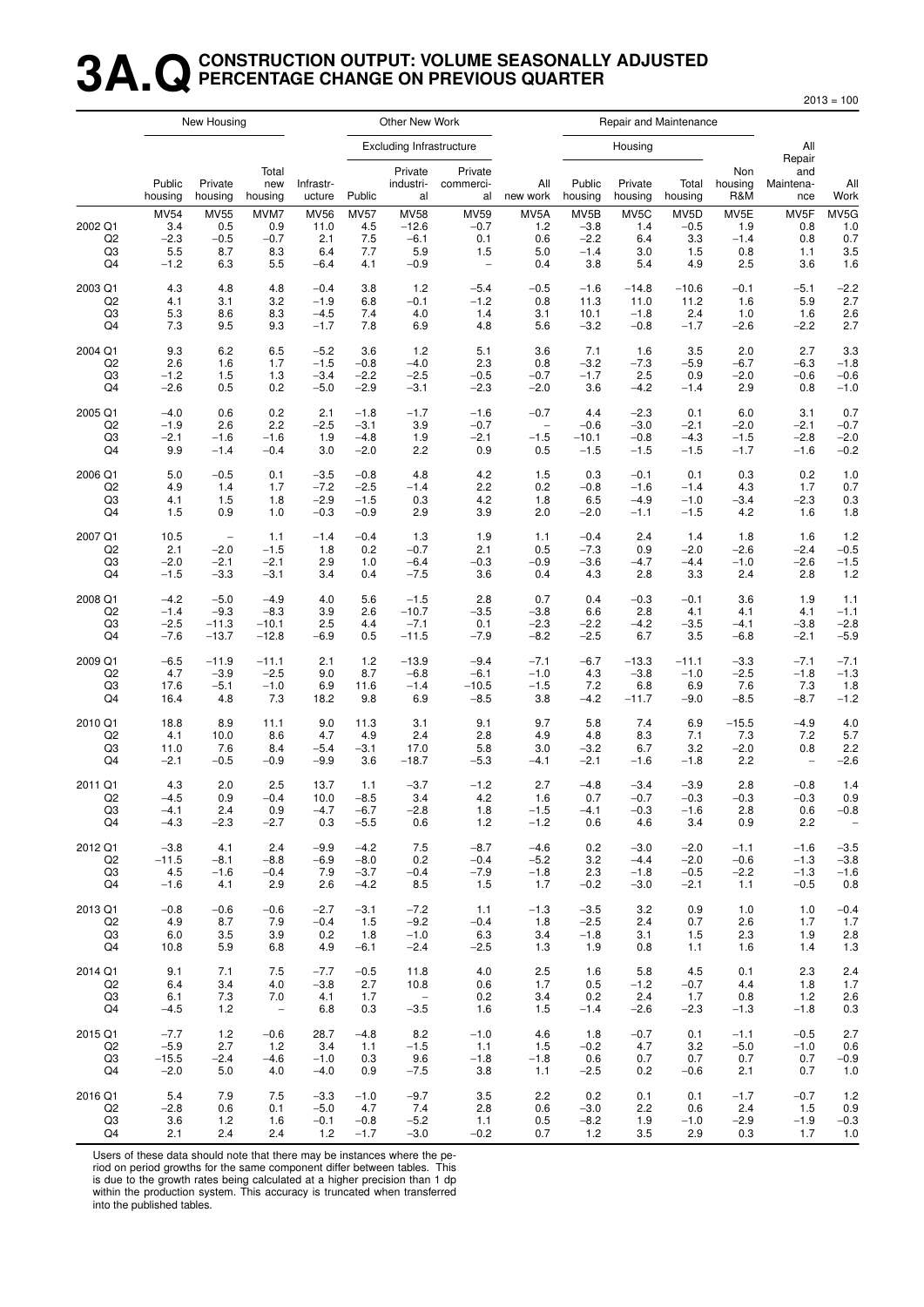## **3A.MCONSTRUCTION OUTPUT: VOLUME SEASONALLY ADJUSTED PERCENTAGE CHANGE ON PREVIOUS MONTH**

Index 2013 = 100

|                                      |                                                               | New Housing                                |                                                        |                                            |                                                     | Other New Work                                |                                               |                                               |                                                |                                               | Repair and Maintenance                                   |                                                     |                                               |                                                         |
|--------------------------------------|---------------------------------------------------------------|--------------------------------------------|--------------------------------------------------------|--------------------------------------------|-----------------------------------------------------|-----------------------------------------------|-----------------------------------------------|-----------------------------------------------|------------------------------------------------|-----------------------------------------------|----------------------------------------------------------|-----------------------------------------------------|-----------------------------------------------|---------------------------------------------------------|
|                                      |                                                               |                                            |                                                        |                                            |                                                     | <b>Excluding Infrastructure</b>               |                                               |                                               |                                                | Housing                                       |                                                          |                                                     | All                                           |                                                         |
|                                      | Public<br>housing                                             | Private<br>housing                         | Total<br>new<br>housing                                | Infrastr-<br>ucture                        | Public                                              | Private<br>industri-<br>al                    | Private<br>commerci-<br>al                    | All<br>new work                               | Public<br>housing                              | Private<br>housing                            | Total<br>housing                                         | Non<br>housing<br>R&M                               | Repair<br>and<br>Maintena-<br>nce             | All<br>Work                                             |
| 2011 Feb<br>Mar<br>Apr<br>May<br>Jun | MV <sub>4</sub> O<br>$-0.4$<br>3.1<br>$-6.0$<br>2.1<br>$-5.2$ | MV4P<br>1.0<br>2.6<br>$-4.9$<br>3.2<br>5.3 | MVM <sub>2</sub><br>0.7<br>2.7<br>$-5.1$<br>2.9<br>2.8 | MV4Q<br>2.6<br>1.5<br>6.1<br>3.2<br>$-0.7$ | MV4R<br>0.2<br>$-4.3$<br>$-4.0$<br>$-2.7$<br>$-0.3$ | MV4S<br>$-5.5$<br>$-0.1$<br>3.7<br>0.4<br>4.3 | MV4T<br>$-2.5$<br>3.0<br>2.4<br>$-0.7$<br>3.3 | MV4U<br>$-0.3$<br>1.1<br>$-0.1$<br>0.7<br>1.8 | MV4V<br>11.7<br>1.4<br>$-3.0$<br>$-2.5$<br>2.6 | MV4X<br>$-2.9$<br>1.2<br>1.5<br>$-4.0$<br>1.8 | MV4Y<br>1.6<br>1.3<br>$\qquad \qquad -$<br>$-3.5$<br>2.0 | MV4Z<br>$-1.3$<br>3.5<br>$-1.4$<br>$-0.5$<br>$-1.0$ | MV52<br>0.2<br>2.4<br>$-0.7$<br>$-2.1$<br>0.6 | <b>MV53</b><br>$-0.1$<br>1.5<br>$-0.3$<br>$-0.3$<br>1.3 |
| Jul                                  | $-5.2$                                                        | 0.1                                        | $-1.0$                                                 | $-0.3$                                     | $-1.6$                                              | $-7.2$                                        | 0.1                                           | $-0.9$                                        | $-3.7$                                         | $-0.3$                                        | $-1.4$                                                   | 4.4                                                 | 1.4                                           | $-0.1$                                                  |
| Aug                                  | 1.5                                                           | $-2.1$                                     | $-1.4$                                                 | $-7.8$                                     | $-5.7$                                              | 0.9                                           | $-1.5$                                        | $-3.4$                                        | $-1.1$                                         | $-0.4$                                        | $-0.6$                                                   | $-0.9$                                              | $-0.7$                                        | $-2.4$                                                  |
| Sep                                  | 9.2                                                           | $-2.3$                                     | 0.1                                                    | 0.7                                        | $-1.1$                                              | 3.7                                           | 2.1                                           | 0.8                                           | $-1.8$                                         | 1.5                                           | 0.4                                                      | $-0.2$                                              | 0.1                                           | 0.6                                                     |
| Oct                                  | $-9.8$                                                        | $-1.8$                                     | $-3.7$                                                 | $-5.5$                                     | $-7.0$                                              | 2.7                                           | $-0.8$                                        | $-3.3$                                        | 1.3                                            | 4.0                                           | 3.1                                                      | $-1.5$                                              | 0.9                                           | $-1.8$                                                  |
| Nov                                  | 1.9                                                           | 2.0                                        | 2.0                                                    | 6.9                                        | 1.1                                                 | $-3.0$                                        | 0.5                                           | 2.1                                           | 0.4                                            | $-0.3$                                        | $-0.1$                                                   | 1.4                                                 | 0.6                                           | 1.6                                                     |
| Dec                                  | $-4.3$                                                        | 1.3                                        | 0.1                                                    | 11.0                                       | 11.1                                                | $-8.3$                                        | 2.1                                           | 4.3                                           | 2.1                                            | $-0.1$                                        | 0.6                                                      | 5.7                                                 | 3.1                                           | 3.8                                                     |
| 2012 Jan                             | 8.4                                                           | 1.2                                        | 2.7                                                    | $-12.0$                                    | $-6.6$                                              | 10.5                                          | $-8.5$                                        | $-5.3$                                        | $-2.3$                                         | $-4.9$                                        | $-4.1$                                                   | $-7.8$                                              | $-5.9$                                        | $-5.5$                                                  |
| Feb                                  | $-11.7$                                                       | $-0.3$                                     | $-2.8$                                                 | $-8.2$                                     | $-5.7$                                              | 3.7                                           | $-5.4$                                        | $-4.9$                                        | 1.6                                            | 2.9                                           | 2.5                                                      | 3.8                                                 | 3.1                                           | $-2.0$                                                  |
| Mar                                  | $-4.7$                                                        | 4.3                                        | 2.6                                                    | $-2.8$                                     | $-2.5$                                              | 5.1                                           | 5.8                                           | 1.8                                           | $-0.2$                                         | 0.6                                           | 0.3                                                      | 1.0                                                 | 0.7                                           | 1.4                                                     |
| Apr                                  | 3.1                                                           | $-10.5$                                    | $-8.0$                                                 | 0.4                                        | $-0.5$                                              | $-1.1$                                        | $-1.7$                                        | $-2.9$                                        | 0.8                                            | $-4.7$                                        | $-3.0$                                                   | $-3.1$                                              | $-3.0$                                        | $-3.0$                                                  |
| May                                  | $-7.0$                                                        | 1.2                                        | $-0.5$                                                 | $-4.8$                                     | $-1.7$                                              | $-3.0$                                        | 1.7                                           | $-0.9$                                        | 5.0                                            | 2.9                                           | 3.6                                                      | 2.0                                                 | 2.8                                           | 0.5                                                     |
| Jun                                  | $-8.4$                                                        | $-2.6$                                     | $-3.8$                                                 | 1.4                                        | $-8.9$                                              | $-3.5$                                        | $-5.1$                                        | $-4.0$                                        | $-4.0$                                         | $-8.6$                                        | $-7.1$                                                   | $-2.0$                                              | $-4.6$                                        | $-4.3$                                                  |
| Jul                                  | 17.9                                                          | $-1.0$                                     | 2.5                                                    | $\overline{\phantom{0}}$                   | 3.3                                                 | 5.6                                           | $-5.2$                                        | $-0.2$                                        | 3.5                                            | 10.5                                          | 8.1                                                      | 0.4                                                 | 4.3                                           | 1.5                                                     |
| Aug                                  | $-6.0$                                                        | $-2.3$                                     | $-3.1$                                                 | 15.4                                       | 0.4                                                 | $-5.3$                                        | 1.0                                           | 2.2                                           | $-0.9$                                         | $-7.7$                                        | $-5.5$                                                   | $-3.6$                                              | $-4.6$                                        | $-0.5$                                                  |
| Sep                                  | 1.5                                                           | 7.1                                        | 6.0                                                    | $-3.8$                                     | $-0.9$                                              | 3.9                                           | $-1.8$                                        | 0.3                                           | 1.6                                            | $-4.5$                                        | $-2.4$                                                   | 1.6                                                 | $-0.4$                                        | $\overline{a}$                                          |
| Oct                                  | $-2.5$                                                        | $-0.1$                                     | $-0.6$                                                 | 1.0                                        | $-1.0$                                              | 6.1                                           | 1.7                                           | 0.7                                           | $-0.4$                                         | 1.2                                           | 0.6                                                      | $-0.6$                                              | $\overline{\phantom{a}}$                      | 0.5                                                     |
| Nov                                  | 0.6                                                           | 1.9                                        | 1.6                                                    | 1.7                                        | $-1.8$                                              | 1.3                                           | $-0.3$                                        | 0.5                                           | 0.7                                            | 1.8                                           | 1.4                                                      | 5.3                                                 | 3.3                                           | 1.6                                                     |
| Dec                                  | 5.0                                                           | $-2.7$                                     | $-1.2$                                                 | $-4.5$                                     | $-4.8$                                              | 2.2                                           | 2.8                                           | $-1.0$                                        | $-3.0$                                         | 1.2                                           | $-0.3$                                                   | $-4.5$                                              | $-2.4$                                        | $-1.6$                                                  |
| 2013 Jan                             | $-5.0$                                                        | $-3.0$                                     | $-3.4$                                                 | $-4.0$                                     | $-2.6$                                              | $-7.6$                                        | 0.4                                           | $-2.5$                                        | $-3.5$                                         | 1.2                                           | $-0.4$                                                   | 0.8                                                 | 0.2                                           | $-1.5$                                                  |
| Feb                                  | 1.7                                                           | 6.9                                        | 5.8                                                    | 4.6                                        | 5.0                                                 | 1.6                                           | $-1.7$                                        | 2.8                                           | 3.9                                            | 0.7                                           | 1.8                                                      | 3.2                                                 | 2.5                                           | 2.7                                                     |
| Mar                                  | $-0.8$                                                        | $-2.3$                                     | $-2.0$                                                 | 2.5                                        | 0.1                                                 | $-7.1$                                        | 0.5                                           | $-0.3$                                        | $-2.3$                                         | 0.4                                           | $-0.5$                                                   | $-1.2$                                              | $-0.9$                                        | $-0.5$                                                  |
| Apr                                  | 2.1                                                           | 6.5                                        | 5.6                                                    | $-5.0$                                     | $-1.9$                                              | $-2.3$                                        | $-0.5$                                        | $\overline{\phantom{a}}$                      | 1.8                                            | $-0.8$                                        | 0.1                                                      | 0.8                                                 | 0.4                                           | 0.2                                                     |
| May                                  | 3.2                                                           | $-0.9$                                     | $-0.2$                                                 | $-0.3$                                     | 3.7                                                 | $-2.2$                                        | 1.1                                           | 0.6                                           | $-5.2$                                         | 3.1                                           | 0.3                                                      | 1.5                                                 | 0.9                                           | 0.7                                                     |
| Jun                                  | 1.8                                                           | 6.1                                        | 5.3                                                    | 5.6                                        | $-2.0$                                              | $-4.1$                                        | $-1.0$                                        | 1.9                                           | $-1.7$                                         | 1.9                                           | 0.7                                                      | 1.7                                                 | 1.2                                           | 1.6                                                     |
| Jul                                  | 2.7                                                           | $-2.0$                                     | $-1.2$                                                 | $-2.8$                                     | 0.7                                                 | $-0.1$                                        | 3.6                                           | 0.3                                           | $-3.2$                                         | $-0.3$                                        | $-1.2$                                                   | $-1.2$                                              | $-1.2$                                        | $-0.3$                                                  |
| Aug                                  | 0.6                                                           | 3.0                                        | 2.5                                                    | 2.3                                        | $-0.5$                                              | 10.8                                          | 2.5                                           | 2.4                                           | 7.9                                            | 1.6                                           | 3.6                                                      | 4.3                                                 | 3.9                                           | 3.0                                                     |
| Sep                                  | 1.5                                                           | $-0.4$                                     | $\overline{\phantom{0}}$                               | $-6.1$                                     | 4.5                                                 | $-11.9$                                       | 3.6                                           | $-0.1$                                        | $-2.4$                                         | 0.2                                           | $-0.6$                                                   | $-2.7$                                              | $-1.7$                                        | $-0.7$                                                  |
| Oct                                  | 9.3                                                           | 3.8                                        | 4.8                                                    | 11.2                                       | $-8.9$                                              | $-0.8$                                        | $-3.6$                                        | 1.2                                           | 2.1                                            | 0.5                                           | 1.0                                                      | 3.4                                                 | 2.2                                           | 1.5                                                     |
| Nov                                  | 1.2                                                           | $-0.4$                                     | $\overline{\phantom{0}}$                               | $-3.1$                                     | 0.4                                                 | 3.9                                           | $-3.7$                                        | $-1.6$                                        | $-2.2$                                         | $1.2$                                         | 0.1                                                      | $-2.3$                                              | $-1.1$                                        | $-1.4$                                                  |
| Dec                                  | $-2.0$                                                        | 4.6                                        | 3.2                                                    | $-0.7$                                     | 0.3                                                 | 3.2                                           | 1.2                                           | 1.4                                           | 1.2                                            | -3.3                                          | $-1.9$                                                   | 0.9                                                 | $-0.5$                                        | 0.7                                                     |
| 2014 Jan                             | 6.4                                                           | 7.8                                        | 7.5                                                    | $-4.8$                                     | 0.4                                                 | 1.8                                           | 2.3                                           | 2.3                                           | 6.0                                            | 6.4                                           | 6.2                                                      | 0.6                                                 | 3.4                                           | 2.7                                                     |
| Feb                                  | 3.7                                                           | $-6.9$                                     | $-4.9$                                                 | $-0.4$                                     | $-2.9$                                              | 6.6                                           | 0.7                                           | $-1.6$                                        | $-6.2$                                         | 2.6                                           | $-0.2$                                                   | $-0.8$                                              | $-0.5$                                        | $-1.2$                                                  |
| Mar                                  | 3.1                                                           | 3.8                                        | 3.7                                                    | $-4.1$                                     | 2.3                                                 | 5.3                                           | 5.0                                           | 2.5                                           | $-0.1$                                         | $-1.1$                                        | $-0.8$                                                   | 0.8                                                 | $\overline{\phantom{a}}$                      | 1.5                                                     |
| Apr                                  | $-5.6$                                                        | 2.1                                        | 0.5                                                    | $-1.0$                                     | 5.6                                                 | 2.0                                           | $-1.4$                                        | 0.3                                           | 4.1                                            | 0.8                                           | 1.8                                                      | 3.9                                                 | 2.8                                           | 1.3                                                     |
| May                                  | 12.3                                                          | 1.2                                        | 3.4                                                    | 2.7                                        | $-5.7$                                              | 4.1                                           | $-1.8$                                        | 0.5                                           | $-2.6$                                         | $-2.4$                                        | $-2.5$                                                   | $-0.8$                                              | $-1.6$                                        | $-0.3$                                                  |
| Jun                                  | 2.4                                                           | 1.2                                        | 1.5                                                    | $-5.1$                                     | 1.6                                                 | 0.1                                           | $-0.9$                                        | $-0.5$                                        | 1.6                                            | $-1.3$                                        | $-0.4$                                                   | 2.4                                                 | 1.0                                           | 0.1                                                     |
| Jul                                  | $-1.0$                                                        | 5.7                                        | 4.3                                                    | 6.1                                        | 1.0                                                 | $-3.2$                                        | 1.6                                           | 3.0                                           | $-0.1$                                         | 2.4                                           | 1.6                                                      | $-2.1$                                              | $-0.3$                                        | 1.7                                                     |
| Aug                                  | 2.9                                                           | $\overline{\phantom{a}}$                   | 0.6                                                    | $-0.8$                                     | 3.4                                                 | 2.6                                           | $-1.3$                                        | 0.2                                           | 0.9                                            | 4.8                                           | 3.6                                                      | 2.3                                                 | 2.9                                           | 1.2                                                     |
| Sep                                  | $-1.0$                                                        | 1.0                                        | 0.6                                                    | 4.0                                        | $-1.8$                                              | 0.2                                           | 2.2                                           | 1.3                                           | $-1.3$                                         | $-4.4$                                        | $-3.5$                                                   | 0.2                                                 | $-1.6$                                        | 0.2                                                     |
| Oct                                  | $-3.0$                                                        | $-0.7$                                     | $-1.2$                                                 | 0.4                                        | 0.8                                                 | $-4.0$                                        | $-2.8$                                        | $-1.3$                                        | $-2.1$                                         | $-0.3$                                        | $-0.9$                                                   | $-2.4$                                              | $-1.6$                                        | $-1.4$                                                  |
| Nov                                  | $-3.2$                                                        | 3.0                                        | 1.8                                                    | 4.9                                        | $-0.1$                                              | $-3.8$                                        | 3.7                                           | 2.4                                           | 3.7                                            | $-1.0$                                        | 0.4                                                      | 1.5                                                 | 1.0                                           | 1.9                                                     |
| Dec                                  | 0.9                                                           | $-2.3$                                     | $-1.7$                                                 | 2.0                                        | $-0.9$                                              | 6.3                                           | 2.9                                           | 0.8                                           | $-3.3$                                         | $-0.7$                                        | $-1.5$                                                   | $-2.3$                                              | $-1.9$                                        | $-0.2$                                                  |
| 2015 Jan                             | $-7.8$                                                        | 4.2                                        | 1.8                                                    | 23.0                                       | $-5.0$                                              | 9.9                                           | $-3.0$                                        | 3.9                                           | 2.8                                            | $-0.2$                                        | 0.7                                                      | 0.1                                                 | 0.4                                           | 2.6                                                     |
| Feb                                  | 2.5                                                           | $-4.7$                                     | $-3.4$                                                 | $-0.1$                                     | 2.4                                                 | $-4.0$                                        | 0.1                                           | $-1.1$                                        | $-1.6$                                         | $-2.0$                                        | $-1.9$                                                   | $-3.3$                                              | $-2.6$                                        | $-1.6$                                                  |
| Mar                                  | $-3.4$                                                        | 2.6                                        | 1.5                                                    | 5.3                                        | $-2.3$                                              | $-4.9$                                        | $-3.2$                                        | 0.3                                           | 3.7                                            | 5.0                                           | 4.6                                                      | 6.3                                                 | 5.4                                           | 2.1                                                     |
| Apr                                  | 3.5                                                           | 2.8                                        | 3.0                                                    | 3.0                                        | 0.7                                                 | 4.8                                           | 1.0                                           | 2.3                                           | $-4.5$                                         | 1.3                                           | $-0.5$                                                   | $-7.0$                                              | $-3.8$                                        | 0.1                                                     |
| May                                  | $-10.6$                                                       | $1.2$                                      | $-0.9$                                                 | $-3.2$                                     | $\overline{\phantom{a}}$                            | $-3.3$                                        | 1.6                                           | $-0.8$                                        | 3.7                                            | $\overline{\phantom{a}}$                      | 1.1                                                      | $-0.5$                                              | 0.3                                           | $-0.4$                                                  |
| Jun                                  | $-2.2$                                                        | $-3.0$                                     | $-2.8$                                                 | $-2.4$                                     | 3.7                                                 | 2.5                                           | 3.5                                           | $\overline{\phantom{a}}$                      | 0.3                                            | 2.0                                           | 1.5                                                      | $-1.3$                                              | 0.1                                           | $\overline{a}$                                          |
| Jul                                  | $-6.2$                                                        | $-0.8$                                     | $-1.7$                                                 | 4.3                                        | $-1.6$                                              | 13.3                                          | $-3.2$                                        | $\overline{\phantom{a}}$                      | $-1.3$                                         | $-0.5$                                        | $-0.7$                                                   | 4.0                                                 | 1.5                                           | 0.5                                                     |
| Aug                                  | $-8.7$                                                        | $-0.4$                                     | $-1.7$                                                 | $-2.1$                                     | $-1.3$                                              | $-5.6$                                        | $-0.3$                                        | $-1.6$                                        | $-0.3$                                         | $-1.1$                                        | $-0.9$                                                   | $-5.1$                                              | $-2.9$                                        | $-2.0$                                                  |
| Sep                                  | 3.2                                                           | 0.6                                        | 1.0                                                    | $-3.2$                                     | 1.3                                                 | $-0.2$                                        | $-3.6$                                        | $-1.3$                                        | 2.1                                            | 1.9                                           | 2.0                                                      | 4.0                                                 | 2.9                                           | 0.2                                                     |
| Oct                                  | $-2.0$                                                        | 2.2                                        | 1.6                                                    | $-0.1$                                     | $-2.1$                                              | $-2.1$                                        | 6.5                                           | 1.9                                           | $-3.0$                                         | 0.7                                           | $-0.4$                                                   | 0.2                                                 | $-0.1$                                        | $1.2$                                                   |
| Nov                                  | $-2.1$                                                        | $-0.2$                                     | $-0.5$                                                 | $-6.2$                                     | 2.9                                                 | $-1.4$                                        | $-0.4$                                        | $-1.4$                                        | $-2.5$                                         | $-0.9$                                        | $-1.3$                                                   | 1.0                                                 | $-0.2$                                        | $-1.0$                                                  |
| Dec                                  | 7.7                                                           | 7.9                                        | 7.9                                                    | 10.1                                       | 2.0                                                 | $-7.9$                                        | 0.8                                           | 4.8                                           | 2.6                                            | $-2.5$                                        | $-1.0$                                                   | 1.0                                                 | $\overline{\phantom{a}}$                      | 3.0                                                     |
| 2016 Jan                             | 4.4                                                           | 0.5                                        | 1.1                                                    | $-6.2$                                     | $-1.0$                                              | 1.8                                           | 3.9                                           | 0.1                                           | $-0.8$                                         | 3.1                                           | 2.0                                                      | $-1.1$                                              | 0.4                                           | 0.2                                                     |
| Feb                                  | $-7.2$                                                        | 3.7                                        | 2.1                                                    | 0.3                                        | $-0.6$                                              | $-14.0$                                       | 0.8                                           | 0.3                                           | 0.6                                            | $-2.0$                                        | $-1.2$                                                   | 0.4                                                 | $-0.4$                                        | 0.1                                                     |
| Mar                                  | 5.4                                                           | $-0.7$                                     | 0.1                                                    | $-4.0$                                     | $-5.8$                                              | 12.5                                          | $-4.0$                                        | $-2.1$                                        | $-0.8$                                         | 1.0                                           | 0.5                                                      | $-5.5$                                              | $-2.4$                                        | $-2.2$                                                  |
| Apr                                  | $-8.6$                                                        | 1.3                                        | $\overline{\phantom{a}}$                               | $-1.3$                                     | 11.0                                                | 8.3                                           | 4.8                                           | 2.6                                           | 0.1                                            | 2.1                                           | 1.5                                                      | 7.9                                                 | 4.5                                           | 3.3                                                     |
| May                                  | 5.6                                                           | $-2.1$                                     | $-1.1$                                                 | 0.2                                        | $-1.0$                                              | $-3.3$                                        | 0.6                                           | $-0.4$                                        | $-3.6$                                         | $-0.7$                                        | $-1.5$                                                   | $-2.5$                                              | $-2.0$                                        | $-1.0$                                                  |
| Jun                                  | 4.5                                                           | $-0.4$                                     | 0.3                                                    | $-3.8$                                     | $-2.9$                                              | $-3.8$                                        | 0.5                                           | $-1.0$                                        | $-1.3$                                         | 1.6                                           | 0.8                                                      | 0.3                                                 | 0.5                                           | $-0.5$                                                  |
| Jul                                  | $-1.5$                                                        | 1.7                                        | $1.2$                                                  | 3.7                                        | 3.4                                                 | $-1.6$                                        | $-0.5$                                        | 1.3                                           | $-3.4$                                         | $-0.2$                                        | $-1.1$                                                   | $-1.6$                                              | $-1.3$                                        | 0.4                                                     |
| Aug                                  | $-0.8$                                                        | 0.4                                        | 0.2                                                    | $-3.1$                                     | $-1.8$                                              | $-2.4$                                        | 1.4                                           | $-0.4$                                        | $-5.9$                                         | 0.5                                           | $-1.2$                                                   | $-0.7$                                              | $-1.0$                                        | $-0.6$                                                  |
| Sep                                  | 2.7                                                           | 0.8                                        | 1.0                                                    | 2.9                                        | $-1.9$                                              | 4.8                                           | 0.5                                           | 1.1                                           | 3.0                                            | 2.6                                           | 2.7                                                      | $-0.7$                                              | 1.1                                           | 1.1                                                     |
| Oct                                  | $-2.7$                                                        | $-0.3$                                     | $-0.6$                                                 | $-1.5$                                     | $-3.0$                                              | $-1.2$                                        | $-1.3$                                        | $-1.3$                                        | 0.1                                            | $-2.1$                                        | $-1.5$                                                   | 3.3                                                 | 0.8                                           | $-0.5$                                                  |
| Nov                                  | 2.0                                                           | 1.7                                        | 1.7                                                    | 2.7                                        | 5.1                                                 | $-5.2$                                        | $-1.7$                                        | 1.0                                           | $-1.3$                                         | 5.6                                           | 3.7                                                      | $-3.1$                                              | 0.4                                           | 0.8                                                     |
| Dec                                  | 6.1                                                           | 2.7                                        | 3.2                                                    | 0.2                                        | $-0.3$                                              | $-1.9$                                        | 4.5                                           | 2.4                                           | 6.1                                            | $\overline{\phantom{a}}$                      | 1.5                                                      | $-0.4$                                              | 0.6                                           | 1.8                                                     |
| 2017 Jan                             | $-4.2$                                                        | $-1.0$                                     | $-1.5$                                                 | 4.9                                        | 5.1                                                 | $-8.0$                                        | 0.1                                           | 0.7                                           | $-7.8$                                         | 1.2                                           | $-1.2$                                                   | $-1.7$                                              | $-1.4$                                        | $-1.7$                                                  |
| Feb                                  | $-0.9$                                                        | $-2.8$                                     | $-2.6$                                                 | $-7.3$                                     | $-2.9$                                              | $-4.7$                                        | $-1.3$                                        | $-3.3$                                        | 0.7                                            | 0.5                                           | 0.6                                                      | 2.0                                                 | 1.2                                           |                                                         |

Users of these data should note that there may be instances where the pe-

riod on period growths for the same component differ between tables. This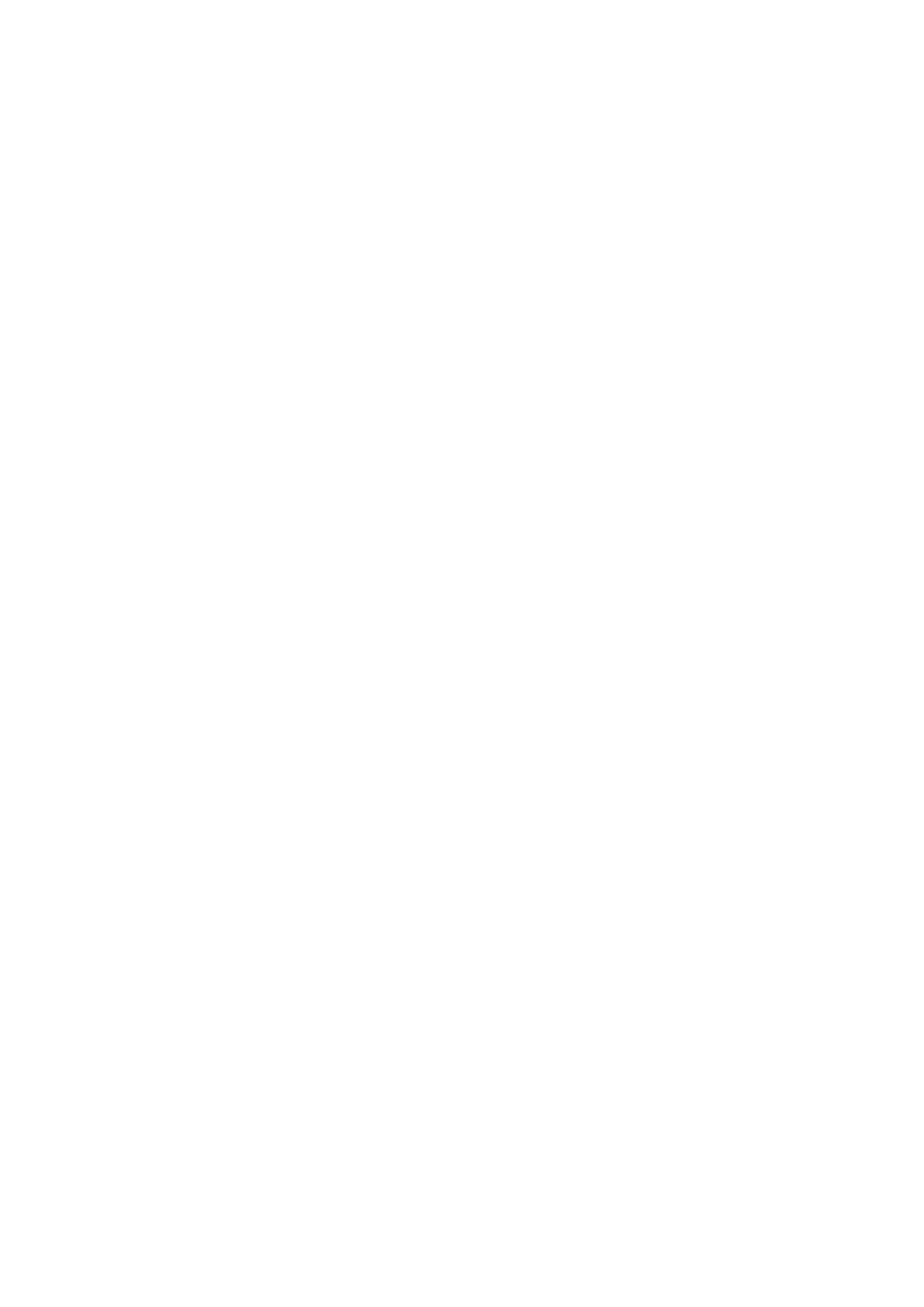## **3B.A** CONSTRUCTION OUTPUT: VOLUME SEASONALLY ADJUSTED<br>**3B.A** PERCENTAGE CHANGE ON SAME PERIOD A YEAR EARLIER E **PERCENTAGE CHANGE ON SAME PERIOD A YEAR EARLIER BY SECTOR**

|      |                   | New Housing        |                         |                     |         | Other New Work                  |                            |                 |                   |                    | Repair and Maintenance |                       |                                   |             |
|------|-------------------|--------------------|-------------------------|---------------------|---------|---------------------------------|----------------------------|-----------------|-------------------|--------------------|------------------------|-----------------------|-----------------------------------|-------------|
|      |                   |                    |                         |                     |         | <b>Excluding Infrastructure</b> |                            |                 |                   | Housing            |                        |                       | All                               |             |
|      | Public<br>housing | Private<br>housing | Total<br>new<br>housing | Infrastr-<br>ucture | Public  | Private<br>industri-<br>al      | Private<br>commerci-<br>al | All<br>new work | Public<br>housing | Private<br>housing | Total<br>housing       | Non<br>housing<br>R&M | Repair<br>and<br>Maintena-<br>nce | All<br>Work |
|      | MV5H              | MV <sub>5</sub> I  | MVM3                    | MV <sub>5</sub> J   | MV5K    | MV <sub>5</sub> L               | MV5M                       | MV5N            | MV <sub>50</sub>  | MV <sub>5</sub> P  | MV5Q                   | MV <sub>5</sub> R     | MV5S                              | MV5T        |
| 1998 | $-19.0$           | 1.0                | $-1.2$                  | $-2.8$              | 5.4     | 1.9                             | 8.4                        | 2.6             | $-6.6$            | 2.1                | $-1.5$                 | 1.1                   | $-0.2$                            | 1.5         |
| 1999 | $-13.3$           | $-10.0$            | $-10.3$                 | $-2.8$              | 12.6    | 3.2                             | 12.0                       | 3.0             | $-4.1$            | $-1.2$             | $-2.4$                 | $-0.6$                | $-1.5$                            | 1.3         |
| 2000 | 25.5              | 11.7               | 12.9                    | $-6.2$              | $-5.3$  | $-10.7$                         | 0.8                        | 0.2             | $-3.2$            | 0.5                | $-1.0$                 | 5.3                   | 2.1                               | 0.9         |
| 2001 | 2.3               | $-6.7$             | $-5.8$                  | 7.1                 | 0.9     | 2.2                             | $-0.7$                     | $-0.1$          | $-5.4$            | 4.4                | 0.7                    | 9.2                   | 4.9                               | 1.8         |
| 2002 | 13.2              | 9.0                | 9.4                     | 13.1                | 26.5    | $-20.7$                         | 3.3                        | 6.1             | $-5.1$            | 8.3                | 3.4                    | 6.6                   | 5.1                               | 5.7         |
| 2003 | 13.8              | 24.8               | 23.6                    | $-5.7$              | 25.5    | 5.6                             | $-3.6$                     | 6.0             | 13.1              | $-2.3$             | 2.7                    | 2.8                   | 2.8                               | 4.8         |
| 2004 | 20.1              | 21.5               | 21.4                    | $-12.7$             | 12.3    | 3.0                             | 10.3                       | 9.5             | 9.7               | $-2.9$             | 1.4                    | $-4.4$                | $-1.7$                            | 5.3         |
| 2005 | $-5.9$            | 2.9                | 2.0                     | $-4.1$              | $-10.0$ | $-2.0$                          | $-4.3$                     | $-2.9$          | $-0.6$            | $-8.9$             | $-6.0$                 | 2.6                   | $-1.6$                            | $-2.4$      |
| 2006 | 17.9              | 0.3                | 1.9                     | $-7.8$              | $-8.1$  | 8.4                             | 8.5                        | 2.6             | $-4.3$            | $-6.2$             | $-5.5$                 | 0.2                   | $-2.5$                            | 0.8         |
| 2007 | 15.5              | $-1.6$             | 0.2                     | $-1.4$              | $-1.7$  | $-2.4$                          | 10.1                       | 3.5             | $-5.3$            | $-2.5$             | $-3.5$                 | 2.3                   | $-0.4$                            | 2.2         |
| 2008 | $-9.6$            | $-22.4$            | $-20.8$                 | 11.2                | 11.2    | $-22.6$                         | 1.2                        | $-5.3$          | 2.9               | 1.1                | 1.7                    | 3.3                   | 2.6                               | $-2.6$      |
| 2009 | 2.0               | $-31.3$            | $-26.6$                 | 14.5                | 21.0    | $-29.8$                         | $-25.1$                    | $-15.3$         | $-2.7$            | $-12.6$            | $-9.3$                 | $-9.7$                | $-9.5$                            | $-13.2$     |
| 2010 | 56.5              | 21.4               | 28.2                    | 27.3                | 31.9    | 10.9                            | $-2.1$                     | 16.3            | 8.6               | 9.5                | 9.4                    | $-14.5$               | $-3.1$                            | 8.5         |
| 2011 | 2.2               | 9.0                | 7.4                     | 8.4                 | $-7.6$  | $-9.5$                          | 2.4                        | 2.4             | $-8.1$            | 0.8                | $-2.2$                 | 6.7                   | 1.9                               | 2.2         |
| 2012 | $-16.3$           | $-2.4$             | $-5.5$                  | $-10.6$             | $-21.0$ | 9.5                             | $-9.8$                     | $-9.9$          | 2.2               | $-4.9$             | $-2.7$                 | $-0.4$                | $-1.6$                            | $-6.9$      |
| 2013 | 6.6               | 9.4                | 8.9                     | 2.3                 | $-9.6$  | $-9.2$                          |                            | 1.0             | $-4.1$            | 2.3                | 0.2                    | 4.2                   | 2.1                               | 1.5         |
| 2014 | 30.7              | 23.6               | 25.0                    | $-3.6$              | $-1.1$  | 14.1                            | 6.1                        | 9.3             | 1.6               | 8.2                | 6.1                    | 6.6                   | 6.3                               | 8.1         |
| 2015 | $-18.1$           | 8.7                | 3.3                     | 37.9                | $-1.9$  | 9.6                             | 1.3                        | 8.5             | 0.5               | 2.0                | 1.6                    | $-3.5$                | $-1.0$                            | 4.9         |
| 2016 | $-6.4$            | 13.2               | 10.0                    | $-9.2$              | 2.8     | $-9.5$                          | 8.5                        | 3.5             | $-7.3$            | 5.3                | 1.5                    | $-0.7$                | 0.4                               | 2.4         |

Users of these data should note that there may be instances where the period on period growths for the same component differ between tables. This

is due to the growth rates being calculated at a higher precision than 1 dp within the production system. This accuracy is truncated when transferred

into the published tables.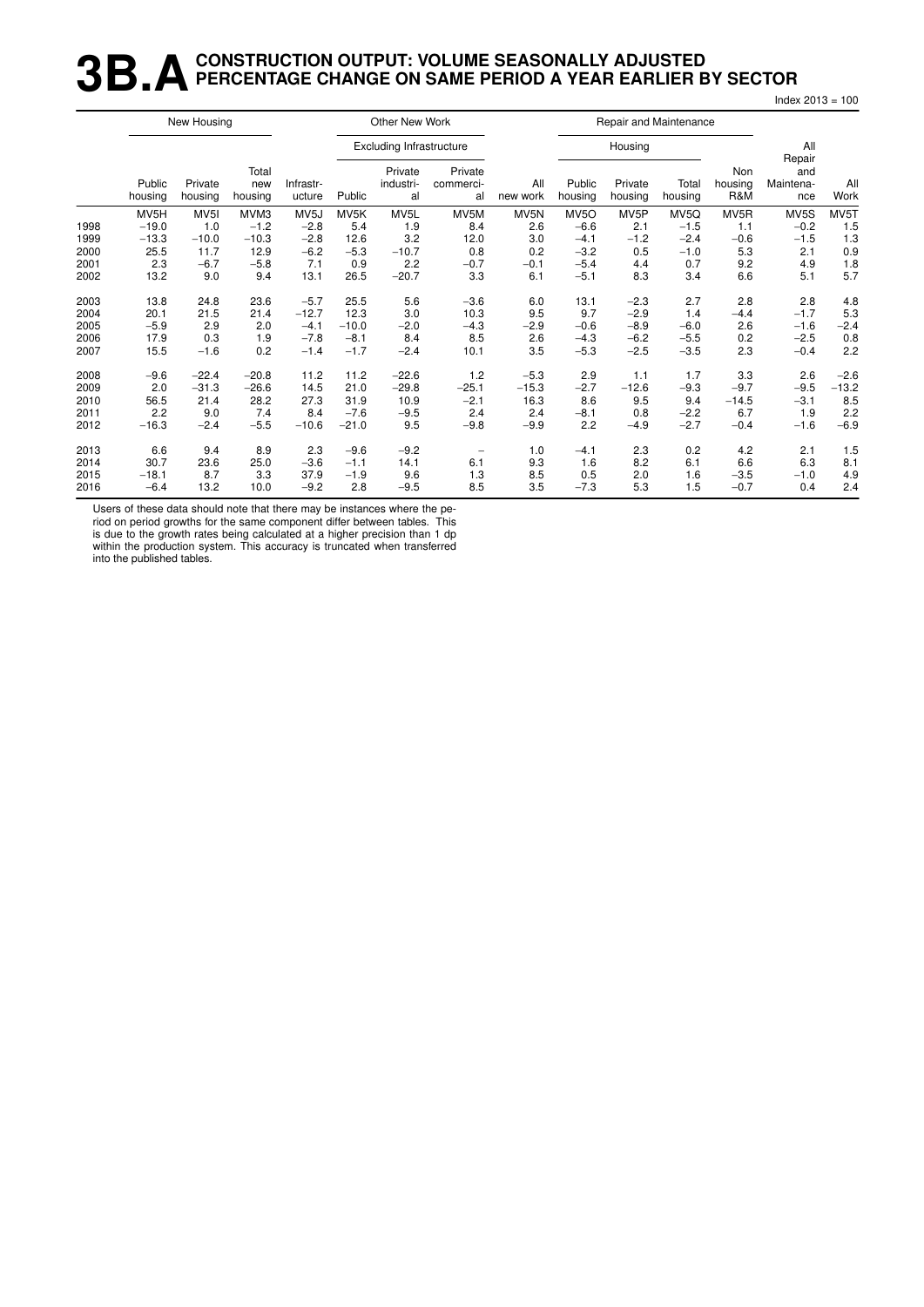#### **3B.QCONSTRUCTION OUTPUT: VOLUME SEASONALLY ADJUSTED PERCENTAGE CHANGE ON SAME PERIOD A YEAR EARLIER**

Index 2013 = 100

|                                       |                                           | New Housing                       |                                    |                                     |                                      | Other New Work                                   |                                  |                                  |                                              |                                       | Repair and Maintenance              |                                   |                                  |                                  |
|---------------------------------------|-------------------------------------------|-----------------------------------|------------------------------------|-------------------------------------|--------------------------------------|--------------------------------------------------|----------------------------------|----------------------------------|----------------------------------------------|---------------------------------------|-------------------------------------|-----------------------------------|----------------------------------|----------------------------------|
|                                       |                                           |                                   |                                    |                                     |                                      | <b>Excluding Infrastructure</b>                  |                                  |                                  |                                              | Housing                               |                                     |                                   | All<br>Repair                    |                                  |
|                                       | Public<br>housing                         | Private<br>housing                | Total<br>new<br>housing            | Infrastr-<br>ucture                 | Public                               | Private<br>industri-<br>al                       | Private<br>commerci-<br>al       | All<br>new work                  | Public<br>housing                            | Private<br>housing                    | Total<br>housing                    | Non<br>housing<br>R&M             | and<br>Maintena-<br>nce          | All<br>Work                      |
| 2002 Q1<br>Q <sub>2</sub><br>Q3<br>Q4 | <b>MV68</b><br>30.1<br>4.9<br>15.7<br>5.4 | MV69<br>7.9<br>3.5<br>8.6<br>15.6 | MVM8<br>10.1<br>3.7<br>9.4<br>14.4 | MV6A<br>13.7<br>9.4<br>16.5<br>12.8 | MV6B<br>26.9<br>24.1<br>29.1<br>26.0 | MV6C<br>$-18.3$<br>$-27.1$<br>$-22.5$<br>$-13.9$ | MV6D<br>1.7<br>4.7<br>6.0<br>1.0 | MV6E<br>5.7<br>3.7<br>7.9<br>7.2 | MV6F<br>$-4.4$<br>$-7.7$<br>$-4.6$<br>$-3.7$ | MV6G<br>$-1.0$<br>5.7<br>11.6<br>17.1 | MV6H<br>$-2.2$<br>0.8<br>5.7<br>9.4 | MV6I<br>10.7<br>5.0<br>7.2<br>3.8 | MV6J<br>4.3<br>3.0<br>6.5<br>6.4 | MV6K<br>5.2<br>3.4<br>7.4<br>6.9 |
| 2003 Q1                               | 6.3                                       | 20.5                              | 18.9                               | 1.2                                 | 25.2                                 | $-0.3$                                           | $-3.8$                           | 5.4                              | $-1.4$                                       | $-1.6$                                | $-1.7$                              | 1.7                               | 0.2                              | 3.5                              |
| Q <sub>2</sub>                        | 13.2                                      | 24.9                              | 23.6                               | $-2.7$                              | 24.3                                 | 6.1                                              | $-5.0$                           | 5.7                              | 12.1                                         | 2.7                                   | 5.8                                 | 4.8                               | 5.3                              | 5.5                              |
| Q3                                    | 12.9                                      | 24.8                              | 23.5                               | $-12.6$                             | 23.9                                 | 4.3                                              | $-5.2$                           | 3.8                              | 25.2                                         | $-2.0$                                | 6.7                                 | 5.0                               | 5.8                              | 4.5                              |
| Q4                                    | 22.7                                      | 28.5                              | 27.9                               | $-8.3$                              | 28.3                                 | 12.4                                             | $-0.6$                           | 9.2                              | 16.8                                         | $-7.8$                                | $\overline{\phantom{a}}$            | $-0.2$                            | $-0.1$                           | 5.7                              |
| 2004 Q1                               | 28.6                                      | 30.3                              | 30.1                               | $-12.7$                             | 28.0                                 | 12.4                                             | 10.4                             | 13.7                             | 27.1                                         | 9.9                                   | 15.8                                | 1.9                               | 8.2                              | 11.7                             |
| Q <sub>2</sub>                        | 26.7                                      | 28.3                              | 28.2                               | $-12.4$                             | 18.9                                 | 8.0                                              | 14.3                             | 13.7                             | 10.6                                         | $-8.3$                                | $-2.0$                              | $-6.4$                            | $-4.3$                           | 6.8                              |
| Q3                                    | 19.0                                      | 19.9                              | 19.8                               | $-11.4$                             | 8.3                                  | 1.2                                              | 12.2                             | 9.5                              | $-1.3$                                       | $-4.3$                                | $-3.4$                              | $-9.1$                            | $-6.4$                           | 3.5                              |
| Q4                                    | 8.0                                       | 10.1                              | 9.9                                | $-14.4$                             | $-2.4$                               | $-8.2$                                           | 4.6                              | 1.7                              | 5.6                                          | $-7.6$                                | $-3.1$                              | $-3.9$                            | $-3.5$                           | $-0.2$                           |
| 2005 Q1                               | $-5.2$                                    | 4.3                               | 3.3                                | $-7.7$                              | $-7.5$                               | $-10.8$                                          | $-2.2$                           | $-2.5$                           | 3.0                                          | $-11.1$                               | $-6.3$                              | $-0.2$                            | $-3.1$                           | $-2.8$                           |
| Q <sub>2</sub>                        | $-9.4$                                    | 5.3                               | 3.8                                | $-8.6$                              | $-9.6$                               | $-3.5$                                           | $-5.1$                           | $-3.3$                           | 5.8                                          | $-7.0$                                | $-2.6$                              | 4.8                               | 1.2                              | $-1.7$                           |
| Q3                                    | $-10.2$                                   | 2.1                               | 0.8                                | $-3.6$                              | $-12.0$                              | 0.9                                              | $-6.6$                           | $-4.1$                           | $-3.3$                                       | $-9.9$                                | $-7.6$                              | 5.3                               | $-1.0$                           | $-3.0$                           |
| Q4                                    | 1.2                                       | 0.1                               | 0.2                                | 4.4                                 | $-11.2$                              | 6.4                                              | $-3.5$                           | $-1.6$                           | $-8.0$                                       | $-7.4$                                | $-7.7$                              | 0.6                               | $-3.4$                           | $-2.2$                           |
| 2006 Q1                               | 10.8                                      | $-1.0$                            | 0.1                                | $-1.3$                              | $-10.3$                              | 13.5                                             | 2.2                              | 0.5                              | $-11.6$                                      | $-5.4$                                | $-7.7$                              | $-4.8$                            | $-6.2$                           | $-1.9$                           |
| Q <sub>2</sub>                        | 18.5                                      | $-2.1$                            | $-0.3$                             | $-6.1$                              | $-9.8$                               | 7.7                                              | 5.1                              | 0.6                              | $-11.9$                                      | $-4.0$                                | $-6.9$                              | 1.3                               | $-2.6$                           | $-0.5$                           |
| Q3                                    | 26.1                                      | 1.0                               | 3.2                                | $-10.4$                             | $-6.6$                               | 6.0                                              | 11.8                             | 3.9                              | 4.4                                          | $-8.0$                                | $-3.7$                              | $-0.6$                            | $-2.1$                           | 1.8                              |
| Q4                                    | 16.5                                      | 3.4                               | 4.7                                | $-13.3$                             | $-5.6$                               | 6.7                                              | 15.2                             | 5.5                              | 3.8                                          | $-7.6$                                | $-3.7$                              | 5.3                               | 1.1                              | 3.9                              |
| 2007 Q1                               | 22.5                                      | 3.9                               | 5.8                                | $-11.4$                             | $-5.3$                               | 3.1                                              | 12.7                             | 5.1                              | 3.0                                          | $-5.3$                                | $-2.4$                              | 7.0                               | 2.5                              | 4.2                              |
| Q <sub>2</sub>                        | 19.2                                      | 0.4                               | 2.4                                | $-2.8$                              | $-2.6$                               | 3.8                                              | 12.7                             | 5.4                              | $-3.7$                                       | $-2.9$                                | $-3.1$                              | $-0.2$                            | $-1.6$                           | 3.0                              |
| Q3                                    | 12.2                                      | $-3.2$                            | $-1.5$                             | 3.0                                 | $\hspace{1.0cm} - \hspace{1.0cm}$    | $-3.2$                                           | 7.8                              | 2.7                              | $-12.8$                                      | $-2.7$                                | $-6.4$                              | 2.3                               | $-1.8$                           | 1.1                              |
| Q4                                    | 8.9                                       | $-7.3$                            | $-5.5$                             | 6.9                                 | 1.3                                  | $-13.0$                                          | 7.5                              | 1.1                              | $-7.1$                                       | 1.2                                   | $-1.9$                              | 0.5                               | $-0.7$                           | 0.5                              |
| 2008 Q1                               | $-5.6$                                    | $-11.9$                           | $-11.2$                            | 12.7                                | 7.4                                  | $-15.4$                                          | 8.5                              | 0.6                              | $-6.3$                                       | $-1.5$                                | $-3.3$                              | 2.2                               | $-0.4$                           | 0.3                              |
| Q <sub>2</sub>                        | $-8.8$                                    | $-18.5$                           | $-17.3$                            | 14.9                                | 10.0                                 | $-23.9$                                          | 2.4                              | $-3.8$                           | 7.7                                          | 0.3                                   | 2.8                                 | 9.2                               | 6.2                              | $-0.4$                           |
| Q3                                    | $-9.3$                                    | $-26.1$                           | $-24.0$                            | 14.4                                | 13.7                                 | $-24.4$                                          | 2.9                              | $-5.1$                           | 9.3                                          | 0.9                                   | 3.7                                 | 5.8                               | 4.8                              | $-1.7$                           |
| Q4                                    | $-14.9$                                   | $-34.0$                           | $-31.6$                            | 3.1                                 | 13.8                                 | $-27.6$                                          | $-8.6$                           | $-13.1$                          | 2.1                                          | 4.8                                   | 3.9                                 | $-3.7$                            | $-0.1$                           | $-8.7$                           |
| 2009 Q1                               | $-16.9$                                   | $-38.9$                           | $-36.1$                            | 1.2                                 | 9.1                                  | $-36.7$                                          | $-19.4$                          | $-19.9$                          | $-5.1$                                       | $-8.8$                                | $-7.6$                              | $-10.1$                           | $-9.0$                           | $-16.1$                          |
| Q <sub>2</sub>                        | $-11.8$                                   | $-35.3$                           | $-32.1$                            | 6.3                                 | 15.5                                 | $-34.0$                                          | $-21.5$                          | $-17.5$                          | $-7.2$                                       | $-14.7$                               | $-12.1$                             | $-15.7$                           | $-14.1$                          | $-16.2$                          |
| Q3                                    | 6.4                                       | $-30.7$                           | $-25.2$                            | 10.8                                | 23.5                                 | $-29.9$                                          | $-29.8$                          | $-16.8$                          | 1.6                                          | $-4.9$                                | $-2.7$                              | $-5.5$                            | $-4.2$                           | $-12.2$                          |
| Q4                                    | 34.0                                      | $-15.8$                           | $-7.9$                             | 40.7                                | 34.9                                 | $-15.4$                                          | $-30.3$                          | $-6.0$                           | $-0.2$                                       | $-21.3$                               | $-14.4$                             | $-7.2$                            | $-10.7$                          | $-7.8$                           |
| 2010 Q1                               | 70.2                                      | 4.2                               | 15.1                               | 50.2                                | 48.3                                 | 1.3                                              | $-16.1$                          | 11.0                             | 13.3                                         | $-2.5$                                | 2.9                                 | $-18.9$                           | $-8.5$                           | 3.2                              |
| Q <sub>2</sub>                        | 69.4                                      | 19.3                              | 28.2                               | 44.2                                | 43.1                                 | 11.3                                             | $-8.3$                           | 17.6                             | 13.9                                         | 9.7                                   | 11.3                                | $-10.8$                           | $-0.2$                           | 10.5                             |
| Q3                                    | 59.9                                      | 35.2                              | 40.4                               | 27.6                                | 24.3                                 | 32.0                                             | 8.4                              | 23.0                             | 2.9                                          | 9.7                                   | 7.5                                 | $-18.7$                           | $-6.2$                           | 11.0                             |
| Q4                                    | 34.4                                      | 28.3                              | 29.7                               | $-2.8$                              | 17.3                                 | 0.4                                              | 12.2                             | 13.7                             | 5.2                                          | 22.2                                  | 16.0                                | $-9.2$                            | 2.8                              | 9.4                              |
| 2011 Q1                               | 18.1                                      | 20.1                              | 19.6                               | 1.4                                 | 6.5                                  | $-6.2$                                           | 1.6                              | 6.5                              | $-5.5$                                       | 9.8                                   | 4.3                                 | 10.5                              | 7.2                              | 6.7                              |
| Q2                                    | 8.3                                       | 10.1                              | 9.7                                | 6.5                                 | $-7.1$                               | $-5.3$                                           | 3.1                              | 3.1                              | $-9.2$                                       | 0.6                                   | $-2.8$                              | 2.7                               | $-0.3$                           | 1.9                              |
| Q3                                    | $-6.5$                                    | 4.8                               | 2.1                                | 7.3                                 | $-10.6$                              | -21.3                                            | $-0.8$                           | $-1.4$                           | $-10.1$                                      | $-6.0$                                | $-7.3$                              | 7.7                               | $-0.5$                           | $-1.1$                           |
| Q4                                    | $-8.6$                                    | 2.9                               | 0.2                                | 19.5                                | $-18.4$                              | $-2.6$                                           | 6.0                              | 1.6                              | $-7.6$                                       | $\overline{\phantom{a}}$              | $-2.5$                              | 6.4                               | 1.6                              | 1.6                              |
| 2012 Q1                               | $-15.7$                                   | 5.0                               | 0.1                                | $-5.3$                              | $-22.7$                              | 8.7                                              | $-2.0$                           | $-5.6$                           | $-2.7$                                       | 0.4                                   | $-0.6$                              | 2.4                               | 0.8                              | $-3.3$                           |
| Q2                                    | $-21.9$                                   | $-4.4$                            | $-8.3$                             | $-19.9$                             | $-22.3$                              | 5.3                                              | $-6.4$                           | $-12.0$                          | $-0.3$                                       | $-3.3$                                | $-2.3$                              | 2.0                               | $-0.3$                           | $-7.8$                           |
| Q3                                    | $-14.8$                                   | $-8.1$                            | $-9.5$                             | $-9.3$                              | $-19.7$                              | 7.9                                              | $-15.3$                          | $-12.2$                          | 6.4                                          | $-4.8$                                | $-1.2$                              | $-3.0$                            | $-2.1$                           | $-8.6$                           |
| Q4                                    | $-12.4$                                   | $-2.0$                            | $-4.3$                             | $-7.1$                              | $-18.7$                              | 16.4                                             | $-15.0$                          | $-9.7$                           | 5.5                                          | $-11.8$                               | $-6.4$                              | $-2.8$                            | $-4.6$                           | $-7.9$                           |
| 2013 Q1                               | $-9.7$                                    | $-6.4$                            | $-7.1$                             | 0.3                                 | $-17.8$                              | 0.5                                              | $-5.9$                           | $-6.6$                           | 1.6                                          | $-6.1$                                | $-3.6$                              | $-0.7$                            | $-2.2$                           | $-4.9$                           |
| Q <sub>2</sub>                        | 7.0                                       | 10.7                              | 9.9                                | 7.4                                 | $-9.2$                               | $-8.8$                                           | $-5.9$                           | 0.4                              | $-4.0$                                       | 0.6                                   | $-0.9$                              | 2.5                               | 0.8                              | 0.5                              |
| Q3                                    | 8.5                                       | 16.3                              | 14.8                               | $-0.3$                              | $-4.1$                               | $-9.4$                                           | 8.6                              | 5.6                              | $-7.8$                                       | 5.7                                   | 1.0                                 | 7.2                               | 4.1                              | 5.0                              |
| Q4                                    | 22.1                                      | 18.3                              | 19.1                               | 1.9                                 | $-6.0$                               | $-18.5$                                          | 4.3                              | 5.3                              | $-5.9$                                       | 9.8                                   | 4.3                                 | 7.7                               | 6.0                              | 5.5                              |
| 2014 Q1                               | 34.4                                      | 27.5                              | 28.8                               | $-3.4$                              | $-3.5$                               | $-1.8$                                           | 7.3                              | 9.3                              | $-0.9$                                       | 12.5                                  | 8.0                                 | 6.8                               | 7.4                              | 8.6                              |
| Q <sub>2</sub>                        | 36.3                                      | 21.4                              | 24.2                               | $-6.8$                              | $-2.4$                               | 19.8                                             | 8.4                              | 9.2                              | 2.1                                          | 8.6                                   | 6.5                                 | 8.6                               | 7.6                              | 8.5                              |
| Q3                                    | 36.4                                      | 25.8                              | 27.9                               | $-3.1$                              | $-2.5$                               | 20.9                                             | 2.2                              | 9.2                              | 4.3                                          | 7.8                                   | 6.7                                 | 7.0                               | 6.8                              | 8.3                              |
| Q4                                    | 17.7                                      | 20.2                              | 19.7                               | $-1.3$                              | 4.2                                  | 19.5                                             | 6.6                              | 9.5                              | 0.9                                          | 4.1                                   | 3.1                                 | 3.9                               | 3.5                              | 7.2                              |
| 2015 Q1                               | $-0.5$                                    | 13.6                              | 10.7                               | 37.6                                | $-0.3$                               | 15.6                                             | 1.4                              | 11.7                             | 1.1                                          | $-2.2$                                | $-1.2$                              | 2.7                               | 0.7                              | 7.5                              |
| Q2                                    | $-12.0$                                   | 12.8                              | 7.7                                | 48.0                                | $-1.8$                               | 2.8                                              | 1.9                              | 11.5                             | 0.4                                          | 3.6                                   | 2.6                                 | $-6.5$                            | $-2.0$                           | 6.3                              |
| Q3                                    | $-30.0$                                   | 2.6                               | $-4.0$                             | 40.7                                | $-3.1$                               | 12.7                                             | $-0.2$                           | 5.9                              | 0.8                                          | 1.9                                   | 1.6                                 | $-6.6$                            | $-2.5$                           | 2.7                              |
| Q4                                    | $-28.1$                                   | 6.5                               | $-0.2$                             | 26.5                                | $-2.5$                               | 8.0                                              | 2.0                              | 5.4                              | $-0.4$                                       | 4.9                                   | 3.3                                 | $-3.4$                            | $-0.1$                           | 3.4                              |
| 2016 Q1                               | $-17.8$                                   | 13.6                              | 7.9                                | $-4.9$                              | 1.4                                  | $-9.9$                                           | 6.6                              | 3.0                              | $-1.9$                                       | 5.8                                   | 3.4                                 | $-4.0$                            | $-0.3$                           | 1.8                              |
| Q <sub>2</sub>                        | $-15.1$                                   | 11.2                              | 6.8                                | $-12.7$                             | 4.9                                  | $-1.7$                                           | 8.5                              | 2.1                              | $-4.7$                                       | 3.2                                   | 0.8                                 | 3.5                               | 2.1                              | 2.1                              |
| Q3                                    | 4.0                                       | 15.4                              | 13.7                               | $-11.9$                             | 3.7                                  | $-15.0$                                          | 11.7                             | 4.6                              | $-13.0$                                      | 4.4                                   | $-0.9$                              | $-0.2$                            | $-0.5$                           | 2.7                              |
| Q4                                    | 8.4                                       | 12.5                              | 11.9                               | $-7.1$                              | 1.1                                  | $-10.8$                                          | 7.4                              | 4.1                              | $-9.7$                                       | 7.8                                   | 2.6                                 | $-1.9$                            | 0.4                              | 2.8                              |

Users of these data should note that there may be instances where the pe-

riod on period growths for the same component differ between tables. This

is due to the growth rates being calculated at a higher precision than 1 dp within the production system. This accuracy is truncated when transferred into the published tables.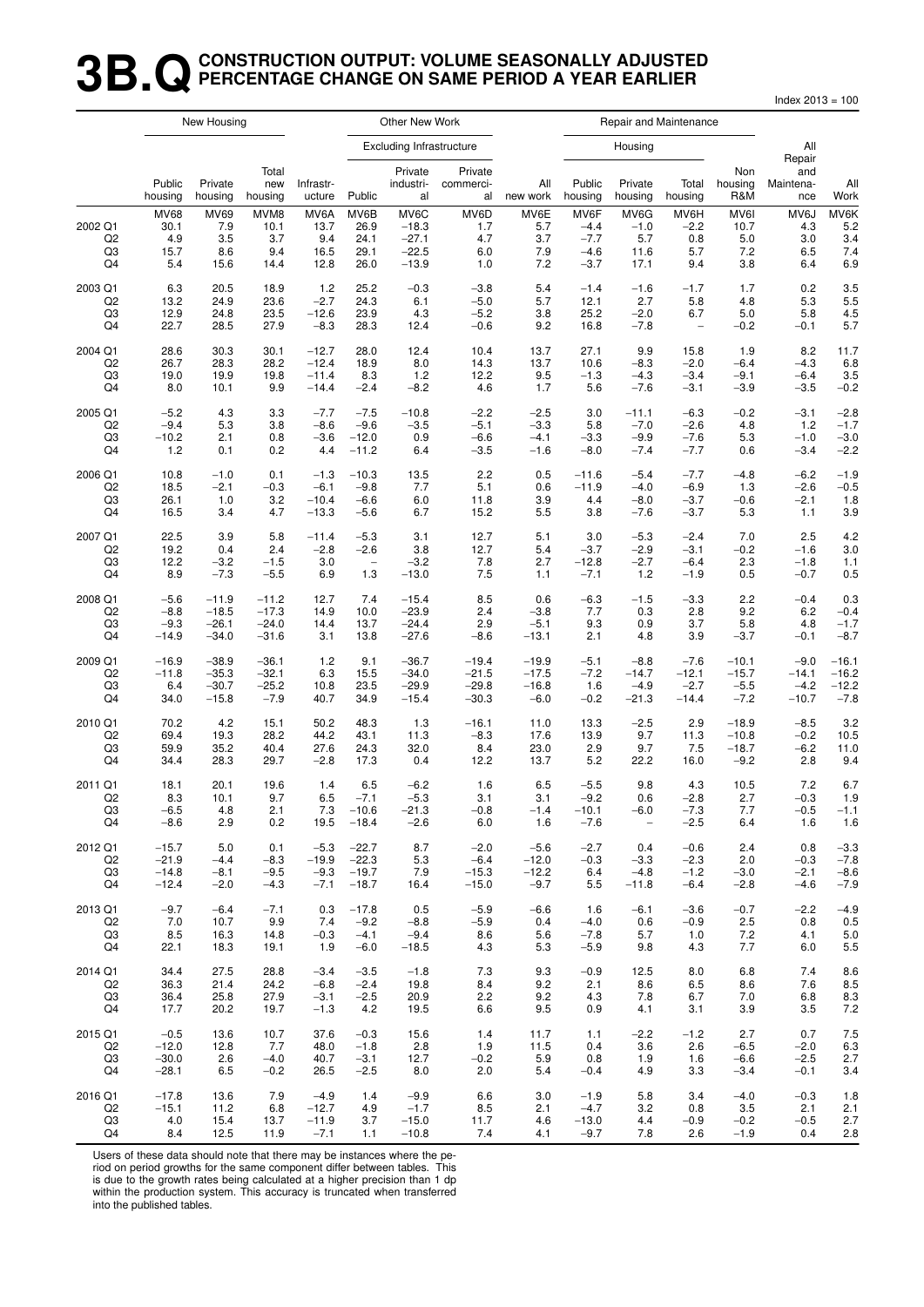## **3B.M** CONSTRUCTION OUTPUT: VOLUME SEASONALLY ADJUSTED<br>**3B.M** PERCENTAGE CHANGE ON SAME PERIOD A YEAR EARLIER **PERCENTAGE CHANGE ON SAME PERIOD A YEAR EARLIER**

Index 2013 = 100

|                                      |                                          | New Housing                                |                                            |                                            |                                                      | Other New Work                                          |                                            |                                         |                                                              | Repair and Maintenance                        |                                                      |                                                    |                                                      |                                                |
|--------------------------------------|------------------------------------------|--------------------------------------------|--------------------------------------------|--------------------------------------------|------------------------------------------------------|---------------------------------------------------------|--------------------------------------------|-----------------------------------------|--------------------------------------------------------------|-----------------------------------------------|------------------------------------------------------|----------------------------------------------------|------------------------------------------------------|------------------------------------------------|
|                                      |                                          |                                            |                                            |                                            |                                                      | <b>Excluding Infrastructure</b>                         |                                            |                                         |                                                              | Housing                                       |                                                      |                                                    | All<br>Repair                                        |                                                |
|                                      | Public<br>housing                        | Private<br>housing                         | Total<br>new<br>housing                    | Infrastr-<br>ucture                        | Public                                               | Private<br>industri-<br>al                              | Private<br>commerci-<br>al                 | All<br>new work                         | Public<br>housing                                            | Private<br>housing                            | Total<br>housing                                     | Non<br>housing<br>R&M                              | and<br>Maintena-<br>nce                              | All<br>Work                                    |
| 2011 Feb<br>Mar<br>Apr<br>May<br>Jun | MV4W<br>7.2<br>17.5<br>7.9<br>7.5<br>9.6 | MV5U<br>16.9<br>14.8<br>7.0<br>6.7<br>16.8 | MVM4<br>14.5<br>15.5<br>7.3<br>6.9<br>15.1 | MV5V<br>1.8<br>$-0.2$<br>7.2<br>6.9<br>5.5 | MV5W<br>10.0<br>$-2.3$<br>$-6.4$<br>$-7.7$<br>$-7.2$ | MV5X<br>$-5.5$<br>$-9.6$<br>$-1.5$<br>$-1.3$<br>$-12.0$ | MV5Y<br>$-2.6$<br>2.7<br>5.3<br>0.3<br>3.8 | MV5Z<br>4.7<br>3.7<br>3.6<br>1.7<br>4.0 | <b>MV62</b><br>$-4.5$<br>3.7<br>$-5.5$<br>$-10.6$<br>$-11.4$ | MV63<br>5.9<br>9.2<br>5.5<br>$-2.3$<br>$-1.2$ | <b>MV64</b><br>2.2<br>7.3<br>1.7<br>$-5.2$<br>$-4.8$ | <b>MV65</b><br>8.0<br>11.1<br>5.2<br>4.7<br>$-1.6$ | <b>MV66</b><br>4.9<br>9.1<br>3.3<br>$-0.6$<br>$-3.3$ | <b>MV67</b><br>4.8<br>5.6<br>3.5<br>0.9<br>1.3 |
| Jul                                  | $-8.7$                                   | 11.2                                       | 6.4                                        | 12.5                                       | $-6.8$                                               | $-24.3$                                                 | 0.7                                        | 1.6                                     | $-10.1$                                                      | $-3.7$                                        | $-5.9$                                               | 12.7                                               | 2.4                                                  | 1.9                                            |
| Aug                                  | $-10.7$                                  | 3.2                                        | $-0.1$                                     | 2.6                                        | $-12.3$                                              | $-27.4$                                                 | $-5.5$                                     | $-5.0$                                  | $-9.3$                                                       | $-6.7$                                        | $-7.5$                                               | 5.7                                                | $-1.5$                                               | $-3.8$                                         |
| Sep                                  | $\qquad \qquad -$                        | 0.3                                        | 0.2                                        | 6.9                                        | $-12.7$                                              | $-10.5$                                                 | 2.5                                        | $-0.7$                                  | $-10.8$                                                      | $-7.5$                                        | $-8.6$                                               | 5.0                                                | $-2.4$                                               | $-1.3$                                         |
| Oct                                  | $-10.3$                                  | $-2.3$                                     | $-4.2$                                     | 5.8                                        | $-22.3$                                              | 1.5                                                     | $5.0$                                      | $-2.8$                                  | $-9.2$                                                       | $\overline{\phantom{a}}$                      | $-3.0$                                               | 2.6                                                | $-0.4$                                               | $-2.0$                                         |
| Nov                                  | $-8.3$                                   | 0.8                                        | $-1.3$                                     | 14.6                                       | $-21.6$                                              | $-2.1$                                                  | 3.5                                        | $-1.0$                                  | $-7.4$                                                       | 0.1                                           | $-2.4$                                               | 5.8                                                | 1.4                                                  | $-0.1$                                         |
| Dec                                  | $-7.0$                                   | 11.0                                       | 6.7                                        | 40.1                                       | $-11.3$                                              | $-7.4$                                                  | 9.8                                        | 9.0                                     | $-6.1$                                                       | $-0.1$                                        | $-2.0$                                               | 10.8                                               | 3.9                                                  | 7.1                                            |
| 2012 Jan                             | $-6.4$                                   | 5.3                                        | 2.5                                        | 3.4                                        | $-20.1$                                              | 0.4                                                     | $-0.9$                                     | $-2.9$                                  | 4.4                                                          | $-3.2$                                        | $-0.9$                                               | $-0.2$                                             | $-0.6$                                               | $-2.1$                                         |
| Feb                                  | $-17.1$                                  | 3.9                                        | $-1.0$                                     | $-7.5$                                     | $-24.8$                                              | 10.2                                                    | $-3.9$                                     | $-7.3$                                  | $-5.1$                                                       | 2.6                                           | $\overline{\phantom{a}}$                             | 4.9                                                | 2.4                                                  | $-3.8$                                         |
| Mar                                  | $-23.4$                                  | 5.7                                        | $-1.2$                                     | $-11.4$                                    | $-23.3$                                              | 15.9                                                    | $-1.3$                                     | $-6.6$                                  | $-6.6$                                                       | 1.9                                           | $-0.9$                                               | 2.4                                                | 0.7                                                  | $-4.0$                                         |
| Apr                                  | $-16.0$                                  | $-0.5$                                     | $-4.2$                                     | $-16.1$                                    | $-20.5$                                              | 10.6                                                    | $-5.3$                                     | $-9.3$                                  | $-3.0$                                                       | $-4.4$                                        | $-3.9$                                               | 0.6                                                | $-1.7$                                               | $-6.5$                                         |
| May                                  | $-23.5$                                  | $-2.4$                                     | $-7.3$                                     | $-22.6$                                    | $-19.7$                                              | 6.8                                                     | $-3.0$                                     | $-10.7$                                 | 4.5                                                          | 2.5                                           | 3.2                                                  | 3.1                                                | 3.1                                                  | $-5.8$                                         |
| Jun                                  | $-26.1$                                  | $-9.7$                                     | $-13.3$                                    | $-20.9$                                    | $-26.7$                                              | $-1.2$                                                  | $-10.9$                                    | $-15.8$                                 | $-2.3$                                                       | $-8.0$                                        | $-6.1$                                               | 2.1                                                | $-2.2$                                               | $-11.0$                                        |
| Jul                                  | $-8.1$                                   | $-10.7$                                    | $-10.2$                                    | $-20.7$                                    | $-23.1$                                              | 12.5                                                    | $-15.6$                                    | $-15.3$                                 | 5.1                                                          | 2.1                                           | 3.0                                                  | $-1.8$                                             | 0.7                                                  | $-9.6$                                         |
| Aug                                  | $-14.9$                                  | $-10.9$                                    | $-11.8$                                    | $-0.8$                                     | $-18.1$                                              | 5.6                                                     | $-13.5$                                    | $-10.4$                                 | 5.3                                                          | $-5.4$                                        | $-2.0$                                               | $-4.5$                                             | $-3.2$                                               | $-7.8$                                         |
| Sep                                  | $-20.9$                                  | $-2.4$                                     | $-6.6$                                     | $-5.3$                                     | $-17.9$                                              | 5.7                                                     | $-16.8$                                    | $-10.9$                                 | 9.0                                                          | $-11.0$                                       | $-4.8$                                               | $-2.8$                                             | $-3.8$                                               | $-8.3$                                         |
| Oct                                  | $-14.4$                                  | $-0.6$                                     | $-3.6$                                     | 1.2                                        | $-12.6$                                              | 9.2                                                     | $-14.7$                                    | $-7.2$                                  | 7.1                                                          | $-13.4$                                       | $-7.1$                                               | $-1.8$                                             | $-4.6$                                               | $-6.2$                                         |
| Nov                                  | $-15.5$                                  | $-0.7$                                     | $-3.9$                                     | $-3.8$                                     | $-15.2$                                              | 14.0                                                    | $-15.5$                                    | $-8.6$                                  | 7.4                                                          | $-11.5$                                       | $-5.7$                                               | 1.9                                                | $-2.0$                                               | $-6.2$                                         |
| Dec                                  | $-7.2$                                   | $-4.7$                                     | $-5.2$                                     | $-17.2$                                    | $-27.3$                                              | 27.0                                                    | $-15.0$                                    | $-13.2$                                 | 2.0                                                          | $-10.4$                                       | $-6.5$                                               | $-8.0$                                             | $-7.3$                                               | $-11.0$                                        |
| 2013 Jan                             | $-18.7$                                  | $-8.7$                                     | $-10.9$                                    | $-9.6$                                     | $-24.1$                                              | 6.2                                                     | $-6.7$                                     | $-10.7$                                 | 0.8                                                          | $-4.6$                                        | $-2.9$                                               | 0.5                                                | $-1.3$                                               | $-7.2$                                         |
| Feb                                  | $-6.3$                                   | $-2.1$                                     | $-2.9$                                     | 3.0                                        | $-15.5$                                              | 4.1                                                     | $-3.0$                                     | $-3.5$                                  | 3.0                                                          | $-6.6$                                        | $-3.6$                                               | $-0.1$                                             | $-1.9$                                               | $-2.9$                                         |
| Mar                                  | $-2.5$                                   | $-8.3$                                     | $-7.2$                                     | 8.6                                        | $-13.2$                                              | $-8.0$                                                  | $-7.9$                                     | $-5.5$                                  | 0.9                                                          | $-6.8$                                        | $-4.4$                                               | $-2.3$                                             | $-3.4$                                               | $-4.7$                                         |
| Apr                                  | $-3.4$                                   | 9.0                                        | 6.5                                        | 2.8                                        | $-14.5$                                              | $-9.1$                                                  | $-6.8$                                     | $-2.6$                                  | 1.9                                                          | $-3.0$                                        | $-1.4$                                               | 1.6                                                | 0.1                                                  | $-1.6$                                         |
| May                                  | 7.2                                      | 6.7                                        | 6.8                                        | 7.6                                        | $-9.7$                                               | $-8.4$                                                  | $-7.4$                                     | $-1.1$                                  | $-8.0$                                                       | $-2.9$                                        | $-4.6$                                               | 1.1                                                | $-1.8$                                               | $-1.4$                                         |
| Jun                                  | 19.1                                     | 16.3                                       | 16.8                                       | 12.1                                       | $-2.9$                                               | $-8.9$                                                  | $-3.3$                                     | 5.0                                     | $-5.7$                                                       | 8.3                                           | 3.5                                                  | 4.9                                                | 4.2                                                  | 4.7                                            |
| Jul                                  | 3.8                                      | 15.1                                       | 12.7                                       | 9.0                                        | $-5.2$                                               | $-13.9$                                                 | 5.6                                        | 5.6                                     | $-11.8$                                                      | $-2.3$                                        | $-5.4$                                               | 3.2                                                | $-1.3$                                               | 2.9                                            |
| Aug                                  | 11.0                                     | 21.4                                       | 19.3                                       | $-3.3$                                     | $-6.1$                                               | 0.8                                                     | 7.2                                        | 5.8                                     | $-4.0$                                                       | 7.6                                           | 3.6                                                  | 11.7                                               | 7.5                                                  | 6.5                                            |
| Sep                                  | 11.1                                     | 12.9                                       | 12.5                                       | $-5.6$                                     | $-1.0$                                               | $-14.5$                                                 | 13.1                                       | 5.4                                     | $-7.7$                                                       | 12.8                                          | 5.4                                                  | 7.0                                                | 6.2                                                  | 5.7                                            |
| Oct                                  | 24.5                                     | 17.3                                       | 18.6                                       | 3.9                                        | $-9.0$                                               | $-20.1$                                                 | 7.2                                        | 5.9                                     | $-5.4$                                                       | 12.0                                          | 5.8                                                  | 11.2                                               | 8.5                                                  | 6.9                                            |
| Nov                                  | 25.3                                     | 14.7                                       | 16.7                                       | $-1.0$                                     | $-6.9$                                               | $-18.1$                                                 | 3.6                                        | 3.7                                     | $-8.1$                                                       | 11.3                                          | 4.5                                                  | 3.2                                                | 3.8                                                  | 3.7                                            |
| Dec                                  | 16.9                                     | 23.2                                       | 21.9                                       | 2.9                                        | $-2.0$                                               | $-17.2$                                                 | 2.1                                        | 6.2                                     | $-4.1$                                                       | 6.3                                           | 2.7                                                  | 9.1                                                | 5.9                                                  | 6.1                                            |
| 2014 Jan                             | 30.9                                     | 37.0                                       | 35.8                                       | 2.0                                        | 1.0                                                  | $-8.9$                                                  | 4.0                                        | 11.5                                    | 5.3                                                          | 11.7                                          | 9.6                                                  | 8.9                                                | 9.2                                                  | 10.6                                           |
| Feb                                  | 33.4                                     | 19.3                                       | 22.0                                       | $-2.8$                                     | $-6.7$                                               | $-4.3$                                                  | 6.6                                        | 6.7                                     | $-4.9$                                                       | 13.8                                          | 7.4                                                  | 4.7                                                | 6.1                                                  | 6.5                                            |
| Mar                                  | 38.8                                     | 26.8                                       | 29.1                                       | $-9.1$                                     | $-4.6$                                               | 8.5                                                     | 11.4                                       | 9.7                                     | $-2.8$                                                       | 12.0                                          | 7.1                                                  | 6.8                                                | 6.9                                                  | 8.7                                            |
| Apr                                  | 28.3                                     | 21.6                                       | 22.8                                       | $-5.3$                                     | 2.7                                                  | 13.2                                                    | 10.4                                       | 10.1                                    | $-0.7$                                                       | 13.8                                          | 8.9                                                  | 10.0                                               | 9.5                                                  | 9.9                                            |
| May                                  | 39.7                                     | 24.2                                       | 27.2                                       | $-2.4$                                     | $-6.6$                                               | 20.6                                                    | 7.3                                        | 10.0                                    | 2.0                                                          | 7.8                                           | 5.9                                                  | 7.6                                                | 6.8                                                  | 8.7                                            |
| Jun                                  | 40.5                                     | 18.5                                       | 22.6                                       | $-12.3$                                    | $-3.2$                                               | 25.9                                                    | 7.4                                        | 7.4                                     | 5.3                                                          | 4.4                                           | 4.7                                                  | 8.3                                                | 6.5                                                  | 7.1                                            |
| Jul                                  | 35.5                                     | 27.8                                       | 29.3                                       | $-4.3$                                     | $-3.0$                                               | 22.0                                                    | 5.3                                        | 10.3                                    | 8.7                                                          | 7.2                                           | 7.7                                                  | $7.3$                                              | 7.5                                                  | 9.2                                            |
| Aug                                  | 38.6                                     | 24.1                                       | 26.8                                       | $-7.3$                                     | 0.9                                                  | 13.0                                                    | 1.4                                        | 7.9                                     | 1.6                                                          | 10.6                                          | 7.8                                                  | 5.3                                                | 6.5                                                  | 7.4                                            |
| Sep                                  | 35.2                                     | 25.7                                       | 27.6                                       | 2.7                                        | $-5.2$                                               | 28.6                                                    | 0.1                                        | 9.5                                     | 2.7                                                          | 5.6                                           | 4.7                                                  | 8.4                                                | 6.5                                                  | 8.4                                            |
| Oct                                  | 20.0                                     | 20.3                                       | 20.3                                       | $-7.3$                                     | 5.0                                                  | 24.5                                                    | 0.9                                        | 6.8                                     | $-1.5$                                                       | 4.8                                           | 2.8                                                  | 2.4                                                | 2.6                                                  | 5.2                                            |
| Nov                                  | 14.8                                     | 24.4                                       | 22.4                                       | 0.4                                        | 4.4                                                  | 15.3                                                    | 8.6                                        | 11.1                                    | 4.4                                                          | 2.5                                           | 3.1                                                  | 6.4                                                | 4.7                                                  | 8.7                                            |
| Dec                                  | 18.3                                     | 16.2                                       | 16.6                                       | 3.1                                        | 3.2                                                  | 18.8                                                    | 10.4                                       | 10.5                                    | $-0.2$                                                       | 5.2                                           | 3.5                                                  | 3.1                                                | 3.3                                                  | 7.7                                            |
| 2015 Jan                             | 2.5                                      | 12.3                                       | 10.5                                       | 33.2                                       | $-2.3$                                               | 28.4                                                    | 4.7                                        | 12.2                                    | $-3.2$                                                       | $-1.3$                                        | $-1.9$                                               | 2.6                                                | 0.3                                                  | 7.6                                            |
| Feb                                  | 1.3                                      | 14.9                                       | 12.1                                       | 33.5                                       | 3.1                                                  | 15.6                                                    | 4.0                                        | 12.7                                    | 1.5                                                          | $-5.6$                                        | $-3.5$                                               | $\overline{\phantom{0}}$                           | $-1.8$                                               | 7.1                                            |
| Mar                                  | $-5.1$                                   | 13.6                                       | 9.7                                        | 46.6                                       | $-1.6$                                               | 4.3                                                     | $-4.1$                                     | 10.2                                    | 5.3                                                          | 0.3                                           | 1.8                                                  | 5.5                                                | 3.6                                                  | 7.7                                            |
| Apr                                  | 4.0                                      | 14.4                                       | 12.4                                       | 52.5                                       | $-6.2$                                               | 7.2                                                     | $-1.8$                                     | 12.3                                    | $-3.3$                                                       | 0.8                                           | $-0.4$                                               | $-5.6$                                             | $-3.0$                                               | 6.4                                            |
| May                                  | $-17.2$                                  | 14.4                                       | 7.7                                        | 43.8                                       | $-0.5$                                               | $-0.5$                                                  | 1.6                                        | 10.8                                    | 3.0                                                          | 3.3                                           | 3.2                                                  | $-5.3$                                             | $-1.1$                                               | 6.3                                            |
| Jun                                  | $-21.0$                                  | 9.7                                        | 3.1                                        | 47.9                                       | 1.6                                                  | 1.9                                                     | 6.0                                        | 11.3                                    | 1.7                                                          | 6.8                                           | 5.2                                                  | $-8.7$                                             | $-1.9$                                               | 6.2                                            |
| Jul                                  | $-25.2$                                  | 3.0                                        | $-2.7$                                     | 45.4                                       | $-1.0$                                               | 19.3                                                    | 1.1                                        | 8.1                                     | 0.5                                                          | 3.8                                           | 2.7                                                  | $-3.0$                                             | $-0.2$                                               | 5.0                                            |
| Aug                                  | $-33.7$                                  | 2.6                                        | $-4.9$                                     | 43.5                                       | $-5.5$                                               | 9.7                                                     | 2.2                                        | 6.2                                     | $-0.7$                                                       | $-2.2$                                        | $-1.7$                                               | $-10.0$                                            | $-5.8$                                               | 1.6                                            |
| Sep                                  | $-30.9$                                  | 2.3                                        | $-4.5$                                     | 33.5                                       | $-2.6$                                               | 9.3                                                     | $-3.7$                                     | 3.4                                     | 2.7                                                          | 4.3                                           | 3.8                                                  | $-6.6$                                             | $-1.5$                                               | $1.5$                                          |
| Oct                                  | $-30.2$                                  | 5.3                                        | $-1.9$                                     | 32.9                                       | -5.4                                                 | 11.4                                                    | 5.5                                        | 6.7                                     | 1.8                                                          | 5.4                                           | 4.3                                                  | $-4.2$                                             | $\overline{\phantom{m}}$                             | 4.2                                            |
| Nov                                  | $-29.4$                                  | 1.9                                        | $-4.1$                                     | 18.7                                       | $-2.5$                                               | 14.2                                                    | 1.4                                        | 2.8                                     | $-4.3$                                                       | 5.6                                           | 2.5                                                  | $-4.6$                                             | $-1.1$                                               | 1.3                                            |
| Dec                                  | $-24.7$                                  | 12.5                                       | 5.2                                        | 28.2                                       | 0.4                                                  | $-1.1$                                                  | $-0.7$                                     | 6.8                                     | 1.5                                                          | 3.7                                           | 3.0                                                  | $-1.4$                                             | 0.8                                                  | 4.6                                            |
| 2016 Jan                             | $-14.8$                                  | 8.6                                        | 4.4                                        | $-2.2$                                     | 4.6                                                  | $-8.5$                                                  | 6.4                                        | 2.9                                     | $-1.9$                                                       | 7.2                                           | 4.3                                                  | $-2.7$                                             | 0.8                                                  | 2.1                                            |
| Feb                                  | $-22.8$                                  | 18.1                                       | 10.4                                       | $-1.7$                                     | 1.5                                                  | $-18.0$                                                 | 7.1                                        | 4.4                                     | 0.3                                                          | 7.2                                           | 5.0                                                  | 1.1                                                | 3.0                                                  | 3.9                                            |
| Mar                                  | $-15.8$                                  | 14.3                                       | 8.9                                        | $-10.5$                                    | $-2.1$                                               | $-3.0$                                                  | 6.2                                        | 1.9                                     | $-4.0$                                                       | 3.1                                           | 0.9                                                  | $-10.1$                                            | $-4.6$                                               | $-0.5$                                         |
| Apr                                  | $-25.6$                                  | 12.7                                       | 5.8                                        | $-14.2$                                    | 8.0                                                  | 0.3                                                     | 10.3                                       | 2.3                                     | 0.6                                                          | 3.8                                           | 2.9                                                  | 4.4                                                | 3.6                                                  | 2.7                                            |
| May                                  | $-12.2$                                  | 9.0                                        | 5.6                                        | $-11.3$                                    | 6.9                                                  | 0.3                                                     | 9.2                                        | 2.6                                     | $-6.5$                                                       | 3.1                                           | 0.2                                                  | 2.3                                                | $1.2$                                                | 2.1                                            |
| Jun                                  | $-6.1$                                   | 12.0                                       | 9.0                                        | $-12.5$                                    | 0.1                                                  | $-5.8$                                                  | 6.0                                        | 1.6                                     | $-8.0$                                                       | 2.7                                           | $-0.5$                                               | 4.0                                                | 1.6                                                  | 1.6                                            |
| Jul                                  | $-1.4$                                   | 14.7                                       | 12.2                                       | $-13.1$                                    | 5.1                                                  | $-18.2$                                                 | 8.9                                        | 2.9                                     | $-9.9$                                                       | 3.0                                           | $-0.9$                                               | $-1.6$                                             | $-1.2$                                               | 1.4                                            |
| Aug                                  | 7.2                                      | 15.6                                       | 14.4                                       | $-14.0$                                    | 4.7                                                  | $-15.4$                                                 | 10.7                                       | 4.1                                     | $-15.0$                                                      | 4.8                                           | $-1.2$                                               | 2.9                                                | 0.8                                                  | 2.9                                            |
| Sep                                  | 6.7                                      | 15.8                                       | 14.4                                       | $-8.5$                                     | 1.4                                                  | $-11.2$                                                 | 15.5                                       | 6.7                                     | $-14.2$                                                      | 5.5                                           | $-0.5$                                               | $-1.7$                                             | $-1.1$                                               | 3.8                                            |
| Oct                                  | 6.0                                      | 13.0                                       | 12.0                                       | $-9.7$                                     | 0.5                                                  | $-10.3$                                                 | 7.0                                        | 3.3                                     | $-11.4$                                                      | 2.5                                           | $-1.6$                                               | 1.4                                                | $-0.2$                                               | 2.1                                            |
| Nov                                  | 10.4                                     | 15.2                                       | 14.5                                       | $-1.1$                                     | 2.6                                                  | $-13.8$                                                 | 5.7                                        | 5.8                                     | $-10.4$                                                      | 9.2                                           | 3.5                                                  | $-2.8$                                             | 0.4                                                  | 3.9                                            |
| Dec                                  | 8.7                                      | 9.7                                        | 9.6                                        | $-10.0$                                    | 0.3                                                  | $-8.2$                                                  | 9.6                                        | 3.4                                     | $-7.3$                                                       | 12.0                                          | 6.1                                                  | $-4.2$                                             | 1.0                                                  | 2.6                                            |
| 2017 Jan                             | $-0.2$                                   | 8.0                                        | 6.8                                        | 0.7                                        | 6.4                                                  | $-17.0$                                                 | 5.6                                        | 4.0                                     | $-13.9$                                                      | 9.9                                           | 2.9                                                  | $-4.7$                                             | $-0.8$                                               | $2.3$                                          |
| Feb                                  | 6.6                                      | $1.3$                                      | 2.0                                        | $-7.0$                                     | 3.9                                                  | $-8.0$                                                  | 3.4                                        | 0.3                                     | $-13.8$                                                      | 12.7                                          | 4.8                                                  | $-3.3$                                             | 0.8                                                  | $0.5\,$                                        |

Users of these data should note that there may be instances where the pe-

riod on period growths for the same component differ between tables. This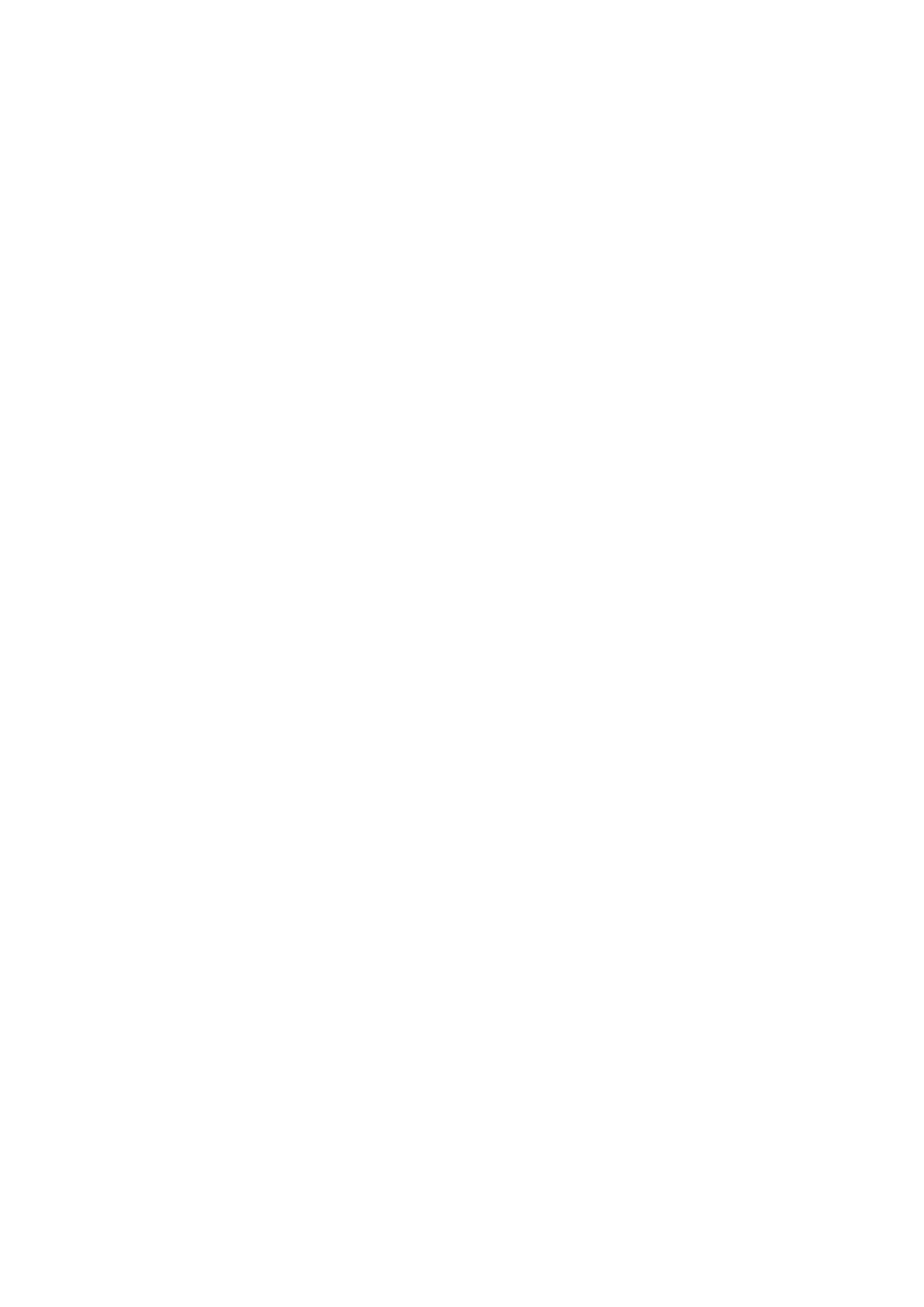## **4A.ACONSTRUCTION OUTPUT: VALUE SEASONALLY ADJUSTED CURRENT PRICES BY SECTOR**

|      |                   | New Housing        |                         |                     |                  | Other New Work                  |                            |                  |                   |                    | Repair and Maintenance |                          |             |             |                                   |                  |
|------|-------------------|--------------------|-------------------------|---------------------|------------------|---------------------------------|----------------------------|------------------|-------------------|--------------------|------------------------|--------------------------|-------------|-------------|-----------------------------------|------------------|
|      |                   |                    |                         |                     |                  | <b>Excluding Infrastructure</b> |                            |                  |                   | Housing            |                        |                          |             | Other Work  | All                               |                  |
|      | Public<br>housing | Private<br>housing | Total<br>new<br>housing | Infrast-<br>ructure | Public           | Private<br>industr-<br>ial      | Private<br>commerc-<br>ial | All<br>new work  | Public<br>housing | Private<br>housing | Total<br>housing       | Infrast-<br>ructure      | Public      | Private     | Repair<br>and<br>Mainten-<br>ance | All<br>Work      |
|      | MVM9              | MVN <sub>2</sub>   | MVN <sub>3</sub>        | MVN4                | MVN <sub>5</sub> | MVN <sub>6</sub>                | MVN7                       | MVN <sub>8</sub> | MVN9              | <b>MVNM</b>        | MVO <sub>2</sub>       | <b>N42T</b>              | <b>N42U</b> | <b>N42V</b> | MVO <sub>4</sub>                  | MVO <sub>5</sub> |
| 1997 | 1 0 2 8           | 7559               | 8587                    | 7953                | 3063             | 4536                            | 12631                      | 36 770           | 5 2 2 9           | 7460               | 12689                  | $\overline{\phantom{0}}$ | 4 6 6 9     | 6862        | 24 220                            | 60 990           |
| 1998 | 881               | 8 1 4 6            | 9 0 2 7                 | 7703                | 3 3 4 3          | 4893                            | 14747                      | 39 713           | 5 1 1 0           | 7890               | 13 000                 | $\qquad \qquad -$        | 4 7 7 8     | 7 3 3 4     | 25 112                            | 64 825           |
| 1999 | 824               | 8079               | 8903                    | 7610                | 3 9 0 7          | 5 0 3 0                         | 17713                      | 43 163           | 5 0 5 9           | 7990               | 13 049                 |                          | 4882        | 7487        | 25 4 18                           | 68 581           |
| 2000 | 1 0 7 5           | 9475               | 10 550                  | 7941                | 3863             | 4 7 1 7                         | 18 608                     | 45 679           | 5 1 0 4           | 8 3 5 8            | 13462                  | -                        | 5 1 5 8     | 8412        | 27 032                            | 72711            |
| 2001 | 1 1 7 4           | 9639               | 10813                   | 8814                | 4 2 5 3          | 4 709                           | 19988                      | 48 577           | 5 1 6 4           | 8870               | 14 0 34                | -                        | 5 5 4 1     | 9808        | 29 383                            | 77960            |
| 2002 | 1411              | 11 453             | 12 8 64                 | 10 033              | 5517             | 4 3 2 3                         | 22 2 2 0                   | 54 957           | 4974              | 10 255             | 15 2 29                | -                        | 6 0 6 5     | 10 969      | 32 263                            | 87 220           |
| 2003 | 1706              | 15 017             | 16 723                  | 9333                | 7 2 8 0          | 4765                            | 22 8 93                    | 60 994           | 5781              | 11 146             | 16 9 27                | -                        | 7 1 6 8     | 12 169      | 36 264                            | 97 258           |
| 2004 | 2 2 1 0           | 18 977             | 21 187                  | 8 2 4 3             | 8638             | 5 2 1 0                         | 25 509                     | 68787            | 6414              | 11 951             | 18 3 65                |                          | 7 2 1 5     | 12 291      | 37 871                            | 106 658          |
| 2005 | 2 2 5 1           | 20 715             | 22 966                  | 8 2 4 1             | 8 3 6 2          | 5610                            | 26 3 25                    | 71 504           | 6642              | 12 276             | 18918                  |                          | 8 0 4 4     | 13 0 27     | 39 989                            | 111 493          |
| 2006 | 2853              | 21 765             | 24 618                  | 8 1 7 8             | 8 0 4 7          | 6 3 0 8                         | 30 121                     | 77 272           | 6819              | 12 5 68            | 19 387                 |                          | 7868        | 13794       | 41 049                            | 118 321          |
| 2007 | 3 4 8 0           | 22 146             | 25 6 26                 | 8642                | 8 3 4 7          | 6438                            | 34 404                     | 83 457           | 6885              | 13 4 76            | 20 361                 |                          | 7439        | 15807       | 43 607                            | 127 064          |
| 2008 | 3 2 9 9           | 18 138             | 21 437                  | 9715                | 9988             | 5 3 3 9                         | 35 190                     | 81 669           | 7467              | 14 708             | 22 175                 | $\overline{\phantom{m}}$ | 8 6 3 5     | 16 165      | 46 975                            | 128 644          |
| 2009 | 3 3 2 7           | 12 592             | 15919                   | 10738               | 11857            | 3515                            | 25 5 5 8                   | 67 587           | 7417              | 13 283             | 20 700                 | -                        | 8631        | 14 165      | 43 496                            | 111 083          |
| 2010 | 4891              | 14 839             | 19 730                  | 13538               | 14 3 72          | 3550                            | 23712                      | 74 902           | 7873              | 14 40 6            | 22 279                 | 6841                     | 5 0 7 2     | 8 2 9 0     | 42 482                            | 117384           |
| 2011 | 4919              | 16 398             | 21 317                  | 15 3 21             | 13 306           | 3 3 6 4                         | 24 275                     | 77 584           | 7 2 2 4           | 15 15 9            | 22 3 8 3               | 8 0 3 0                  | 5 0 4 4     | 8963        | 44 4 20                           | 122 005          |
| 2012 | 4 0 27            | 16 235             | 20 26 2                 | 14 103              | 10795            | 3718                            | 22 4 8 5                   | 71 363           | 7613              | 15 0 70            | 22 683                 | 8 0 8 4                  | 4 9 6 2     | 9 1 9 1     | 44 921                            | 116 284          |
| 2013 | 4 3 3 4           | 18 119             | 22 453                  | 15 112              | 10 227           | 3538                            | 23 587                     | 74 917           | 7518              | 16 132             | 23 650                 | 8 3 7 5                  | 5 3 4 1     | 9 7 0 3     | 47 069                            | 121 986          |
| 2014 | 5850              | 23 807             | 29 657                  | 14 747              | 10 295           | 4 1 4 2                         | 26 124                     | 84 965           | 7751              | 18 012             | 25 7 63                | 9 1 5 4                  | 5834        | 10 352      | 51 103                            | 136 068          |
| 2015 | 4882              | 26 283             | 31 165                  | 20882               | 10 475           | 4690                            | 27 157                     | 94 369           | 7882              | 18 4 76            | 26 358                 | 8 4 6 0                  | 4819        | 11 035      | 50 672                            | 145 040          |
| 2016 | 4 7 1 8           | 30 627             | 35 345                  | 19 509              | 11 091           | 4 4 0 0                         | 30 304                     | 100 650          | 7 3 6 9           | 19641              | 27 010                 | 8 0 5 9                  | 4 704       | 11 553      | 51 326                            | 151976           |

Users of these data should note that there may be instances where the pe-

riod on period growths for the same component differ between tables. This is due to the growth rates being calculated at a higher precision than 1 dp within the production system. This accuracy is truncated when transferred into the published tables.

£ million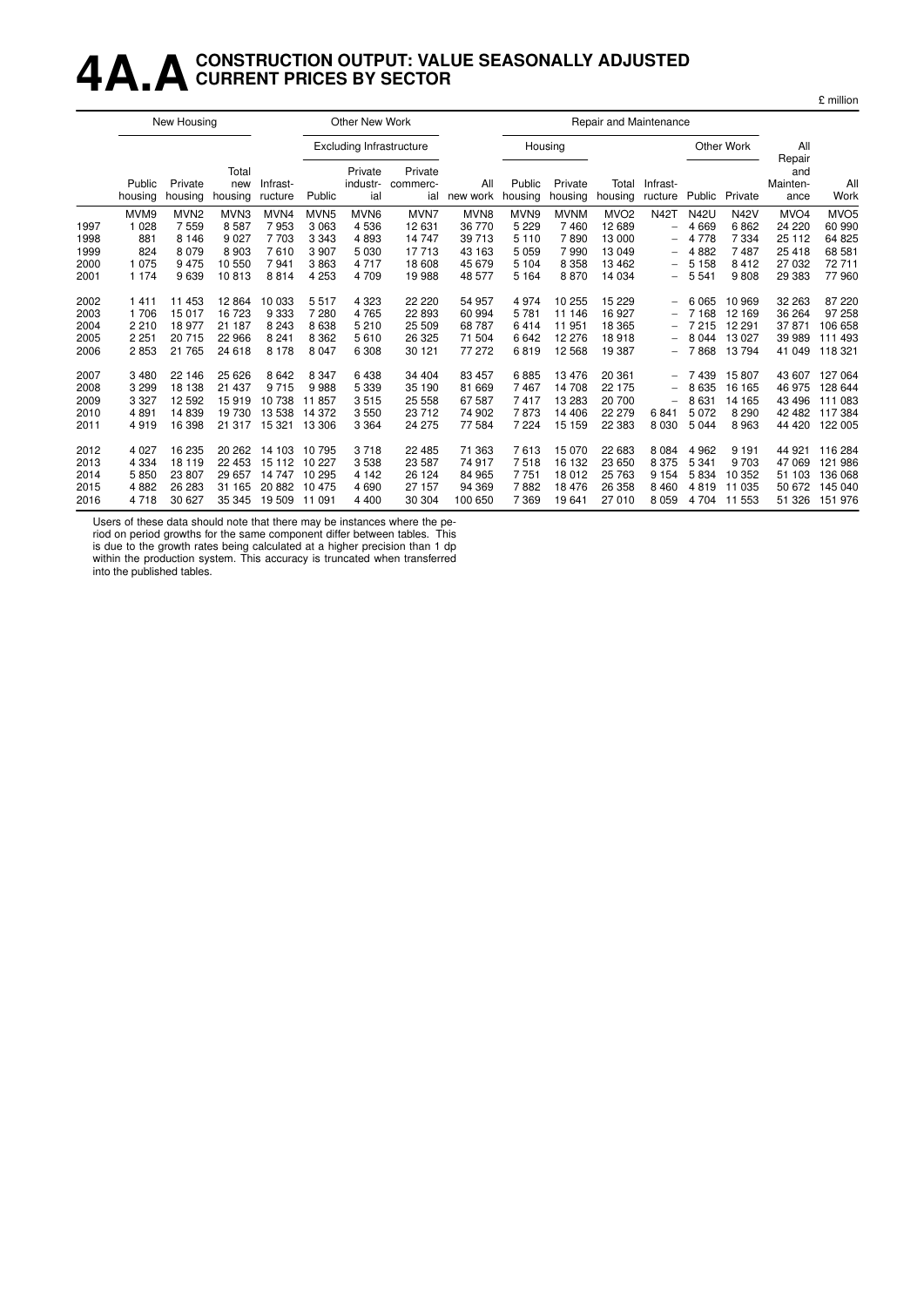#### **4A.QCONSTRUCTION OUTPUT: VALUE SEASONALLY ADJUSTED CURRENT PRICES BY SECTOR**

|                                                   |                                          | New Housing                                        |                                            |                                          |                                                    | Other New Work                                   |                                               |                                               |                                                |                                                    | Repair and Maintenance                                 |                                                                                          |                                                                  |                                                |                                     |                                                                            |
|---------------------------------------------------|------------------------------------------|----------------------------------------------------|--------------------------------------------|------------------------------------------|----------------------------------------------------|--------------------------------------------------|-----------------------------------------------|-----------------------------------------------|------------------------------------------------|----------------------------------------------------|--------------------------------------------------------|------------------------------------------------------------------------------------------|------------------------------------------------------------------|------------------------------------------------|-------------------------------------|----------------------------------------------------------------------------|
|                                                   |                                          |                                                    |                                            |                                          |                                                    |                                                  | <b>Excluding Infrastructure</b>               |                                               |                                                | Housing                                            |                                                        |                                                                                          |                                                                  | Other Work                                     | All<br>Repair                       |                                                                            |
|                                                   | Public<br>housing                        | Private<br>housing                                 | Total<br>housing                           | new Infrast-<br>ructure Public           |                                                    | Private<br>ial                                   | Private<br>industr- commerc-                  | All<br>ial new work                           | Public<br>housing                              | Private<br>housing                                 | housing                                                | Total Infrast-<br>ructure Public Private                                                 |                                                                  |                                                | and<br>Mainten-<br>ance             | All<br>Work                                                                |
| 2002 Q1<br>Q <sub>2</sub><br>Q3<br>Q4             | MVM9<br>345<br>345<br>360<br>361         | MVN <sub>2</sub><br>2 600<br>2726<br>2952<br>3 175 | MVN3<br>2945<br>3 0 7 1<br>3312<br>3 5 3 6 | 2 5 0 7<br>2 5 7 1<br>2 5 5 7<br>2 3 9 9 | MVN4 MVN5<br>1 2 4 0<br>1 3 3 0<br>1433<br>1514    | MVN6<br>1 0 8 3<br>1 0 6 1<br>1 0 9 0<br>1 0 8 9 | MVN7<br>5 3 3 6<br>5488<br>5 6 3 9<br>5 7 5 7 | MVN8<br>13 111<br>13 5 20<br>14 031<br>14 295 | MVN9<br>1 2 2 5<br>1 2 1 1<br>1 2 3 8<br>1 300 | <b>MVNM</b><br>2 3 0 0<br>2 5 0 5<br>2 601<br>2849 | MVO <sub>2</sub><br>3 5 2 5<br>3716<br>3839<br>4 1 4 9 | <b>N42T</b><br>$\qquad \qquad -$<br>$\overline{\phantom{0}}$<br>$\overline{\phantom{0}}$ | <b>N42U</b><br>1560<br>1 502<br>1423<br>1580                     | <b>N42V</b><br>2 5 9 7<br>2696<br>2835<br>2841 | MVO <sub>4</sub><br>7914            | MVO <sub>5</sub><br>7 682 20 792<br>21 434<br>8 097 22 128<br>8 570 22 865 |
| 2003 Q1<br>Q2<br>Q3<br>Q <sub>4</sub>             | 384<br>406<br>438<br>478                 | 3 3 6 5<br>3507<br>3867<br>4 2 7 7                 | 3749<br>3913<br>4 3 0 5<br>4 7 5 5         | 2 4 0 5<br>2 3 7 4<br>2 2 9 9<br>2 2 5 4 | 1 601<br>1 7 3 5<br>1886<br>2057                   | 1 1 1 8<br>1 1 4 2<br>1 2 1 1<br>1 2 9 3         | 5 5 5 4<br>5 5 6 7<br>5719<br>6 0 5 3         | 14 4 28<br>14 732<br>15 4 21<br>16413         | 1 2 9 8<br>1 4 2 5<br>1 550<br>1 507           | 2512<br>2828<br>2851<br>2955                       | 3810<br>4 2 5 3<br>4 4 0 1<br>4 4 6 3                  | $\qquad \qquad -$<br>$\overline{\phantom{0}}$                                            | 1 789<br>1832<br>1 7 2 9<br>1818                                 | 2881<br>3 0 0 7<br>3 2 3 3<br>3 0 4 9          | 9 3 6 3                             | 8 480 22 908<br>9 0 9 2 2 3 8 2 4<br>24 784<br>9 329 25 742                |
| 2004 Q1<br>Q <sub>2</sub><br>Q3<br>Q <sub>4</sub> | 533<br>557<br>562<br>558                 | 4 5 7 2<br>4 6 8 4<br>4813<br>4 9 0 7              | 5 1 0 5<br>5 2 4 1<br>5 3 7 6<br>5 4 6 5   | 2 1 3 4<br>2 1 0 9<br>2 0 4 9<br>1952    | 2 1 6 0<br>2 1 7 9<br>2 1 6 1<br>2 1 3 8           | 1 309<br>1 2 8 5<br>1 3 0 4<br>1 3 1 3           | 6 2 9 9<br>6429<br>6420<br>6 3 6 1            | 17 007<br>17 242<br>17 309<br>17 228          | 1 6 2 6<br>1 571<br>1 5 6 6<br>1 650           | 3 0 2 9<br>2868<br>3 0 3 5<br>3019                 | 4 6 5 6<br>4 4 3 9<br>4 601<br>4 6 6 9                 |                                                                                          | 1854<br>1806<br>1 7 1 4<br>1842                                  | 3218<br>3011<br>3 0 0 4<br>3 0 5 8             | 9 7 28<br>9 2 5 6<br>9569           | 26 735<br>26 498<br>9 319 26 628<br>26 797                                 |
| 2005 Q1<br>Q <sub>2</sub><br>Q3<br>Q4             | 546<br>545<br>546<br>614                 | 4 9 9 9<br>5 2 2 4<br>5 2 4 8<br>5 2 4 4           | 5 5 4 5<br>5769<br>5 7 9 4<br>5858         | 2 0 0 9<br>1989<br>2 0 7 4<br>2 1 7 0    | 2 1 4 4<br>2 1 1 9<br>2056<br>2044                 | 1 3 1 6<br>1 3 9 1<br>1 4 3 2<br>1 470           | 6416<br>6 5 8 2<br>6 5 63<br>6764             | 17429<br>17849<br>17920<br>18 306             | 1 7 4 7<br>1 741<br>1 578<br>1 576             | 3 0 4 0<br>3 0 5 5<br>3096<br>3 0 8 5              | 4 7 8 7<br>4796<br>4674<br>4 6 6 1                     | $\overline{\phantom{0}}$<br>$\overline{\phantom{0}}$                                     | 2 0 2 9<br>2 1 1 2<br>1921<br>1982                               | 3 2 8 2<br>3 2 7 5<br>3 2 7 7<br>3 1 9 3       |                                     | 10 098 27 527<br>10 182 28 032<br>9873 27792<br>9 836 28 141               |
| 2006 Q1<br>Q <sub>2</sub><br>Q3<br>Q <sub>4</sub> | 657<br>700<br>738<br>758                 | 5 3 0 6<br>5 3 8 6<br>5486<br>5 5 8 7              | 5963<br>6 0 8 6<br>6 2 2 4<br>6 3 4 5      | 2 1 3 1<br>2018<br>2 0 0 3<br>2 0 2 6    | 2049<br>2011<br>1995<br>1991                       | 1 550<br>1 548<br>1 575<br>1 6 3 5               | 7 1 3 1<br>7 3 4 9<br>7652<br>7988            | 18 824<br>19 013<br>19 449<br>19 985          | 1 637<br>1 652<br>1780<br>1751                 | 3 1 6 1<br>3 1 7 8<br>3 1 1 0<br>3 1 1 9           | 4798<br>4830<br>4889<br>4870                           | $\overline{\phantom{0}}$<br>$\overline{\phantom{0}}$                                     | 1960<br>2 1 1 5<br>1921<br>1872                                  | 3318<br>3 4 3 1<br>3 3 5 6<br>3690             | 10 376<br>10 166                    | 10 075 28 900<br>29 389<br>29 615<br>10 432 30 418                         |
| 2007 Q1<br>Q <sub>2</sub><br>Q3<br>Q <sub>4</sub> | 849<br>881<br>876<br>874                 | 5 6 4 2<br>5 5 8 9<br>5516<br>5 3 9 9              | 6491<br>6469<br>6 3 9 2<br>6 2 7 3         | 2 0 3 7<br>2 1 1 2<br>2 2 0 2<br>2 2 9 1 | 2 0 0 7<br>2051<br>2 1 1 6<br>2 1 7 3              | 1666<br>1674<br>1 5 9 0<br>1 508                 | 8218<br>8 4 9 5<br>8 6 6 5<br>9 0 25          | 20 419<br>20 802<br>20 965<br>21 271          | 1764<br>1 6 9 2<br>1 667<br>1762               | 3 2 8 4<br>3 3 6 7<br>3 2 9 9<br>3 5 2 6           | 5 0 4 9<br>5 0 5 9<br>4 9 6 6<br>5 2 8 8               | $\overline{\phantom{0}}$                                                                 | 1803<br>1939<br>1792<br>1 9 0 5                                  | 3928<br>3897<br>3955<br>4 0 2 7                | 10 779<br>10895<br>11 220           | 31 199<br>31 696<br>10 713 31 678<br>32 490                                |
| 2008 Q1<br>Q <sub>2</sub><br>Q3<br>Q4             | 849<br>848<br>832<br>770                 | 5 2 1 3<br>4 8 0 9<br>4 3 3 8<br>3778              | 6 0 62<br>5 6 5 7<br>5 1 6 9<br>4 5 4 8    | 2 3 8 8<br>2474<br>2 5 2 3<br>2 3 3 0    | 2 3 4 1<br>2451<br>2585<br>2610                    | 1514<br>1 376<br>1 2 9 4<br>1 1 5 4              | 9 2 6 3<br>8932<br>8845<br>8 1 5 1            | 21 5 69<br>20 890<br>20 417<br>18 793         | 1760<br>1914<br>1 904<br>1890                  | 3 5 2 2<br>3706<br>3616<br>3865                    | 5 2 8 1<br>5 6 20<br>5519<br>5 7 5 5                   | $\overline{\phantom{0}}$<br>$\overline{\phantom{0}}$                                     | 2 0 5 1<br>2 2 6 6<br>2 2 1 7<br>2 1 0 1                         | 4 1 7 9<br>4 2 8 5<br>3974<br>3726             | 12 171<br>11 711                    | 11 511 33 080<br>33 061<br>32 1 28<br>11 582 30 375                        |
| 2009 Q1<br>Q2<br>Q3<br>Q <sub>4</sub>             | 720<br>749<br>866<br>992                 | 3 3 1 5<br>3 1 5 1<br>2986<br>3 140                | 4 0 3 5<br>3 9 0 0<br>3852<br>4 1 3 2      | 2 3 5 0<br>2 5 3 4<br>2697<br>3 1 5 8    | 2626<br>2837<br>3 0 9 4<br>3 3 0 0                 | 969<br>872<br>826<br>847                         | 7 303<br>6794<br>6013<br>5448                 | 17 283<br>16 938<br>16 482<br>16884           | 1799<br>1800<br>1928<br>1890                   | 3 4 0 0<br>3 2 7 6<br>3509<br>3 0 9 8              | 5 1 9 9<br>5 0 7 6<br>5 4 3 7<br>4988                  | $\overline{\phantom{0}}$<br>$\overline{\phantom{0}}$<br>$\overline{\phantom{0}}$         | 2 0 4 8<br>2 0 7 0<br>2 3 7 8<br>2 1 3 6                         | 3636<br>3519<br>3611<br>3 4 0 0                | 10 665<br>11 425                    | 10 882 28 165<br>27 603<br>27 907<br>10 524 27 408                         |
| 2010 Q1<br>Q <sub>2</sub><br>Q3<br>Q4             | 1 1 4 2<br>1 1 7 7<br>1 303<br>1 2 6 9   | 3 3 0 8<br>3672<br>3 9 4 1<br>3918                 | 4 4 5 2<br>4849<br>5 2 4 4<br>5 1 8 6      | 3416<br>3596<br>3418<br>3 1 1 0          | 3542<br>3666<br>3524<br>3640                       | 847<br>862<br>1 0 1 0<br>832                     | 5811<br>5878<br>6 1 7 8<br>5844               | 18 069<br>18850<br>19 374<br>18612            | 1946<br>2 0 2 6<br>1970<br>1931                | 3 2 8 5<br>3572<br>3794<br>3 7 5 3                 | 5 2 3 0<br>5 5 9 8<br>5 7 6 4<br>5 6 8 3               | 1 602<br>1802<br>1713<br>1723                                                            | 1 2 8 4<br>1 309<br>1 2 3 4<br>1 2 4 5                           | 1980<br>2029<br>2097<br>2 1 8 4                | 10 097<br>10 738<br>10 809<br>10834 | 28 166<br>29 588<br>30 183<br>29 4 4 6                                     |
| 2011 Q1<br>Q <sub>2</sub><br>Q3<br>Q4             | 1 3 1 3<br>1 2 5 4<br>1 207<br>1 1 5 1   | 3 9 9 5<br>4 0 7 1<br>4 194<br>4 1 3 7             | 5 3 0 8<br>5 3 2 4<br>5402<br>5 2 8 9      | 3572<br>3987                             | 3652<br>3 3 9 3<br>3842 3205<br>3918 3061          | 805<br>849<br>844<br>868                         | 5770<br>6 0 5 0<br>6 166<br>6 2 8 5           | 19 108<br>19 602<br>19 458<br>19 4 21         | 1817<br>1831<br>1768<br>1807                   | 3707<br>3730<br>3749<br>3972                       | 5 5 2 5<br>5 5 6 0<br>5 5 1 8<br>5781                  | 1876<br>1878                                                                             | 1 251<br>1 2 5 3<br>2 007 1 283<br>1993 1264                     | 2 2 3 0<br>2 2 0 7<br>2 2 3 9<br>2 2 8 3       | 10881                               | 29 989<br>10 899 30 502<br>11 047 30 506<br>11 320 30 740                  |
| 2012 Q1<br>Q2<br>Q3<br>Q <sub>4</sub>             | 1 0 9 3<br>963<br>1 0 0 6<br>987         | 4 3 2 1<br>3999<br>3945<br>4 1 2 0                 | 5414<br>4 9 6 1<br>4 9 5 1<br>5 1 0 8      | 3 575<br>3671                            | 2923<br>3 376 2 733<br>2652<br>3 803 2 569         | 936<br>936<br>927<br>1011                        | 5803<br>5843<br>5444<br>5 5 3 8               | 18 649<br>17850<br>17646<br>18 0 26           | 1832<br>1 901<br>1953<br>1960                  | 3920<br>3769<br>3 7 5 4<br>3679                    | 5752<br>5670<br>5706<br>5 640                          |                                                                                          | 1911 1291<br>2012 1213<br>1837 1230<br>1913 1227                 | 2 3 9 1<br>2 2 9 9<br>2 2 9 3<br>2 2 7 9       |                                     | 11 343 29 993<br>11 195 29 045<br>11 067 28 713<br>11 059 29 085           |
| 2013 Q1<br>Q2<br>Q3<br>Q4                         | 973<br>1 0 3 5<br>1 1 0 4<br>1 2 3 3     | 4 0 9 5<br>4 5 0 6<br>4706<br>5 0 7 3              | 5 0 68<br>5 5 3 8<br>5809<br>6 3 0 6       | 3726<br>3 761                            | 2496<br>2587<br>3 806 2 645<br>4 041 2 522         | 947<br>875<br>874<br>863                         | 5 6 5 9<br>5720<br>6 137<br>6 1 1 4           | 17896<br>18 482<br>19 269<br>19846            | 1 906<br>1893<br>1853<br>1894                  | 3839<br>3978<br>4 1 3 2<br>4 2 2 1                 | 5744<br>5870<br>5985<br>6 1 1 5                        |                                                                                          | 1942 1297<br>1916 1367<br>2 077 1 348<br>2 151 1 339             | 2 3 2 7<br>2442<br>2 4 9 5<br>2 4 9 8          |                                     | 11 310 29 205<br>11 593 30 076<br>11 905 31 175<br>12 102 31 948           |
| 2014 Q1<br>Q <sub>2</sub><br>Q3<br>Q4             | 1 3 4 5<br>1441<br>1 5 3 1<br>1469       | 5 5 3 0<br>5 6 8 7<br>6 141<br>6 2 3 3             | 6874<br>7 1 2 8<br>7672<br>7702            | 3795<br>3667                             | 2517<br>2 5 6 8<br>3848 2614<br>4 117 2 665        | 969<br>1 0 6 1<br>1 0 7 4<br>1 0 5 3             | 6 3 8 4<br>6409<br>6473<br>6632               | 20 541<br>20 831<br>21 679<br>22 170          | 1935<br>1952<br>1962<br>1934                   | 4 4 6 9<br>4 4 4 5<br>4 5 5 7<br>4 4 4 6           | 6405<br>6 3 9 7<br>6 5 20<br>6 3 7 9                   |                                                                                          | 2 173 1 335<br>2 151 1 434<br>2 2 2 4 1 4 2 0<br>2 2 6 5 1 2 9 2 | 2 5 2 9<br>2680<br>2688<br>2685                |                                     | 12 443 32 984<br>12 661 33 493<br>12 852 34 532<br>12 620 34 791           |
| 2015 Q1<br>Q2<br>Q3<br>Q <sub>4</sub>             | 1 3 7 3<br>1 3 0 2<br>1 1 1 2<br>1 0 9 5 | 6 3 3 6<br>6616<br>6496<br>6835                    | 7709<br>7918<br>7609<br>7930               | 5 0 8 9<br>5 3 3 1<br>5 184              | 2 5 5 9<br>5 277 2 599<br>2636<br>2680             | 1 1 5 1<br>1 1 2 3<br>1 257<br>1 1 5 9           | 6632<br>6751<br>6750<br>7024                  | 23 140<br>23 6 69<br>23 5 82<br>23 977        | 1973<br>1974<br>1991<br>1945                   | 4415<br>4 6 5 1<br>4 6 9 3<br>4 7 1 6              | 6 3 8 7<br>6625<br>6684<br>6 6 6 1                     |                                                                                          | 2 368 1 2 20<br>2 080 1 149<br>2 044 1 194<br>1967 1256          | 2679<br>2697<br>2 7 5 7<br>2 9 0 1             |                                     | 12 655 35 795<br>12 551 36 220<br>12 680 36 262<br>12 786 36 763           |
| 2016 Q1<br>Q2<br>Q3<br>Q4                         | 1 1 5 8<br>1 1 4 4<br>1 1 8 7<br>1 2 2 8 | 7452<br>7 5 22<br>7681<br>7971                     | 8611<br>8 6 6 6<br>8868<br>9 200           | 4 825                                    | 5 061 2 689<br>2826<br>4762 2792<br>4 8 62 2 7 8 5 | 1 0 4 8<br>1 1 6 3<br>1 1 0 5<br>1 0 8 4         | 7 3 0 4<br>7572<br>7692<br>7736               | 24 713<br>25 052<br>25 218<br>25 667          | 1949<br>1894<br>1747<br>1780                   | 4 706<br>4 8 3 5<br>4 9 4 5<br>5 1 5 5             | 6655<br>6728<br>6692<br>6935                           |                                                                                          | 1967 1196<br>2 0 94 1 1 98<br>1981 1173<br>2 017 1 137           | 2874<br>2863<br>2899<br>2917                   |                                     | 12 692 37 405<br>12 884 37 936<br>12 744 37 963<br>13 006 38 672           |

Users of these data should note that there may be instances where the pe-

riod on period growths for the same component differ between tables. This

is due to the growth rates being calculated at a higher precision than 1 dp within the production system. This accuracy is truncated when transferred into the published tables.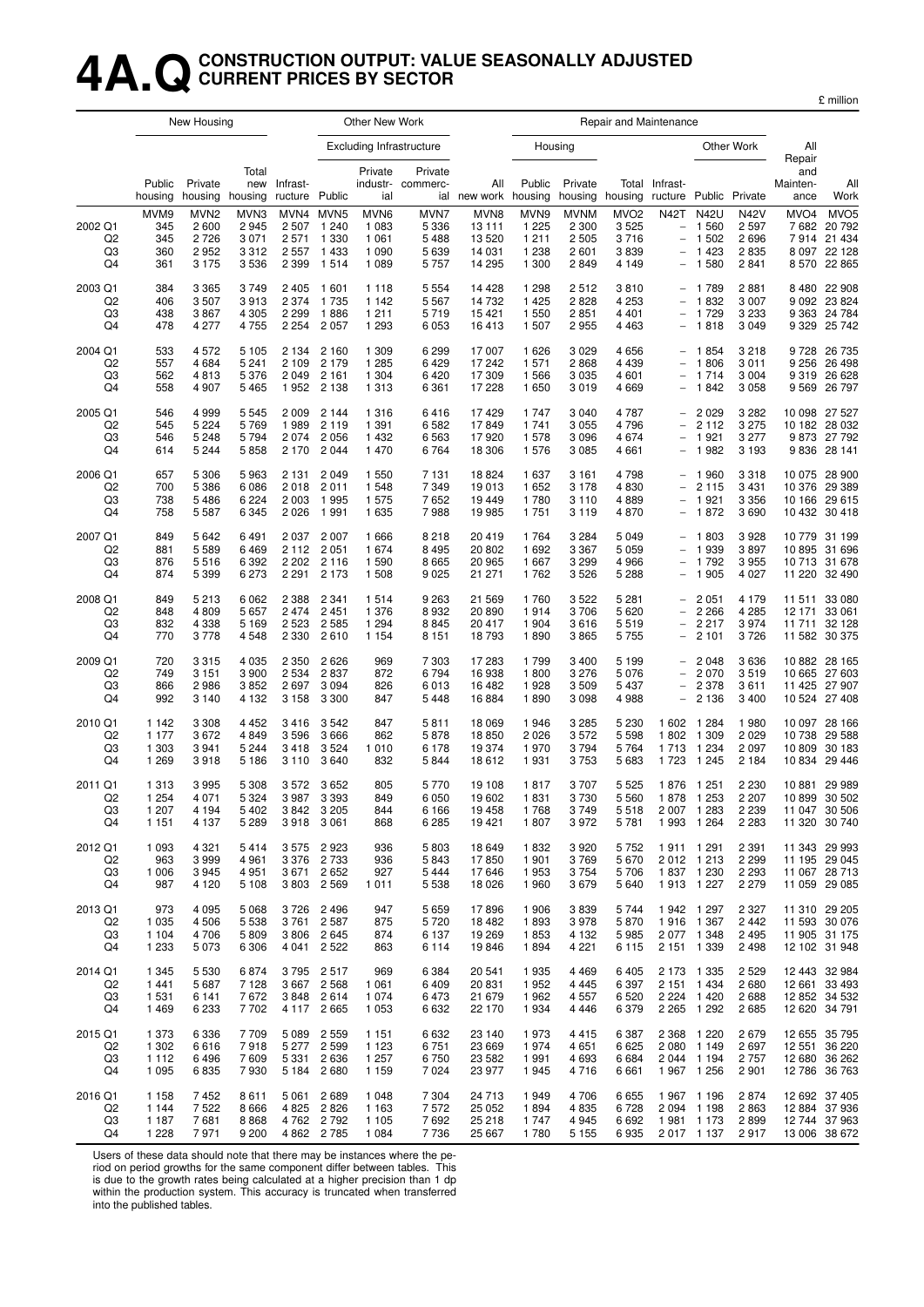## **4A.MCONSTRUCTION OUTPUT: VALUE SEASONALLY ADJUSTED CURRENT PRICES BY SECTOR**

£ million

|                                             |                                         | New Housing                                                      |                                                    |                                                                |                                                         | Other New Work                          |                                                 |                                                    |                                         |                                                                    | Repair and Maintenance                                   |                                                |                                                |                                                |                                      |                                                                                          |
|---------------------------------------------|-----------------------------------------|------------------------------------------------------------------|----------------------------------------------------|----------------------------------------------------------------|---------------------------------------------------------|-----------------------------------------|-------------------------------------------------|----------------------------------------------------|-----------------------------------------|--------------------------------------------------------------------|----------------------------------------------------------|------------------------------------------------|------------------------------------------------|------------------------------------------------|--------------------------------------|------------------------------------------------------------------------------------------|
|                                             |                                         |                                                                  |                                                    |                                                                |                                                         |                                         | <b>Excluding Infrastructure</b>                 |                                                    |                                         | Housing                                                            |                                                          |                                                |                                                | Other Work                                     | All                                  |                                                                                          |
|                                             | Public<br>housing                       | Private<br>housing                                               | Total<br>new<br>housing                            | Infrast-<br>ructure Public                                     |                                                         | Private<br>ial                          | Private<br>industr- commerc-<br>ial             | All<br>new work housing                            | Public                                  | Private<br>housing                                                 | housing                                                  | Total Infrast-<br>ructure Public Private       |                                                |                                                | Repair<br>and<br>Mainten-<br>ance    | All<br>Work                                                                              |
| 2011 Feb<br>Mar<br>Apr<br>May<br>Jun        | MVM9<br>432<br>446<br>420<br>430<br>404 | MVN <sub>2</sub><br>1 3 2 5<br>1 359<br>1 304<br>1 3 4 7<br>1420 | MVN3<br>1 7 5 7<br>1805<br>1723<br>1 7 7 7<br>1824 | MVN4 MVN5<br>1 1 9 7<br>1 2 1 9<br>1 3 4 8<br>1 3 3 7          | 1 2 4 5<br>1 1 8 4<br>1 302 1 148<br>1 1 1 9<br>1 1 2 6 | MVN6<br>263<br>265<br>276<br>279<br>294 | MVN7<br>1893<br>1948<br>2002<br>1989<br>2059    | MVN8<br>6 3 5 5<br>6421<br>6451<br>6512<br>6639    | MVN9<br>625<br>633<br>616<br>600<br>615 | <b>MVNM</b><br>1 2 2 1<br>1 2 2 8<br>1 2 6 6<br>1 2 1 9<br>1 2 4 5 | MVO <sub>2</sub><br>1846<br>1861<br>1883<br>1818<br>1859 | <b>N42T</b><br>603<br>664<br>625<br>613<br>640 | <b>N42U</b><br>414<br>427<br>425<br>417<br>411 | <b>N42V</b><br>739<br>742<br>737<br>744<br>726 | MVO <sub>4</sub><br>3602             | MVO <sub>5</sub><br>9957<br>3 694 10 115<br>3 671 10 121<br>3 592 10 105<br>3 636 10 276 |
| Jul                                         | 387                                     | 1424                                                             | 1812                                               | 1 3 4 1                                                        | 1 1 1 0                                                 | 272                                     | 2061                                            | 6595                                               | 595                                     | 1 2 4 3                                                            | 1839                                                     | 654                                            | 456                                            | 733                                            | 3699                                 | 3 682 10 278                                                                             |
| Aug                                         | 393                                     | 1 3 9 9                                                          | 1792                                               | 1 2 4 3                                                        | 1 0 5 2                                                 | 280                                     | 2030                                            | 6 3 9 7                                            | 590                                     | 1 2 4 3                                                            | 1833                                                     | 675                                            | 408                                            | 760                                            |                                      | 3 676 10 073                                                                             |
| Sep                                         | 427                                     | 1 371                                                            | 1798                                               | 1 2 5 8                                                        | 1 0 4 3                                                 | 292                                     | 2075                                            | 6466                                               | 583                                     | 1 2 6 3                                                            | 1846                                                     | 678                                            | 419                                            | 746                                            |                                      | 3 689 10 155                                                                             |
| Oct                                         | 387                                     | 1 3 5 1                                                          | 1738                                               | 1 1 9 6                                                        | 969                                                     | 303                                     | 2066                                            | 6 2 7 2                                            | 593                                     | 1 3 1 7                                                            | 1911                                                     | 641                                            | 412                                            | 736                                            |                                      | 9971                                                                                     |
| Nov                                         | 395                                     | 1 3 8 0                                                          | 1 7 7 6                                            | 1 2 8 6                                                        | 987                                                     | 294                                     | 2080                                            | 6424                                               | 599                                     | 1 3 2 2                                                            | 1921                                                     | 653                                            | 423                                            | 760                                            |                                      | 3757 10 180                                                                              |
| Dec                                         | 369                                     | 1 4 0 6                                                          | 1 7 7 5                                            | 1436                                                           | 1 1 0 5                                                 | 271                                     | 2 1 3 9                                         | 6725                                               | 615                                     | 1 3 3 3                                                            | 1949                                                     | 699                                            | 429                                            | 787                                            |                                      | 3 864 10 589                                                                             |
| 2012 Jan<br>Feb<br>Mar<br>Apr<br>May<br>Jun | 402<br>354<br>337<br>347<br>324<br>292  | 1422<br>1419<br>1 4 8 0<br>1 3 3 4<br>1 3 5 0<br>1 3 1 5         | 1824<br>1 7 7 3<br>1817<br>1681<br>1673<br>1 607   | 1 2 6 2<br>1 1 7 0<br>1 1 4 3<br>1 1 5 6<br>1 1 0 4<br>1 1 1 6 | 1010<br>970<br>943<br>948<br>931<br>854                 | 298<br>311<br>327<br>322<br>313<br>301  | 1957<br>1867<br>1979<br>1953<br>1991<br>1899    | 6 3 5 1<br>6090<br>6 2 0 8<br>6060<br>6013<br>5777 | 602<br>615<br>615<br>623<br>652<br>626  | 1 2 8 0<br>1 3 1 6<br>1 3 2 4<br>1 2 6 5<br>1 3 0 5<br>1 1 9 9     | 1882<br>1931<br>1939<br>1888<br>1957<br>1825             | 615<br>634<br>662<br>664<br>682<br>666         | 410<br>433<br>448<br>402<br>411<br>400         | 781<br>816<br>794<br>769<br>778<br>752         | 3814<br>3842<br>3724<br>3828<br>3643 | 3 687 10 038<br>9 9 0 5<br>10 050<br>9784<br>9841<br>9 4 2 0                             |
| Jul                                         | 348                                     | 1 301                                                            | 1 649                                              | 1 1 2 0                                                        | 881                                                     | 315                                     | 1809                                            | 5 7 7 4                                            | 651                                     | 1 3 3 2                                                            | 1982                                                     | 631                                            | 410                                            | 789                                            | 3813                                 | 9587                                                                                     |
| Aug                                         | 328                                     | 1 275                                                            | 1 603                                              | 1 2 9 8                                                        | 888                                                     | 300                                     | 1835                                            | 5924                                               | 645                                     | 1 2 3 8                                                            | 1883                                                     | 605                                            | 413                                            | 742                                            | 3643                                 | 9567                                                                                     |
| Sep                                         | 330                                     | 1 3 6 9                                                          | 1699                                               | 1 2 5 3                                                        | 883                                                     | 312                                     | 1800                                            | 5948                                               | 657                                     | 1 1 8 4                                                            | 1841                                                     | 601                                            | 407                                            | 762                                            | 3611                                 | 9559                                                                                     |
| Oct                                         | 324                                     | 1 3 6 7                                                          | 1691                                               | 1 2 6 8                                                        | 875                                                     | 332                                     | 1832                                            | 5997                                               | 656                                     | 1 203                                                              | 1859                                                     | 622                                            | 396                                            | 765                                            | 3642                                 | 9639                                                                                     |
| Nov                                         | 327                                     | 1 3 9 2                                                          | 1719                                               | 1 2 9 4                                                        | 864                                                     | 335                                     | 1822                                            | 6033                                               | 662                                     | 1 2 2 9                                                            | 1891                                                     | 671                                            | 421                                            | 792                                            | 3775                                 | 9808                                                                                     |
| Dec                                         | 336                                     | 1 3 6 1                                                          | 1698                                               | 1 2 4 1                                                        | 830                                                     | 344                                     | 1884                                            | 5996                                               | 642                                     | 1 247                                                              | 1890                                                     | 620                                            | 410                                            | 722                                            | 3642                                 | 9638                                                                                     |
| 2013 Jan<br>Feb<br>Mar<br>Apr<br>May<br>Jun | 321<br>327<br>325<br>335<br>347<br>353  | 1 3 1 4<br>1 4 0 6<br>1 375<br>1 477<br>1 4 6 7<br>1 5 6 2       | 1 6 3 5<br>1 7 3 3<br>1700<br>1811<br>1813<br>1914 | 1 1 8 7<br>1 2 5 2<br>1 2 8 7<br>1 2 3 1<br>1 2 3 2<br>1 2 9 8 | 791<br>851<br>854<br>845<br>877<br>865                  | 317<br>326<br>304<br>299<br>294<br>282  | 1890<br>1875<br>1894<br>1895<br>1921<br>1 9 0 4 | 5821<br>6036<br>6039<br>6081<br>6 1 3 7<br>6 2 6 4 | 620<br>648<br>638<br>657<br>623<br>613  | 1 2 6 9<br>1 2 8 1<br>1 2 8 9<br>1 2 8 8<br>1 3 3 2<br>1 358       | 1889<br>1928<br>1927<br>1944<br>1955<br>1971             | 639<br>664<br>639<br>621<br>658<br>637         | 424<br>432<br>441<br>446<br>453<br>468         | 753<br>769<br>805<br>787<br>817<br>838         | 3706<br>3793<br>3811<br>3798         | 9526<br>9829<br>9850<br>9880<br>3 882 10 019<br>3913 10 177                              |
| Jul                                         | 364                                     | 1 530                                                            | 1893                                               | 1 2 6 8                                                        | 869                                                     | 282                                     | 1976                                            | 6 2 8 8                                            | 593                                     | 1 358                                                              | 1951                                                     | 676                                            | 457                                            | 812                                            |                                      | 3896 10184                                                                               |
| Aug                                         | 367                                     | 1 587                                                            | 1954                                               | 1 3 0 7                                                        | 867                                                     | 315                                     | 2 0 3 9                                         | 6480                                               | 637                                     | 1 3 8 3                                                            | 2020                                                     | 703                                            | 453                                            | 860                                            |                                      | 4 0 36 10 517                                                                            |
| Sep                                         | 373                                     | 1589                                                             | 1962                                               | 1 2 3 1                                                        | 909                                                     | 277                                     | 2 1 2 2                                         | 6501                                               | 623                                     | 1 3 9 1                                                            | 2014                                                     | 698                                            | 438                                            | 823                                            |                                      | 3 973 10 474                                                                             |
| Oct                                         | 410                                     | 1657                                                             | 2 0 6 7                                            | 1 3 7 3                                                        | 836                                                     | 277                                     | 2064                                            | 6617                                               | 637                                     | 1 4 0 9                                                            | 2046                                                     | 717                                            | 461                                            | 847                                            |                                      | 4 0 71 10 688                                                                            |
| Nov                                         | 415                                     | 1 661                                                            | 2076                                               | 1 3 3 6                                                        | 839                                                     | 288                                     | 2000                                            | 6539                                               | 624                                     | 1431                                                               | 2055                                                     | 697                                            | 452                                            | 834                                            |                                      | 4 037 10 576                                                                             |
| Dec                                         | 408                                     | 1755                                                             | 2 1 6 3                                            | 1 3 3 2                                                        | 847                                                     | 298                                     | 2050                                            | 6690                                               | 633                                     | 1 381                                                              | 2014                                                     | 737                                            | 426                                            | 817                                            |                                      | 3 994 10 684                                                                             |
| 2014 Jan                                    | 432                                     | 1918                                                             | 2 3 4 9                                            | 1 2 8 8                                                        | 843                                                     | 305                                     | 2 1 0 6                                         | 6892                                               | 671                                     | 1 4 6 9                                                            | 2 1 4 1                                                  | 748                                            | 457                                            | 836                                            | 4 1 2 9                              | 4 182 11 074                                                                             |
| Feb                                         | 451                                     | 1776                                                             | 2 2 2 7                                            | 1 2 8 2                                                        | 829                                                     | 325                                     | 2 100                                           | 6763                                               | 633                                     | 1 505                                                              | 2 1 3 8                                                  | 711                                            | 436                                            | 846                                            |                                      | 4 132 10 895                                                                             |
| Mar                                         | 462                                     | 1836                                                             | 2 2 9 8                                            | 1 2 2 5                                                        | 845                                                     | 339                                     | 2 1 7 8                                         | 6886                                               | 631                                     | 1495                                                               | 2 1 2 6                                                  | 714                                            | 442                                            | 847                                            |                                      | 11 015                                                                                   |
| Apr                                         | 441                                     | 1864                                                             | 2 3 0 5                                            | 1 2 2 0                                                        | 879                                                     | 345                                     | 2 1 5 9                                         | 6907                                               | 662                                     | 1 505                                                              | 2 1 6 8                                                  | 707                                            | 498                                            | 887                                            |                                      | 4 259 11 167                                                                             |
| May                                         | 492                                     | 1893                                                             | 2 3 8 5                                            | 1 2 5 2                                                        | 836                                                     | 355                                     | 2 1 3 0                                         | 6957                                               | 639                                     | 1476                                                               | 2 1 1 5                                                  | 717                                            | 465                                            | 876                                            |                                      | 4 173 11 130                                                                             |
| Jun                                         | 508                                     | 1930                                                             | 2 4 3 8                                            | 1 1 9 5                                                        | 853                                                     | 361                                     | 2 1 2 0                                         | 6967                                               | 651                                     | 1464                                                               | 2 1 1 4                                                  | 727                                            | 471                                            | 917                                            |                                      | 4 2 29 11 196                                                                            |
| Jul                                         | 503                                     | 2 0 4 1                                                          | 2 5 4 3                                            | 1 2 7 2                                                        | 858                                                     | 353                                     | 2 1 5 9                                         | 7 1 8 4                                            | 652                                     | 1495                                                               | 2 1 4 7                                                  | 726                                            | 460                                            | 895                                            |                                      | 4 2 28 11 4 13                                                                           |
| Aug                                         | 515                                     | 2 0 3 7                                                          | 2 5 5 2                                            | 1 2 5 9                                                        | 883                                                     | 360                                     | 2 1 2 9                                         | 7 1 8 2                                            | 659                                     | 1 5 6 3                                                            | 2 2 2 2                                                  | 744                                            | 472                                            | 894                                            |                                      | 4 3 32 11 5 14                                                                           |
| Sep                                         | 513                                     | 2 0 6 3                                                          | 2577                                               | 1317                                                           | 873                                                     | 361                                     | 2 1 8 5                                         | 7313                                               | 651                                     | 1499                                                               | 2 1 5 1                                                  | 754                                            | 488                                            | 899                                            |                                      | 4 292 11 605                                                                             |
| Oct                                         | 498                                     | 2 0 4 9                                                          | 2 5 4 7                                            | 1 3 2 1                                                        | 896                                                     | 349                                     | 2 1 3 4                                         | 7 2 4 8                                            | 636                                     | 1 4 9 7                                                            | 2 1 3 3                                                  | 783                                            | 439                                            | 852                                            |                                      | 4 206 11 454                                                                             |
| Nov                                         | 480                                     | 2 1 1 5                                                          | 2 5 9 5                                            | 1 3 8 8                                                        | 888                                                     | 342                                     | 2 2 0 5                                         | 7418                                               | 660                                     | 1 479                                                              | 2 1 3 8                                                  | 749                                            | 418                                            | 935                                            |                                      | 4 240 11 658                                                                             |
| Dec                                         | 491                                     | 2 0 6 9                                                          | 2 5 6 0                                            | 1408                                                           | 881                                                     | 362                                     | 2 2 9 3                                         | 7504                                               | 638                                     | 1 470                                                              | 2 1 0 8                                                  | 733                                            | 435                                            | 898                                            |                                      | 4 174 11 679                                                                             |
| 2015 Jan                                    | 450                                     | 2 150                                                            | 2 601                                              | 1661                                                           | 829                                                     | 393                                     | 2217                                            | 7701                                               | 656                                     | 1466                                                               | 2 1 2 2                                                  | 786                                            | 414                                            | 888                                            |                                      | 4 211 11 912                                                                             |
| Feb                                         | 467                                     | 2 0 6 2                                                          | 2 5 2 9                                            | 1661                                                           | 870                                                     | 384                                     | 2 2 3 9                                         | 7682                                               | 646                                     | 1 4 3 2                                                            | 2079                                                     | 723                                            | 406                                            | 893                                            |                                      | 4 100 11 783                                                                             |
| Mar                                         | 456                                     | 2 1 2 3                                                          | 2 5 7 9                                            | 1767                                                           | 859                                                     | 374                                     | 2 1 7 7                                         | 7757                                               | 670                                     | 1517                                                               | 2 1 8 7                                                  | 859                                            | 400                                            | 898                                            |                                      | 4 344 12 101                                                                             |
| Apr                                         | 469                                     | 2 2 1 5                                                          | 2684                                               | 1810                                                           | 853                                                     | 378                                     | 2 1 9 9                                         | 7923                                               | 642                                     | 1 5 3 6                                                            | 2 1 7 7                                                  | 720                                            | 396                                            | 889                                            |                                      | 4 182 12 106                                                                             |
| May                                         | 421                                     | 2 2 2 9                                                          | 2650                                               | 1751                                                           | 858                                                     | 369                                     | 2 2 4 2                                         | 7869                                               | 665                                     | 1 542                                                              | 2 2 0 6                                                  | 667                                            | 371                                            | 911                                            |                                      | 4 156 12 025                                                                             |
| Jun                                         | 412                                     | 2 172                                                            | 2 5 8 5                                            | 1717                                                           | 888                                                     | 376                                     | 2311                                            | 7877                                               | 668                                     | 1 574                                                              | 2 2 4 1                                                  | 693                                            | 381                                            | 898                                            |                                      | 4 213 12 090                                                                             |
| Jul                                         | 390                                     | 2 1 7 5                                                          | 2 5 6 5                                            | 1831                                                           | 883                                                     | 436                                     | 2 2 8 3                                         | 7999                                               | 660                                     | 1 572                                                              | 2 2 3 2                                                  | 733                                            | 385                                            | 920                                            |                                      | 4 270 12 269                                                                             |
| Aug                                         | 355                                     | 2 1 5 4                                                          | 2 5 0 9                                            | 1780                                                           | 870                                                     | 409                                     | 2 2 7 4                                         | 7843                                               | 658                                     | 1 540                                                              | 2 1 9 8                                                  | 658                                            | 396                                            | 882                                            |                                      | 4 134 11 976                                                                             |
| Sep                                         | 367                                     | 2 1 6 7                                                          | 2 5 3 4                                            | 1720                                                           | 882                                                     | 412                                     | 2 1 9 2                                         | 7741                                               | 673                                     | 1 5 8 1                                                            | 2 2 5 4                                                  | 654                                            | 413                                            | 955                                            |                                      | 4 276 12 017                                                                             |
| Oct                                         | 361                                     | 2 2 2 4                                                          | 2 5 8 6                                            | 1714                                                           | 871                                                     | 399                                     | 2 3 4 2                                         | 7911                                               | 653                                     | 1 5 9 5                                                            | 2 2 4 9                                                  | 639                                            | 416                                            | 956                                            |                                      | 4 260 12 172                                                                             |
| Nov                                         | 355                                     | 2 2 2 1                                                          | 2577                                               | 1632                                                           | 897                                                     | 395                                     | 2 3 3 5                                         | 7836                                               | 638                                     | 1 5 8 4                                                            | 2 2 2 2                                                  | 663                                            | 427                                            | 970                                            |                                      | 4 283 12 119                                                                             |
| Dec                                         | 379                                     | 2 3 8 9                                                          | 2768                                               | 1838                                                           | 912                                                     | 366                                     | 2 3 4 7                                         | 8 2 3 0                                            | 654                                     | 1 537                                                              | 2 1 9 1                                                  | 665                                            | 413                                            | 974                                            |                                      | 4 243 12 473                                                                             |
| 2016 Jan                                    | 398                                     | 2 4 0 0                                                          | 2798                                               | 1695                                                           | 912                                                     | 373                                     | 2456                                            | 8 2 3 3                                            | 648                                     | 1 5 8 1                                                            | 2 2 2 9                                                  | 646                                            | 408                                            | 961                                            |                                      | 4 245 12 478                                                                             |
| Feb                                         | 370                                     | 2516                                                             | 2886                                               | 1713                                                           | 913                                                     | 318                                     | 2482                                            | 8313                                               | 653                                     | 1 5 5 2                                                            | 2 2 0 5                                                  | 663                                            | 410                                            | 957                                            |                                      | 4 235 12 548                                                                             |
| Mar                                         | 391                                     | 2 5 3 6                                                          | 2927                                               | 1653                                                           | 864                                                     | 357                                     | 2 3 6 6                                         | 8 1 6 7                                            | 648                                     | 1 573                                                              | 2 2 2 1                                                  | 657                                            | 378                                            | 956                                            |                                      | 4 212 12 379                                                                             |
| Apr                                         | 363                                     | 2 5 20                                                           | 2883                                               | 1624                                                           | 960                                                     | 407                                     | 2512                                            | 8 3 8 6                                            | 650                                     | 1 609                                                              | 2 2 5 9                                                  | 704                                            | 396                                            | 958                                            |                                      | 4 317 12 704                                                                             |
| May                                         | 382                                     | 2 4 9 9                                                          | 2880                                               | 1633                                                           | 948                                                     | 382                                     | 2529                                            | 8373                                               | 626                                     | 1 5 9 9                                                            | 2 2 2 5                                                  | 698                                            | 399                                            | 942                                            |                                      | 4 2 64 12 6 37                                                                           |
| Jun                                         | 400                                     | 2 5 0 3                                                          | 2 9 0 3                                            | 1567                                                           | 917                                                     | 375                                     | 2531                                            | 8 2 9 3                                            | 618                                     | 1626                                                               | 2 2 4 5                                                  | 692                                            | 402                                            | 963                                            |                                      | 4 303 12 595                                                                             |
| Jul                                         | 393                                     | 2 5 4 2                                                          | 2934                                               | 1602                                                           | 942                                                     | 368                                     | 2528                                            | 8 3 7 4                                            | 599                                     | 1 623                                                              | 2 2 2 2                                                  | 652                                            | 386                                            | 958                                            |                                      | 4 218 12 593                                                                             |
| Aug                                         | 391                                     | 2 5 5 7                                                          | 2948                                               | 1562                                                           | 932                                                     | 360                                     | 2572                                            | 8 3 7 5                                            | 565                                     | 1 638                                                              | 2 2 0 4                                                  | 660                                            | 399                                            | 976                                            |                                      | 4 239 12 614                                                                             |
| Sep                                         | 403                                     | 2 5 8 2                                                          | 2986                                               | 1599                                                           | 918                                                     | 376                                     | 2591                                            | 8470                                               | 583                                     | 1 684                                                              | 2 2 6 7                                                  | 668                                            | 388                                            | 964                                            |                                      | 4 287 12 756                                                                             |
| Oct                                         | 395                                     | 2 5 8 7                                                          | 2981                                               | 1570                                                           | 901                                                     | 375                                     | 2566                                            | 8 3 9 3                                            | 586                                     | 1658                                                               | 2 2 4 4                                                  | 660                                            | 391                                            | 1 0 0 8                                        |                                      | 4 303 12 696                                                                             |
| Nov                                         | 404                                     | 2644                                                             | 3 0 4 7                                            | 1635                                                           | 941                                                     | 358                                     | 2517                                            | 8498                                               | 579                                     | 1753                                                               | 2 3 3 1                                                  | 679                                            | 372                                            | 971                                            |                                      | 4 3 53 12 8 51                                                                           |
| Dec                                         | 430                                     | 2741                                                             | 3 1 7 1                                            | 1657                                                           | 943                                                     | 351                                     | 2653                                            | 8776                                               | 615                                     | 1744                                                               | 2 3 5 9                                                  | 679                                            | 375                                            | 937                                            |                                      | 4 350 13 125                                                                             |
| 2017 Jan<br>Feb                             | 406<br>408                              | 2 702<br>2626                                                    | 3 1 0 8                                            | 1691<br>3 0 34 1 5 7 5                                         | 986<br>968                                              | 319<br>310                              | 2655<br>2625                                    | 8759<br>8512                                       | 569<br>575                              | 1 770<br>1 7 8 0                                                   | 2 3 3 9<br>2 3 5 5                                       | 627<br>669                                     | 378<br>388                                     | 975<br>966                                     |                                      | 4 3 1 9 1 3 0 7 7<br>4 377 12 889                                                        |

Users of these data should note that there may be instances where the pe-

riod on period growths for the same component differ between tables. This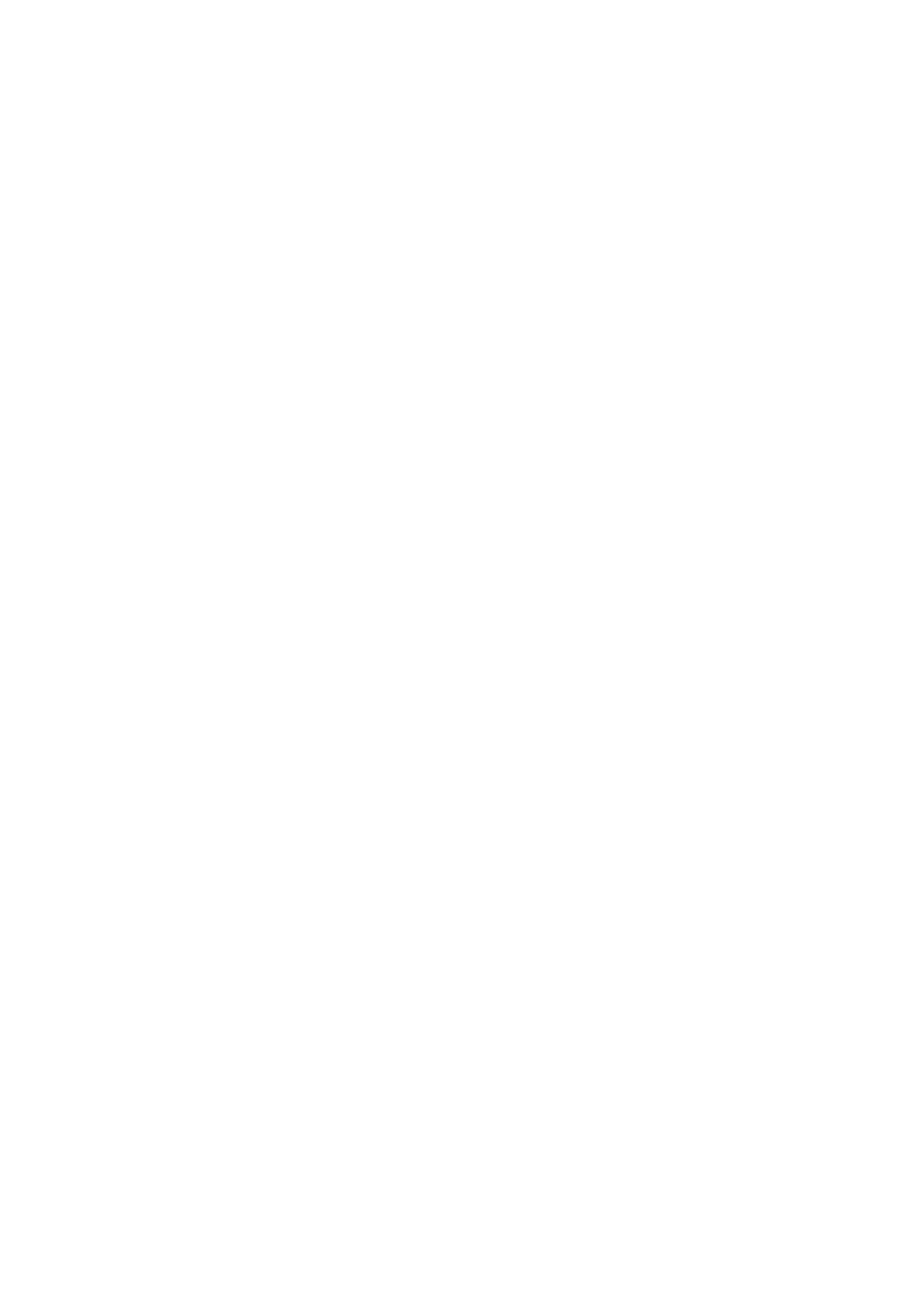## **4ACONSTRUCTION OUTPUT: VALUE NON-SEASONALLY ADJUSTED CURRENT PRICES BY SECTOR**

|                                      |                                               | New Housing                                     |                                                      |                                                 |                                                            | Other New Work                             |                                                |                                                |                                                  | Repair and Maintenance                          |                                                  |                                                                           |                                            | Other Work                                       |                                                |                                                     |
|--------------------------------------|-----------------------------------------------|-------------------------------------------------|------------------------------------------------------|-------------------------------------------------|------------------------------------------------------------|--------------------------------------------|------------------------------------------------|------------------------------------------------|--------------------------------------------------|-------------------------------------------------|--------------------------------------------------|---------------------------------------------------------------------------|--------------------------------------------|--------------------------------------------------|------------------------------------------------|-----------------------------------------------------|
|                                      |                                               |                                                 |                                                      |                                                 |                                                            | <b>Excluding Infrastructure</b>            |                                                |                                                |                                                  | Housing                                         |                                                  |                                                                           |                                            |                                                  | All<br>Repair                                  |                                                     |
|                                      | Public<br>housing                             | Private<br>housing                              | Total<br>new<br>housing                              | Infrast-<br>ructure                             | Public                                                     | Private<br>industr-<br>ial                 | Private<br>commerc-<br>ial                     | All<br>new work                                | Public<br>housing                                | Private<br>housing                              | Total<br>housing                                 | Infrast-<br>ructure                                                       | Public                                     | Private                                          | and<br>Mainten-<br>ance                        | All<br>Work                                         |
| 1997<br>1998<br>1999<br>2000         | MV6L<br>1 0 2 8<br>881<br>824<br>1 0 7 5      | MV6M<br>7559<br>8 1 4 6<br>8079<br>9475         | MVM <sub>5</sub><br>8587<br>9 0 27<br>8903<br>10 550 | MV6N<br>7953<br>7 703<br>7610<br>7941           | MV <sub>6</sub> O<br>3 0 6 3<br>3 3 4 3<br>3 9 0 7<br>3863 | MV6P<br>4536<br>4893<br>5 0 3 0<br>4717    | MV6Q<br>12 631<br>14 747<br>17 713<br>18 608   | MV6R<br>36 770<br>39 713<br>43 163<br>45 679   | MV6S<br>5 2 2 9<br>5 1 1 0<br>5 0 5 9<br>5 1 0 4 | MV6T<br>7460<br>7890<br>7990<br>8 3 5 8         | MV6V<br>12 689<br>13 000<br>13 049<br>13 4 6 2   | MV6W<br>-<br>-<br>-<br>-                                                  | MV6X<br>4669<br>4 7 7 8<br>4882<br>5 1 5 8 | MV6Y<br>6862<br>7 3 3 4<br>7487<br>8412          | MV6Z<br>24 220<br>25 112<br>25 418<br>27 032   | <b>MV72</b><br>60 990<br>64 825<br>68 581<br>72711  |
| 2001<br>2002<br>2003<br>2004         | 1 1 7 4<br>1411<br>1706<br>2 2 1 0            | 9639<br>11 453<br>15017<br>18977                | 10813<br>12864<br>16723<br>21 187                    | 8814<br>10 033<br>9 3 3 3<br>8 2 4 3            | 4 2 5 3<br>5517<br>7 280<br>8638                           | 4709<br>4 3 2 3<br>4765<br>5210            | 19 988<br>22 2 20<br>22 893<br>25 509          | 48 577<br>54 957<br>60 994<br>68 787           | 5 1 6 4<br>4974<br>5781<br>6414                  | 8870<br>10 255<br>11 146<br>11 951              | 14 0 34<br>15 2 29<br>16927<br>18 3 65           | -<br>-<br>-                                                               | 5 5 4 1<br>6065<br>7 1 6 8<br>7215         | 9808<br>10 969<br>12 169<br>12 291               | 29 383<br>32 263<br>36 264<br>37 871           | 77960<br>87 220<br>97 258<br>106 658                |
| 2005<br>2006                         | 2 2 5 1<br>2853                               | 20715<br>21 7 65                                | 22 966<br>24 618                                     | 8 2 4 1<br>8 1 7 8                              | 8 3 6 2<br>8 0 4 7                                         | 5610<br>6 3 0 8                            | 26 3 25<br>30 121                              | 71 504<br>77 272                               | 6642<br>6819                                     | 12 276<br>12 5 68                               | 18918<br>19 387                                  | -                                                                         | 8044<br>7868                               | 13 0 27<br>13794                                 | 39 989<br>41 049                               | 111 493<br>118 321                                  |
| 2007<br>2008<br>2009<br>2010<br>2011 | 3 4 8 0<br>3 2 9 9<br>3 3 2 7<br>4893<br>4919 | 22 146<br>18 138<br>12 5 9 2<br>14839<br>16 398 | 25 6 26<br>21 437<br>15919<br>19732<br>21 317        | 8642<br>9715<br>10 738<br>13 540<br>15 321      | 8 3 4 7<br>9988<br>11857<br>14 372<br>13 306               | 6438<br>5 3 3 9<br>3515<br>3551<br>3 3 6 4 | 34 404<br>35 190<br>25 558<br>23 710<br>24 275 | 83 457<br>81 669<br>67 587<br>74 905<br>77 584 | 6885<br>7467<br>7417<br>7871<br>7 2 2 4          | 13 4 76<br>14 708<br>13 283<br>14 405<br>15 159 | 20 361<br>22 175<br>20 700<br>22 276<br>22 3 8 3 | -<br>$\overline{\phantom{0}}$<br>$\overline{\phantom{0}}$<br>6841<br>7762 | 7439<br>8635<br>8631<br>5074<br>5044       | 15 807<br>16 165<br>14 165<br>8 2 9 0<br>8963    | 43 607<br>46 975<br>43 496<br>42 480<br>44 152 | 127 064<br>128 644<br>111 083<br>117 385<br>121 737 |
| 2012<br>2013<br>2014<br>2015<br>2016 | 4 0 2 7<br>4 3 3 4<br>5782<br>4891<br>4687    | 16 235<br>18 119<br>23 6 22<br>26 299<br>30 457 | 20 26 2<br>22 453<br>29 4 05<br>31 191<br>35 144     | 14 103<br>15 112<br>15 3 84<br>20 489<br>19 083 | 10 795<br>10 227<br>10 360<br>10 530<br>11 180             | 3718<br>3538<br>4 2 0 1<br>4734<br>4486    | 22 485<br>23 587<br>25 944<br>26 990<br>29 848 | 71 363<br>74 917<br>85 294<br>93 933<br>99 741 | 7613<br>7518<br>7784<br>7910<br>7400             | 15 0 70<br>16 132<br>17969<br>18510<br>19 684   | 22 683<br>23 650<br>25 7 53<br>26 4 20<br>27 084 | 7815<br>8 0 9 6<br>8809<br>8 4 9 6<br>7996                                | 4 9 6 2<br>5 3 4 1<br>5513<br>4867<br>4829 | 9 1 9 1<br>9 7 0 3<br>10 642<br>11 077<br>11 628 | 44 651<br>46 789<br>50 717<br>50 861<br>51 537 | 116 014<br>121 706<br>136 011<br>144 794<br>151 278 |

Users of these data should note that there may be instances where the pe-

riod on period growths for the same component differ between tables. This is due to the growth rates being calculated at a higher precision than 1 dp within the production system. This accuracy is truncated when transferred into the published tables.

£ million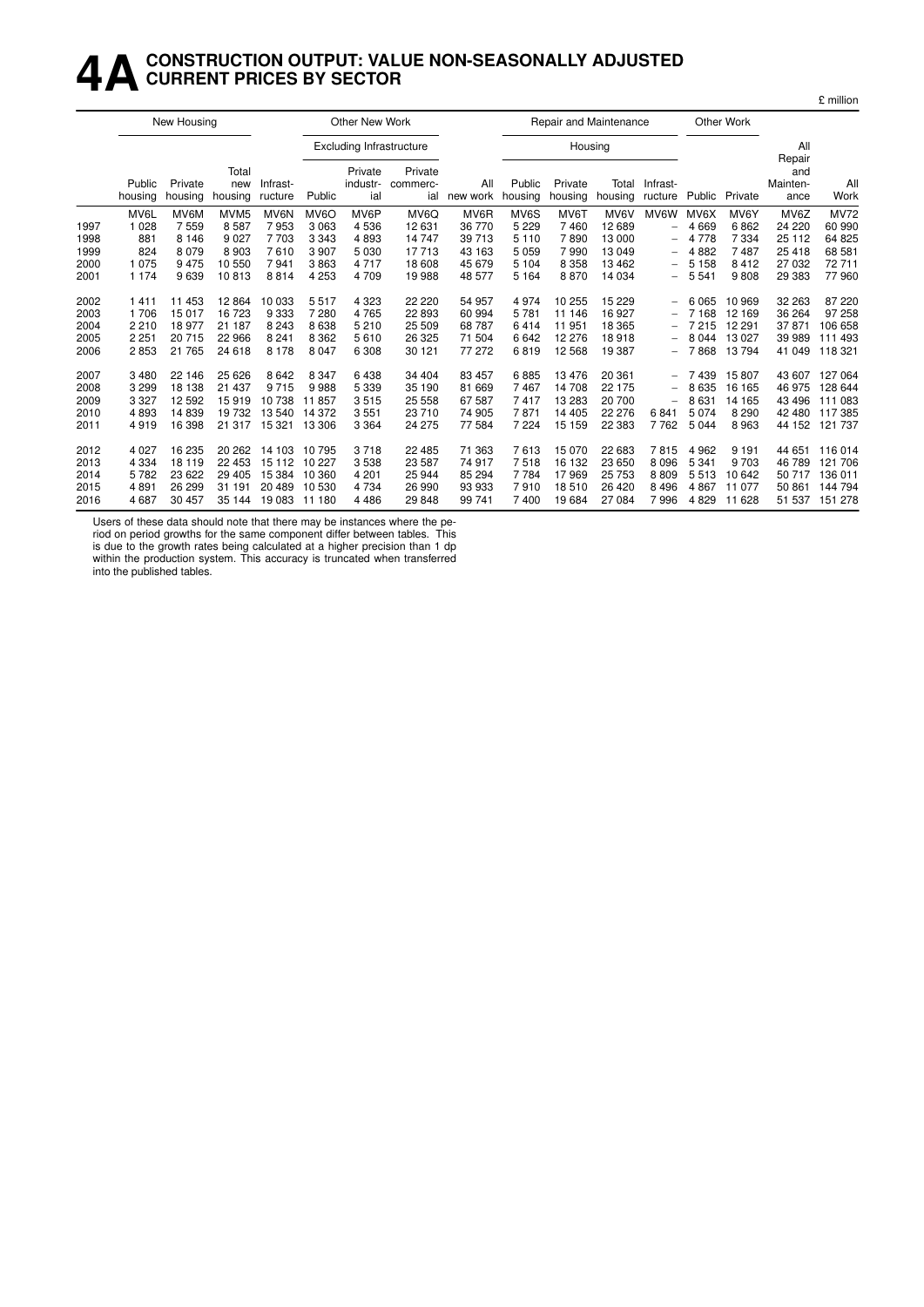#### **4QCONSTRUCTION OUTPUT: VALUE NON-SEASONALLY ADJUSTED CURRENT PRICES BY SECTOR**

£ million

|                                                   |                                          | New Housing                                |                                                              |                                                 |                                                           | Other New Work                                   |                                            |                                             |                                                  |                                          | Repair and Maintenance                     |                                                                                                               |                                                         | Other Work                               |                            |                                                                  |
|---------------------------------------------------|------------------------------------------|--------------------------------------------|--------------------------------------------------------------|-------------------------------------------------|-----------------------------------------------------------|--------------------------------------------------|--------------------------------------------|---------------------------------------------|--------------------------------------------------|------------------------------------------|--------------------------------------------|---------------------------------------------------------------------------------------------------------------|---------------------------------------------------------|------------------------------------------|----------------------------|------------------------------------------------------------------|
|                                                   |                                          |                                            |                                                              |                                                 |                                                           |                                                  | Excluding Infrastructure                   |                                             |                                                  | Housing                                  |                                            |                                                                                                               |                                                         |                                          | All<br>Repair              |                                                                  |
|                                                   | Public<br>housing                        | Private<br>housing                         | Total<br>housing                                             | new Infrast-<br>ructure                         | Public                                                    | Private<br>ial                                   | Private<br>industr- commerc-               | All<br>ial new work housing                 | Public                                           | Private                                  | housing housing                            | Total Infrast-<br>ructure Public Private                                                                      |                                                         |                                          | and<br>Mainten-<br>ance    | All<br>Work                                                      |
| 2002 Q1<br>Q <sub>2</sub><br>Q3<br>Q4             | MV6L<br>347<br>362<br>361<br>341         | MV6M<br>2 5 5 6<br>2719<br>2984<br>3 1 9 4 | MVM <sub>5</sub><br>2 9 0 3<br>3 0 8 1<br>3 3 4 5<br>3 5 3 5 | MV6N MV6O<br>2479<br>2586<br>2 5 8 3<br>2 3 8 5 | 1 209<br>1 3 2 1<br>1442<br>1 5 4 5                       | MV6P<br>1 0 5 3<br>1 0 5 0<br>1 0 9 3<br>1 1 2 7 | MV6Q<br>5 2 1 7<br>5 4 3 9<br>5677<br>5887 | MV6R<br>12861<br>13 477<br>14 140<br>14 479 | MV6S<br>1 2 5 6<br>1 1 9 7<br>1 2 4 1<br>1 2 8 0 | MV6T<br>2 2 6 6<br>2474<br>2644<br>2871  | MV6V<br>3 5 2 2<br>3671<br>3885<br>4 1 5 1 | MV6W<br>$\qquad \qquad -$<br>$\overline{\phantom{0}}$<br>$\overline{\phantom{0}}$<br>$\overline{\phantom{0}}$ | MV6X<br>1 5 6 7<br>1410<br>1499<br>1589                 | MV6Y<br>2536<br>2641<br>2898<br>2894     | MV6Z<br>7625<br>8 6 3 4    | <b>MV72</b><br>20 486<br>7 722 21 199<br>8 282 22 422<br>23 113  |
| 2003 Q1<br>Q <sub>2</sub><br>Q3<br>Q4             | 393<br>428<br>437<br>448                 | 3 3 2 4<br>3 4 9 2<br>3 9 0 9<br>4 2 9 2   | 3717<br>3920<br>4 3 4 6<br>4740                              | 2 3 7 8<br>2 3 9 2<br>2 3 3 5<br>2 2 2 8        | 1 5 6 7<br>1726<br>1896<br>2 0 9 1                        | 1 0 9 7<br>1 1 2 7<br>1 2 1 2<br>1 3 2 9         | 5 4 5 1<br>5 5 2 6<br>5 7 5 4<br>6 1 6 2   | 14 210<br>14 691<br>15 543<br>16 550        | 1 3 4 0<br>1422<br>1 5 5 3<br>1466               | 2476<br>2798<br>2880<br>2992             | 3816<br>4 2 2 0<br>4 4 3 3<br>4 4 5 8      | $\overline{\phantom{m}}$<br>$\overline{\phantom{0}}$                                                          | 1 7 9 9<br>1720<br>1821<br>1828                         | 2811<br>2945<br>3 3 0 5<br>3 1 0 8       | 8885                       | 8 426 22 636<br>23 576<br>9 559 25 102<br>9 3 9 4 2 5 9 4 4      |
| 2004 Q1<br>Q2<br>Q3<br>Q4                         | 551<br>582<br>556<br>521                 | 4 5 3 4<br>4675<br>4 8 6 2<br>4 9 0 6      | 5 0 8 5<br>5 2 5 7<br>5418<br>5 4 2 7                        | 2 1 0 9<br>2 1 2 5<br>2087<br>1922              | 2 1 3 3<br>2 1 6 9<br>2 1 7 1<br>2 1 6 5                  | 1 2 9 8<br>1 2 6 9<br>1 2 9 9<br>1 3 4 4         | 6 2 2 0<br>6 3 9 0<br>6462<br>6 4 3 7      | 16845<br>17210<br>17437<br>17 295           | 1696<br>1568<br>1562<br>1588                     | 2985<br>2845<br>3 0 4 6<br>3 0 7 5       | 4681<br>4413<br>4 608<br>4 6 63            | $\qquad \qquad -$<br>$\qquad \qquad -$<br>$\overline{a}$                                                      | 1863<br>1695<br>1805<br>1852                            | 3 1 4 4<br>2952<br>3 0 7 5<br>3 1 2 0    | 9488<br>9635               | 9 688 26 533<br>9 060 26 270<br>26 925<br>26 930                 |
| 2005 Q1<br>Q <sub>2</sub><br>Q3<br>Q4             | 567<br>568<br>539<br>577                 | 4 9 6 2<br>5 2 3 1<br>5 3 0 1<br>5 2 2 1   | 5 5 2 9<br>5799<br>5840<br>5798                              | 1984<br>2008<br>2 1 1 8<br>2 1 3 1              | 2 1 3 2<br>2 107<br>2 0 6 4<br>2 0 5 9                    | 1316<br>1 378<br>1421<br>1495                    | 6 3 6 0<br>6537<br>6619<br>6809            | 17321<br>17829<br>18 062<br>18 29 2         | 1828<br>1730<br>1568<br>1516                     | 2983<br>3 0 4 1<br>3 0 8 7<br>3 1 6 5    | 4811<br>4 7 7 1<br>4 6 5 5<br>4681         | $\overline{\phantom{a}}$<br>$\overline{\phantom{0}}$<br>$\overline{\phantom{0}}$                              | 2 0 4 1<br>1984<br>2 0 2 4<br>1995                      | 3 2 0 8<br>3 2 1 0<br>3 3 5 3<br>3 2 5 6 | 9965                       | 10 060 27 381<br>27 794<br>10 032 28 094<br>9 9 32 28 2 24       |
| 2006 Q1<br>Q <sub>2</sub><br>Q3<br>Q4             | 683<br>723<br>731<br>716                 | 5 2 7 4<br>5 4 0 4<br>5 5 4 0<br>5 5 4 7   | 5957<br>6 1 2 7<br>6 271<br>6 2 6 3                          | 2 1 0 3<br>2 0 4 3<br>2 0 4 7<br>1985           | 2 0 4 5<br>1994<br>2 0 0 5<br>2 0 0 3                     | 1560<br>1 5 3 3<br>1559<br>1656                  | 7 0 9 3<br>7 2 7 9<br>7 7 4 3<br>8 0 0 6   | 18758<br>18976<br>19625<br>19913            | 1708<br>1637<br>1778<br>1696                     | 3 0 8 7<br>3 1 7 4<br>3 0 9 0<br>3 2 1 7 | 4795<br>4811<br>4868<br>4913               | $\overline{\phantom{0}}$<br>$\overline{\phantom{0}}$                                                          | 1972<br>1987<br>2 0 2 4<br>1885                         | 3 2 4 1<br>3 3 6 1<br>3 4 3 2<br>3760    | 10 159                     | 10 008 28 766<br>29 135<br>10 324 29 949<br>10 558 30 471        |
| 2007 Q1<br>Q2<br>Q3<br>Q4                         | 876<br>901<br>872<br>831                 | 5613<br>5615<br>5 5 6 7<br>5 3 5 1         | 6489<br>6516<br>6439<br>6 182                                | 2010<br>2 1 4 6<br>2 2 4 8<br>2 2 3 8           | 2 0 0 3<br>2028<br>2 1 2 8<br>2 1 8 8                     | 1679<br>1655<br>1574<br>1530                     | 8 1 7 2<br>8414<br>8806<br>9012            | 20 353<br>20759<br>21 195<br>21 150         | 1817<br>1675<br>1680<br>1713                     | 3 1 9 5<br>3 3 6 9<br>3 2 7 8<br>3 6 3 4 | 5012<br>5 0 4 4<br>4 9 5 8<br>5 3 4 7      | $\overline{\phantom{0}}$<br>$\overline{a}$<br>$\overline{\phantom{0}}$                                        | 1814<br>1821<br>1888<br>1916                            | 3835<br>3818<br>4 0 4 6<br>4 108         | 10 661<br>11 371           | 31 014<br>10 683 31 442<br>10 892 32 087<br>32 521               |
| 2008 Q1<br>Q <sub>2</sub><br>Q3<br>Q4             | 866<br>860<br>834<br>739                 | 5 1 8 6<br>4835<br>4 3 8 6<br>3731         | 6 0 5 2<br>5 6 9 5<br>5 2 2 0<br>4 4 7 0                     | 2 3 5 3<br>2517<br>2 5 6 8<br>2 2 7 7           | 2 3 3 3<br>2 4 2 0<br>2 5 9 4<br>2641                     | 1 5 2 5<br>1 3 5 1<br>1 2 8 3<br>1 1 8 0         | 9 1 9 5<br>8848<br>9 0 3 9<br>8 1 0 8      | 21 458<br>20 831<br>20 704<br>18676         | 1787<br>1903<br>1943<br>1834                     | 3 4 2 0<br>3712<br>3600<br>3976          | 5 207<br>5615<br>5 5 4 3<br>5810           | $\overline{\phantom{0}}$<br>$\overline{\phantom{0}}$<br>$\overline{\phantom{0}}$                              | 2 0 6 3<br>2 1 2 8<br>2 3 3 3<br>2 1 1 1                | 4 0 8 6<br>4 204<br>4 0 7 0<br>3805      | 11 947<br>11 946<br>11 726 | 11 356 32 814<br>32 778<br>32 650<br>30 402                      |
| 2009 Q1<br>Q <sub>2</sub><br>Q3<br>Q4             | 734<br>763<br>874<br>956                 | 3 2 8 8<br>3 1 7 5<br>3 0 3 1<br>3 0 9 8   | 4 0 2 2<br>3938<br>3 9 0 5<br>4 0 5 4                        | 2 3 2 3<br>2 5 9 0<br>2741<br>3 0 8 4           | 2 6 2 1<br>2802<br>3 0 8 7<br>3 3 4 7                     | 971<br>848<br>818<br>878                         | 7 1 9 5<br>6742<br>6 2 2 9<br>5 3 9 2      | 17 132<br>16920<br>16780<br>16755           | 1813<br>1802<br>1983<br>1819                     | 3 2 9 5<br>3 2 8 2<br>3501<br>3 2 0 5    | 5 1 0 8<br>5 0 8 4<br>5484<br>5 0 24       | $\overline{\phantom{0}}$<br>$\overline{\phantom{0}}$                                                          | 2 0 5 3<br>1938<br>2 4 9 7<br>2 1 4 3                   | 3 5 5 4<br>3 4 5 0<br>3694<br>3 4 6 7    |                            | 10 715 27 847<br>10 472 27 392<br>11 675 28 455<br>10 634 27 389 |
| 2010 Q1<br>Q <sub>2</sub><br>Q <sub>3</sub><br>Q4 | 1 0 7 2<br>1 2 3 0<br>1 3 1 1<br>1 2 7 9 | 3 0 2 9<br>3815<br>3996<br>3999            | 4 101<br>5 0 4 5<br>5 3 0 7<br>5 2 7 9                       | 3315<br>3647<br>3 4 4 8<br>3 1 3 0              | 3 3 0 3<br>3600<br>3786<br>3683                           | 823<br>882<br>1 0 2 5<br>821                     | 5 4 4 3<br>5817<br>6453<br>5997            | 16985<br>18 991<br>20 019<br>18910          | 2038<br>1941<br>1963<br>1930                     | 3011<br>3524<br>3887<br>3983             | 5 0 4 9<br>5464<br>5850<br>5912            | 1 607<br>1791<br>1764<br>1679                                                                                 | 1 2 3 8<br>1 200<br>1409<br>1 2 2 7                     | 1943<br>1992<br>2 1 7 4<br>2 180         |                            | 9 837 26 822<br>10 448 29 439<br>11 197 31 216<br>10 999 29 908  |
| 2011 Q1<br>Q2<br>Q3<br>Q4                         | 1 2 4 1<br>1 3 0 5<br>1 2 1 2<br>1 1 6 0 | 3658<br>4 260<br>4 273<br>4 207            | 4899<br>5566<br>5485<br>5 3 6 8                              | 3 4 7 3<br>4 0 4 8<br>3909                      | 3 3 9 7<br>3 3 5 3<br>3890 3471<br>3 0 8 5                | 795<br>865<br>839<br>865                         | 5422<br>5992<br>6454<br>6408               | 17987<br>19824<br>20 138<br>19635           | 1920<br>1751<br>1762<br>1792                     | 3 4 4 7<br>3692<br>3852<br>4 1 6 8       | 5 3 6 7<br>5443<br>5 6 1 4<br>5959         | 1882<br>1869                                                                                                  | 1 2 1 0<br>1 144<br>2 068 1 457<br>1943 1233            | 2 1 8 9<br>2 1 7 5<br>2 3 2 6<br>2 2 7 3 |                            | 10 649 28 636<br>10 631 30 455<br>11 465 31 603<br>11 408 31 042 |
| 2012 Q1<br>Q <sub>2</sub><br>Q3<br>Q4             | 1 0 2 2<br>1018<br>1 0 1 0<br>997        | 3978<br>4 1 9 1<br>3996<br>4 217           | 5 0 0 1<br>5 2 1 0<br>5 0 0 8<br>5214                        | 3421<br>3706                                    | 3 467 2 716<br>2692<br>2 8 6 1<br>3831 2608               | 923<br>950<br>936<br>1 0 0 0                     | 5482<br>5792<br>5 6 6 3<br>5 6 8 9         | 17589<br>18 0 65<br>18 175<br>18 344        | 1943<br>1814<br>1938<br>1953                     | 3740<br>3696<br>3808<br>3879             | 5681<br>5511<br>5745<br>5830               | 1885                                                                                                          | 1916 1249<br>1993 1108<br>1 3 9 6<br>1878 1208          | 2 3 4 2<br>2 2 6 8<br>2 3 6 3<br>2 2 9 0 |                            | 11 189 28 779<br>10 879 28 943<br>11 389 29 563<br>11 208 29 552 |
| 2013 Q1<br>Q2<br>Q3<br>Q4                         | 904<br>1 0 8 9<br>1 1 0 9<br>1 242       | 3751<br>4 6 9 7<br>4769<br>5 1 6 1         | 4 6 5 5<br>5786<br>5878<br>6404                              | 3619<br>3853                                    | 2 3 0 5<br>3797 2532<br>2865<br>4 0 65 2 547              | 924<br>883<br>882<br>870                         | 5 3 3 4<br>5 6 4 5<br>6 3 8 3<br>6 2 6 6   | 16835<br>18 645<br>19861<br>20 151          | 1993<br>1812<br>1859<br>1882                     | 3 4 9 3<br>3988<br>4 2 5 0<br>4 4 3 9    | 5486<br>5801<br>6 1 1 0<br>6 3 2 0         | 2 1 2 2                                                                                                       | 1943 1245<br>1898 1240<br>1 543<br>2 123 1 322          | 2 2 2 0<br>2449<br>2580<br>2512          |                            | 10 894 27 730<br>11 388 30 033<br>12 352 32 213<br>12 277 32 429 |
| 2014 Q1<br>Q2<br>Q3<br>Q4                         | 1 2 8 0<br>1 4 8 7<br>1 5 3 5<br>1 4 8 0 | 5 0 4 9<br>5963<br>6 2 4 9<br>6 3 6 2      | 6 3 2 9<br>7450<br>7 7 8 4<br>7842                           | 3673<br>3700<br>4 1 2 4                         | 2 3 0 1<br>2 5 2 2<br>3887 2848<br>2690                   | 946<br>1 0 9 1<br>1 1 2 3<br>1 0 4 2             | 6 0 5 9<br>6 3 5 1<br>6758<br>6777         | 19 307<br>21 1 1 3<br>22 399<br>22 474      | 2 0 2 7<br>1871<br>1971<br>1915                  | 4 202<br>4 4 2 3<br>4 6 9 1<br>4 6 5 3   | 6 2 3 0<br>6 2 9 3<br>6662<br>6568         | 2 1 5 2<br>2 1 2 9                                                                                            | 1 2 8 4<br>1 309<br>2 2 65 1 641<br>2 2 63 1 2 78       | 2456<br>2670<br>2807<br>2709             |                            | 12 122 31 429<br>12 402 33 515<br>13 375 35 774<br>12 818 35 292 |
| 2015 Q1<br>Q <sub>2</sub><br>Q3<br>Q4             | 1 3 1 3<br>1 3 5 9<br>1 1 1 7<br>1 1 0 2 | 5850<br>6925<br>6 5 7 1<br>6954            | 7 1 6 3<br>8 2 8 4<br>7688<br>8 0 5 6                        |                                                 | 4 8 38 2 342<br>5 162 2 575<br>5 312 2 909<br>5 176 2 703 | 1 1 2 7<br>1 1 5 1<br>1 2 9 3<br>1 1 6 3         | 6 2 6 2<br>6625<br>6984<br>7 1 2 0         | 21 732<br>23 799<br>24 186<br>24 217        | 2 0 8 2<br>1915<br>1999<br>1914                  | 4 1 2 8<br>4 6 31<br>4838<br>4914        | 6210<br>6545<br>6837<br>6828               |                                                                                                               | 2 3 55 1 177<br>2 101 1 060<br>2 075 1 386<br>1965 1244 | 2579<br>2683<br>2878<br>2937             |                            | 12 321 34 053<br>12 390 36 189<br>13 176 37 362<br>12 974 37 191 |
| 2016 Q1<br>Q2<br>Q3<br>Q4                         | 1 0 8 4<br>1 1 9 3<br>1 1 8 3<br>1 2 2 7 | 6814<br>7894<br>7727<br>8 0 2 3            | 7898<br>9086<br>8910<br>9 2 5 0                              | 4 8 0 3<br>4 7 2 0<br>4715                      | 2 4 8 5<br>2815<br>3 0 9 3<br>4845 2788                   | 1 0 2 7<br>1211<br>1 1 5 7<br>1 0 9 1            | 6857<br>7 370<br>7895<br>7726              | 23 070<br>25 202<br>25 770<br>25 700        | 2 0 8 0<br>1839<br>1 747<br>1 7 3 4              | 4 4 5 5<br>4 8 6 4<br>5 0 4 9<br>5315    | 6 5 3 6<br>6703<br>6796<br>7049            |                                                                                                               | 1904 1169<br>2 101 1 142<br>1978 1390<br>2 014 1 129    | 2804<br>2846<br>3 0 2 4<br>2954          |                            | 12 413 35 483<br>12 792 37 993<br>13 187 38 957<br>13 145 38 845 |

Users of these data should note that there may be instances where the pe-

riod on period growths for the same component differ between tables. This

is due to the growth rates being calculated at a higher precision than 1 dp within the production system. This accuracy is truncated when transferred into the published tables.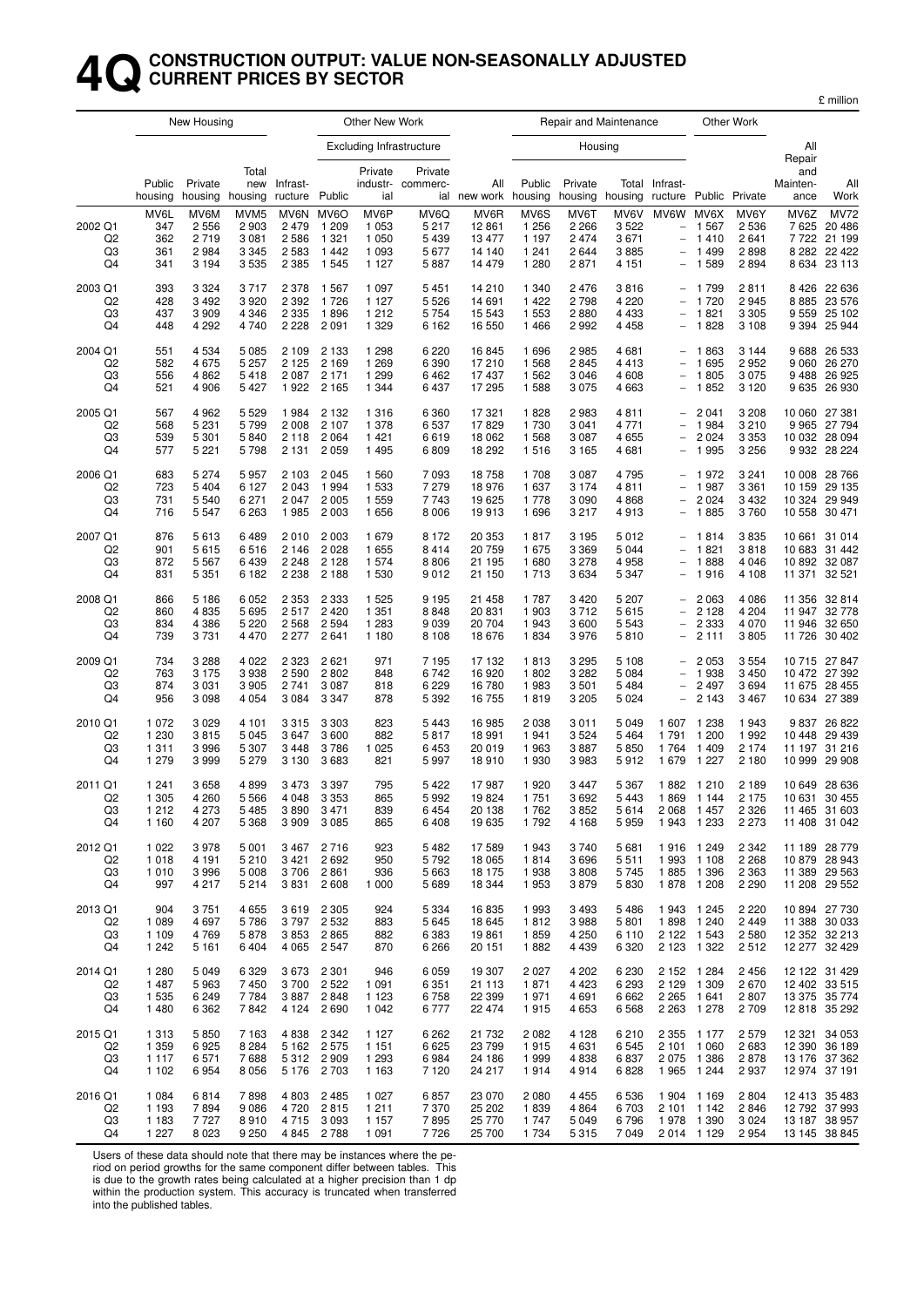## **4MCONSTRUCTION OUTPUT: VALUE NON-SEASONALLY ADJUSTED CURRENT PRICES BY SECTOR**

|                                             |                                         | New Housing                                               |                                                              |                                                                |                                                              | Other New Work                          |                                                           |                                                       |                                         |                                                              | Repair and Maintenance                                      |                                         |                                         | Other Work                              |                                                       |                                                                                |
|---------------------------------------------|-----------------------------------------|-----------------------------------------------------------|--------------------------------------------------------------|----------------------------------------------------------------|--------------------------------------------------------------|-----------------------------------------|-----------------------------------------------------------|-------------------------------------------------------|-----------------------------------------|--------------------------------------------------------------|-------------------------------------------------------------|-----------------------------------------|-----------------------------------------|-----------------------------------------|-------------------------------------------------------|--------------------------------------------------------------------------------|
|                                             |                                         |                                                           |                                                              |                                                                |                                                              |                                         | <b>Excluding Infrastructure</b>                           |                                                       |                                         | Housing                                                      |                                                             |                                         |                                         |                                         | All                                                   |                                                                                |
|                                             | Public<br>housing                       | Private<br>housing                                        | Total<br>new<br>housing                                      | Infrast-<br>ructure Public                                     |                                                              | Private<br>ial                          | Private<br>industr- commerc-<br>ial                       | All<br>new work housing                               | Public                                  | Private<br>housing                                           | housing ructure Public Private                              | Total Infrast-                          |                                         |                                         | Repair<br>and<br>Mainten-<br>ance                     | All<br>Work                                                                    |
| 2011 Feb<br>Mar<br>Apr<br>May<br>Jun        | MV6L<br>404<br>468<br>416<br>435<br>455 | MV6M<br>1 1 8 2<br>1 400<br>1 2 9 1<br>1 3 7 6<br>1 5 9 3 | MVM <sub>5</sub><br>1586<br>1868<br>1 707<br>1812<br>2 0 4 8 | MV6N<br>1 1 1 5<br>1 3 6 6<br>1 2 8 1<br>1 3 6 2<br>1 4 0 5    | MV6O<br>1 1 0 6<br>1 2 9 8<br>1 0 9 5<br>1 1 1 1<br>1 1 4 8  | MV6P<br>260<br>296<br>257<br>297<br>312 | MV6Q<br>1 7 3 7<br>2 0 6 3<br>1899<br>1966<br>2 1 2 6     | MV6R<br>5803<br>6891<br>6 2 3 8<br>6549<br>7038       | MV6S<br>632<br>779<br>566<br>574<br>610 | MV6T<br>1 1 0 4<br>1 308<br>1 1 8 1<br>1 2 1 8<br>1 2 9 3    | MV6V<br>1736<br>2 0 8 7<br>1 7 4 7<br>1792<br>1 903         | MV6W<br>594<br>751<br>614<br>613<br>639 | MV6X<br>390<br>489<br>386<br>378<br>381 | MV6Y<br>709<br>825<br>706<br>735<br>733 | MV6Z<br>3 4 2 9<br>4 1 5 3<br>3 4 5 4<br>3518<br>3657 | <b>MV72</b><br>9 2 3 2<br>11 044<br>9692<br>10 067<br>10 696                   |
| Jul<br>Aug<br>Sep<br>Oct<br>Nov<br>Dec      | 384<br>395<br>435<br>401<br>410<br>351  | 1446<br>1411<br>1416<br>1444<br>1449<br>1 3 1 4           | 1829<br>1806<br>1850<br>1846<br>1859<br>1665                 | 1 3 3 4<br>1 2 8 0<br>1 2 7 5<br>1 2 4 5<br>1 3 4 1<br>1 3 2 3 | 1 167<br>1 1 9 1<br>1 1 1 3<br>1 0 3 7<br>1 0 4 5<br>1 0 0 4 | 271<br>286<br>283<br>302<br>309<br>255  | 2 1 0 9<br>2 150<br>2 194<br>2 2 1 9<br>2 2 6 4<br>1924   | 6710<br>6713<br>6716<br>6649<br>6817<br>6 1 7 1       | 585<br>587<br>589<br>609<br>635<br>547  | 1 2 7 9<br>1 2 5 5<br>1 3 1 8<br>1420<br>1 4 5 9<br>1 2 8 8  | 1865<br>1842<br>1 907<br>2 0 2 9<br>2 0 9 4<br>1836         | 684<br>697<br>685<br>666<br>655<br>620  | 477<br>507<br>474<br>421<br>433<br>380  | 735<br>800<br>790<br>761<br>780<br>731  | 3846<br>3856<br>3962<br>3567                          | 3761 10472<br>10 559<br>10 572<br>3 877 10 526<br>10 779<br>9737               |
| 2012 Jan                                    | 338                                     | 1 1 9 3                                                   | 1 5 3 2                                                      | 1 1 0 6                                                        | 838                                                          | 265                                     | 1692                                                      | 5433                                                  | 554                                     | 1 0 7 2                                                      | 1 6 2 5                                                     | 546                                     | 342                                     | 690                                     | 3 2 0 3                                               | 8 6 3 7                                                                        |
| Feb                                         | 326                                     | 1 2 8 1                                                   | 1 607                                                        | 1 0 9 9                                                        | 867                                                          | 317                                     | 1729                                                      | 5620                                                  | 645                                     | 1 2 9 6                                                      | 1941                                                        | 623                                     | 408                                     | 788                                     | 3761                                                  | 9 3 8 1                                                                        |
| Mar                                         | 358                                     | 1 504                                                     | 1862                                                         | 1 2 6 2                                                        | 1011                                                         | 341                                     | 2 0 6 1                                                   | 6536                                                  | 744                                     | 1 372                                                        | 2 1 1 5                                                     | 747                                     | 499                                     | 864                                     | 4 2 2 5                                               | 10761                                                                          |
| Apr                                         | 344                                     | 1 3 2 9                                                   | 1674                                                         | 1 1 3 9                                                        | 900                                                          | 308                                     | 1859                                                      | 5880                                                  | 573                                     | 1 172                                                        | 1745                                                        | 651                                     | 364                                     | 736                                     | 3 4 9 6                                               | 9 3 7 6                                                                        |
| May                                         | 329                                     | 1 4 0 9                                                   | 1738                                                         | 1 1 3 1                                                        | 936                                                          | 341                                     | 2 0 0 8                                                   | 6 1 5 4                                               | 631                                     | 1 309                                                        | 1941                                                        | 678                                     | 381                                     | 780                                     | 3779                                                  | 9933                                                                           |
| Jun                                         | 345                                     | 1 4 5 3                                                   | 1798                                                         | 1 1 5 1                                                        | 856                                                          | 301                                     | 1925                                                      | 6031                                                  | 610                                     | 1 2 1 5                                                      | 1825                                                        | 664                                     | 363                                     | 752                                     | 3604                                                  | 9634                                                                           |
| Jul                                         | 344                                     | 1 3 4 7                                                   | 1692                                                         | 1 1 3 7                                                        | 942                                                          | 330                                     | 1889                                                      | 5991                                                  | 647                                     | 1 3 8 5                                                      | 2 0 3 2                                                     | 660                                     | 438                                     | 801                                     | 3932                                                  | 9922                                                                           |
| Aug                                         | 328                                     | 1 2 8 5                                                   | 1614                                                         | 1 3 3 9                                                        | 1 0 0 6                                                      | 296                                     | 1944                                                      | 6 1 9 9                                               | 644                                     | 1 2 3 7                                                      | 1880                                                        | 621                                     | 516                                     | 779                                     | 3796                                                  | 9995                                                                           |
| Sep                                         | 338                                     | 1 3 6 4                                                   | 1702                                                         | 1 2 3 0                                                        | 913                                                          | 310                                     | 1830                                                      | 5985                                                  | 647                                     | 1 1 8 6                                                      | 1833                                                        | 604                                     | 442                                     | 783                                     | 3661                                                  | 9646                                                                           |
| Oct                                         | 338                                     | 1511                                                      | 1849                                                         | 1 3 6 0                                                        | 957                                                          | 339                                     | 2 0 5 1                                                   | 6556                                                  | 691                                     | 1 3 4 9                                                      | 2 0 4 0                                                     | 651                                     | 423                                     | 815                                     | 3929                                                  | 10 485                                                                         |
| Nov                                         | 339                                     | 1458                                                      | 1797                                                         | 1 3 4 5                                                        | 910                                                          | 338                                     | 1976                                                      | 6 3 6 6                                               | 700                                     | 1 3 6 3                                                      | 2 0 6 2                                                     | 673                                     | 431                                     | 815                                     | 3982                                                  | 10 348                                                                         |
| Dec                                         | 320                                     | 1 248                                                     | 1 5 6 8                                                      | 1 1 2 6                                                        | 741                                                          | 323                                     | 1 6 6 2                                                   | 5422                                                  | 562                                     | 1 1 6 7                                                      | 1728                                                        | 554                                     | 354                                     | 660                                     | 3 2 9 7                                               | 8719                                                                           |
| 2013 Jan<br>Feb<br>Mar<br>Apr<br>May<br>Jun | 258<br>301<br>345<br>332<br>352<br>405  | 1 1 2 1<br>1 2 6 2<br>1 3 6 8<br>1489<br>1 5 2 2<br>1686  | 1 3 7 9<br>1 5 6 3<br>1713<br>1821<br>1874<br>2 0 9 1        | 1 0 5 6<br>1 1 7 0<br>1 3 9 3<br>1 2 2 7<br>1 2 5 6<br>1 3 1 4 | 665<br>752<br>888<br>808<br>875<br>849                       | 289<br>326<br>309<br>296<br>296<br>291  | 1679<br>1 7 3 1<br>1924<br>1832<br>1928<br>1885           | 5 0 6 7<br>5541<br>6 2 2 7<br>5985<br>6 2 3 0<br>6430 | 579<br>654<br>760<br>617<br>605<br>590  | 1 0 8 2<br>1 1 5 2<br>1 2 5 9<br>1 2 8 6<br>1 340<br>1 3 6 2 | 1 661<br>1806<br>2019<br>1 904<br>1945<br>1952              | 573<br>651<br>719<br>609<br>653<br>636  | 365<br>403<br>477<br>409<br>417<br>414  | 672<br>739<br>809<br>805<br>816<br>828  | 3 2 7 0<br>3600<br>3727<br>3831                       | 8 3 3 8<br>9 1 4 1<br>4 0 24 10 251<br>9712<br>10 061<br>3 830 10 260          |
| Jul<br>Aug<br>Sep<br>Oct<br>Nov<br>Dec      | 360<br>367<br>382<br>424<br>427<br>391  | 1 602<br>1 5 6 4<br>1 603<br>1824<br>1 704<br>1 633       | 1962<br>1932<br>1984<br>2 2 4 8<br>2 1 3 2<br>2 0 2 4        | 1 3 0 4<br>1 3 2 4<br>1 2 2 5<br>1471<br>1 3 6 6<br>1 2 2 8    | 943<br>967<br>955<br>908<br>869<br>770                       | 292<br>316<br>274<br>294<br>287<br>289  | 2 0 9 2<br>2 108<br>2 1 8 3<br>2 3 0 5<br>2 1 1 6<br>1845 | 6593<br>6646<br>6622<br>7 2 2 6<br>6769<br>6 1 5 6    | 600<br>632<br>627<br>670<br>651<br>561  | 1 4 5 2<br>1 3 6 8<br>1 4 3 0<br>1 5 6 9<br>1 551<br>1 3 1 9 | 2 0 5 2<br>2 0 0 0<br>2 0 5 8<br>2 2 3 9<br>2 2 0 1<br>1880 | 710<br>716<br>696<br>757<br>702<br>664  | 498<br>555<br>490<br>493<br>453<br>376  | 837<br>884<br>859<br>903<br>849<br>760  | 4 0 9 6<br>4 3 9 2<br>4 206<br>3679                   | 10 689<br>4 154 10 800<br>4 102 10 724<br>11 618<br>10 976<br>9835             |
| 2014 Jan<br>Feb<br>Mar<br>Apr<br>May<br>Jun | 372<br>422<br>487<br>435<br>497<br>556  | 1 631<br>1588<br>1829<br>1894<br>1940<br>2 1 3 0          | 2 0 0 3<br>2011<br>2 3 1 6<br>2 3 3 0<br>2436<br>2686        | 1 1 4 5<br>1 1 9 7<br>1 3 3 1<br>1 2 1 6<br>1 2 5 7<br>1 2 2 7 | 703<br>728<br>870<br>848<br>820<br>854                       | 260<br>330<br>357<br>350<br>371<br>370  | 1888<br>1955<br>2 2 1 6<br>2 102<br>2 104<br>2 143        | 5998<br>6 2 2 1<br>7090<br>6846<br>6989<br>7 2 8 0    | 630<br>641<br>757<br>622<br>612<br>637  | 1 2 9 2<br>1 379<br>1 531<br>1463<br>1464<br>1495            | 1922<br>2 0 2 0<br>2 2 8 7<br>2086<br>2076<br>2 1 3 2       | 670<br>691<br>789<br>696<br>707<br>725  | 398<br>409<br>479<br>461<br>420<br>430  | 749<br>820<br>887<br>872<br>867<br>930  | 3739<br>4 4 4 2                                       | 9737<br>3 940 10 160<br>11 532<br>4 114 10 960<br>4 070 11 059<br>4 216 11 496 |
| Jul                                         | 499                                     | 2 1 4 5                                                   | 2644                                                         | 1 307                                                          | 936                                                          | 384                                     | 2 2 9 5                                                   | 7565                                                  | 658                                     | 1 600                                                        | 2 2 5 8                                                     | 764                                     | 504                                     | 931                                     |                                                       | 4 457 12 022                                                                   |
| Aug                                         | 516                                     | 1980                                                      | 2 4 9 5                                                      | 1 2 5 3                                                        | 976                                                          | 361                                     | 2 1 6 8                                                   | 7 2 5 4                                               | 644                                     | 1 5 2 5                                                      | 2 1 7 0                                                     | 752                                     | 571                                     | 913                                     |                                                       | 4 405 11 659                                                                   |
| Sep                                         | 522                                     | 2 1 2 4                                                   | 2646                                                         | 1 3 2 7                                                        | 937                                                          | 378                                     | 2 2 9 4                                                   | 7582                                                  | 668                                     | 1 5 6 5                                                      | 2 2 3 4                                                     | 747                                     | 567                                     | 962                                     |                                                       | 4511 12093                                                                     |
| Oct                                         | 513                                     | 2 2 6 1                                                   | 2 7 7 4                                                      | 1411                                                           | 965                                                          | 346                                     | 2 3 9 0                                                   | 7886                                                  | 668                                     | 1 661                                                        | 2 3 2 9                                                     | 831                                     | 474                                     | 916                                     |                                                       | 4 550 12 436                                                                   |
| Nov                                         | 495                                     | 2 1 3 6                                                   | 2631                                                         | 1 3 9 3                                                        | 907                                                          | 352                                     | 2 2 8 3                                                   | 7567                                                  | 675                                     | 1 573                                                        | 2 2 4 8                                                     | 763                                     | 415                                     | 942                                     |                                                       | 4 367 11 934                                                                   |
| Dec                                         | 474                                     | 1961                                                      | 2 4 3 5                                                      | 1 3 2 0                                                        | 818                                                          | 343                                     | 2 1 0 5                                                   | 7021                                                  | 572                                     | 1418                                                         | 1990                                                        | 667                                     | 391                                     | 851                                     |                                                       | 3 899 10 921                                                                   |
| 2015 Jan                                    | 392                                     | 1807                                                      | 2 1 9 9                                                      | 1414                                                           | 681                                                          | 336                                     | 1950                                                      | 6580                                                  | 605                                     | 1 2 5 6                                                      | 1861                                                        | 705                                     | 352                                     | 782                                     |                                                       | 3700 10 280                                                                    |
| Feb                                         | 438                                     | 1861                                                      | 2 2 9 9                                                      | 1514                                                           | 766                                                          | 391                                     | 2079                                                      | 7 0 5 0                                               | 657                                     | 1 2 9 5                                                      | 1952                                                        | 702                                     | 379                                     | 857                                     |                                                       | 3 890 10 939                                                                   |
| Mar                                         | 483                                     | 2 1 8 1                                                   | 2 6 6 4                                                      | 1910                                                           | 896                                                          | 400                                     | 2 2 3 3                                                   | 8 1 0 3                                               | 820                                     | 1577                                                         | 2 3 9 7                                                     | 948                                     | 446                                     | 941                                     |                                                       | 4 731 12 834                                                                   |
| Apr                                         | 465                                     | 2 2 6 1                                                   | 2726                                                         | 1767                                                           | 828                                                          | 379                                     | 2 1 2 1                                                   | 7821                                                  | 618                                     | 1 4 9 7                                                      | 2 1 1 6                                                     | 725                                     | 363                                     | 880                                     |                                                       | 4 084 11 905                                                                   |
| May                                         | 425                                     | 2 2 4 4                                                   | 2 6 6 9                                                      | 1692                                                           | 839                                                          | 375                                     | 2 151                                                     | 7726                                                  | 629                                     | 1495                                                         | 2 1 2 4                                                     | 674                                     | 342                                     | 878                                     |                                                       | 4 018 11 744                                                                   |
| Jun                                         | 468                                     | 2 4 2 0                                                   | 2889                                                         | 1 704                                                          | 908                                                          | 397                                     | 2 3 5 4                                                   | 8 2 5 2                                               | 667                                     | 1 6 3 9                                                      | 2 3 0 6                                                     | 702                                     | 355                                     | 925                                     |                                                       | 4 289 12 540                                                                   |
| Jul                                         | 389                                     | 2 2 8 2                                                   | 2670                                                         | 1858                                                           | 982                                                          | 445                                     | 2 3 9 1                                                   | 8 3 4 6                                               | 664                                     | 1678                                                         | 2 3 4 3                                                     | 763                                     | 428                                     | 956                                     |                                                       | 4 489 12 835                                                                   |
| Aug                                         | 351                                     | 2 0 8 0                                                   | 2 4 3 1                                                      | 1730                                                           | 969                                                          | 416                                     | 2 2 8 3                                                   | 7830                                                  | 640                                     | 1 508                                                        | 2 1 4 8                                                     | 662                                     | 472                                     | 907                                     |                                                       | 4 188 12 018                                                                   |
| Sep                                         | 378                                     | 2 2 0 9                                                   | 2 5 8 7                                                      | 1724                                                           | 958                                                          | 431                                     | 2 3 0 9                                                   | 8010                                                  | 695                                     | 1652                                                         | 2 3 4 7                                                     | 650                                     | 486                                     | 1015                                    |                                                       | 4 4 98 12 5 08                                                                 |
| Oct                                         | 374                                     | 2 4 0 7                                                   | 2 7 8 1                                                      | 1780                                                           | 922                                                          | 401                                     | 2 5 3 3                                                   | 8418                                                  | 670                                     | 1735                                                         | 2 4 0 5                                                     | 681                                     | 442                                     | 1010                                    |                                                       | 4 538 12 956                                                                   |
| Nov                                         | 365                                     | 2 2 8 0                                                   | 2644                                                         | 1668                                                           | 933                                                          | 407                                     | 2 4 3 3                                                   | 8086                                                  | 660                                     | 1 701                                                        | 2 3 6 1                                                     | 676                                     | 425                                     | 998                                     |                                                       | 4 4 61 12 5 48                                                                 |
| Dec                                         | 364                                     | 2 2 6 6                                                   | 2630                                                         | 1728                                                           | 848                                                          | 354                                     | 2 1 5 3                                                   | 7713                                                  | 583                                     | 1478                                                         | 2 0 6 1                                                     | 608                                     | 377                                     | 929                                     |                                                       | 3 975 11 687                                                                   |
| 2016 Jan                                    | 328                                     | 1974                                                      | 2 3 0 1                                                      | 1418                                                           | 751                                                          | 307                                     | 2 1 1 4                                                   | 6892                                                  | 586                                     | 1 3 4 8                                                      | 1934                                                        | 562                                     | 364                                     | 841                                     |                                                       | 3701 10592                                                                     |
| Feb                                         | 339                                     | 2 2 6 9                                                   | 2 607                                                        | 1571                                                           | 817                                                          | 335                                     | 2 3 0 5                                                   | 7636                                                  | 689                                     | 1513                                                         | 2 2 0 2                                                     | 632                                     | 391                                     | 951                                     |                                                       | 4 176 11 812                                                                   |
| Mar                                         | 417                                     | 2 5 7 1                                                   | 2989                                                         | 1814                                                           | 917                                                          | 385                                     | 2 4 3 8                                                   | 8543                                                  | 806                                     | 1 5 9 4                                                      | 2 4 0 0                                                     | 710                                     | 414                                     | 1 0 1 2                                 |                                                       | 4 536 13 079                                                                   |
| Apr                                         | 354                                     | 2 5 8 3                                                   | 2937                                                         | 1 5 5 6                                                        | 923                                                          | 398                                     | 2 3 5 7                                                   | 8 1 7 1                                               | 617                                     | 1 605                                                        | 2 2 2 3                                                     | 705                                     | 391                                     | 934                                     |                                                       | 4 253 12 424                                                                   |
| May                                         | 383                                     | 2 5 4 3                                                   | 2926                                                         | 1594                                                           | 946                                                          | 421                                     | 2 4 5 9                                                   | 8 3 4 6                                               | 601                                     | 1 570                                                        | 2 1 7 1                                                     | 699                                     | 361                                     | 921                                     |                                                       | 4 153 12 498                                                                   |
| Jun                                         | 455                                     | 2768                                                      | 3 2 2 4                                                      | 1570                                                           | 945                                                          | 392                                     | 2 5 5 4                                                   | 8685                                                  | 620                                     | 1 689                                                        | 2 3 1 0                                                     | 696                                     | 390                                     | 991                                     |                                                       | 4 386 13 071                                                                   |
| Jul                                         | 387                                     | 2570                                                      | 2957                                                         | 1564                                                           | 1 0 2 6                                                      | 378                                     | 2 5 3 5                                                   | 8461                                                  | 584                                     | 1 667                                                        | 2 2 5 2                                                     | 669                                     | 420                                     | 963                                     |                                                       | 4 304 12 766                                                                   |
| Aug                                         | 385                                     | 2 5 3 6                                                   | 2921                                                         | 1566                                                           | 1 0 7 5                                                      | 380                                     | 2 6 6 1                                                   | 8603                                                  | 564                                     | 1629                                                         | 2 1 9 3                                                     | 652                                     | 514                                     | 1 0 3 0                                 |                                                       | 4 389 12 992                                                                   |
| Sep                                         | 411                                     | 2621                                                      | 3 0 3 2                                                      | 1585                                                           | 992                                                          | 399                                     | 2698                                                      | 8706                                                  | 599                                     | 1752                                                         | 2 3 5 1                                                     | 656                                     | 456                                     | 1 0 3 0                                 |                                                       | 4 4 94 13 200                                                                  |
| Oct                                         | 403                                     | 2727                                                      | 3 1 3 0                                                      | 1596                                                           | 922                                                          | 386                                     | 2694                                                      | 8728                                                  | 592                                     | 1764                                                         | 2 3 5 6                                                     | 693                                     | 405                                     | 1 0 5 5                                 |                                                       | 4 509 13 237                                                                   |
| Nov                                         | 408                                     | 2 7 3 2                                                   | 3 1 4 0                                                      | 1710                                                           | 999                                                          | 382                                     | 2636                                                      | 8867                                                  | 601                                     | 1 903                                                        | 2 5 0 4                                                     | 696                                     | 393                                     | 1 0 2 1                                 |                                                       | 4 615 13 483                                                                   |
| Dec                                         | 416                                     | 2 5 6 4                                                   | 2980                                                         | 1539                                                           | 867                                                          | 322                                     | 2 3 9 6                                                   | 8 1 0 4                                               | 541                                     | 1648                                                         | 2 1 8 9                                                     | 625                                     | 330                                     | 877                                     |                                                       | 4 021 12 125                                                                   |
| 2017 Jan                                    | 342                                     | 2 2 7 9                                                   | 2622                                                         | 1435                                                           | 830                                                          | 277                                     | 2 3 4 1                                                   | 7505                                                  | 519                                     | 1 560                                                        | 2 0 7 9                                                     | 543                                     | 323                                     | 869                                     |                                                       | 3815 11320                                                                     |
| Feb                                         | 376                                     | 2 3 2 5                                                   | 2 700                                                        | 1421                                                           | 855                                                          | 303                                     | 2 4 2 5                                                   | 7704                                                  | 580                                     | 1 633                                                        | 2 2 1 3                                                     | 641                                     | 369                                     | 925                                     |                                                       | 4 148 11 852                                                                   |

Users of these data should note that there may be instances where the pe-

riod on period growths for the same component differ between tables. This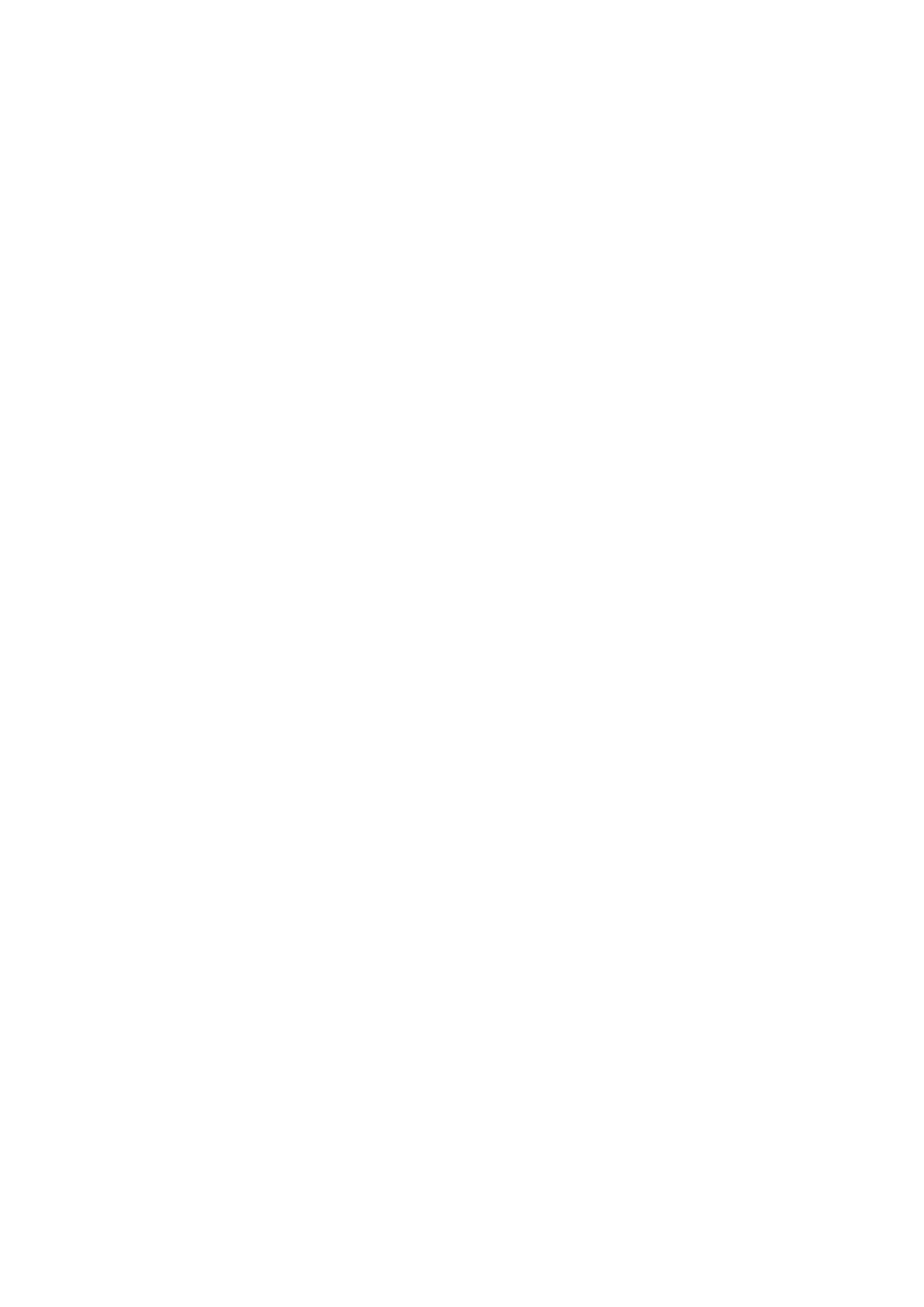#### **5 CONSTRUCTION OUTPUT: VALUE NON-SEASONALLY ADJUSTED CURRENT PRICES BY TYPE OF WORK**

|                                                 |                  |                    |                 |                        |                        |                 |                        |                 |                        |                          |                          |                        | £ million          |
|-------------------------------------------------|------------------|--------------------|-----------------|------------------------|------------------------|-----------------|------------------------|-----------------|------------------------|--------------------------|--------------------------|------------------------|--------------------|
|                                                 |                  | 2014<br>Q1         | 2014<br>Q2      | 2014<br>Q <sub>3</sub> | 2014<br>Q <sub>4</sub> | 2015<br>Q1      | 2015<br>Q <sub>2</sub> | 2015<br>Q3      | 2015<br>Q <sub>4</sub> | 2016<br>Q1               | 2016<br>Q <sub>2</sub>   | 2016<br>Q <sub>3</sub> | 2016<br>Q4         |
| <b>PUBLIC HOUSING</b><br><b>PRIVATE HOUSING</b> | MV6L<br>MV6M     | 1 2 8 0<br>5 0 4 9 | 1 4 8 7<br>5963 | 1 5 3 5<br>6249        | 1 4 8 0<br>6 3 6 2     | 1 3 1 3<br>5850 | 1 3 5 9<br>6925        | 1 1 1 7<br>6571 | 1 1 0 2<br>6954        | 1 0 8 4<br>6814          | 1 1 9 3<br>7894          | 1 1 8 3<br>7727        | 1 2 2 7<br>8 0 2 3 |
|                                                 |                  |                    |                 |                        |                        |                 |                        |                 |                        |                          |                          |                        |                    |
| INFRASTRUCTURE                                  |                  |                    | 229             | 207                    |                        |                 |                        | 179             | 170                    | 174                      |                          |                        | 249                |
| Water                                           | MV73<br>MV74     | 264<br>101         | 92              | 101                    | 167<br>115             | 184<br>131      | 179<br>137             | 277             | 440                    | 475                      | 208<br>471               | 236<br>446             | 419                |
| Sewerage<br>Electricity                         | MV75             | 1 1 3 6            | 1 270           | 1443                   | 1615                   | 1898            | 2 1 0 4                | 2 2 4 5         | 2 1 8 0                | 2066                     | 2049                     | 2 0 3 1                | 2 0 4 3            |
| Roads                                           | MV76             | 670                | 699             | 817                    | 951                    | 1 277           | 1 4 9 7                | 1 5 2 8         | 1 4 2 7                | 1 2 5 8                  | 1 1 8 9                  | 1 1 5 3                | 1 1 4 7            |
| Railways                                        | <b>MV77</b>      | 975                | 904             | 821                    | 791                    | 836             | 775                    | 678             | 610                    | 555                      | 554                      | 585                    | 674                |
| Harbours                                        | MV78             | 177                | 185             | 202                    | 224                    | 260             | 267                    | 251             | 223                    | 183                      | 163                      | 145                    | 160                |
| Other <sup>1</sup>                              | MV79             | 349                | 320             | 297                    | 262                    | 251             | 203                    | 154             | 126                    | 92                       | 86                       | 119                    | 153                |
| <b>TOTAL</b>                                    | MV6N             | 3673               | 3700            | 3887                   | 4 1 2 4                | 4838            | 5 1 6 2                | 5312            | 5 1 7 6                | 4803                     | 4720                     | 4715                   | 4845               |
| of which                                        |                  |                    |                 |                        |                        |                 |                        |                 |                        |                          |                          |                        |                    |
| public                                          | MV7A             | 1 3 6 7            | 1 3 6 4         | 1443                   | 1 5 9 2                | 1970            | 2 1 0 4                | 2 0 2 6         | 1843                   | 1 6 2 4                  | 1 5 6 4                  | 1 581                  | 1 7 3 4            |
| private                                         | MV7B             | 2 3 0 5            | 2 3 3 5         | 2444                   | 2 5 3 3                | 2867            | 3058                   | 3 2 8 7         | 3 3 3 3                | 3 1 7 9                  | 3 1 5 6                  | 3 1 3 4                | 3 1 1 1            |
| <b>OTHER PUBLIC NON-HOUSING</b>                 |                  |                    |                 |                        |                        |                 |                        |                 |                        |                          |                          |                        |                    |
| Factories                                       | MV7C             | 20                 | 22              | 23                     | 19                     | 15              | 16                     | 18              | 18                     | 20                       | 28                       | 33                     | 29                 |
| Warehouses                                      | MV7D             | 9                  | 8               | $\overline{7}$         | 4                      | $\overline{c}$  | $\overline{c}$         | $\overline{c}$  | $\overline{c}$         | $\overline{2}$           | $\overline{4}$           | 6                      | 5                  |
| Oil, Steel, Coal                                | MV7E             | 2                  | $\overline{c}$  | 2                      | 2                      | 2               | 2                      | 1               | $\mathbf{1}$           | $\overline{\phantom{a}}$ | $\overline{\phantom{a}}$ | ÷                      |                    |
| Schools & Colleges                              | MV7F             | 878                | 940             | 1 0 6 6                | 1 0 2 5                | 907             | 1 0 3 7                | 1 2 1 8         | 1 1 6 4                | 1 0 9 1                  | 1 2 1 8                  | 1 2 9 3                | 1 0 8 6            |
| Universities                                    | MV7G             | 365                | 431             | 514                    | 485                    | 408             | 411                    | 426             | 365                    | 323                      | 352                      | 384                    | 353                |
| Health                                          | MV7H             | 431                | 438             | 446                    | 398                    | 358             | 421                    | 504             | 500                    | 473                      | 523                      | 552                    | 472                |
| Offices                                         | MV7I             | 115                | 116             | 127                    | 120                    | 106             | 122                    | 150             | 154                    | 157                      | 181                      | 204                    | 184                |
| Entertainment                                   | MV7J             | 185                | 214             | 244                    | 225                    | 191             | 198                    | 202             | 169                    | 143                      | 169                      | 208                    | 200                |
| Garages, Shops                                  | MV7Z             | 39                 | 44              | 48                     | 48                     | 45              | 51                     | 60              | 57                     | 52                       | 95                       | 143                    | 146                |
| Agriculture, Miscellaneous                      | MV82             | 257                | 305             | 370                    | 361                    | 308             | 315                    | 327             | 274                    | 224                      | 244                      | 270                    | 312                |
| <b>TOTAL</b>                                    | MV <sub>60</sub> | 2 301              | 2 5 2 2         | 2848                   | 2690                   | 2 3 4 2         | 2575                   | 2 9 0 9         | 2 703                  | 2 4 8 5                  | 2815                     | 3 0 9 3                | 2788               |
| <b>PRIVATE INDUSTRIAL</b>                       |                  |                    |                 |                        |                        |                 |                        |                 |                        |                          |                          |                        |                    |
| Factories                                       | MV83             | 479                | 591             | 662                    | 602                    | 613             | 590                    | 676             | 637                    | 587                      | 681                      | 638                    | 614                |
| Warehouses                                      | MV84             | 401                | 440             | 423                    | 421                    | 504             | 560                    | 615             | 521                    | 436                      | 527                      | 516                    | 468                |
| Oil, Steel, Coal                                | <b>MV85</b>      | 65                 | 60              | 38                     | 19                     | 10              | 1                      | 2               | 4                      | 4                        | 4                        | 2                      | 8                  |
| <b>TOTAL</b>                                    | MV6P             | 946                | 1 0 9 1         | 1 1 2 3                | 1 0 4 2                | 1 1 2 7         | 1 1 5 1                | 1 2 9 3         | 1 1 6 3                | 1 0 2 7                  | 1 2 1 1                  | 1 1 5 7                | 1 0 9 1            |
| <b>PRIVATE COMMERCIAL</b>                       |                  |                    |                 |                        |                        |                 |                        |                 |                        |                          |                          |                        |                    |
| Schools, Universities                           | MV86             | 922                | 967             | 1 0 6 7                | 1 0 7 9                | 993             | 1 0 6 5                | 1 1 9 0         | 1 2 2 3                | 1 1 7 1                  | 1 2 8 4                  | 1 3 6 3                | 1 2 9 9            |
| Health                                          | MV87             | 220                | 250             | 262                    | 266                    | 256             | 281                    | 288             | 272                    | 253                      | 274                      | 289                    | 266                |
| Offices                                         | MV88             | 1893               | 2 0 3 5         | 2210                   | 2 2 9 5                | 2 1 9 3         | 2 3 6 2                | 2514            | 2623                   | 2611                     | 2821                     | 2947                   | 2839               |
| Entertainment                                   | MV89             | 1 337              | 1 4 2 0         | 1478                   | 1448                   | 1 2 9 9         | 1 3 4 9                | 1 3 9 1         | 1458                   | 1422                     | 1 508                    | 1679                   | 1713               |
| Garages                                         | MV8A             | 78                 | 67              | 62                     | 54                     | 52              | 60                     | 71              | 79                     | 80                       | 96                       | 118                    | 126                |
| Shops                                           | MV8B             | 1 2 6 1            | 1 3 4 9         | 1 4 2 3                | 1 3 8 9                | 1 2 3 0         | 1 2 5 5                | 1 2 6 4         | 1 2 1 0                | 1 0 9 3                  | 1 1 5 3                  | 1 2 3 8                | 1 2 1 3            |
| Agriculture, Miscellaneous                      | MV8C             | 347                | 263             | 257                    | 245                    | 237             | 253                    | 265             | 255                    | 227                      | 234                      | 260                    | 270                |
| <b>TOTAL</b>                                    | MV6Q             | 6 0 5 9            | 6 3 5 1         | 6758                   | 6777                   | 6 2 6 2         | 6625                   | 6984            | 7 1 2 0                | 6857                     | 7370                     | 7895                   | 7726               |
| TOTAL NEW WORK                                  | MV6R             | 19 307             | 21 113          | 22 3 9 9               | 22 474                 | 21 732          | 23 799                 | 24 186          | 24 217                 | 23 0 70                  | 25 202                   | 25 770                 | 25 700             |
|                                                 |                  |                    |                 |                        |                        |                 |                        |                 |                        |                          |                          |                        |                    |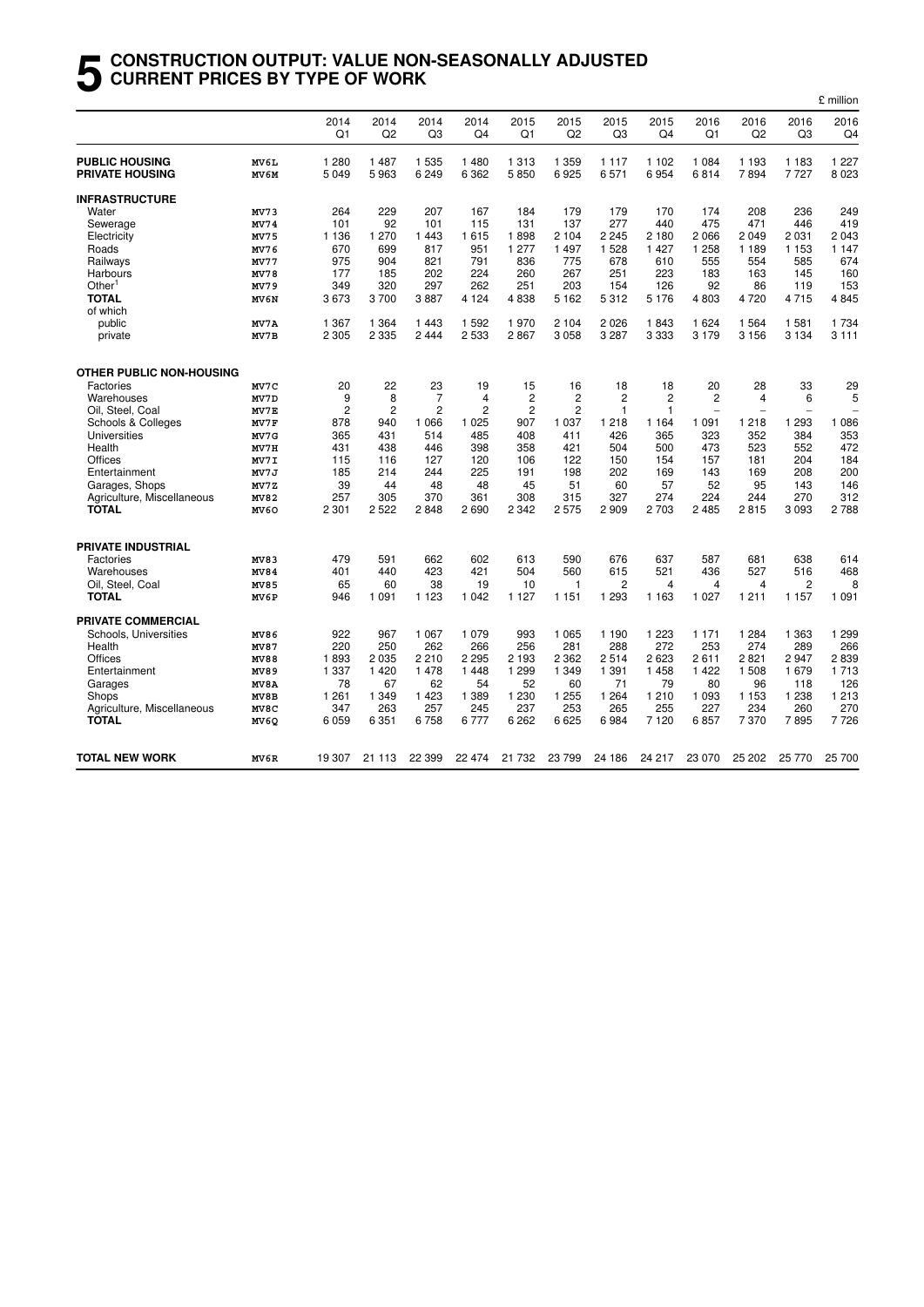#### **6 CONSTRUCTION OUTPUT: VALUE NON-SEASONALLY ADJUSTED CURRENT PRICES BY REGION**

|                                                   |              |            |            |            |            |            |            |            | £ million  |
|---------------------------------------------------|--------------|------------|------------|------------|------------|------------|------------|------------|------------|
|                                                   |              | 2015<br>Q1 | 2015<br>Q2 | 2015<br>Q3 | 2015<br>Q4 | 2016<br>Q1 | 2016<br>Q2 | 2016<br>Q3 | 2016<br>Q4 |
| <b>NORTH EAST</b>                                 |              |            |            |            |            |            |            |            |            |
| New Housing                                       |              |            |            |            |            |            |            |            |            |
| Housing                                           | MV8D         | 57         | 51         | 40         | 37         | 31         | 27         | 21         | 30         |
| Private                                           | MV8E         | 231        | 298        | 308        | 333        | 319        | 345        | 308        | 297        |
| <b>Total Housing</b>                              | N3QP         | 288        | 349        | 348        | 370        | 351        | 372        | 329        | 327        |
| Infrastructure                                    | MV8F         | 272        | 262        | 259        | 254        | 229        | 231        | 216        | 255        |
| Other New Work<br><b>Excluding Infrastructure</b> |              |            |            |            |            |            |            |            |            |
| Public                                            | MV8G         | 97         | 106        | 122        | 112        | 97         | 102        | 97         | 71         |
| Private Industrial                                | MV8H         | 79         | 60         | 53         | 40         | 52         | 76         | 75         | 69         |
| <b>Private Commercial</b>                         | MV8I         | 188        | 186        | 180        | 191        | 190        | 201        | 213        | 199        |
| All New Work                                      | MV8J         | 925        | 962        | 962        | 968        | 918        | 982        | 930        | 920        |
| Repair and Maintenance                            |              |            |            |            |            |            |            |            |            |
| Housing                                           | MV8K         | 134        | 143        | 140        | 150        | 163        | 153        | 164        | 183        |
| Other New Work<br>Public                          |              |            |            | 25         |            | 35         |            |            | 37         |
| Private                                           | MV8L<br>MV8M | 15<br>70   | 17<br>71   | 81         | 30<br>84   | 79         | 35<br>80   | 45<br>90   | 74         |
| Infrastructure                                    | MV8N         | 59         | 65         | 72         | 64         | 51         | 55         | 55         | 58         |
| All Repair and Maintenance                        | MV80         | 278        | 296        | 318        | 328        | 328        | 323        | 354        | 352        |
| All Work                                          | MV8P         | 1 203      | 1 2 5 8    | 1 2 8 0    | 1 2 9 6    | 1 2 4 6    | 1 3 0 5    | 1 2 8 4    | 1 2 7 2    |
| YORKSHIRE AND THE HUMBER                          |              |            |            |            |            |            |            |            |            |
| New Housing<br>Public                             |              | 141        | 149        | 120        | 103        |            | 78         | 78         | 77         |
| Private                                           | MV8Q<br>MV8R | 435        | 521        | 490        | 509        | 79<br>501  | 575        | 561        | 564        |
| <b>Total Housing</b>                              | N3QQ         | 576        | 671        | 609        | 612        | 581        | 653        | 638        | 641        |
| Infrastructure                                    | MV8S         | 364        | 341        | 303        | 280        | 231        | 243        | 270        | 275        |
| Other New Work                                    |              |            |            |            |            |            |            |            |            |
| <b>Excluding Infrastructure</b>                   |              |            |            |            |            |            |            |            |            |
| Public                                            | MV8T         | 129        | 147        | 177        | 173        | 160        | 171        | 175        | 150        |
| Private Industrial                                | MV8U         | 120        | 121        | 148        | 137        | 118        | 126        | 103        | 82         |
| <b>Private Commercial</b>                         | MV8V         | 422        | 399        | 399        | 387        | 368        | 395        | 453        | 456        |
| All New Work                                      | MV8W         | 1611       | 1678       | 1 637      | 1589       | 1457       | 1588       | 1641       | 1 605      |
| Repair and Maintenance                            |              |            |            |            |            |            |            | 567        | 588        |
| Housing<br>Other New Work                         | MV8X         | 432        | 435        | 414        | 426        | 421        | 533        |            |            |
| Public                                            | MV8Y         | 70         | 74         | 87         | 64         | 50         | 58         | 74         | 53         |
| Private                                           | MV8Z         | 177        | 175        | 182        | 186        | 185        | 220        | 241        | 218        |
| Infrastructure                                    | MV92         | 150        | 100        | 77         | 54         | 139        | 290        | 328        | 359        |
| All Repair and Maintenance                        | MV93         | 829        | 784        | 760        | 730        | 795        | 1 1 0 1    | 1 2 1 0    | 1 2 1 8    |
| All Work                                          | MV94         | 2440       | 2462       | 2 3 9 7    | 2 3 1 9    | 2 2 5 2    | 2689       | 2851       | 2823       |
|                                                   |              |            |            |            |            |            |            |            |            |
| <b>EAST MIDLANDS</b>                              |              |            |            |            |            |            |            |            |            |
| New Housing<br>Public                             | MV95         | 48         | 55         | 47         | 47         | 42         | 45         | 47         | 50         |
| Private                                           | MV96         | 428        | 472        | 419        | 434        | 415        | 475        | 468        | 493        |
| <b>Total Housing</b>                              | N3QR         | 477        | 527        | 466        | 481        | 457        | 520        | 515        | 543        |
| Infrastructure                                    | MV97         | 262        | 285        | 377        | 407        | 370        | 350        | 338        | 326        |
| Other New Work                                    |              |            |            |            |            |            |            |            |            |
| <b>Excluding Infrastructure</b>                   |              |            |            |            |            |            |            |            |            |
| Public                                            | MV98         | 128        | 144        | 186        | 196        | 190        | 198        | 193        | 143        |
| Private Industrial                                | MV99         | 154        | 162        | 178        | 164        | 151        | 171        | 169        | 163        |
| Private Commercial                                | MV9A         | 218        | 228        | 242        | 261        | 306        | 368        | 397        | 368        |
| All New Work<br>Repair and Maintenance            | MV9B         | 1 2 3 9    | 1 3 4 7    | 1448       | 1510       | 1474       | 1607       | 1613       | 1 5 4 3    |
| Housing                                           | MV9C         | 317        | 346        | 359        | 331        | 285        | 277        | 299        | 301        |
| Other New Work                                    |              |            |            |            |            |            |            |            |            |
| Public                                            | MV9D         | 62         | 67         | 87         | 93         | 76         | 69         | 73         | 61         |
| Private                                           | MV9E         | 154        | 154        | 173        | 167        | 177        | 187        | 207        | 201        |
| Infrastructure                                    | MV9F         | 94         | 97         | 123        | 116        | 107        | 119        | 102        | 95         |
| All Repair and Maintenance                        | MV9G         | 627        | 664        | 742        | 707        | 645        | 652        | 681        | 658        |
| All Work                                          | MV9H         | 1866       | 2011       | 2 1 9 0    | 2 2 1 7    | 2 1 1 9    | 2 2 5 9    | 2 2 9 4    | 2 2 0 1    |
| <b>EAST OF ENGLAND</b>                            |              |            |            |            |            |            |            |            |            |
| New Housing                                       |              |            |            |            |            |            |            |            |            |
| Public                                            | MV9I         | 98         | 106        | 85         | 80         | 75         | 84         | 86         | 90         |
| Private                                           | MV9J         | 391        | 477        | 484        | 545        | 550        | 658        | 657        | 710        |
| <b>Total Housing</b>                              | N3QS         | 489        | 583        | 569        | 625        | 625        | 743        | 743        | 800        |
| Infrastructure                                    | MV9K         | 498        | 578        | 567        | 515        | 532        | 541        | 507        | 465        |
| Other New Work                                    |              |            |            |            |            |            |            |            |            |
| Excluding Infrastructure                          |              |            |            |            |            |            |            |            |            |
| Public                                            | MV9L         | 192        | 210        | 229        | 202        | 180        | 195        | 205        | 180        |
| Private Industrial<br>Private Commercial          | MV9M<br>MV9N | 69<br>500  | 75<br>563  | 91<br>635  | 99<br>653  | 101<br>573 | 138<br>599 | 141<br>602 | 142<br>597 |
| All New Work                                      | MV90         | 1748       | 2010       | 2 0 9 0    | 2 0 9 5    | 2011       | 2216       | 2 1 9 7    | 2 1 8 4    |
| Repair and Maintenance                            |              |            |            |            |            |            |            |            |            |
| Housing                                           | MV9P         | 817        | 828        | 921        | 953        | 982        | 1 0 0 2    | 952        | 964        |
| Other New Work                                    |              |            |            |            |            |            |            |            |            |
| Public                                            | MV9Q         | 130        | 123        | 153        | 121        | 113        | 134        | 169        | 145        |
| Private                                           | MV9R         | 336        | 333        | 344        | 322        | 295        | 302        | 323        | 327        |
| Infrastructure                                    | MV9S         | 292        | 333        | 375        | 373        | 253        | 277        | 235        | 221        |
| All Repair and Maintenance                        | MV9T         | 1 575      | 1617       | 1793       | 1769       | 1 643      | 1715       | 1679       | 1657       |
| All Work                                          | MV9U         | 3 3 2 3    | 3627       | 3883       | 3864       | 3654       | 3931       | 3876       | 3841       |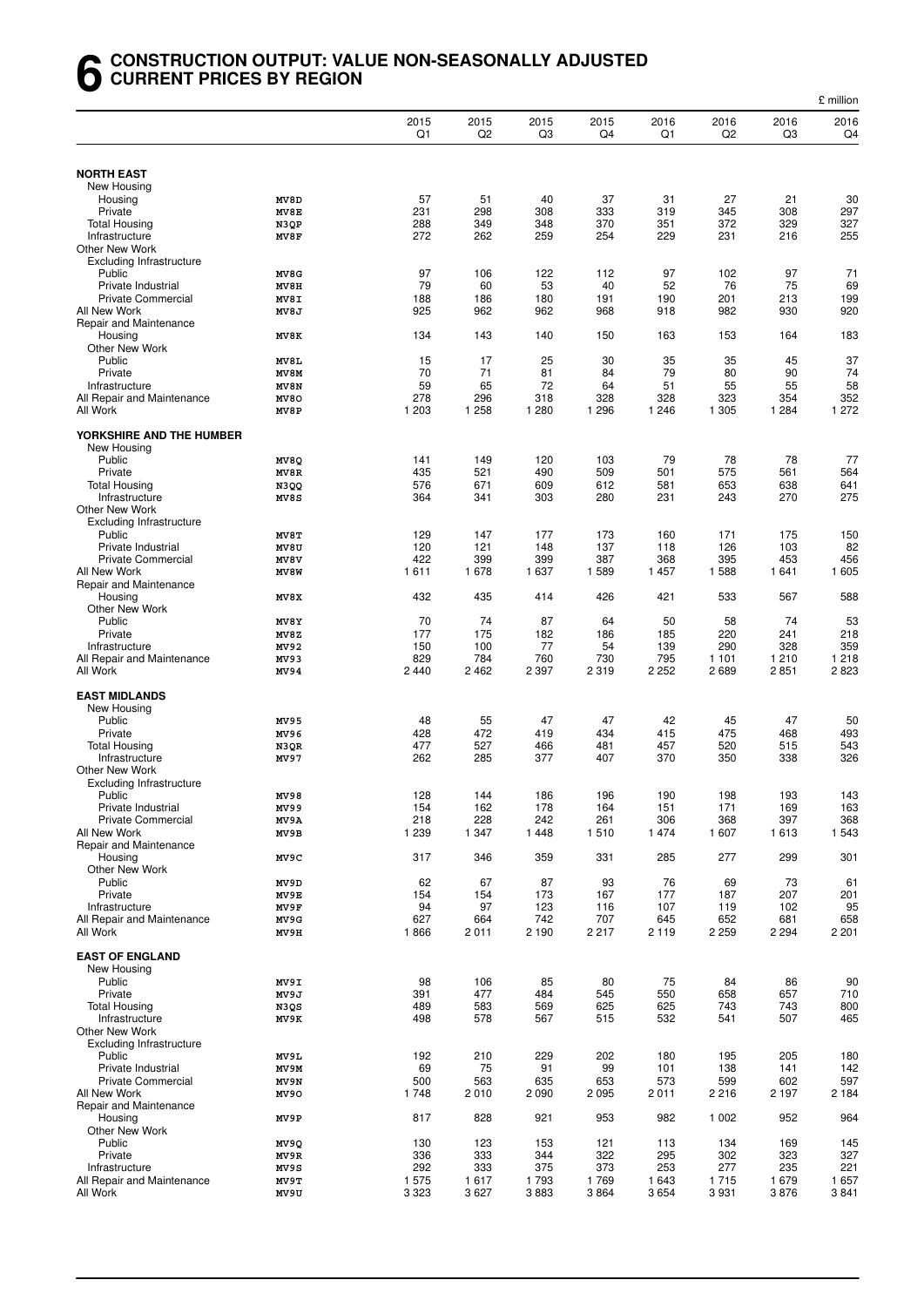#### **6** CONSTRUCTION OUTPUT: VALUE NON-SEASONALLY ADJUSTED<br>CURRENT PRICES BY REGION<br>continued **CURRENT PRICES BY REGION**

| continued                                       |                          |                |                        |                |                |                |                |                | £ million      |
|-------------------------------------------------|--------------------------|----------------|------------------------|----------------|----------------|----------------|----------------|----------------|----------------|
|                                                 |                          | 2015<br>Q1     | 2015<br>Q <sub>2</sub> | 2015<br>Q3     | 2015<br>Q4     | 2016<br>Q1     | 2016<br>Q2     | 2016<br>Q3     | 2016<br>Q4     |
|                                                 |                          |                |                        |                |                |                |                |                |                |
| <b>LONDON</b>                                   |                          |                |                        |                |                |                |                |                |                |
| New Housing<br>Public                           | MV9V                     | 444            | 413                    | 312            | 300            | 333            | 403            | 416            | 437            |
| Private                                         | MV9W                     | 1486           | 1738                   | 1 606          | 1 640          | 1 5 6 7        | 1 743          | 1710           | 1781           |
| <b>Total Housing</b>                            | N3QT                     | 1930           | 2 1 5 1                | 1918           | 1939           | 1 900          | 2 1 4 6        | 2 127          | 2 2 1 8        |
| Infrastructure                                  | MV9X                     | 609            | 562                    | 645            | 729            | 729            | 726            | 693            | 691            |
| <b>Other New Work</b>                           |                          |                |                        |                |                |                |                |                |                |
| Excluding Infrastructure                        |                          |                |                        |                |                |                |                |                |                |
| Public                                          | MV9Y                     | 365            | 396                    | 454            | 460            | 463            | 556            | 621            | 546            |
| Private Industrial<br>Private Commercial        | MV9Z                     | 59<br>2 1 1 5  | 56<br>2 2 8 0          | 94<br>2 3 8 8  | 104<br>2 5 3 0 | 88<br>2 4 8 6  | 90<br>2679     | 67<br>2771     | 49<br>2572     |
| All New Work                                    | MVA2<br>MVA3             | 5078           | 5446                   | 5 4 9 9        | 5761           | 5 6 6 6        | 6 1 9 8        | 6 2 7 8        | 6076           |
| Repair and Maintenance                          |                          |                |                        |                |                |                |                |                |                |
| Housing                                         | MVA4                     | 1 1 5 2        | 1 2 6 9                | 1 2 9 6        | 1 2 8 6        | 1 2 2 5        | 1 2 3 0        | 1 2 5 3        | 1 307          |
| Other New Work                                  |                          |                |                        |                |                |                |                |                |                |
| Public                                          | MVA5                     | 293            | 243                    | 335            | 306            | 284            | 270            | 313            | 234            |
| Private                                         | MVA6                     | 397            | 438                    | 464            | 481            | 500            | 491            | 500            | 483            |
| Infrastructure<br>All Repair and Maintenance    | MVA7                     | 515<br>2 3 5 7 | 426<br>2 3 7 6         | 294<br>2 3 8 9 | 314<br>2 3 8 7 | 326<br>2 3 3 5 | 291<br>2 2 8 2 | 310            | 312<br>2 3 3 6 |
| All Work                                        | MVA8<br>MVA9             | 7435           | 7822                   | 7888           | 8 1 4 8        | 8 0 0 1        | 8 4 8 0        | 2 376<br>8654  | 8412           |
|                                                 |                          |                |                        |                |                |                |                |                |                |
| <b>SOUTH EAST</b>                               |                          |                |                        |                |                |                |                |                |                |
| New Housing                                     |                          |                |                        |                |                |                |                |                |                |
| Public                                          | MVB2                     | 106            | 110                    | 94             | 96             | 91             | 96             | 92             | 97             |
| Private                                         | MVB3                     | 734            | 868                    | 840            | 900            | 885            | 1 0 2 0        | 978            | 990            |
| <b>Total Housing</b>                            | N3QU                     | 840<br>533     | 978<br>660             | 934<br>717     | 996<br>703     | 976<br>621     | 1 1 1 5<br>577 | 1 0 7 0<br>586 | 1 0 8 7<br>625 |
| Infrastructure<br><b>Other New Work</b>         | MVB4                     |                |                        |                |                |                |                |                |                |
| <b>Excluding Infrastructure</b>                 |                          |                |                        |                |                |                |                |                |                |
| Public                                          | MVB5                     | 317            | 360                    | 413            | 390            | 360            | 438            | 526            | 480            |
| Private Industrial                              | MVB6                     | 138            | 158                    | 178            | 148            | 114            | 128            | 112            | 100            |
| Private Commercial                              | MVB7                     | 719            | 710                    | 737            | 731            | 712            | 780            | 836            | 836            |
| All New Work                                    | MVB8                     | 2547           | 2865                   | 2980           | 2969           | 2 7 8 3        | 3 0 38         | 3 1 2 9        | 3 1 2 8        |
| Repair and Maintenance                          |                          |                |                        |                |                |                |                |                |                |
| Housing                                         | MVB9                     | 1 2 3 4        | 1 2 7 5                | 1 3 4 2        | 1 3 2 3        | 1 2 4 8        | 1 277          | 1 3 1 6        | 1 3 6 8        |
| Other New Work<br>Public                        | <b>MVBN</b>              | 183            | 175                    | 217            | 200            | 226            | 198            | 249            | 191            |
| Private                                         | MVC <sub>2</sub>         | 400            | 419                    | 466            | 478            | 393            | 371            | 422            | 425            |
| Infrastructure                                  | MVC3                     | 314            | 255                    | 225            | 203            | 225            | 232            | 205            | 221            |
| All Repair and Maintenance                      | MVC4                     | 2 1 3 1        | 2 1 2 4                | 2 2 5 0        | 2 2 0 4        | 2 0 9 2        | 2 0 7 8        | 2 192          | 2 2 0 5        |
| All Work                                        | MVC5                     | 4678           | 4989                   | 5 2 3 0        | 5 1 7 3        | 4875           | 5 1 1 6        | 5 3 2 1        | 5 3 3 3        |
|                                                 |                          |                |                        |                |                |                |                |                |                |
| <b>SOUTH WEST</b><br>New Housing                |                          |                |                        |                |                |                |                |                |                |
| Public                                          | MVC6                     | 40             | 52                     | 51             | 69             | 81             | 88             | 81             | 71             |
| Private                                         | MVC7                     | 569            | 649                    | 599            | 619            | 612            | 721            | 702            | 717            |
| <b>Total Housing</b>                            | N3QV                     | 609            | 701                    | 650            | 688            | 692            | 809            | 782            | 788            |
| Infrastructure                                  | MVC8                     | 336            | 358                    | 349            | 317            | 278            | 273            | 261            | 244            |
| <b>Other New Work</b>                           |                          |                |                        |                |                |                |                |                |                |
| <b>Excluding Infrastructure</b>                 |                          |                |                        |                |                |                |                |                |                |
| Public                                          | MVC9                     | 171            | 174                    | 176            | 149            | 128            | 162            | 212            | 297            |
| Private Industrial<br><b>Private Commercial</b> | MVD <sub>2</sub><br>MVD3 | 58<br>344      | 58<br>376              | 66<br>409      | 55<br>406      | 47<br>380      | 81<br>401      | 110<br>421     | 115<br>443     |
| All New Work                                    | MVD4                     | 1518           | 1667                   | 1651           | 1615           | 1 5 2 6        | 1 7 2 7        | 1785           | 1888           |
| Repair and Maintenance                          |                          |                |                        |                |                |                |                |                |                |
| Housing                                         | MVD5                     | 533            | 574                    | 620            | 636            | 585            | 594            | 583            | 601            |
| Other New Work                                  |                          |                |                        |                |                |                |                |                |                |
| Public                                          | MVD6                     | 90             | 82                     | 112            | 109            | 94             | 79             | 93             | 80             |
| Private                                         | MVD7                     | 142            | 157                    | 169            | 192            | 204            | 232            | 231            | 211            |
| Infrastructure<br>All Repair and Maintenance    | MVD8<br>MVD9             | 224<br>989     | 169<br>982             | 152<br>1 0 5 3 | 141<br>1 0 7 8 | 173<br>1 0 5 6 | 193<br>1 0 9 8 | 159<br>1 0 6 6 | 151<br>1 0 4 3 |
| All Work                                        | <b>MVDD</b>              | 2507           | 2649                   | 2704           | 2693           | 2 5 8 2        | 2825           | 2851           | 2931           |
|                                                 |                          |                |                        |                |                |                |                |                |                |
| <b>WALES</b>                                    |                          |                |                        |                |                |                |                |                |                |
| New Housing                                     |                          |                |                        |                |                |                |                |                |                |
| Public                                          | MVE <sub>2</sub>         | 32             | 35                     | 30             | 31             | 29             | 31             | 31             | 34             |
| Private<br><b>Total Housing</b>                 | MVE3<br>N3QW             | 147<br>179     | 169<br>204             | 165<br>195     | 187<br>218     | 194<br>223     | 237<br>269     | 246<br>278     | 250<br>283     |
| Infrastructure                                  | MVE4                     | 283            | 359                    | 360            | 343            | 355            | 370            | 373            | 375            |
| <b>Other New Work</b>                           |                          |                |                        |                |                |                |                |                |                |
| <b>Excluding Infrastructure</b>                 |                          |                |                        |                |                |                |                |                |                |
| Public                                          | MVE5                     | 171            | 172                    | 170            | 136            | 110            | 117            | 133            | 122            |
| Private Industrial                              | MVE6                     | 31             | 38                     | 47             | 43             | 35             | 38             | 31             | 25             |
| <b>Private Commercial</b>                       | MVE7                     | 129            | 128                    | 129            | 134            | 153            | 177            | 217            | 224            |
| All New Work                                    | MVE8                     | 792            | 902                    | 902            | 874            | 877            | 971            | 1 0 3 3        | 1 0 2 9        |
| Repair and Maintenance<br>Housing               |                          | 226            | 221                    | 239            | 246            | 239            | 264            | 272            | 264            |
| Other New Work                                  | MVE9                     |                |                        |                |                |                |                |                |                |
| Public                                          | MVF2                     | 27             | 30                     | 41             | 32             | 32             | 37             | 36             | 28             |
| Private                                         | MVF3                     | 38             | 49                     | 60             | 55             | 58             | 56             | 50             | 51             |
| Infrastructure                                  | MVF4                     | 68             | 73                     | 100            | 98             | 77             | 80             | 66             | 65             |
| All Repair and Maintenance                      | MVF5                     | 359            | 373                    | 440            | 431            | 406            | 437            | 424            | 408            |
| All Work                                        | MVF6                     | 1 1 5 1        | 1 2 7 5                | 1 3 4 2        | 1 3 0 5        | 1 2 8 3        | 1 4 0 8        | 1457           | 1 4 3 7        |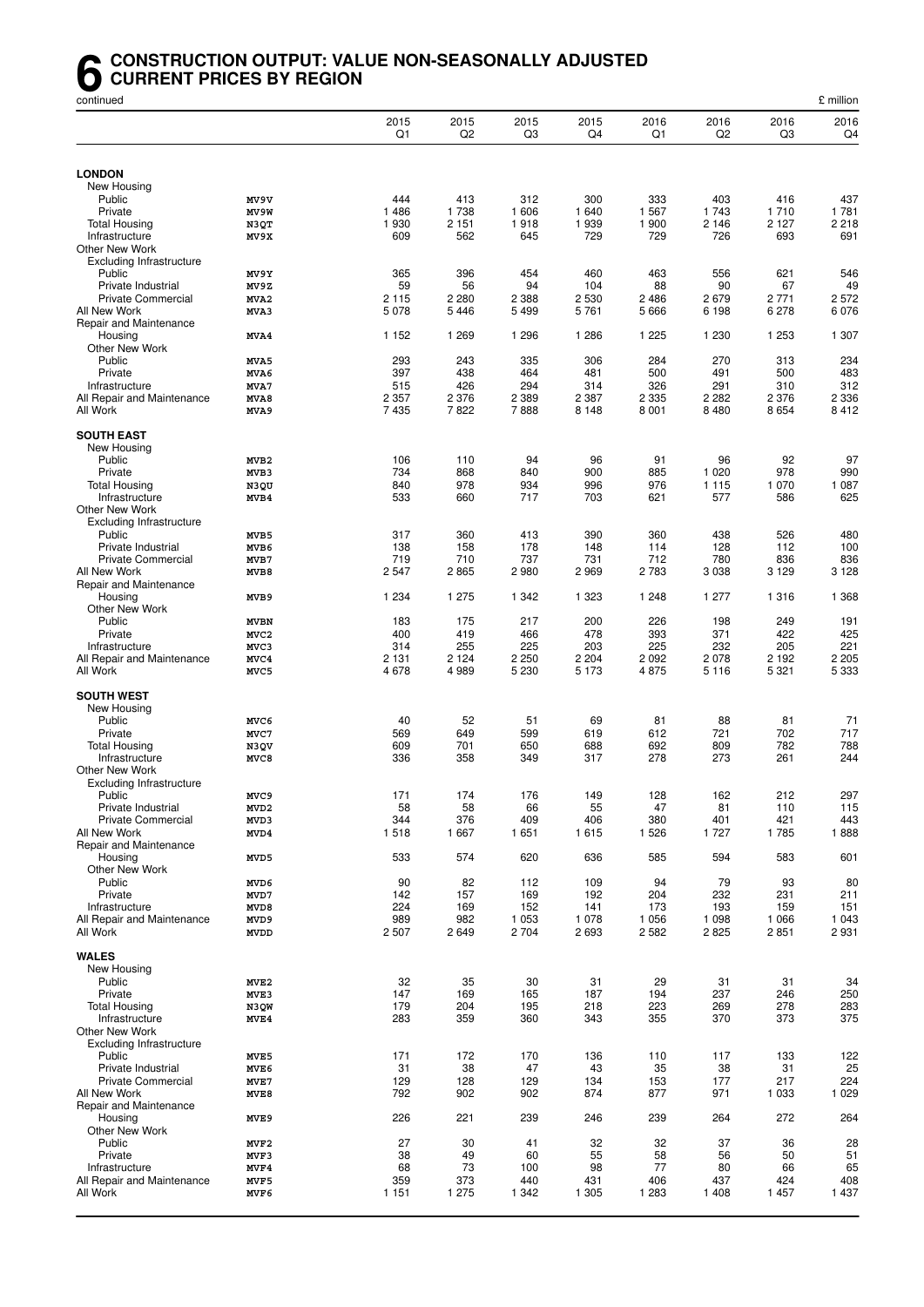#### **6** CONSTRUCTION OUTPUT: VALUE NON-SEASONALLY ADJUSTED<br>CURRENT PRICES BY REGION<br>continued **CURRENT PRICES BY REGION**

| continued                                |                  |                |                        |             |                |                |                |                | £ million    |
|------------------------------------------|------------------|----------------|------------------------|-------------|----------------|----------------|----------------|----------------|--------------|
|                                          |                  | 2015<br>Q1     | 2015<br>Q <sub>2</sub> | 2015<br>Q3  | 2015<br>Q4     | 2016<br>Q1     | 2016<br>Q2     | 2016<br>Q3     | 2016<br>Q4   |
|                                          |                  |                |                        |             |                |                |                |                |              |
| <b>WEST MIDLANDS</b>                     |                  |                |                        |             |                |                |                |                |              |
| New Housing<br>Public                    | MVF7             | 100            | 101                    | 76          | 69             | 72             | 85             | 88             | 92           |
| Private                                  | MVF8             | 393            | 488                    | 477         | 533            | 539            | 657            | 660            | 734          |
| <b>Total Housing</b>                     | N3QX             | 493            | 589                    | 553         | 603            | 610            | 742            | 747            | 826          |
| Infrastructure                           | MVF9             | 195            | 200                    | 203         | 187            | 162            | 182            | 201            | 237          |
| <b>Other New Work</b>                    |                  |                |                        |             |                |                |                |                |              |
| Excluding Infrastructure                 |                  |                |                        |             |                |                |                |                |              |
| Public                                   | <b>MVFB</b>      | 156            | 163                    | 173         | 155            | 143            | 160            | 166            | 142          |
| Private Industrial                       | MVG <sub>2</sub> | 123            | 123                    | 142         | 144            | 134            | 165            | 176            | 175          |
| Private Commercial                       | MVG3             | 552            | 571                    | 605         | 572            | 522            | 558            | 647            | 712          |
| All New Work                             | MVG4             | 1519           | 1646                   | 1676        | 1 660          | 1 571          | 1808           | 1939           | 2092         |
| Repair and Maintenance<br>Housing        | MVG5             | 450            | 426                    | 454         | 427            | 392            | 384            | 391            | 440          |
| Other New Work                           |                  |                |                        |             |                |                |                |                |              |
| Public                                   | MVG6             | 96             | 98                     | 129         | 116            | 83             | 77             | 92             | 90           |
| Private                                  | MVG7             | 379            | 410                    | 396         | 396            | 360            | 346            | 359            | 349          |
| Infrastructure                           | MVG8             | 141            | 134                    | 117         | 80             | 81             | 101            | 107            | 117          |
| All Repair and Maintenance               | MVG9             | 1 0 6 6        | 1 0 6 8                | 1 0 9 6     | 1019           | 916            | 908            | 949            | 996          |
| All Work                                 | <b>MVGO</b>      | 2585           | 2714                   | 2772        | 2679           | 2 4 8 7        | 2716           | 2888           | 3088         |
| <b>NORTH WEST</b>                        |                  |                |                        |             |                |                |                |                |              |
| New Housing<br>Public                    | MVH <sub>2</sub> | 108            | 121                    | 106         | 101            | 88             | 86             | 84             | 91           |
| Private                                  | MVH3             | 668            | 808                    | 774         | 819            | 799            | 943            | 918            | 958          |
| <b>Total Housing</b>                     | N3QY             | 776            | 929                    | 880         | 920            | 888            | 1 0 2 9        | 1 0 0 2        | 1 0 4 9      |
| Infrastructure                           | MVH4             | 486            | 475                    | 488         | 485            | 459            | 450            | 543            | 621          |
| <b>Other New Work</b>                    |                  |                |                        |             |                |                |                |                |              |
| <b>Excluding Infrastructure</b>          |                  |                |                        |             |                |                |                |                |              |
| Public                                   | MVH5             | 295            | 331                    | 371         | 322            | 265            | 259            | 254            | 206          |
| Private Industrial                       | MVH6             | 190            | 221                    | 225         | 175            | 139            | 137            | 107            | 98           |
| Private Commercial<br>All New Work       | MVH7             | 533<br>2 2 8 0 | 578<br>2 5 3 4         | 605<br>2569 | 606<br>2 5 0 7 | 572<br>2 3 2 2 | 594<br>2 4 6 9 | 640<br>2 5 4 6 | 629<br>2 604 |
| Repair and Maintenance                   | MVH8             |                |                        |             |                |                |                |                |              |
| Housing                                  | MVH9             | 538            | 583                    | 581         | 566            | 535            | 543            | 530            | 563          |
| Other New Work                           |                  |                |                        |             |                |                |                |                |              |
| Public                                   | MVI2             | 136            | 82                     | 107         | 93             | 96             | 99             | 138            | 119          |
| Private                                  | MVI3             | 291            | 268                    | 297         | 318            | 309            | 329            | 374            | 403          |
| Infrastructure                           | MVI4             | 281            | 243                    | 287         | 272            | 207            | 173            | 153            | 172          |
| All Repair and Maintenance               | MVI5             | 1 2 4 6        | 1 1 7 6                | 1 272       | 1 2 4 9        | 1 1 4 7        | 1 1 4 4        | 1 1 9 5        | 1 257        |
| All Work                                 | MVI6             | 3526           | 3710                   | 3841        | 3756           | 3 4 6 9        | 3613           | 3741           | 3861         |
| <b>SCOTLAND</b>                          |                  |                |                        |             |                |                |                |                |              |
| New Housing                              |                  |                |                        |             |                |                |                |                |              |
| Public                                   | MVI7             | 139            | 165                    | 157         | 171            | 163            | 169            | 160            | 159          |
| Private                                  | MVI8             | 367            | 436                    | 410         | 434            | 432            | 519            | 519            | 528          |
| <b>Total Housing</b>                     | N3QZ             | 506            | 601                    | 566         | 605            | 595            | 688            | 679            | 688          |
| Infrastructure                           | MVI9             | 1 0 0 1        | 1 0 8 3                | 1 044       | 956            | 838            | 776            | 727            | 731          |
| <b>Other New Work</b>                    |                  |                |                        |             |                |                |                |                |              |
| <b>Excluding Infrastructure</b>          |                  |                |                        |             |                |                |                |                |              |
| Public                                   | MVIJ             | 322<br>104     | 373<br>79              | 437<br>70   | 408<br>54      | 389            | 455            | 511            | 451<br>72    |
| Private Industrial<br>Private Commercial | MVJ2<br>MVJ3     | 541            | 606                    | 654         | 648            | 48<br>595      | 61<br>618      | 65<br>698      | 690          |
| All New Work                             | MVJ4             | 2 4 7 5        | 2742                   | 2772        | 2671           | 2 4 6 4        | 2 600          | 2680           | 2632         |
| Repair and Maintenance                   |                  |                |                        |             |                |                |                |                |              |
| Housing                                  | MVJ5             | 379            | 446                    | 470         | 484            | 461            | 447            | 469            | 468          |
| Other New Work                           |                  |                |                        |             |                |                |                |                |              |
| Public                                   | MVJ6             | 73             | 71                     | 94          | 81             | 82             | 85             | 109            | 90           |
| Private                                  | MVJ7             | 193            | 210                    | 245         | 258            | 244            | 233            | 228            | 211          |
| Infrastructure                           | MVJ8             | 218            | 206                    | 254         | 251            | 264            | 291            | 255            | 244          |
| All Repair and Maintenance<br>All Work   | MVJ9             | 863            | 933                    | 1 0 6 3     | 1 0 7 4        | 1 0 5 1        | 1 0 5 6        | 1 0 6 1        | 1013         |
|                                          | MVK2             | 3 3 3 8        | 3675                   | 3835        | 3745           | 3515           | 3656           | 3741           | 3645         |
|                                          |                  |                |                        |             |                |                |                |                |              |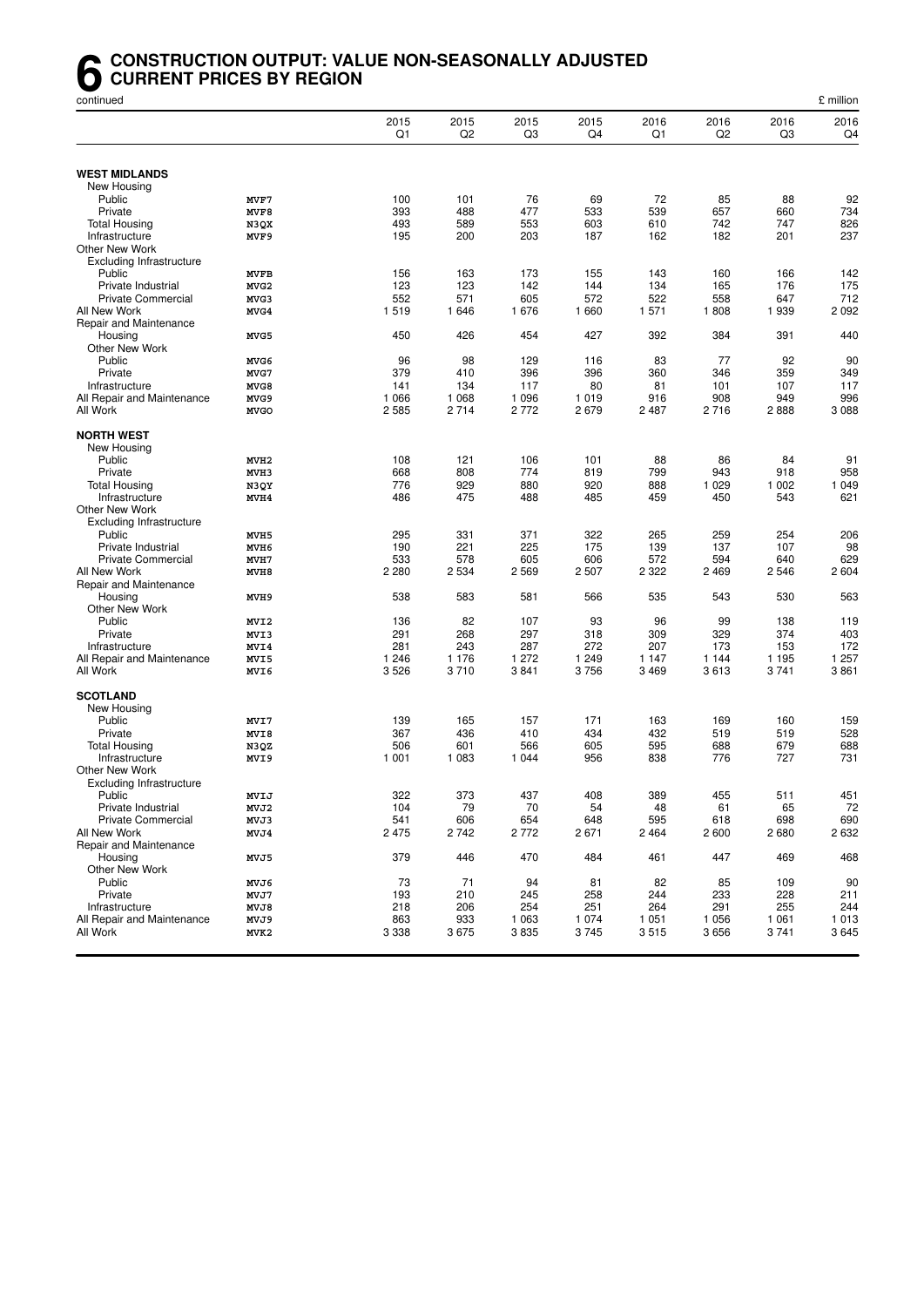#### **9A.A** CONSTRUCTION OUTPUT: IMPLIED PRICE DEFLATOR<br>BY SECTOR **NON-SEASONALLY ADJUSTED INDEX NUMBER BY SECTOR** Index 2013 = 100

|      | New Housing       |                    |                         |                     |        | Other New Work                  |                            |                 |                   | Repair and Maintenance |                  |                       |                                   |             |
|------|-------------------|--------------------|-------------------------|---------------------|--------|---------------------------------|----------------------------|-----------------|-------------------|------------------------|------------------|-----------------------|-----------------------------------|-------------|
|      |                   |                    |                         |                     |        | <b>Excluding Infrastructure</b> |                            |                 |                   | Housing                |                  |                       | All                               |             |
|      | Public<br>housing | Private<br>housing | Total<br>new<br>housing | Infrastr-<br>ucture | Public | Private<br>industri-<br>al      | Private<br>commerci-<br>al | All<br>new work | Public<br>housing | Private<br>housing     | Total<br>housing | Non<br>housing<br>R&M | Repair<br>and<br>Maintena-<br>nce | All<br>Work |
|      | MVK3              | MVK4               | MVM6                    | MVK5                | MVK6   | MVK7                            | MVK8                       | MVK9            | <b>MVKB</b>       | MVL <sub>2</sub>       | MVL3             | MVL4                  | MVL5                              | MVL6        |
| 1997 | 55.9              | 49.2               | 50.0                    | 65.8                | 58.6   | 60.5                            | 57.2                       | 57.4            | 59.2              | 39.4                   | 45.7             | 58.9                  | 51.3                              | 54.8        |
| 1998 | 59.2              | 52.6               | 53.2                    | 65.6                | 60.7   | 64.2                            | 61.6                       | 60.4            | 61.9              | 40.9                   | 47.2             | 61.3                  | 53.2                              | 57.4        |
| 1999 | 63.5              | 57.8               | 58.3                    | 66.3                | 62.8   | 63.7                            | 65.8                       | 63.8            | 63.6              | 41.7                   | 48.2             | 62.6                  | 54.3                              | 59.9        |
| 2000 | 66.2              | 60.8               | 61.3                    | 73.9                | 65.7   | 67.0                            | 68.8                       | 67.4            | 66.6              | 43.6                   | 50.2             | 65.4                  | 56.9                              | 63.1        |
| 2001 | 70.6              | 66.2               | 66.7                    | 76.7                | 71.5   | 65.5                            | 74.5                       | 71.9            | 71.2              | 44.3                   | 51.5             | 67.8                  | 59.0                              | 66.4        |
| 2002 | 75.1              | 72.2               | 72.5                    | 77.3                | 73.5   | 75.9                            | 80.2                       | 76.9            | 72.3              | 47.2                   | 53.4             | 70.6                  | 61.3                              | 70.3        |
| 2003 | 79.6              | 75.8               | 76.2                    | 76.1                | 77.1   | 79.0                            | 85.7                       | 79.9            | 74.3              | 52.6                   | 58.4             | 77.9                  | 67.5                              | 74.8        |
| 2004 | 85.6              | 78.6               | 79.3                    | 76.7                | 81.3   | 83.7                            | 86.3                       | 82.0            | 74.8              | 57.9                   | 62.9             | 82.0                  | 71.5                              | 78.0        |
| 2005 | 92.6              | 83.2               | 84.1                    | 79.8                | 87.4   | 91.6                            | 92.9                       | 87.6            | 77.9              | 65.1                   | 69.1             | 86.2                  | 77.2                              | 83.5        |
| 2006 | 99.1              | 86.8               | 88.1                    | 85.7                | 91.1   | 94.7                            | 97.5                       | 92.1            | 83.2              | 70.8                   | 74.7             | 88.0                  | 81.2                              | 88.0        |
| 2007 | 104.4             | 89.5               | 91.3                    | 91.4                | 95.7   | 98.7                            | 100.8                      | 96.1            | 88.4              | 77.5                   | 80.9             | 92.0                  | 86.4                              | 92.5        |
| 2008 | 109.4             | 94.4               | 96.5                    | 92.3                | 102.8  | 105.7                           | 101.8                      | 99.7            | 92.9              | 83.5                   | 86.5             | 94.8                  | 90.7                              | 96.2        |
| 2009 | 108.2             | 95.3               | 97.7                    | 89.2                | 101.2  | 99.1                            | 98.6                       | 97.5            | 95.0              | 86.4                   | 89.3             | 96.6                  | 92.9                              | 95.6        |
| 2010 | 102.9             | 94.1               | 96.1                    | 87.6                | 92.8   | 89.9                            | 92.8                       | 92.6            | 93.9              | 87.4                   | 89.6             | 96.5                  | 92.8                              | 92.7        |
| 2011 | 101.2             | 95.3               | 96.6                    | 91.4                | 92.8   | 94.0                            | 92.7                       | 93.6            | 93.8              | 91.2                   | 92.0             | 97.4                  | 94.6                              | 94.0        |
| 2012 | 99.5              | 97.6               | 98.0                    | 96.2                | 96.0   | 97.2                            | 95.8                       | 96.6            | 97.2              | 95.7                   | 96.2             | 98.4                  | 97.3                              | 96.9        |
| 2013 | 100.0             | 100.0              | 100.0                   | 100.0               | 100.0  | 100.0                           | 100.0                      | 100.0           | 100.0             | 100.0                  | 100.0            | 100.0                 | 100.0                             | 100.0       |
| 2014 | 102.4             | 104.0              | 103.7                   | 104.2               | 102.9  | 102.6                           | 104.2                      | 103.7           | 101.5             | 102.5                  | 102.2            | 101.0                 | 101.6                             | 102.9       |
| 2015 | 104.9             | 106.5              | 106.3                   | 106.4               | 105.4  | 104.5                           | 106.7                      | 106.2           | 102.3             | 103.4                  | 103.1            | 102.3                 | 102.8                             | 105.0       |
| 2016 | 108.1             | 109.8              | 109.7                   | 107.5               | 108.4  | 108.3                           | 109.8                      | 109.0           | 103.3             | 104.3                  | 104.1            | 103.1                 | 103.7                             | 107.1       |

Users of these data should note that there may be instances where the pe-

riod on period growths for the same component differ between tables. This is due to the growth rates being calculated at a higher precision than 1 dp within the production system. This accuracy is truncated when transferred into the published tables.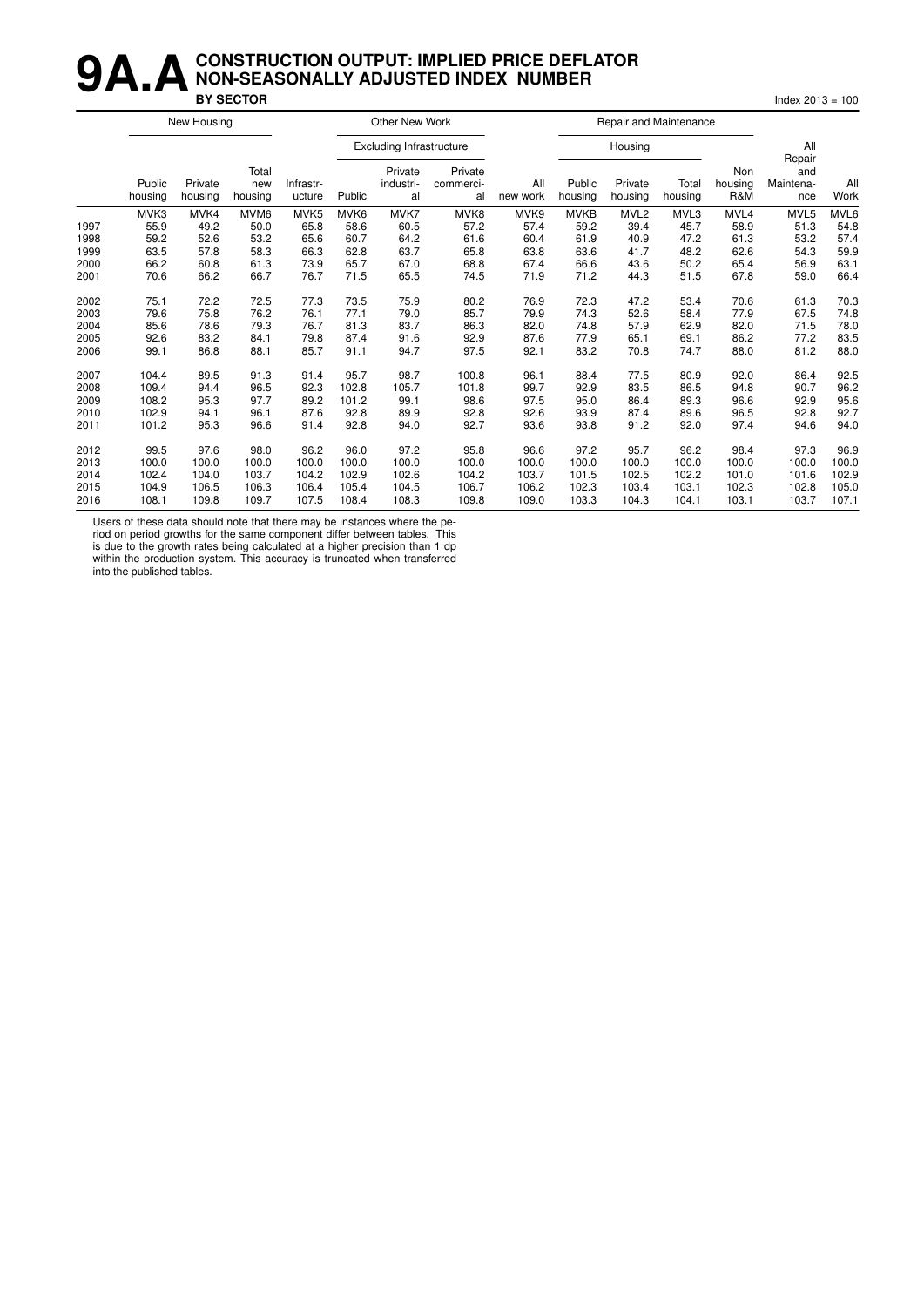#### **9A. Q** CONSTRUCTION OUTPUT: IMPLIED PRICE DEFLATOR<br>BY SECTOR **NON-SEASONALLY ADJUSTED INDEX NUMBERS BY SECTOR** Index 2013 = 100

|                     | New Housing<br>Other New Work<br>Repair and Maintenance |                              |                              |                              |                              |                                 |                              |                              |                                     |                                          |                              |                              |                              |                              |
|---------------------|---------------------------------------------------------|------------------------------|------------------------------|------------------------------|------------------------------|---------------------------------|------------------------------|------------------------------|-------------------------------------|------------------------------------------|------------------------------|------------------------------|------------------------------|------------------------------|
|                     |                                                         |                              |                              |                              |                              | <b>Excluding Infrastructure</b> |                              |                              |                                     | Housing                                  |                              |                              | All<br>Repair                |                              |
|                     | Public<br>housing                                       | Private<br>housing           | Total<br>new<br>housing      | Infrastr-<br>ucture          | Public                       | Private<br>industri-<br>al      | Private<br>commerci-<br>al   | All<br>new work              | Public<br>housing                   | Private<br>housing                       | Total<br>housing             | Non<br>housing<br>R&M        | and<br>Maintena-<br>nce      | All<br>Work                  |
| 2002 Q1<br>Q2<br>Q3 | MVK3<br>73.9<br>75.9<br>74.4                            | MVK4<br>68.8<br>73.4<br>72.8 | MVM6<br>69.4<br>73.7<br>73.0 | MVK5<br>79.5<br>80.2<br>74.3 | MVK6<br>73.0<br>73.0<br>73.3 | MVK7<br>74.7<br>77.4<br>75.0    | MVK8<br>77.6<br>79.7<br>80.8 | MVK9<br>75.4<br>77.6<br>76.5 | <b>MVKB</b><br>69.2<br>71.3<br>73.7 | MVL <sub>2</sub><br>45.7<br>46.4<br>47.3 | MVL3<br>52.1<br>52.5<br>53.5 | MVL4<br>68.4<br>69.9<br>71.8 | MVL5<br>59.8<br>60.4<br>62.0 | MVL6<br>68.7<br>70.3<br>70.4 |
| Q4                  | 76.0                                                    | 73.8                         | 74.1                         | 75.0                         | 74.6                         | 76.3                            | 82.7                         | 77.9                         | 75.0                                | 49.5                                     | 55.4                         | 72.4                         | 63.1                         | 71.6                         |
| 2003 Q1             | 77.1                                                    | 74.0                         | 74.3                         | 75.3                         | 75.3                         | 77.1                            | 83.8                         | 78.3                         | 74.5                                | 50.7                                     | 57.2                         | 75.5                         | 65.9                         | 73.2                         |
| Q <sub>2</sub>      | 79.1                                                    | 75.7                         | 76.1                         | 76.2                         | 76.8                         | 78.8                            | 85.3                         | 79.7                         | 75.0                                | 51.4                                     | 57.5                         | 77.0                         | 66.4                         | 74.1                         |
| Q3                  | 80.4                                                    | 76.5                         | 76.9                         | 76.5                         | 77.8                         | 80.1                            | 86.4                         | 80.5                         | 73.8                                | 52.7                                     | 58.6                         | 79.7                         | 68.4                         | 75.4                         |
| Q <sub>4</sub>      | 81.7                                                    | 76.9                         | 77.4                         | 76.5                         | 78.5                         | 80.1                            | 87.1                         | 81.1                         | 73.7                                | 55.4                                     | 60.4                         | 79.5                         | 69.2                         | 76.3                         |
| 2004 Q1             | 83.4                                                    | 77.4                         | 78.0                         | 76.6                         | 79.5                         | 80.1                            | 86.2                         | 81.0                         | 73.9                                | 55.7                                     | 61.1                         | 80.5                         | 69.9                         | 76.6                         |
| Q2                  | 84.8                                                    | 78.0                         | 78.7                         | 76.6                         | 80.4                         | 81.5                            | 85.4                         | 81.3                         | 74.2                                | 56.4                                     | 61.7                         | 81.3                         | 70.5                         | 77.2                         |
| Q3                  | 86.5                                                    | 79.1                         | 79.8                         | 76.8                         | 81.9                         | 84.9                            | 86.2                         | 82.3                         | 75.4                                | 58.2                                     | 63.2                         | 83.2                         | 72.2                         | 78.4                         |
| Q <sub>4</sub>      | 87.9                                                    | 79.8                         | 80.6                         | 77.1                         | 83.4                         | 88.2                            | 87.3                         | 83.5                         | 75.8                                | 61.2                                     | 65.5                         | 83.1                         | 73.6                         | 79.7                         |
| 2005 Q1             | 89.7                                                    | 81.0                         | 81.9                         | 77.8                         | 85.0                         | 89.9                            | 89.4                         | 84.9                         | 76.9                                | 62.5                                     | 67.3                         | 84.3                         | 75.2                         | 81.1                         |
| Q <sub>2</sub>      | 91.6                                                    | 82.6                         | 83.4                         | 79.0                         | 86.6                         | 91.5                            | 92.2                         | 86.9                         | 77.9                                | 64.8                                     | 69.0                         | 86.7                         | 77.3                         | 83.2                         |
| Q3                  | 93.6                                                    | 84.2                         | 85.0                         | 80.5                         | 88.3                         | 92.4                            | 94.1                         | 88.5                         | 78.3                                | 65.6                                     | 69.4                         | 86.8                         | 77.8                         | 84.3                         |
| Q4                  | 95.4                                                    | 85.0                         | 86.0                         | 82.0                         | 89.6                         | 92.7                            | 96.1                         | 89.9                         | 78.4                                | 67.6                                     | 70.8                         | 87.1                         | 78.6                         | 85.6                         |
| 2006 Q1             | 97.2                                                    | 86.7                         | 87.8                         | 83.4                         | 90.3                         | 93.0                            | 96.9                         | 91.2                         | 81.3                                | 68.5                                     | 72.5                         | 87.7                         | 79.8                         | 86.9                         |
| Q <sub>2</sub>      | 98.6                                                    | 86.7                         | 88.0                         | 85.0                         | 90.8                         | 94.3                            | 97.6                         | 91.9                         | 83.8                                | 70.0                                     | 74.2                         | 87.9                         | 80.8                         | 87.7                         |
| Q3                  | 99.7                                                    | 86.6                         | 88.0                         | 86.5                         | 91.3                         | 95.4                            | 97.7                         | 92.4                         | 84.1                                | 71.3                                     | 75.5                         | 88.2                         | 81.7                         | 88.4                         |
| Q <sub>4</sub>      | 100.7                                                   | 87.1                         | 88.5                         | 87.8                         | 92.0                         | 96.0                            | 97.9                         | 93.0                         | 83.4                                | 73.3                                     | 76.5                         | 88.4                         | 82.4                         | 89.0                         |
| 2007 Q1             | 102.3                                                   | 88.4                         | 90.0                         | 89.5                         | 93.0                         | 96.6                            | 98.6                         | 94.1                         | 84.7                                | 74.9                                     | 78.2                         | 88.5                         | 83.3                         | 90.1                         |
| Q <sub>2</sub>      | 103.8                                                   | 89.1                         | 90.9                         | 91.1                         | 94.5                         | 97.7                            | 99.6                         | 95.2                         | 88.7                                | 76.0                                     | 79.8                         | 92.3                         | 85.9                         | 91.8                         |
| Q3                  | 105.1                                                   | 89.7                         | 91.6                         | 92.0                         | 96.5                         | 99.2                            | 102.4                        | 97.0                         | 90.0                                | 77.8                                     | 81.6                         | 93.5                         | 87.6                         | 93.6                         |
| Q <sub>4</sub>      | 106.6                                                   | 90.7                         | 92.6                         | 92.9                         | 98.9                         | 101.4                           | 102.7                        | 98.1                         | 90.1                                | 81.4                                     | 84.0                         | 93.7                         | 88.9                         | 94.7                         |
| 2008 Q1             | 108.0                                                   | 92.4                         | 94.4                         | 92.9                         | 100.8                        | 103.6                           | 102.2                        | 98.9                         | 90.0                                | 81.7                                     | 84.3                         | 93.9                         | 89.2                         | 95.3                         |
| Q2                  | 109.2                                                   | 93.9                         | 95.9                         | 92.7                         | 102.6                        | 105.6                           | 102.3                        | 99.6                         | 93.1                                | 83.2                                     | 86.3                         | 94.8                         | 90.6                         | 96.1                         |
| Q3                  | 109.8                                                   | 95.2                         | 97.3                         | 91.9                         | 103.5                        | 106.6                           | 101.4                        | 99.9                         | 93.7                                | 84.5                                     | 87.5                         | 95.2                         | 91.4                         | 96.6                         |
| Q4                  | 110.7                                                   | 96.3                         | 98.4                         | 91.7                         | 104.3                        | 107.1                           | 101.2                        | 100.3                        | 94.7                                | 84.8                                     | 87.7                         | 95.5                         | 91.5                         | 96.7                         |
| 2009 Q1             | 109.9                                                   | 96.3                         | 98.6                         | 90.4                         | 104.0                        | 105.0                           | 100.2                        | 99.4                         | 97.2                                | 86.9                                     | 90.3                         | 95.4                         | 92.8                         | 96.8                         |
| Q <sub>2</sub>      | 108.9                                                   | 95.0                         | 97.4                         | 89.2                         | 102.5                        | 101.2                           | 99.0                         | 97.9                         | 94.3                                | 86.2                                     | 88.9                         | 95.7                         | 92.2                         | 95.6                         |
| Q3                  | 107.9                                                   | 94.9                         | 97.6                         | 88.8                         | 100.5                        | 97.2                            | 98.8                         | 97.2                         | 93.7                                | 86.4                                     | 88.9                         | 97.7                         | 93.3                         | 95.6                         |
| Q <sub>4</sub>      | 106.2                                                   | 94.9                         | 97.3                         | 88.3                         | 97.9                         | 93.0                            | 96.5                         | 95.3                         | 94.8                                | 86.1                                     | 89.0                         | 97.6                         | 93.3                         | 94.5                         |
| 2010 Q1             | 104.5                                                   | 93.9                         | 96.3                         | 86.9                         | 94.9                         | 90.1                            | 94.4                         | 93.3                         | 94.1                                | 87.0                                     | 89.6                         | 97.2                         | 93.2                         | 93.3                         |
| Q2                  | 103.2                                                   | 94.3                         | 96.2                         | 87.1                         | 92.9                         | 89.1                            | 92.9                         | 92.5                         | 93.7                                | 87.3                                     | 89.5                         | 95.9                         | 92.5                         | 92.5                         |
| Q <sub>3</sub>      | 102.2                                                   | 94.1                         | 95.9                         | 87.7                         | 91.8                         | 89.6                            | 92.1                         | 92.2                         | 93.8                                | 87.4                                     | 89.4                         | 96.2                         | 92.6                         | 92.3                         |
| Q <sub>4</sub>      | 101.7                                                   | 94.1                         | 95.8                         | 88.5                         | 91.4                         | 90.7                            | 91.9                         | 92.3                         | 94.0                                | 87.8                                     | 89.7                         | 96.7                         | 92.9                         | 92.5                         |
| 2011 Q1             | 101.5                                                   | 94.4                         | 96.0                         | 89.6                         | 91.7                         | 91.2                            | 92.2                         | 92.6                         | 93.0                                | 89.6                                     | 90.7                         | 97.0                         | 93.8                         | 93.0                         |
| Q2                  | 101.4                                                   | 94.8                         | 96.2                         | 90.7                         | 92.4                         | 92.7                            | 92.7                         | 93.2                         | 93.3                                | 90.7                                     | 91.5                         | 97.1                         | 94.2                         | 93.6                         |
| Q3                  | 101.2                                                   | 95.6                         | 96.8                         | 91.8                         | 93.2                         | 95.1                            | 92.7                         | 93.8                         | 93.7                                | 91.7                                     | 92.3                         | 97.6                         | 95.0                         | 94.3                         |
| Q4                  | 100.8                                                   | 96.5                         | 97.4                         | 93.3                         | 94.1                         | 97.0                            | 93.2                         | 94.7                         | 95.3                                | 92.7                                     | 93.5                         | 97.8                         | 95.6                         | 95.0                         |
| 2012 Q1             | 100.3                                                   | 97.2                         | 97.8                         | 94.8                         | 94.9                         | 97.6                            | 94.6                         | 95.8                         | 96.3                                | 94.7                                     | 95.2                         | 98.8                         | 97.0                         | 96.2                         |
| Q2                  | 99.7                                                    | 97.4                         | 97.8                         | 95.9                         | 95.6                         | 97.2                            | 95.6                         | 96.4                         | 97.1                                | 94.8                                     | 95.5                         | 98.6                         | 97.1                         | 96.7                         |
| Q3                  | 99.1                                                    | 97.8                         | 98.1                         | 96.6                         | 96.4                         | 96.8                            | 96.6                         | 97.0                         | 97.3                                | 96.4                                     | 96.7                         | 97.9                         | 97.3                         | 97.1                         |
| Q4                  | 98.7                                                    | 98.1                         | 98.2                         | 97.5                         | 97.2                         | 97.0                            | 96.7                         | 97.4                         | 97.9                                | 97.1                                     | 97.4                         | 98.2                         | 97.8                         | 97.6                         |
| 2013 Q1             | 99.0                                                    | 98.5                         | 98.6                         | 98.4                         | 98.3                         | 98.2                            | 98.0                         | 98.3                         | 98.6                                | 98.9                                     | 98.7                         | 98.4                         | 98.5                         | 98.4                         |
| Q2                  | 99.7                                                    | 99.1                         | 99.2                         | 99.4                         | 99.5                         | 99.6                            | 99.3                         | 99.3                         | 100.7                               | 99.4                                     | 99.8                         | 100.4                        | 100.1                        | 99.6                         |
| Q3                  | 100.3                                                   | 100.3                        | 100.3                        | 100.5                        | 100.6                        | 100.6                           | 100.3                        | 100.4                        | 100.2                               | 100.3                                    | 100.3                        | 100.6                        | 100.4                        | 100.4                        |
| Q4                  | 101.0                                                   | 102.1                        | 101.9                        | 101.7                        | 101.6                        | 101.6                           | 102.4                        | 101.9                        | 100.5                               | 101.4                                    | 101.1                        | 100.7                        | 100.9                        | 101.6                        |
| 2014 Q1             | 102.6                                                   | 104.2                        | 103.9                        | 103.8                        | 102.7                        | 102.4                           | 104.0                        | 103.6                        | 101.2                               | 102.2                                    | 101.9                        | 100.9                        | 101.4                        | 102.8                        |
| Q2                  | 101.9                                                   | 103.5                        | 103.1                        | 103.6                        | 102.4                        | 101.8                           | 103.7                        | 103.1                        | 101.4                               | 102.4                                    | 102.2                        | 100.9                        | 101.5                        | 102.5                        |
| Q3                  | 102.5                                                   | 104.1                        | 103.8                        | 104.6                        | 103.1                        | 102.7                           | 104.4                        | 103.9                        | 101.7                               | 102.7                                    | 102.4                        | 101.1                        | 101.7                        | 103.1                        |
| Q4                  | 102.7                                                   | 104.3                        | 104.0                        | 104.9                        | 103.3                        | 103.4                           | 104.6                        | 104.2                        | 101.6                               | 102.7                                    | 102.4                        | 101.1                        | 101.8                        | 103.3                        |
| 2015 Q1             | 104.0                                                   | 105.6                        | 105.3                        | 105.5                        | 104.2                        | 104.0                           | 105.5                        | 105.1                        | 102.0                               | 103.0                                    | 102.6                        | 101.9                        | 102.3                        | 104.1                        |
| Q2                  | 104.3                                                   | 105.9                        | 105.7                        | 105.3                        | 104.3                        | 103.3                           | 105.7                        | 105.3                        | 102.3                               | 103.4                                    | 103.1                        | 102.4                        | 102.8                        | 104.4                        |
| Q3                  | 105.5                                                   | 107.2                        | 107.0                        | 107.4                        | 106.4                        | 105.4                           | 107.7                        | 107.1                        | 102.5                               | 103.6                                    | 103.3                        | 102.4                        | 102.9                        | 105.6                        |
| Q4                  | 105.7                                                   | 107.3                        | 107.2                        | 107.4                        | 106.6                        | 105.2                           | 107.9                        | 107.2                        | 102.6                               | 103.7                                    | 103.4                        | 102.5                        | 103.0                        | 105.7                        |
| 2016 Q1             | 107.1                                                   | 108.8                        | 108.6                        | 108.0                        | 107.6                        | 106.4                           | 109.0                        | 108.3                        | 102.7                               | 103.8                                    | 103.4                        | 102.6                        | 103.1                        | 106.4                        |
| Q2                  | 107.7                                                   | 109.4                        | 109.3                        | 108.4                        | 107.9                        | 107.4                           | 109.3                        | 108.7                        | 103.0                               | 104.0                                    | 103.8                        | 102.9                        | 103.4                        | 106.9                        |
| Q3                  | 108.3                                                   | 110.0                        | 109.9                        | 106.5                        | 108.7                        | 109.1                           | 110.0                        | 109.0                        | 103.4                               | 104.5                                    | 104.3                        | 103.3                        | 103.8                        | 107.2                        |
| Q4                  | 109.5                                                   | 111.2                        | 111.0                        | 107.2                        | 109.5                        | 110.3                           | 110.8                        | 109.9                        | 104.0                               | 105.1                                    | 104.9                        | 103.6                        | 104.4                        | 108.0                        |

Users of these data should note that there may be instances where the pe-

riod on period growths for the same component differ between tables. This

is due to the growth rates being calculated at a higher precision than 1 dp within the production system. This accuracy is truncated when transferred into the published tables.